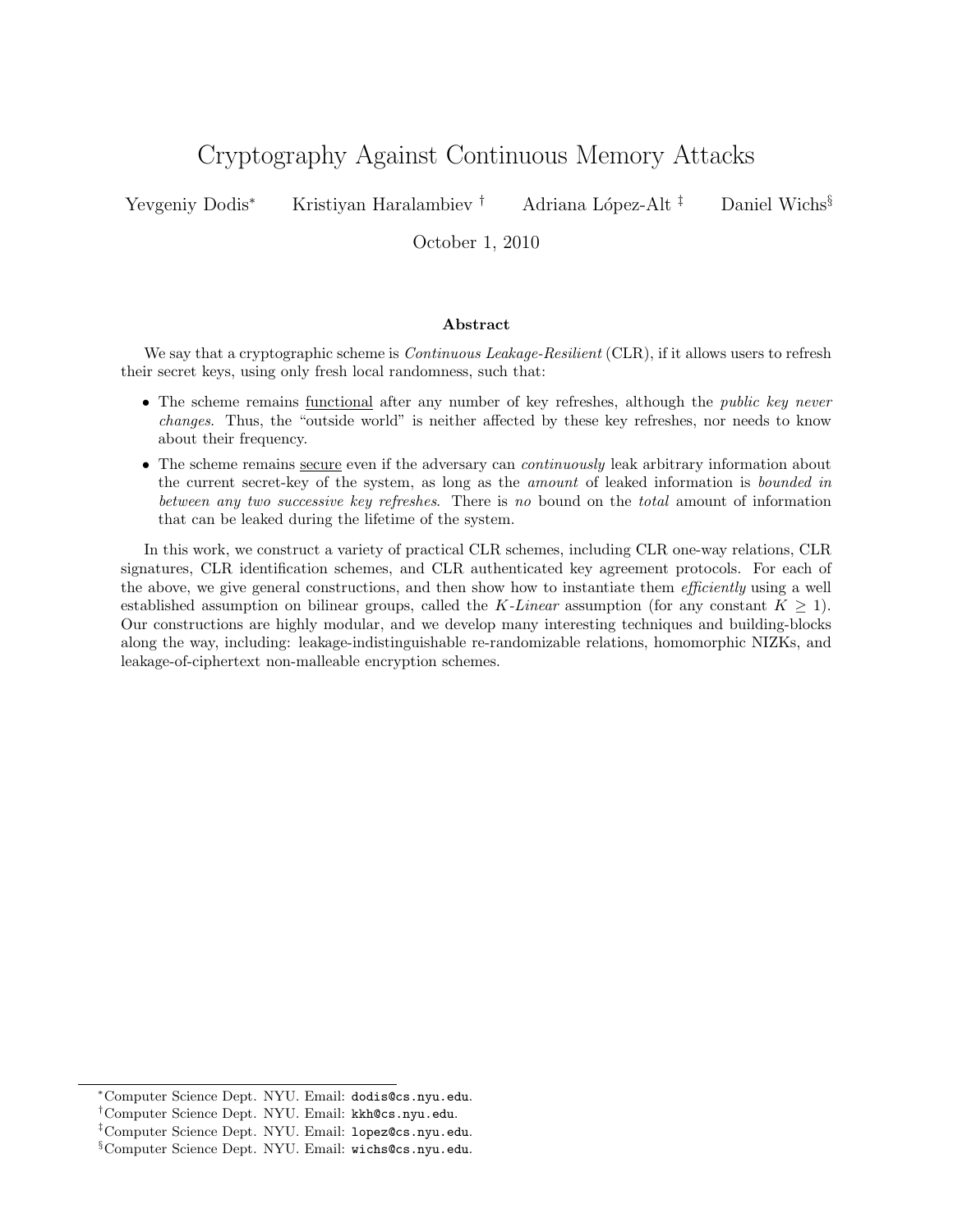# Contents

|          | 3<br>1 Introduction                                                                                                                                                                                                                     |                                            |  |  |  |  |
|----------|-----------------------------------------------------------------------------------------------------------------------------------------------------------------------------------------------------------------------------------------|--------------------------------------------|--|--|--|--|
| 2        | Continuous Leakage Resilience for One-Way Relations (CLR-OWR)<br>$\overline{4}$                                                                                                                                                         |                                            |  |  |  |  |
| 3        | CLR-OWR Part I: Continuous Leakage from Bounded Leakage<br>$\boldsymbol{6}$                                                                                                                                                             |                                            |  |  |  |  |
| 4        | <b>CLR-OWR Part II: Constructing LIRR from Generic Components</b><br>4.1<br>4.2<br>4.3<br>4.4                                                                                                                                           | $\overline{7}$<br>$\overline{7}$<br>8<br>9 |  |  |  |  |
| $\bf{5}$ | CLR-OWR Part III: Instantiating the Components<br>5.1<br>The NIZK System $\Pi$ : Groth-Sahai Proofs for Linear Equations<br>5.2<br>5.3                                                                                                  | 11<br>11<br>13<br>-14                      |  |  |  |  |
| 6        | Applications: Signatures, ID Schemes, and AKA                                                                                                                                                                                           | 14                                         |  |  |  |  |
| 7        | <b>Extensions</b><br>7.1<br>7.2<br>7.3<br>7.4                                                                                                                                                                                           | 15<br>-15<br>16                            |  |  |  |  |
|          | A Prior Work on Leakage-Resilient Cryptography                                                                                                                                                                                          | 21<br>21<br>22                             |  |  |  |  |
|          | <b>B</b> Non-Interactive Zero Knowledge<br>22                                                                                                                                                                                           |                                            |  |  |  |  |
|          | C One-Way Secure Encryption<br>23                                                                                                                                                                                                       |                                            |  |  |  |  |
|          | D Linear Algebra Notation for Prime-Order Groups<br>24                                                                                                                                                                                  |                                            |  |  |  |  |
| E        | The Encryption Schemes $\mathcal{E}_1, \mathcal{E}_2$ under the K-Linear Assumption<br>The scheme $\mathcal{E}_1$ : Generalized ElGamal Encryption<br>E.1<br>The scheme $\mathcal{E}_2$ : Generalized "Cramer-Shoup Lite"<br>E.2<br>E.3 | 25<br>25<br>25<br>28                       |  |  |  |  |
| F        | The Proof-System $\Pi$ : Groth-Sahai (GS) Proof System for Linear Equations<br>a de la caractería de la caractería de la caractería de la caractería de la caractería de la caractería<br>F.1<br>Construction<br>F.2<br>F.3             | $\boldsymbol{28}$<br>29<br>29<br>30        |  |  |  |  |
|          | G Putting It All Together : Efficient CLR-OWRs                                                                                                                                                                                          | 31                                         |  |  |  |  |
|          | H The Groth-Sahai (GS) Proof System for General Equations                                                                                                                                                                               | 31<br>32                                   |  |  |  |  |
| Ι        | CLR Signatures : Generic Construction from CLR-OWR                                                                                                                                                                                      | 33                                         |  |  |  |  |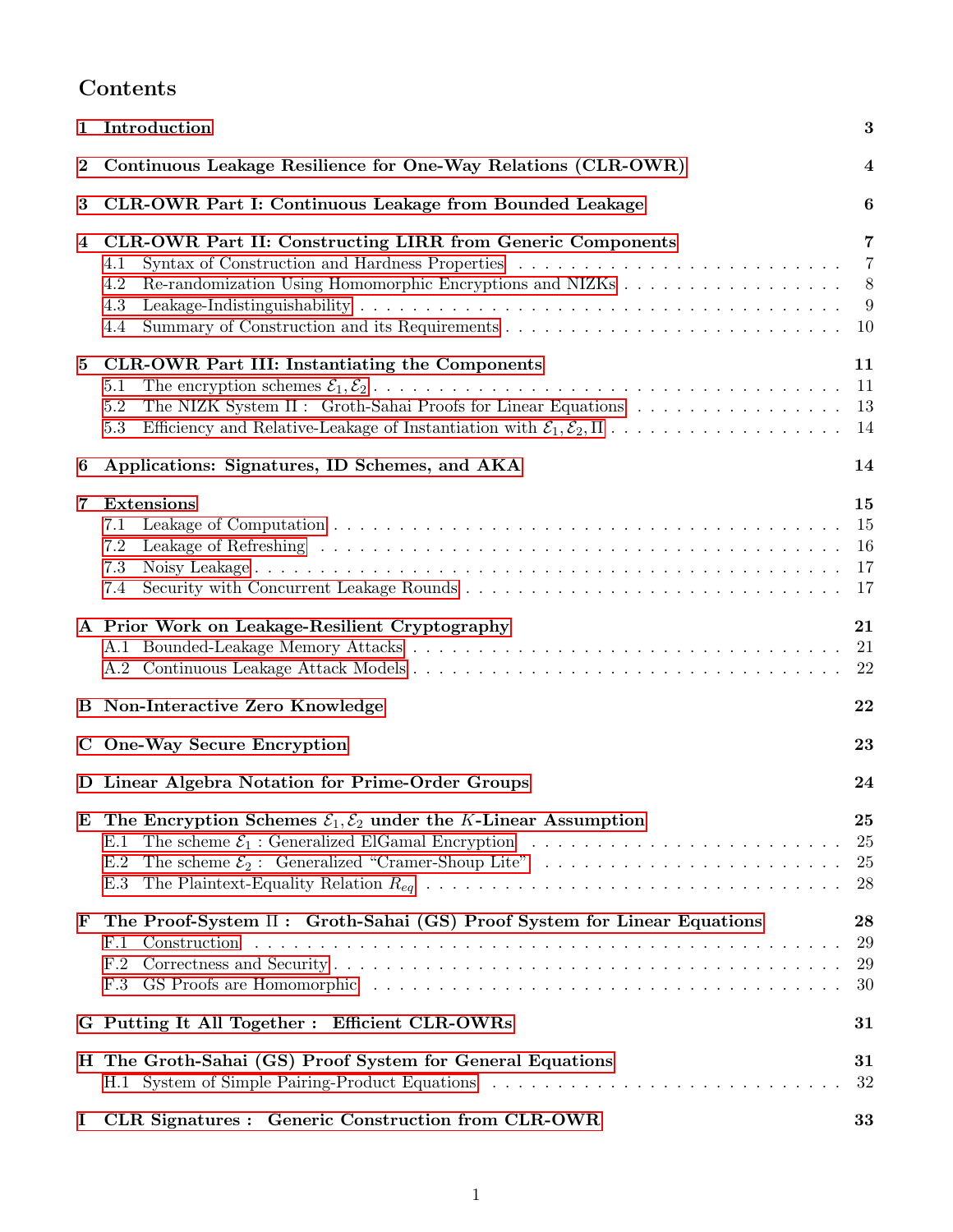| $\mathbf{J}$ | CLR Signatures : Efficient Instantiation Under K-Linear<br>Expressing $R_c$ as a System of Pairing-Product Equations<br>J.1<br>J.2                                                                                                                                                                                                                               | 34<br>35<br>35                                     |
|--------------|------------------------------------------------------------------------------------------------------------------------------------------------------------------------------------------------------------------------------------------------------------------------------------------------------------------------------------------------------------------|----------------------------------------------------|
|              | K CLR Identification (ID) Schemes & CLR Authenticated Key Agreement (AKA)                                                                                                                                                                                                                                                                                        | 37<br>37<br>38                                     |
|              | L Noisy Leakage<br>L.1<br>L.2<br>L.3<br>Comparison to the Definition of [49] $\ldots \ldots \ldots \ldots \ldots \ldots \ldots \ldots \ldots \ldots \ldots \ldots$<br>L.4                                                                                                                                                                                        | 41<br>41<br>41<br>42<br>43                         |
|              | M Leakage of Computation                                                                                                                                                                                                                                                                                                                                         | 43                                                 |
|              | M.3.3 "Challenge-Response" Interactive Signatures                                                                                                                                                                                                                                                                                                                | 43<br>43<br>44<br>44<br>46<br>47<br>47<br>47<br>49 |
|              | N Proofs Omitted from the Main Body<br>N.1<br>Lemma 4.1 (Hardness Properties of LIRR)<br>N.2<br>N.3<br>N.4 Lemma 4.6 (Rerandomization) $\ldots \ldots \ldots \ldots \ldots \ldots \ldots \ldots \ldots \ldots \ldots \ldots$<br>N.5<br>Theorem 7.2 (Leakage of Refreshing) $\ldots \ldots \ldots \ldots \ldots \ldots \ldots \ldots \ldots \ldots \ldots$<br>N.6 | 49<br>49<br>50<br>51<br>51<br>51<br>52<br>52       |
|              |                                                                                                                                                                                                                                                                                                                                                                  | 52                                                 |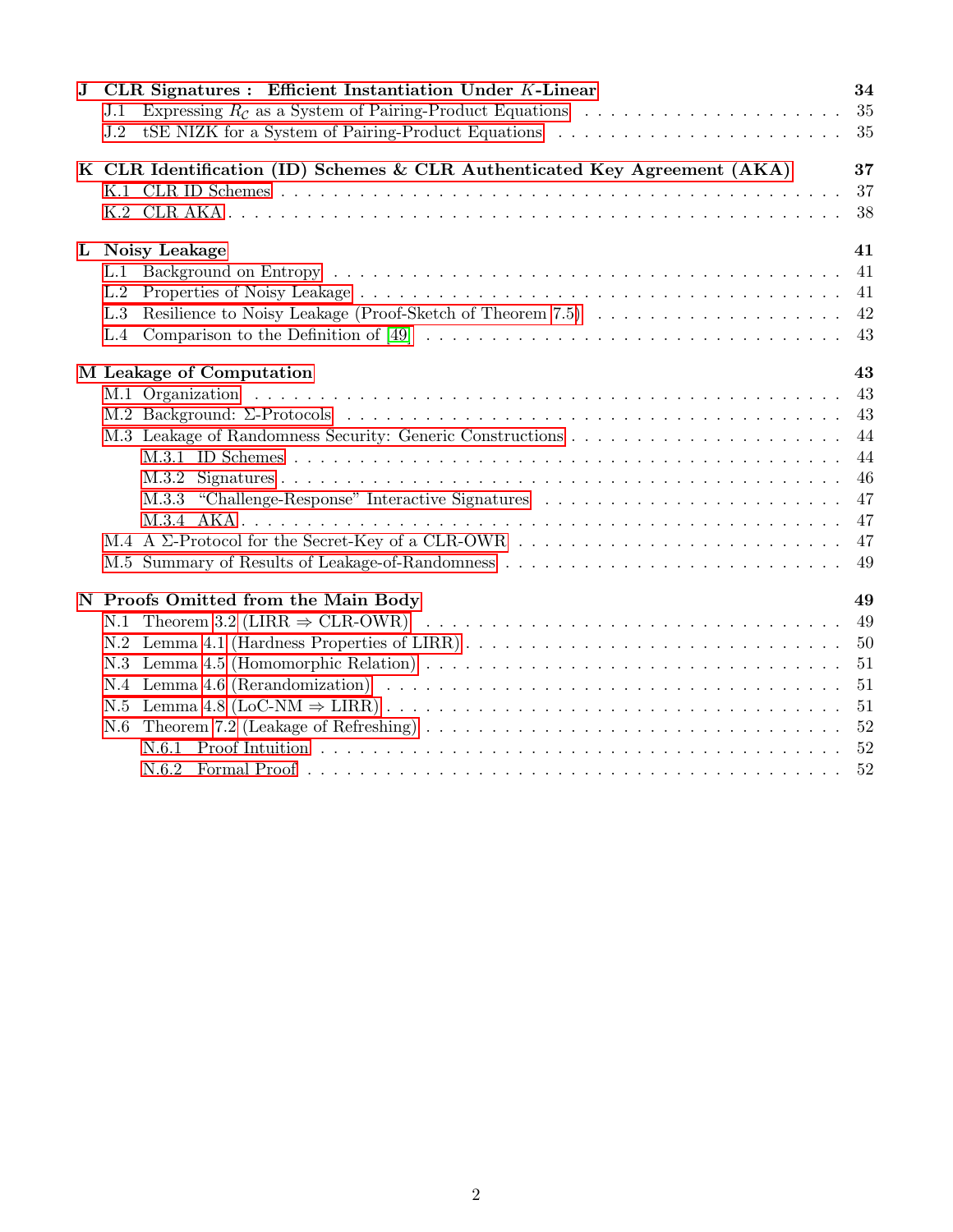# <span id="page-3-0"></span>1 Introduction

MAIN TECHNICAL CONTRIBUTION. As our main technical contribution, we design an efficiently verifiable relation  $R(pk, sk)$ , on public keys pk (the statement) and secret keys sk (the witness), which is continuous leakage resilient in the following sense. The user can periodically refresh the secret-key sk, using only some additional fresh local randomness, without affecting the public-key  $pk$ . The adversary first sees  $pk$  and then can attack the system for arbitrarily many periods, where, in each period, she can adaptively learn up to  $\ell$  bits of arbitrary information about the current witness sk, for some parameter  $\ell < |sk|$ , called the leakage bound. The secret-key sk is then refreshed for the next period. Nevertheless, after attacking the system for any polynomial number of periods, the attacker still cannot produce a valid witness  $sk^*$  such that  $R(pk, sk^*) = 1$ . Notice that, while there is a necessary bound on the *amount* of leakage in each period (learning the secret-key of any single period in full necessarily breaks the system), no restriction is placed on its type, and the overall amount of leakage during the attack is unbounded.

APPLICATIONS. We call such a relation R an  $\ell$ -continuous-leakage-resilient (CLR) one-way relation (OWR) ( $\ell$ -CLR-OWR; see Definition [2.3\)](#page-5-0). More generally, we say that a cryptographic primitive is  $\ell$ -CLR, if its secret key can be similarly refreshed using only fresh local randomness, and the usual security of this primitive holds even in the presence of a "continuous key leakage attack", as described above. Using CLR-OWRs, we design more advanced CLR primitives, including CLR signatures, CLR identification (ID) schemes, and CLR authenticated key agreement (AKA) protocols. For each of the above, we give general constructions, and then show how to instantiate them *efficiently* using the same number-theoretic assumption we used to derive our efficient CLR-OWR. This well established assumption is called  $K\text{-}Linear\ [9, 42, 54]$  $K\text{-}Linear\ [9, 42, 54]$  $K\text{-}Linear\ [9, 42, 54]$  $K\text{-}Linear\ [9, 42, 54]$ , and is believed to hold in appropriate bilinear groups for constants  $K \geq 1$ . In particular, the 1-linear assumption is equivalent to the DDH assumption, which only holds in some *asymmetric* bilinear groups, while 2-linear is regularly assumed to hold in many symmetric and asymmetric bilinear groups. The assumption gets weaker as K grows. The amount of leakage that the schemes can tolerate in each period, measured by the ratio  $\alpha = \frac{\ell}{\lg \ell}$  $\frac{\ell}{|sk|}$  (i.e. the *fraction* of the secret-key that can leak), is given by  $\alpha \approx 1/2$  under DDH,  $\alpha \approx 1/3$  under 2-linear, and generally  $\alpha \approx \frac{1}{K+1}$  under K-linear.

BIGGER PICTURE. Recently, works on various kinds of *leakage-resilient (LR) cryptography* have received a lot of attention. The goal is to design cryptographic primitives which provably resist large classes sidechannel attacks, where the attacker may obtain additional unanticipated information about the secret key sk, not captured by the traditional definitions. Very roughly, state-of-the-art LR schemes fall into two categories. Schemes secure against "bounded-leakage memory attacks" [\[1,](#page-18-1) [49,](#page-20-0) [3,](#page-18-2) [46,](#page-20-2) [2\]](#page-18-3), do not restrict the type of leakage that the adversary can see, but have some a-priori upper bound  $\ell$  on the *overall amount* of leakage. They do not offer a method for refreshing the secret-key. In contrast, current "continuous-leakage" models [\[13,](#page-18-4) [43,](#page-20-3) [48,](#page-20-4) [26,](#page-19-0) [50,](#page-20-5) [27\]](#page-19-1) use secret-key evolution, allowing them to only bound the amount of key leakage per period (as opposed to overall), but pay the price by placing additional non-trivial restrictions on the type of leakage. For example, a popular assumption [\[48,](#page-20-4) [26,](#page-19-0) [50,](#page-20-5) [27\]](#page-19-1) is the "only computation leaks information" (OCLI) model of Micali and Reyzin [\[48\]](#page-20-4), where any part of the secret-key that isn't accessed by the user during a given period cannot leak. A major open question in the area, articulated, for example, by Goldwasser during her invited talk at Eurocrypt'09 [\[31\]](#page-19-2), is to get "the best of both worlds": allowing for continuous (overall unbounded) leakage, without additionally restricting the type of leakage. In this work, we show how to achieve this for several cryptographic primitives.

RELATED PRIOR WORK. We give an extended overview of leakage-resilient cryptography in Appendix [A,](#page-21-0) and concentrate on only the most relevant works here. In the model of "bounded-leakage memory attacks", the most relevant schemes are the constructions of signatures, ID schemes and AKA protocols of [\[3,](#page-18-2) [46,](#page-20-2) [20\]](#page-19-3). As we shall see in Section [6,](#page-14-1) we will use the ideas from these works to construct advanced CLR primitives from a CLR-OWR (while constructing the latter is the bulk of this work). The work of [\[3\]](#page-18-2) also showed a simple and general method for refreshing secret-keys with the aid of a "master refreshing key", which must be stored externally and cannot leak (essentially, the master key is used to sign a completely fresh key pair used for that period only). In contrast, our work only requires fresh randomness, and no additional secrets,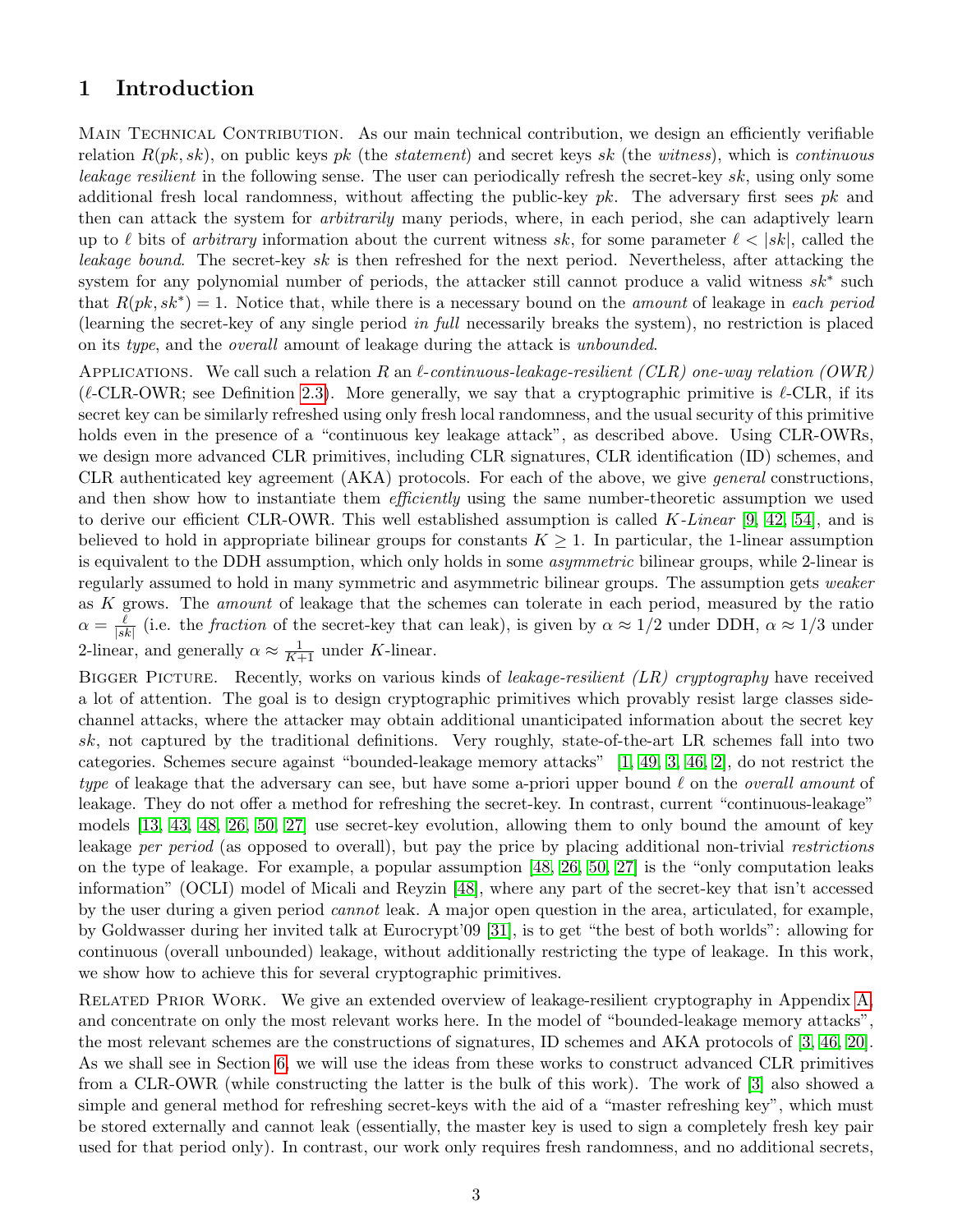during refreshing.

The work of [\[27\]](#page-19-1) showed that a variant of the standard "tree-based" construction of many-time signatures from one-time signatures is secure in the "only-computation leaks information model", assuming the onetime signature scheme is secure against memory attacks (albeit, against 3 signing queries). Unfortunately, it is insecure against continuous memory attacks, since the component keys of the one-time signatures are kept in memory for many periods (even though they are not accessed), and hence can completely leak in the memory attack model.

CONCURRENT WORK. Subsequent to our work, Brakerski et al. [\[11\]](#page-18-5) solve the main remaining open problem, by constructing CLR public-key encryption (and IBE) schemes under the K-Linear assumption. Their techniques also yield an alternate construction of signature schemes under the K-Linear assumptions (same as our work), with improved relative-leakage  $\alpha \approx 1/K$ . Prior to our work, the preliminary results of Brakerski et al. showed the feasibility of CLR primitives under a strong and non-falsifiable assumption on hash functions.

STRUCTURE OF OUR PAPER. Our main technical contribution lies in building a CLR-OWR (Sections [3-](#page-6-0)[5\)](#page-11-0). We do so in a modular manner. First, in Section [3,](#page-6-0) we show how to reduce the problem of analyzing continuous leakage for OWR to that of only analyzing *bounded-leakage*, albeit in a more complicated primitive, which we call a *leakage-indistinguishable re-randomizable relations* (LIRR). Then, in Section [4](#page-7-0) we show how to build LIRR generically from group-homomorphic encryptions and NIZKs, where the latter is a new notion of possibly independent interest. In addition to the encryption being homomorphic, we need it to have a certain (non-standard) bounded-leakage-resilience property, which we call *leakage-of-ciphertext non-malleability*  $(LoC-NM)$ . Finally, in Section [5](#page-11-0) we instantiate the required homomorphic components efficiently using the K-Linear assumption in bi-linear groups. First, we show how build to *homomorphic* LoC-NM encryption, by generalizing the "Cramer-Shoup-Lite" CCA-1 encryption scheme [\[17\]](#page-19-4). Second, we notice that the efficient non-interactive zero-knowledge (NIZK) argument system of Groth-Sahai [\[38\]](#page-20-6) is actually homomorphic, and can be used as the last missing block to instantiate our construction efficiently. This is the only place where we are currently "stuck" with the K-Linear assumption. In Section [6,](#page-14-1) we then show how to leverage a CLR-OWR to get other more interesting CLR primitives: signatures, ID schemes, and AKA protocols.

EXTENSIONS. Finally, in Section [7](#page-15-0) we mention several important extensions of our results to even *stronger* models/notions of CLR security. Most importantly, in our basic model we only consider leakage on the secret-keys stored in memory, while in practice the adversary can also leak from the randomness of the key-refreshing and the signing algorithms. We show that our schemes can allow (at least some) leakage from these algorithms as well. For the randomness of signing, we show an alternate construction of signatures in the random-oracle model (along the lines of  $[3, 46]$  $[3, 46]$ ) that allows a large amount of the signing randomness to leak. For randomness of refreshing, we show that (generically) all CLR schemes (one-way relations, signatures, encryption) also allow a small amount of randomness (logarithmic in the security parameter) to leak as well. Lastly, we also show additional extensions to "concurrent leakage" and "noisy leakage" [\[49\]](#page-20-0).

# <span id="page-4-0"></span>2 Continuous Leakage Resilience for One-Way Relations (CLR-OWR)

A one-way relation (OWR) consists of two efficient algorithms: a key-generation algorithm  $(pk, sk) \leftarrow$ KeyGen(1<sup> $\lambda$ </sup>), and a verification algorithm Ver(pk, sk), which decides whether a secret-key sk is valid for the public-key pk.

<span id="page-4-1"></span>**Definition 2.1** (One-Way Relation (OWR)). We say that (KeyGen, Ver) is a one-way relation if it satisfies:

*Correctness:* If 
$$
(pk, sk) \leftarrow \text{KeyGen}(1^{\lambda})
$$
, then  $\text{Ver}(pk, sk) = 1$ .  
\n*Security:* For any PPT attacker A, we have  $\Pr \left[ \text{Ver}(pk, sk^*) = 1 \mid \begin{array}{c} (pk, sk) \leftarrow \text{KeyGen}(1^{\lambda}) \\ sk^* \leftarrow A(pk) \end{array} \right] \leq \text{negl}(\lambda)$ .

A one-way relation generalizes the concept of a one-way function (OWF). Of course, we can always set sk to include all of the randomness of the KeyGen algorithm, so that  $pk = \text{KeyGen}(sk)$  is a OWF. However,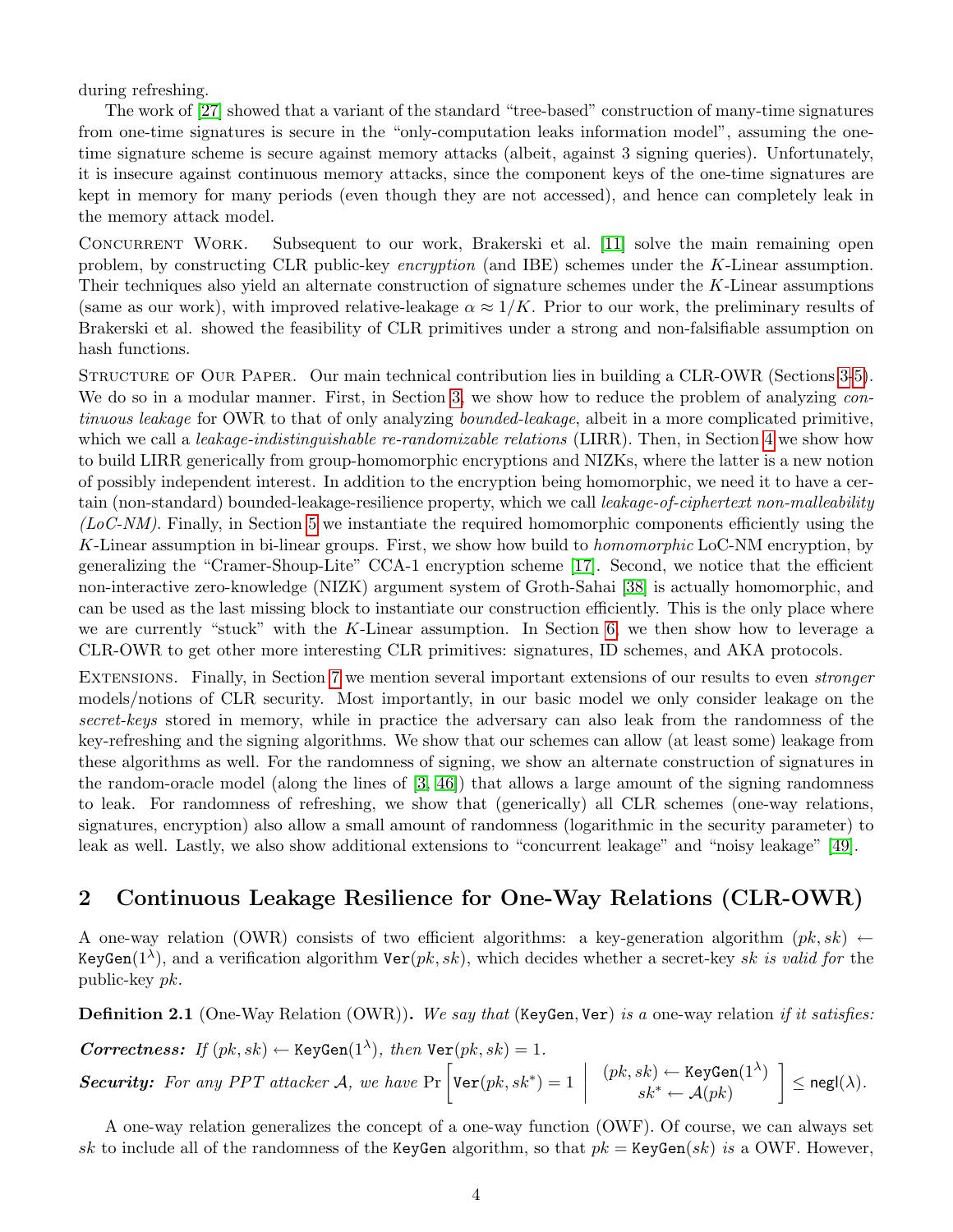when defining leakage-resilient one-wayness (which we do next), this equivalence might no longer hold – by putting more information into the secret key we would also have to give the adversary more information during key-leakage attacks. Therefore, we consider OWRs, rather than OWFs, as the basic cryptographic primitive for leakage-resilience.

Modeling Leakage Attacks. We model leakage attacks (also called memory attacks in prior work) against a secret key sk, by giving the adversary access to a *leakage oracle*  $\mathcal{O}_{sk}^{\lambda}(\cdot)$ , defined as follows:

<span id="page-5-3"></span>**Definition 2.2** (Leakage Oracle). A leakage oracle  $\mathcal{O}_{sk}^{\lambda}(\cdot)$  is parameterized by a secret key sk and a security parameter  $\lambda$ . A query to the oracle consists of a description of a 1-bit probabilistic leakage function h:  ${0,1}^* \rightarrow {0,1}$ . The oracle runs  $h(sk)$  for poly( $\lambda$ ) steps: if the computation completes it outputs  $h(sk)$ , else it outputs 0.

In our definitions of leakage-resilient primitives, the adversary can adaptively access  $\mathcal{O}_{sk}^{\lambda}(\cdot)$  to learn information about the secret key sk during an attack. Each query provides 1 bit of information. Our definitions will therefore place some upper bounds  $\ell$  on the number of queries that the adversary can make during various stages of the attack.

BOUNDED-LEAKAGE RESILIENT OWR. An  $\ell$ -leakage-resilient OWR ( $\ell$ -LR-OWR) is defined by modifying Definition [2.1](#page-4-1) so that the adversary can make up to  $\ell$  queries to the oracle  $\mathcal{O}_{sk}^{\lambda}(\cdot)$ , after seing pk and before outputting  $sk^*$ . It was shown in [\[4,](#page-18-6) [20\]](#page-19-3) (and implicitly in [\[3,](#page-18-2) [46\]](#page-20-2)) that any second-preimage resistant<sup>[1](#page-5-1)</sup> (SPR) function F automatically gives an  $\ell$ -LR-OWR, where  $\ell$  is roughly the number of bits by which F shrinks its input. This follows from a simple entropy argument: if an adversary sees  $y = F(x)$  and  $\ell$ -bits of leakage on x, then x still has entropy. Therefore, if the adversary outputs  $x'$  such that  $F(x') = y$ , then, with overwhelming probability,  $x' \neq x$  and hence the adversary breaks SPR.

CONTINUOUS LEAKAGE RESILIENCE. A continuous-leakage-resilient (CLR) one-way relation (OWR) consists of the algorithms KeyGen and Ver as before, but also includes a re-randomization algorithm  $sk' \leftarrow$ ReRand<sub>pk</sub> $(sk)$ , which can be used to update the secret key (we will omit the subscript pk, when clear from context). On a high level, a OWR is continuous-leakage-resilient if an adversary can observe  $\ell$  bits of leakage on each of arbitrarily many re-randomized secret keys, and still be unable to produce a valid secret key herself.

<span id="page-5-0"></span>**Definition 2.3** (CLR-OWR). We say that a scheme (KeyGen, ReRand, Ver) is an  $\ell$ -continuous-leakageresilient ( $\ell$ -CLR) one-way relation if it satisfies the following correctness and security properties.

**Correctness:** For any polynomial  $q = q(\lambda)$ , if we sample  $(pk, sk) \leftarrow \text{KeyGen}(1^{\lambda})$ ,  $sk_1 \leftarrow \texttt{ReRand}(sk), \ldots, sk_q \leftarrow \texttt{ReRand}(sk_{q-1}), \text{ then, with overwhelming probability } (w.o.p.),$  $\text{Ver}(pk, sk) = \text{Ver}(pk, sk_1) = \ldots = \text{Ver}(pk, sk_a) = 1.$ 

**Security:** For any PPT adversary A, we have  $Pr[A \text{ wins}] \leq \text{negl}(\lambda)$  in the following game:

- The challenger chooses  $(pk, sk) \leftarrow \text{KeyGen}(1^{\lambda})$  and gives pk to A.
- The adversary A runs for arbitrarily many leakage rounds. In each round:
	- The adversary makes up to  $\ell$  calls to a leakage-oracle  $\mathcal{O}^\lambda_{sk}(\cdot)$ , with the current secret key sk.<sup>[2](#page-5-2)</sup>
	- At the end of the round, the challenger samples  $sk'$  ← ReRand(sk) and updates  $sk := sk'.$
- The adversary wins if it produces a value  $sk^*$  such that  $\text{Ver}(pk, sk^*) = 1$ .

WHY PRIOR LR TECHNIQUES FAIL FOR CLR. All of the prior works on bounded-leakage memory-leakage attacks crucially relied on an entropy argument: given the leakage and the public-key, the secret-key sk still had some entropy left. For example, this was the main step of our argument for the leakage-resilience of SPR functions. However, it is unclear how to translate this type of argument to the setting of *continuous* 

<span id="page-5-2"></span><span id="page-5-1"></span><sup>&</sup>lt;sup>1</sup>A function F is SPR if, given a random x, it's hard to find any  $x' \neq x$  such that  $F(x) = F(x')$ .

<sup>&</sup>lt;sup>2</sup> This is equivalent to a definition where, in each round, the adversary asks for a single leakage-function with  $\ell$ -bit output length.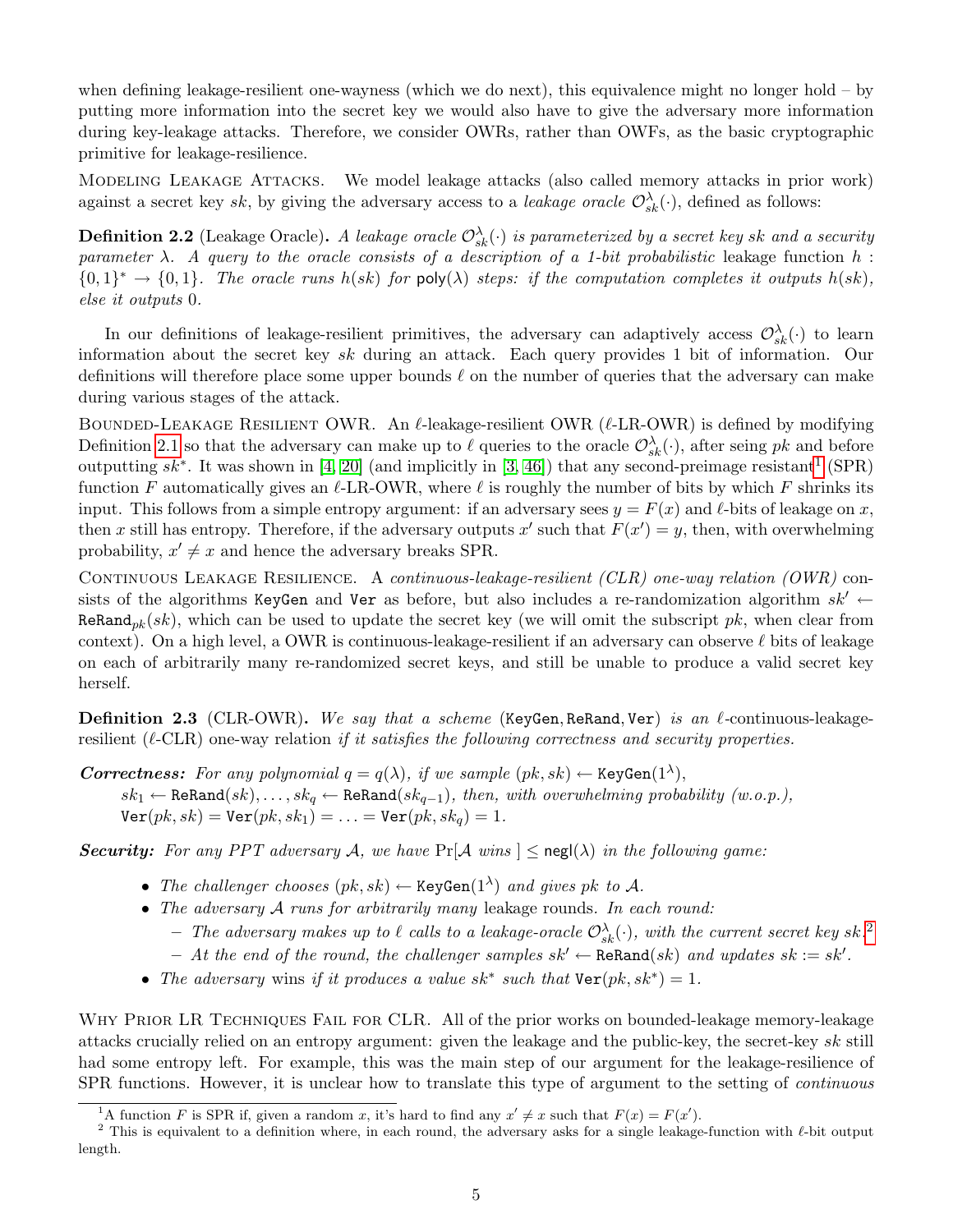leakage-resilience, where the total amount of information seen by the adversary is unbounded. We show a novel strategy for reasoning about continuous leakage in the next section.

# <span id="page-6-0"></span>3 CLR-OWR Part I: Continuous Leakage from Bounded Leakage

In this section, we define a new primitive, called a *leakage-indistinguishable re-randomizable relation (LIRR)*, and show that it can be used to construct a CLR-OWR. Although the definition of the new primitive is fairly complex with several security requirements, its main advantage is that it reduces the problem of continuous-leakage resilience for OWR to a simpler bounded-leakage-resilience property.

A LIRR allows one to sample two types of secret-keys: "good" keys and "bad" keys. Both types of keys look valid and are acceptable by the verification procedure, but they are produced in very different ways. In fact, given the ability to produce good keys, it is hard to produce any bad key and vice-versa. On the other hand, even though the two types of keys are very different, they are hard to distinguish from each other. More precisely, given the ability to produce both types of keys, and  $\ell$  bits of leakage on a "challenge" key of an unknown type (good or bad), it is hard to come up with a new key of the same type. More formally, a LIRR consists of PPT algorithms (Setup, SampG, SampB, ReRand, Ver, isGood) with the following syntax:

- $\bullet$   $(pk, \textsf{sam}_G, \textsf{sam}_B, dk) \leftarrow \textsf{Setup}(1^{\lambda}):$  Outputs a public-key pk, a "good" sampling-key  $\mathsf{sam}_G,$  a "bad" sampling key sam $_B$ , and a *distinguishing-trapdoor dk*.
- $sk_G \leftarrow$  Samp $G_{pk}$ (sam $_G$ ),  $sk_B \leftarrow$  Samp $B_{pk}$ (sam $_B$ ): These algorithms sample good/bad secret-keys using  $\gcd/\text{bad sampling keys respectively.}$  We omit the subscript  $pk$  when clear from context.
- $b = \text{isGood}(pk, sk, dk)$ : Uses dk to distinguish good secret-keys sk from bad ones.
- $sk' \leftarrow \text{ReRand}_{pk}(sk), b = \text{Ver}(pk, sk)$ . These have the same syntax as in the definition of CLR-OWR.

<span id="page-6-1"></span>**Definition 3.1** (LIRR). We say that the scheme (Setup, SampG, SampB, ReRand, Ver, isGood) is an  $\ell$ leakage-indistinguishable re-randomizable relation ( $\ell$ -LIRR) if it satisfies the following properties:

 $\textbf{Correctness:} \ \textit{If} \ (pk, \textsf{sam}_G, \textsf{sam}_B, dk) \leftarrow \textsf{Setup}(1^{\lambda}), \ sk_G \leftarrow \textsf{SampG}(\textsf{sam}_G), \ sk_B \leftarrow \textsf{SampB}(\textsf{sam}_B) \ \textit{then} \ \textit{w.o.p.}$ 

$$
\texttt{Ver}(pk, sk_G) = 1, \ \texttt{isGood}(pk, sk_G, dk) = 1 \quad , \quad \texttt{Ver}(pk, sk_B) = 1, \ \texttt{isGood}(pk, sk_B, dk) = 0
$$

 $\textbf{Re-Randomization:} \ \ We \ \textit{require that} \ (pk, \textsf{sam}_G, \textit{sk}_0, \textit{sk}_1) \overset{\text{c}}{\approx} (pk, \textsf{sam}_G, \textit{sk}_0, \textit{sk}_1'), \ \textit{where:}$ 

 $(pk, \textsf{sam}_G, \textsf{sam}_B, dk) \leftarrow \textsf{Setup}(1^\lambda), \ \ sk_0 \leftarrow \textsf{SampG}(\textsf{sam}_G), \ \ sk_1 \leftarrow \textsf{SampG}(\textsf{sam}_G), \ \ sk'_1 \leftarrow \textsf{ReRand}(sk_0)$ 

Hardness of Bad Keys: Given sam $_G$ , it's hard to produce a valid "bad key". Formally, for any PPT adversary A:

$$
\Pr\left[\begin{array}{c} {\rm Ver}(pk,sk^*) = 1 \\ {\rm isGood}(pk,sk^*,dk) = 0 \end{array} \middle| \begin{array}{c} (pk,{\rm sam}_G,{\rm sam}_B,dk) \leftarrow {\rm Setup}(1^\lambda) \\ sk^* \leftarrow \mathcal{A}(pk,{\rm sam}_G) \end{array} \right] \leq {\rm negl}(\lambda)
$$

Hardness of Good Keys: Given sam $_B$ , it's hard to produce a "good key". Formally, for any PPT adversary A:

$$
\Pr\left[\texttt{isGood}(pk, sk^*, dk) = 1 \middle| \begin{array}{c}(pk, \texttt{sam}_G, \texttt{sam}_B, dk) \leftarrow \texttt{Setup}(1^\lambda) \\ sk^* \leftarrow \mathcal{A}(pk, \texttt{sam}_B)\end{array}\right] \leq \texttt{negl}(\lambda)
$$

 $\ell$ -Leakage-Indistinguishability: Given both sampling keys sam<sub>G</sub>, sam<sub>B</sub>, and  $\ell$  bits of leakage on a secretkey sk (which is either good or bad), it is hard to produce a secret-key sk<sup>∗</sup> which is in the same category as sk. Formally, for any PPT adversary A, we have  $\Pr[\mathcal{A} \text{ wins } ] - \frac{1}{2}$  $\frac{1}{2}$   $\vert \leq$  negl $(\lambda)$  in the following game: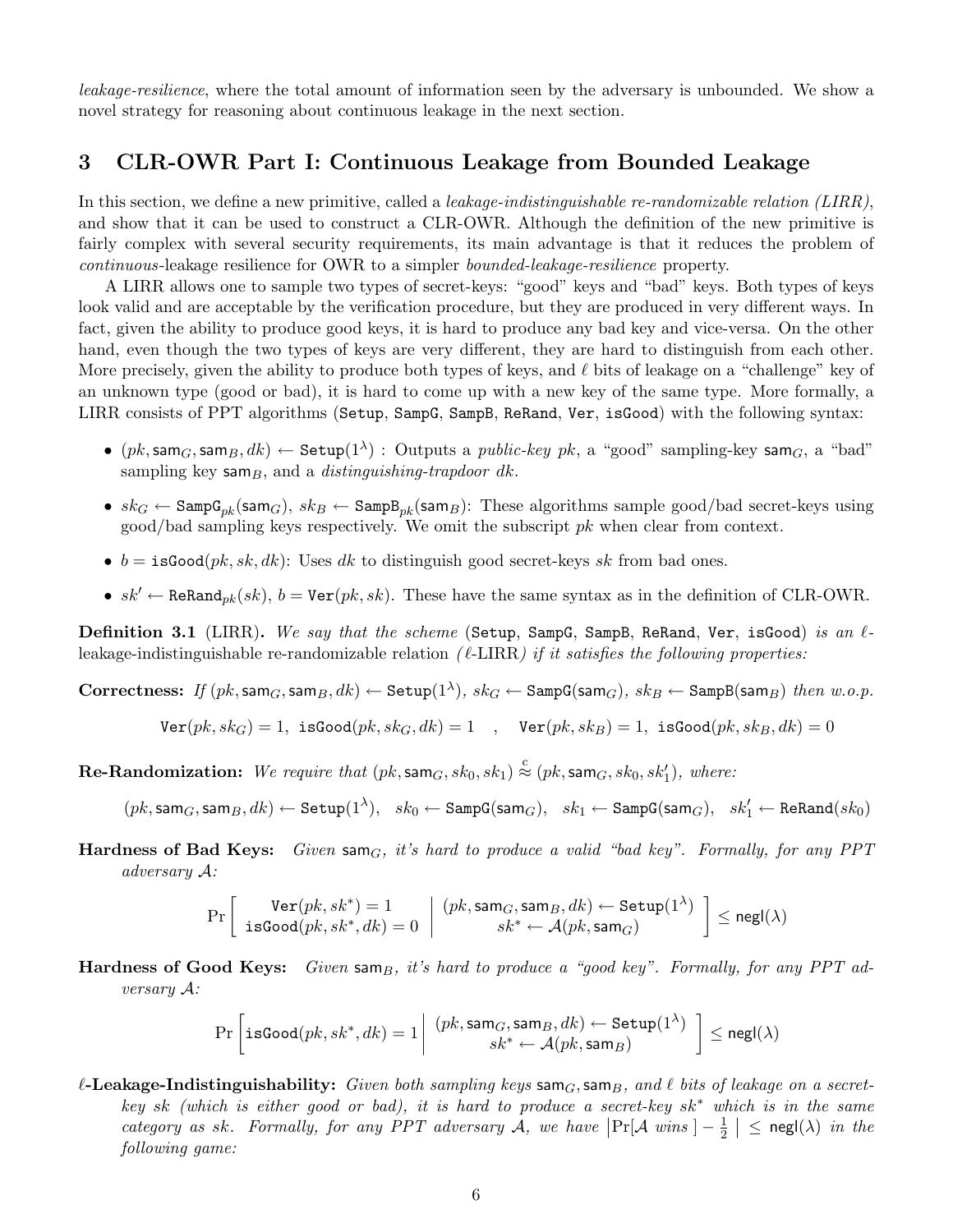- $\bullet$  The challenger chooses  $(pk, \textsf{sam}_G, \textsf{sam}_B, dk) \leftarrow \textsf{Setup}(1^\lambda)$  and gives  $pk, \textsf{sam}_G, \textsf{sam}_B$  to  $\mathcal{A}.$ The challenger chooses a random bit  $b \leftarrow \{0,1\}$ . If  $b = 1$  then it samples  $sk \leftarrow$  SampG(sam $_G$ ), and otherwise it samples  $sk \leftarrow$  SampB(sam<sub>B</sub>).
- The adversary A can make up to  $\ell$  queries in total to the leakage-oracle  $\mathcal{O}_{sk}^{\lambda}(\cdot)$ .
- The adversary outputs  $sk^*$  and wins if  $isGood(pk, sk^*, dk) = b$ .

An  $\ell$ -LIRR can be used to construct an  $\ell$ -CLR-OWR, where the ReRand, Ver algorithms are kept the same, while KeyGen samples pk and a "good" secret key  $sk_G$  (see Figure [1\)](#page-7-3). Note that the CLR-OWR completely ignores the the bad sampling algorithm  $SampB$ , the "bad" sampling key  $samp$ , the distinguishing algorithm is Good, and the distinguishing key dk of the LIRR. These are only used in the argument of security. Moreover, the "good" sampling key sam<sub>G</sub> is only used as an intermediate step during key-generation to sample the secret-key sk, but is never explicitly stored afterwards.

```
\texttt{KeyGen}(1^\lambda) \textbf{:} \ \ \text{Sample} \ (pk, \textsf{sam}_G, \cdot, \cdot) \leftarrow \texttt{Setup}(1^\lambda), \ sk \leftarrow \texttt{SampG}(\textsf{sam}_G) \ \ \text{and \ output} \ (pk, sk).ReRand, Ver: Same as for LIRR.
```
<span id="page-7-3"></span>Figure 1: Constructing CLR-OWR from an LIRR (Setup, SampG, SampB, ReRand, Ver, isGood)

We argue that the above construction is secure. Assume an adversary attacks the construction and, after several leakage-rounds, produces a valid secret key sk<sup>∗</sup>. Since the adversary does not see any information related to the bad sampling key sam<sub>B</sub>, we can use the *hardness of bad keys* property to argue that  $sk^*$  must be a "good" key. However, we then argue that the adversary cannot notice if we start switching good keys to bad keys in the leakage rounds. More precisely, we define several hybrid games, where each game differs from the previous by replacing a good key with a bad key in one additional leakage round. We argue that, by the  $\ell$ -leakage-indistinguishability property, the probability that the adversary produces a good key sk<sup>\*</sup> as her forgery does not change between any two hybrids. Notice that this argument allows us to only analyze leakage in a single round at a time, and thus avoids the main difficulty of analyzing continuous leakage. In the last of the hybrids, the adversary only sees "bad keys", yet still manages to produce a good key sk<sup>∗</sup> as her forgery. But this contradicts the hardness of good keys property, and proves the security of the scheme. A formal proof of the following theorem appears in Appendix [N.1.](#page-49-2)

<span id="page-7-2"></span>**Theorem 3.2.** Given any  $\ell$ -LIRR scheme, the construction in Figure [1](#page-7-3) is a secure  $\ell$ -CLR-OWR.

# <span id="page-7-0"></span>4 CLR-OWR Part II: Constructing LIRR from Generic Components

#### <span id="page-7-1"></span>4.1 Syntax of Construction and Hardness Properties

We now instantiate an  $\ell$ -LIRR using two public-key encryption schemes and a NIZK argument system.

REVIEW OF NIZK. We remind the reader of the basic syntax of non-interactive zero-knowledge (NIZK) argu-ments [\[7,](#page-18-7) [52,](#page-20-7) [8\]](#page-18-8). Let R be an NP relation on pairs  $(y, x)$  with corresponding language  $L_R = \{y \mid \exists x \text{ s.t. } (y, x) \in$  $R$ . A NIZK argument system for  $R$ , consists of four PPT algorithms (Setup, Prov, Ver, Sim) with syntax:

- (CRS, TK)  $\leftarrow$  Setup(1<sup> $\lambda$ </sup>): Creates a common reference string (CRS) and a trapdoor key to the CRS.
- $\pi \leftarrow \text{Prov}_{CRS}(y, x)$ : Creates an argument  $\pi$  for the statement  $y \in L_R$ , using the witness x.
- $\pi \leftarrow \text{Sim}_{CRS}(y, TK)$ : Creates a simulated argument for a statement y using the trapdoor TK.
- 0/1  $\leftarrow$  Vercr<sub>c</sub>ss(y,  $\pi$ ): Verifies whether or not the argument  $\pi$  is correct.

For the sake of clarity, we write Prov and Ver without the crs in the subscript, when clear from context. The definition of security for NIZK arguments is given in Appendix [B.](#page-22-1) For this work, the default notion of NIZKs includes composability (real/simulated NIZKs cannot be distinguished even given the trapdoor key  $TK)$ .

OVERVIEW OF CONSTRUCTION. We first start by describing the high level idea and the syntax of the construction. Let  $\mathcal{E}_1$  = (KeyGen<sup>1</sup>, Enc<sup>1</sup>, Dec<sup>1</sup>),  $\mathcal{E}_2$  = (KeyGen<sup>2</sup>, Enc<sup>2</sup>, Dec<sup>2</sup>) be two public-key encryption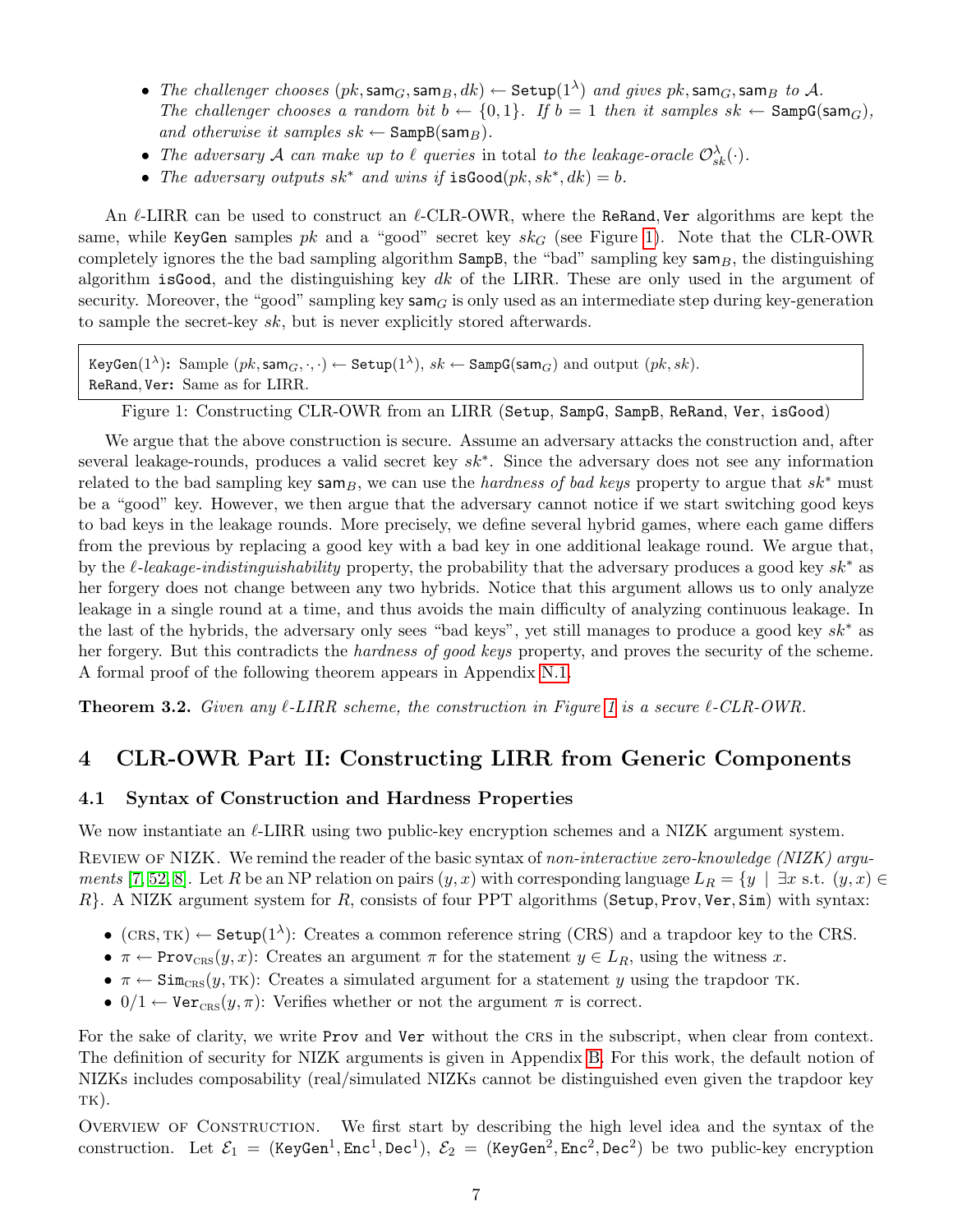schemes, with perfect correctness. We define the *plaintext equality* relation for the schemes  $\mathcal{E}_1, \mathcal{E}_2$  by:

$$
R_{eq} \stackrel{\text{def}}{=} \left\{ (y, x) \mid y = (pk_1, pk_2, c_1, c_2), x = (m, r_1, r_2) \text{ s.t. } c_1 = \text{Enc}_{pk_1}^1(m; r_1), c_2 = \text{Enc}_{pk_2}^2(m; r_2) \right\}.
$$

The corresponding language  $L_{eq}$ , is that of ciphertext pairs that encrypt the same plaintext. Let  $\Pi$  = (Setup<sup>II</sup>, Prov<sup>II</sup>, Ver<sup>II</sup>, Sim<sup>II</sup>) be a NIZK argument system for  $R_{eq}$ . We will often omit the public-keys  $pk_1, pk_2$  from the descriptions of statements  $y \in L_{eq}$ , when clear from context.

We will assume that the schemes  $\mathcal{E}_1,\mathcal{E}_2,\Pi$  can share some common  $system$   $parameters$   $\mathsf{prms} \leftarrow \mathtt{ParamGen}(1^\lambda)$ (e.g. the description of some group) which are implicitly used as inputs by all of the algorithms of each of the schemes. The parameters define a common message-space M for the schemes  $\mathcal{E}_1, \mathcal{E}_2$ . The basic syntax of our construction of LIRR, except for the re-randomization algorithm, is shown in Figure [2.](#page-8-2) The main idea is to encrypt a random message m using the scheme  $\mathcal{E}_1$ , and put the ciphertext  $c_1$  in the public-key. The secret key consists of a ciphertext/proof pair  $(c_2, \pi)$ . In a good secret-key,  $c_2$  is a new random encryption of m under  $\mathcal{E}_2$ , and  $\pi$  is a proof of plaintext-equality. In a bad secret-key,  $c_2$  is just an encryption of the message 1, and  $\pi$  is a simulated proof. The verification procedure just checks the proof  $\pi$  against the statement  $(c_1, c_2).$ 

Setup(1<sup>λ</sup>): Output 
$$
pk = (\text{prms}, \text{CRS}, pk_1, pk_2, c_1), \text{ sam } G = (m, r_1), \text{ sam } B = \text{TK}, dk = (sk_1, sk_2)
$$
 where:  
\n $\text{prms} \leftarrow \text{ParamGen}(1^{\lambda}), (pk_1, sk_1) \leftarrow \text{KeyGen}^1(\text{prms}), (pk_2, sk_2) \leftarrow \text{KeyGen}^2(\text{prms})$   
\n $m \leftarrow \mathcal{M}, c_1 \leftarrow \text{Enc}_{pk_1}^1(m; r_1), (\text{CRS}, \text{TK}) \leftarrow \text{Setup}^{\Pi}(\text{prms})$   
\n $\text{SampG}(\text{sam}_G): \text{Output } sk_G = (c_2, \pi) \text{ where: } c_2 \leftarrow \text{Enc}_{pk_2}^2(m; r_2), \pi \leftarrow \text{Prov}^{\Pi}((c_1, c_2), (m, r_1, r_2)).$   
\n $\text{SampB}(\text{sam}_B): \text{Output } sk_B = (c_2, \pi) \text{ where: } c_2 \leftarrow \text{Enc}_{pk_2}^2(1), \pi \leftarrow \text{Sim}^{\Pi}((c_1, c_2), \text{TK}).$   
\n $\text{Ver}(pk, sk): \text{ Parse } sk = (c_2, \pi) \text{ and output } \text{Ver}^{\Pi}((c_1, c_2), \pi).$   
\n $\text{isGood}(pk, sk, dk): \text{Parse } sk = (c_2, \pi), dk = (sk_1, sk_2). \text{ Output 1 iff Dec}_{sk_1}^1(c_1) = \text{Dec}_{sk_2}^2(c_2).$ 

<span id="page-8-2"></span>Figure 2: Construction of LIRR: syntax of procedures (except for re-randomization).

It is easy to see that the scheme satisfies the correctness property. The hardness of bad keys, follows directly from the soundness of the NIZK argument system. The hardness of good keys, on the other hand, follows from the security of the encryption scheme  $\mathcal{E}_1$ . In fact, we only need one-way security (see Appendix [C\)](#page-23-0), which is weaker than semantic-security and only requires that an encryption of a random message is hard to invert. The proof of the following lemma appears in Appendix [N.2.](#page-50-0)

<span id="page-8-1"></span>**Lemma 4.1.** Assume that  $\mathcal{E}_1$  is a one-way secure and  $\Pi$  is a sound NIZK. Then the construction in Figure [2](#page-8-2) satisfies the correctness, hardness of good keys and hardness of bad keys properties of the LIRR definition (Definition [3.1\)](#page-6-1).

We are left to show (1) how to re-randomize secret keys, and (2) that the leakage-indistinguishability property holds. We do so in the next two sections, by requiring additional properties from the building-blocks  $\mathcal{E}_1, \mathcal{E}_2, \Pi.$ 

#### <span id="page-8-0"></span>4.2 Re-randomization Using Homomorphic Encryptions and NIZKs

We now show how to perfectly re-randomize the secret keys of our LIRR construction. Recall that a secretkey consists of a pair  $(c_2, \pi)$  where  $\pi$  is a proof of plaintext-equality for the statement  $(c_1, c_2)$ . Therefore, to re-randomize the key, we need to first re-randomize the ciphertext  $c_2$  into a new ciphertext  $c_2^*$  with the same plaintext. We then need to update the proof  $\pi$  to look like a *fresh new* proof of a *new* statement  $(c_1, c_2^*)$ , for which we do not know the witness! We show that this is indeed possible if the encryption schemes  $\mathcal{E}_1, \mathcal{E}_2$ and the argument-system Π are all homomorphic over some appropriate group. In particular, we define a new notion of *homomorphic NIZKs*, which is influenced by the notions of re-randomizable and malleable NIZKs from [\[6\]](#page-18-9).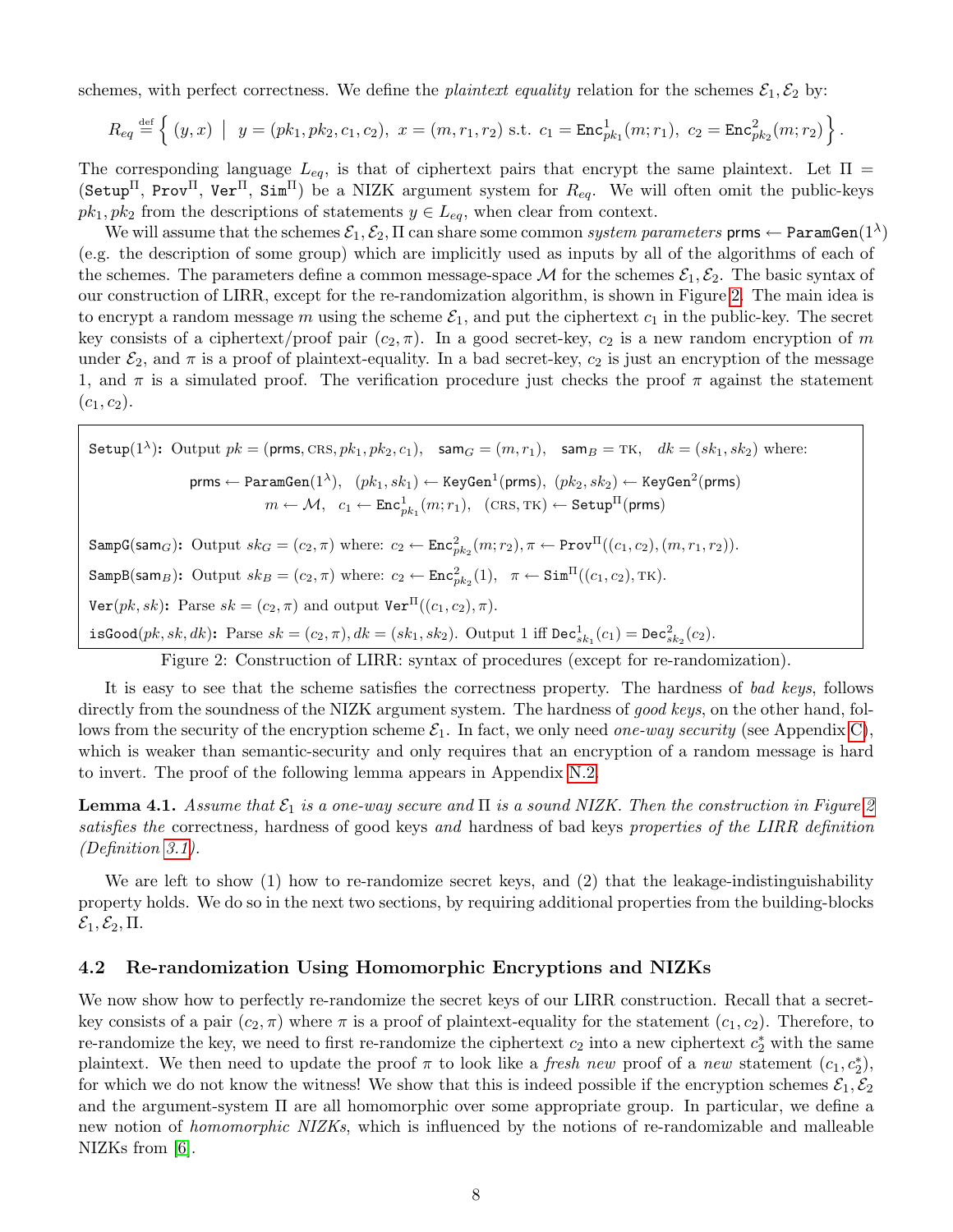**Definition 4.2** (Homomorphic Encryption). We say that an encryption scheme (KeyGen, Enc, Dec) is homomorphic if the system-parameters of the scheme define groups  $(M, \cdot), (\mathcal{R}, +), (\mathcal{C}, \cdot)$  for the message-space, randomness-space, and ciphertext-space respectively, such that, for any  $m, m' \in \mathcal{M}$  any  $r, r' \in \mathcal{R}$ :

 $c = \texttt{Enc}_{pk}(m; r), \ c' = \texttt{Enc}_{pk}(m'; r') \quad \Rightarrow \quad c \cdot c' = \texttt{Enc}_{pk}(m \cdot m'; r + r')$ 

It is easy to see that for any homomorphic encryption scheme and any public-key pk, we have  $\text{Enc}_{pk}(1_{\mathcal{M}}; 0_{\mathcal{R}})$  =  $1<sub>c</sub>$  (i.e. encryption of the identity-message under identity-randomness gives an identity-ciphertext).

**Definition 4.3** (Homomorphic Relation). We say that a relation  $R \subseteq \mathcal{Y} \times \mathcal{X}$  is homomorphic if  $(\mathcal{Y}, \cdot), (\mathcal{X}, +)$ are groups and, for any  $(y, x), (y', x') \in R$ , we have  $(y \cdot y', x + x') \in R$ .

Definition 4.4 (Homomorphic NIZK). We say that a NIZK argument-system (Setup, Prov, Ver, Sim) for a homomorphic-relation  $R \subseteq \mathcal{Y} \times \mathcal{X}$  is itself homomorphic if there are groups  $(\mathcal{R}, +), (\mathcal{P}, \cdot)$  for the randomness of the prover and the proofs themselves respectively, such that for any  $(y, x), (y', x') \in R$ , any  $r, r' \in R$ .

 $\pi = \texttt{Prov}(y, x; r), \ \pi' = \texttt{Prov}(y', x'; r') \quad \Rightarrow \quad \pi \cdot \pi' = \texttt{Prov}(y \cdot y', x + x'; r + r')$ 

where  $\pi, \pi' \in \mathcal{P}$ .

We now connect the above definitions of homomorphic primitives to our construction in Figure [2,](#page-8-2) showing how to re-randomize the secret-keys if  $\mathcal{E}_1, \mathcal{E}_2$ , and  $\Pi$  are homomorphic. First, we show that the plaintextequality relation is homomorphic if we fix the public-keys  $pk_1$ ,  $pk_2$ . That is, for each  $pk_1$ ,  $pk_2$ , define the relation  $R_{eq}^{(pk_1,pk_2)} \subseteq R_{eq}$  where  $pk_1, pk_2$  are fixed and the statements only consist of  $(c_1, c_2)$ . It is easy to verify the following lemma.

<span id="page-9-1"></span>**Lemma 4.5.** If  $\mathcal{E}_1, \mathcal{E}_2$  are homomorphic with the same message-group M, randomness-groups  $\mathcal{R}_1, \mathcal{R}_2$ , and ciphertext-groups  $C_1, C_2$  respectively, then, for any  $pk_1, pk_2$ , the relation  $R_{eq}^{(pk_1,pk_2)}$  is a homomorphic relation over  $\mathcal{Y} = \mathcal{C}_1 \times \mathcal{C}_2$  and  $\mathcal{X} = \mathcal{M} \times \mathcal{R}_1 \times \mathcal{R}_2$ .

To simplify the discussion, we will say that a proof-system  $\Pi$  for  $R_{eq}$  is homomorphic if, for every fixed choice of the public-keys  $pk_1, pk_2$ , it is homomorphic for the (homomorphic) relations  $R_{eq}^{(pk_1,pk_2)}$ . Now assume that  $\mathcal{E}_1, \mathcal{E}_2$  are two homomorphic encryption schemes satisfying the requirements of Lemma [4.5,](#page-9-1) and that  $\Pi$  is a homomorphic NIZK for  $R_{eq}$ , with randomness-group  $\mathcal{R}_3$  and proof-group  $\mathcal{P}$ . In Figure [3,](#page-9-3) we show how to re-randomize the secret keys of our LIRR construction from Figure [2.](#page-8-2)

ReRand $(sk)$ : Parse  $sk = (c, \pi)$ . Choose  $(r'_2, r'_3) \leftarrow \mathcal{R}_2 \times \mathcal{R}_3$ .  $\text{Set } c' := \text{Enc}^2_{pk_2}(1_{\mathcal{M}}; r'_2), \pi' := \text{Prov}((1_{\mathcal{C}_1}, c'), (1_{\mathcal{M}}, 0_{\mathcal{R}_1}, r'_2); r'_3).$  Output  $sk^* = (c \cdot c', \pi \cdot \pi').$ 

<span id="page-9-3"></span>Figure 3: Re-randomization

The main idea is to re-randomize the ciphertext  $c_2$  in the secret key (without modifying the encrypted message), by multiplying  $c_2$  with a random encryption  $c'$  of the identity message  $1_{\mathcal{M}}$ . We then need to update the proof  $\pi$  in the secret key to look like a *fresh new proof* of the *new true statement*  $(c_1, c_2 \cdot c') \in L_{eq}$ . We do so by multiplying  $\pi$  with a random proof  $\pi'$  of the true statement  $(1_{\mathcal{C}_1}, c') \in L_{eq}$ . The following lemma is proved in Appendix [N.4.](#page-51-1)

<span id="page-9-2"></span>Lemma 4.6. The re-randomization method in Figure [3](#page-9-3) satisfies the re-randomization of LIRR (Definition [3.1\)](#page-6-1).

#### <span id="page-9-0"></span>4.3 Leakage-Indistinguishability

We are left to show the leakage-indistinguishability of our construction. To do so, we need to define a new security property, called *leakage-of-ciphertext non-malleability*, for the encryption scheme  $\mathcal{E}_2$ . Intuitively, this property says that, given  $\ell$  bits of leakage on a *ciphertext c*, the adversary cannot produce a *related* ciphertext  $c^*$ .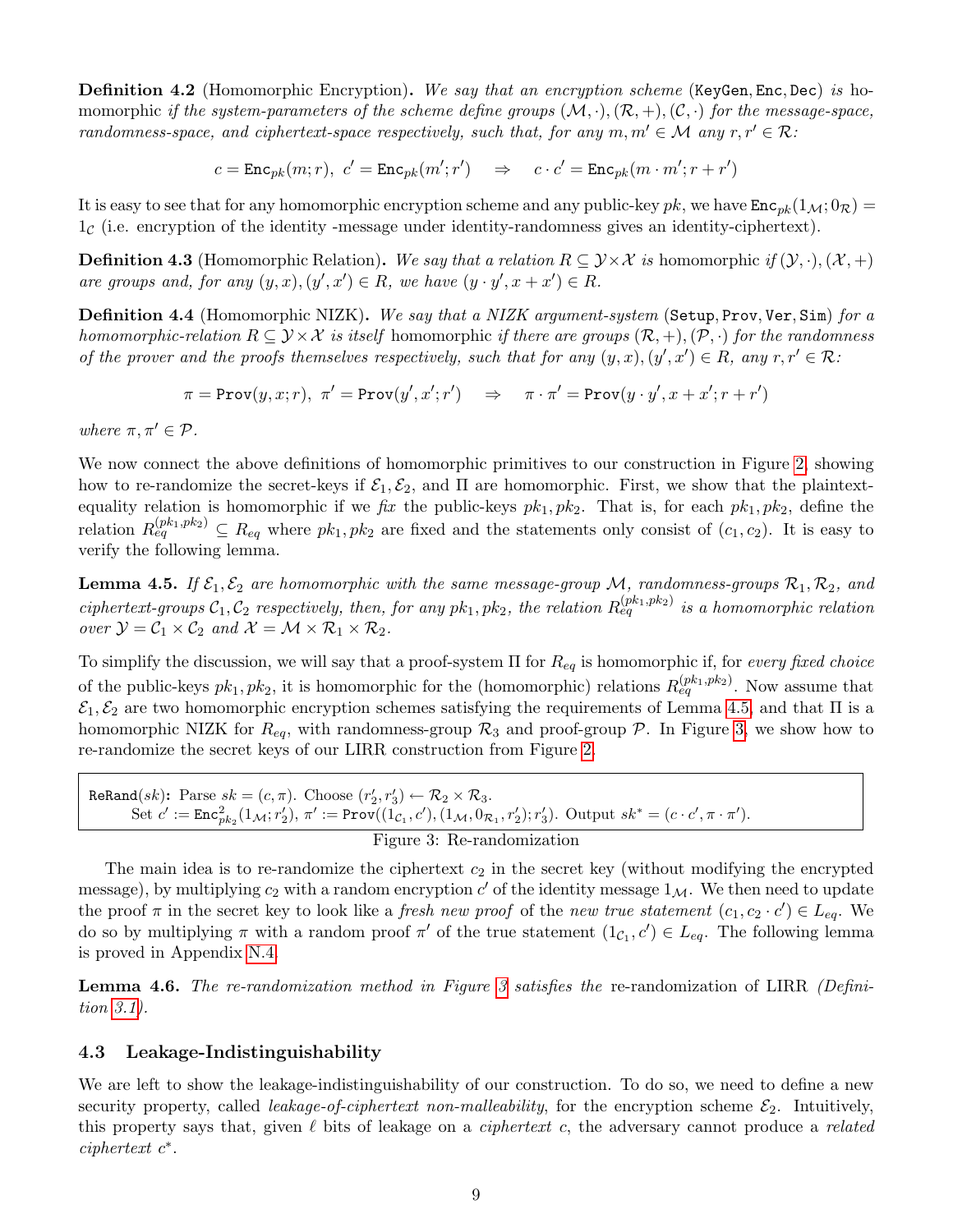**Definition 4.7** (Leakage-of-Ciphertext Non-Malleable Encryption). A public-key encryption scheme  $\mathcal{E} =$ (KeyGen, Enc, Dec) is  $\ell$ -leakage-of-ciphertext non-malleable ( $\ell$ -LoC NM) if, for any PPT adversary A, we have  $\left|\Pr[\mathcal{A} \text{ wins } ] - \frac{1}{2}\right|$  $\frac{1}{2}$   $\leq$  negl( $\lambda$ ) in the following game:

- The challenger chooses  $(pk, sk) \leftarrow \text{KeyGen}(1^{\lambda})$  and gives pk to A.
- The adversary A chooses two messages:  $m_0, m_1$  and gives these to the challenger.
- The challenger chooses a bit  $b \leftarrow \{0,1\}$  and computes  $c \leftarrow \text{Enc}_{pk}(m_b)$ , but does not give c to A. Instead, the adversary A can make up to  $\ell$  queries to a leakage-oracle  $\mathcal{O}_c^{\lambda}(\cdot)$ , on the ciphertext c.
- The adversary A chooses a ciphertext  $c^*$  and the challenger gives  $m^* = \text{Dec}_{sk}(c^*)$  to A.
- The adversary A outputs a bit  $\tilde{b}$  and wins if  $\tilde{b} = b$ .

REMARKS ON THE DEFINITION. Note that, in the definition, the leakage is only on the ciphertext  $c$  and not on the secret-key sk. It is easy to see that even 1-LoC-NM security (i.e. adv. gets only 1 bit of leakage) already implies semantic-security, since a 1-bit leakage function can act as a distinguisher. On the other hand, the standard notion of non-malleable encryption from [\[24\]](#page-19-5) implies  $\ell$ -LoC-NM security where  $\ell$  approaches the message-size of the scheme. This is because an adversary that leaks less than  $\ell$  bits about a ciphertext c is unlikely to be able to re-produce c exactly, and the decryption of any other ciphertext  $c^* \neq c$  safely keeps the challenge message hidden. However, non-malleable encryption is inherently not homomorphic while, as we will soon see, LoC-NM encryption is simpler to achieve and can be homomorphic as well.

APPLICATION TO LEAKAGE-INDISTINGUISHABILITY. We now show that, if the scheme  $\mathcal{E}_2$  in our construction is  $\ell$ -LoC-NM, then the construction satisfies  $\ell$ -leakage-indistinguishability (Definition [3.1\)](#page-6-1). This is because the secret-key contains a ciphertext c, and the decision wether the secret-key is "good" or not depends on the encrypted message. Therefore, the ability to create a secret-key which is in the same category as a challenge key, requires the ability to create "related ciphertexts". The proof of the following lemma appears in Appendix [N.5.](#page-51-2)

<span id="page-10-1"></span>**Lemma 4.8.** Assume that, in the construction of Figure [2,](#page-8-2) the scheme  $\mathcal{E}_2$  is  $\ell$ -LoC-NM and that  $\Pi$  is a secure NIZK. Then the construction satisfies the leakage-indistinguishability property of LIRR (Definition [3.1\)](#page-6-1).

### <span id="page-10-0"></span>4.4 Summary of Construction and its Requirements

The following theorem follows directly from Lemmata [4.1,](#page-8-1) [4.6](#page-9-2) and [4.8](#page-10-1) and Theorem [3.2.](#page-7-2)

<span id="page-10-3"></span>Theorem 4.9. The construction in Figure [2,](#page-8-2) with the re-randomization procedure in Figure [3,](#page-9-3) is a secure  $\ell$ -LIRR as long as the components  $\mathcal{E}_1, \mathcal{E}_2, \Pi$  satisfy:

- $\mathcal{E}_1, \mathcal{E}_2$  are homomorphic encryption schemes with perfect correctness and a common message-space M.
- $\mathcal{E}_1$  is one-way secure and  $\mathcal{E}_2$  is  $\ell$ -LoC-NM secure.
- $\Pi$  is a homomorphic NIZK argument system for the plaintext-equality relation  $R_{eq}$ .

Therefore, the existence of such components  $\mathcal{E}_1, \mathcal{E}_2, \Pi$  implies the existence of a  $\ell$ -CLR-OWR.

A stripped-down construction of (just) the CLR-OWR from the schemes  $\mathcal{E}_1, \mathcal{E}_2, \Pi$ , without the additional algorithms needed for LIRR, is shown in Figure [4.](#page-10-2)

KeyGen(1<sup> $\lambda$ </sup>): Output  $pk = (prms, CRS, pk_1, pk_2, c_1), sk = (c_2, \pi)$  where:  $\mathsf{prms} \leftarrow \mathtt{ParamGen}(1^\lambda), \;\; (pk_1, \cdot) \leftarrow \mathtt{KeyGen^1}(\mathsf{prms}), \; (pk_2, \cdot) \leftarrow \mathtt{KeyGen^2}(\mathsf{prms}), \; (\mathtt{CRS}, \cdot) \leftarrow \mathtt{Setup}^\Pi(\mathsf{prms})$  $m \leftarrow \mathcal{M}, \;\; c_1 \leftarrow \mathtt{Enc}_{pk_1}^1(m;r_1), \; c_2 \leftarrow \mathtt{Enc}_{pk_2}^2(m;r_2), \pi \leftarrow \mathtt{Prov}^\Pi((c_1,c_2),(m,r_1,r_2))$  $\text{Ver}(pk, sk)$ : Parse  $sk = (c_2, \pi)$  and output  $\text{Ver}^{\Pi}((c_1, c_2), \pi)$ . ReRand $(sk)$ : Parse  $sk = (c_2, \pi)$ . Choose  $(r'_2, r'_3) \leftarrow \mathcal{R}_2 \times \mathcal{R}_3$ .  $\text{Set } c_2' := \text{Enc}^2_{pk_2}(1_{\mathcal{M}}; r_2'), \pi' := \text{Prov}((1_{\mathcal{C}_1}, c_2'), (1_{\mathcal{M}}, 0_{\mathcal{R}_1}, r_2'); r_3').$  Output  $sk^* = (c_2 \cdot c_2', \pi \cdot \pi').$ 

<span id="page-10-2"></span>Figure 4: CLR-OWR from Components  $\mathcal{E}_1, \mathcal{E}_2, \Pi$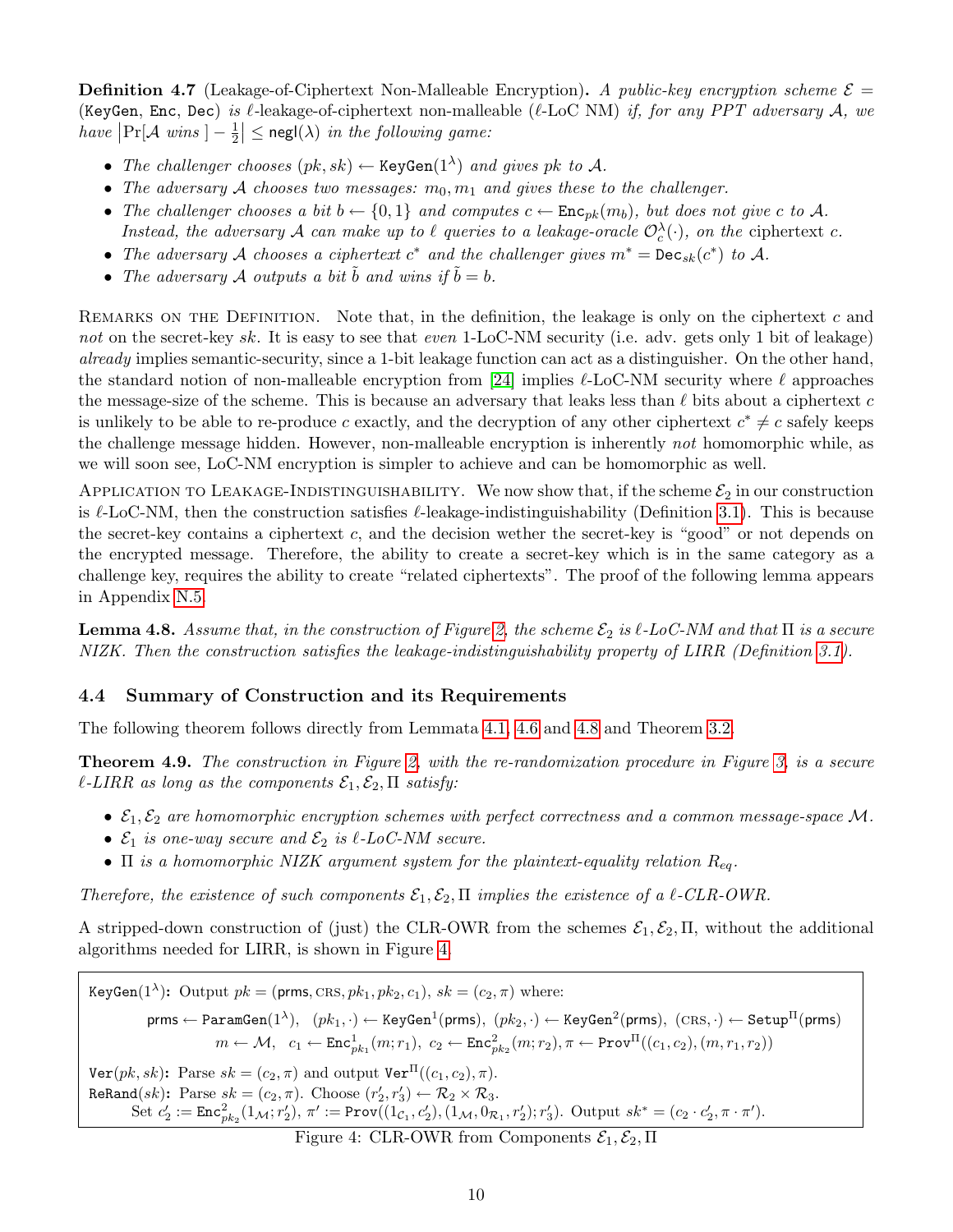# <span id="page-11-0"></span>5 CLR-OWR Part III: Instantiating the Components

In this section, we now show how to instantiate the homomorphic encryption and NIZK schemes  $\mathcal{E}_1, \mathcal{E}_2, \Pi$  so as to satisfy the requirements of Theorem [4.9.](#page-10-3) We will do so under the  $K$ -linear assumption (a generalization of DDH) in Bilinear Groups. The main tool here will be the Groth-Sahai (GS) NIZK argument system, which we notice to be homomorphic. This observation is influenced by [\[6\]](#page-18-9), who noticed that GS proofs are re-randomizable and malleable.

NUMBER THEORETIC ASSUMPTIONS. Let G be a group generation algorithm, which outputs  $(p, \mathbb{G}, g)$   $\leftarrow$  $\mathcal{G}(1^{\lambda})$ , where G is (some description of) a cyclic group of prime order p with generator g.

Decisional Diffie-Hellman (DDH). The DDH assumption on  $\mathcal G$  states that

$$
(\mathbb{G},\mathbf{g}_0,\mathbf{g}_1,\mathbf{g}_0^r,\mathbf{g}_1^r)\stackrel{\text{c}}{\approx}(\mathbb{G},\mathbf{g}_0,\mathbf{g}_1,\mathbf{g}_0^{r_0},\mathbf{g}_1^{r_1})
$$

where  $(p, \mathbb{G}, \mathbf{g}) \leftarrow \mathcal{G}(1^{\lambda}), \mathbf{g}_0, \mathbf{g}_1 \leftarrow \mathbb{G}, \text{ and } r, r_0, r_1 \leftarrow \mathbb{Z}_p.$ 

K-Linear [\[9,](#page-18-0) [42,](#page-20-1) [54\]](#page-21-2). Let  $K \geq 1$  be constant. The K-Linear assumption on G states that

$$
(\mathbb{G}, \mathbf{g}_0, \mathbf{g}_1, \dots, \mathbf{g}_K, \mathbf{g}_1^{r_1}, \mathbf{g}_2^{r_2}, \dots, \mathbf{g}_K^{r_K}, \mathbf{g}_0^{\sum_{i=1}^K r_i}) \stackrel{c}{\approx} (\mathbb{G}, \mathbf{g}_0, \mathbf{g}_1, \dots, \mathbf{g}_K, \mathbf{g}_1^{r_1}, \mathbf{g}_2^{r_2}, \dots, \mathbf{g}_K^{r_K}, \mathbf{g}_0^{r_0})
$$

where  $(p, \mathbb{G}, \mathbf{g}) \leftarrow \mathcal{G}(1^{\lambda}), \mathbf{g}_0, \ldots, \mathbf{g}_K \leftarrow \mathbb{G}, \text{ and } r_0, r_1, \ldots, r_K \leftarrow \mathbb{Z}_p.$ 

The K-linear assumption, for  $K = 1$ , is just the DDH assumption (in disguise). Also, K-linear implies  $(K + 1)$ -linear, so the assumptions get progressively weaker as K grows. For  $K = 2$ , it is called the decisional-linear (DLIN) assumption.

PAIRINGS. Let  $\mathcal{G}_{pair}$  be a pairing generation algorithm, which outputs  $(p, \mathbb{G}, \Gamma, \mathbb{G}_T, e, \mathbf{g}, \gamma) \leftarrow \mathcal{G}_{pair}(1^{\lambda}),$ where  $\mathbb{G}, \Gamma, \mathbb{G}_T$  are groups of prime order p, **g** is a generator of  $\mathbb{G}$ , and  $\gamma$  is a generator of  $\Gamma$ . The map  $e: \mathbb{G} \times \Gamma \to \mathbb{G}_T$  is an efficiently computable *bilinear map*, which satisfies: (1) non-degeneracy: the element  $e(\mathbf{g}, \boldsymbol{\gamma})$  generates  $\mathbb{G}_T$ , and (2) bilinearity: for any  $a, b \in \mathbb{Z}_p$ , we have  $e(\mathbf{g}^a, \boldsymbol{\gamma}^b) = e(\mathbf{g}, \boldsymbol{\gamma})^{ab}$ . We call  $\mathbb{G}, \Gamma$  the base groups and  $\mathbb{G}_T$  is the target group. If  $\mathbb{G} = \Gamma$  and  $\mathbf{g} = \gamma$ , we say that the pairing is symmetric.

OUR INSTANTIATIONS. We show how to instantiate the components  $\mathcal{E}_1, \mathcal{E}_2$  and  $\Pi$  assuming the K-linear assumption, for any constant  $K \geq 1$ , holds in both base groups G and  $\Gamma$  of a symmetric or asymmetric pairing  $\mathcal{G}_{pair}$ . For  $K = 1$ , this is equivalent to assuming DDH holds in the base groups. Although, the DDH assumption is always *invalid* in the case of *symmetric* pairings ( $\mathbb{G} = \Gamma$ ), it is believed to hold for some asymmetric pairings, if there is no efficiently computable linear mapping between  $\mathbb G$  and  $\Gamma$ . This is also sometimes called the *External Diffie-Hellman (SXDH)* assumption [\[53,](#page-21-3) [9,](#page-18-0) [5,](#page-18-10) [30,](#page-19-6) [55\]](#page-21-4). For symmetric-pairings (when  $\mathbb{G} = \Gamma$ ), it is often reasonable to assume that the K-linear assumption holds in  $\mathbb{G}$  for  $K = 2$  (and higher). Although the K-linear assumption gets progressively weaker as  $K$  grows, there seems to be little reason to use  $K > 2$  (i.e. anything other than DLIN) in practice.

For simplicity, we only concentrate on the  $K = 1$  (DDH) case in the main body, and the generalization to  $K > 1$  appears in Appendix [E.](#page-25-0) We note that our encryption schemes  $\mathcal{E}_1, \mathcal{E}_2$  do not make use of pairing operations at all, but the NIZK argument system Π will.

### <span id="page-11-1"></span>5.1 The encryption schemes  $\mathcal{E}_1, \mathcal{E}_2$

For the encryption scheme  $\mathcal{E}_1$ , we can use any homomorphic one-way secure encryption. We simply choose to use (a slight variant of) the ElGamal encryption scheme, shown in Figure [5.](#page-12-0)

For the scheme  $\mathcal{E}_2$ , we need a homomorphic encryption satisfying  $\ell$ -LoC-NM security. We use a variant of the "Cramer-Shoup Lite" (CS-Lite) [\[16\]](#page-19-7) scheme shown in Figure [6.](#page-12-1) We implicitly show that  $\ell$ -LoC-NM security can be constructed from any "1-universal hash proof system" (of which CS-Lite is an example), but, since we will need a scheme based on K-linear, we restrict ourselves to generalizations of CS-Lite.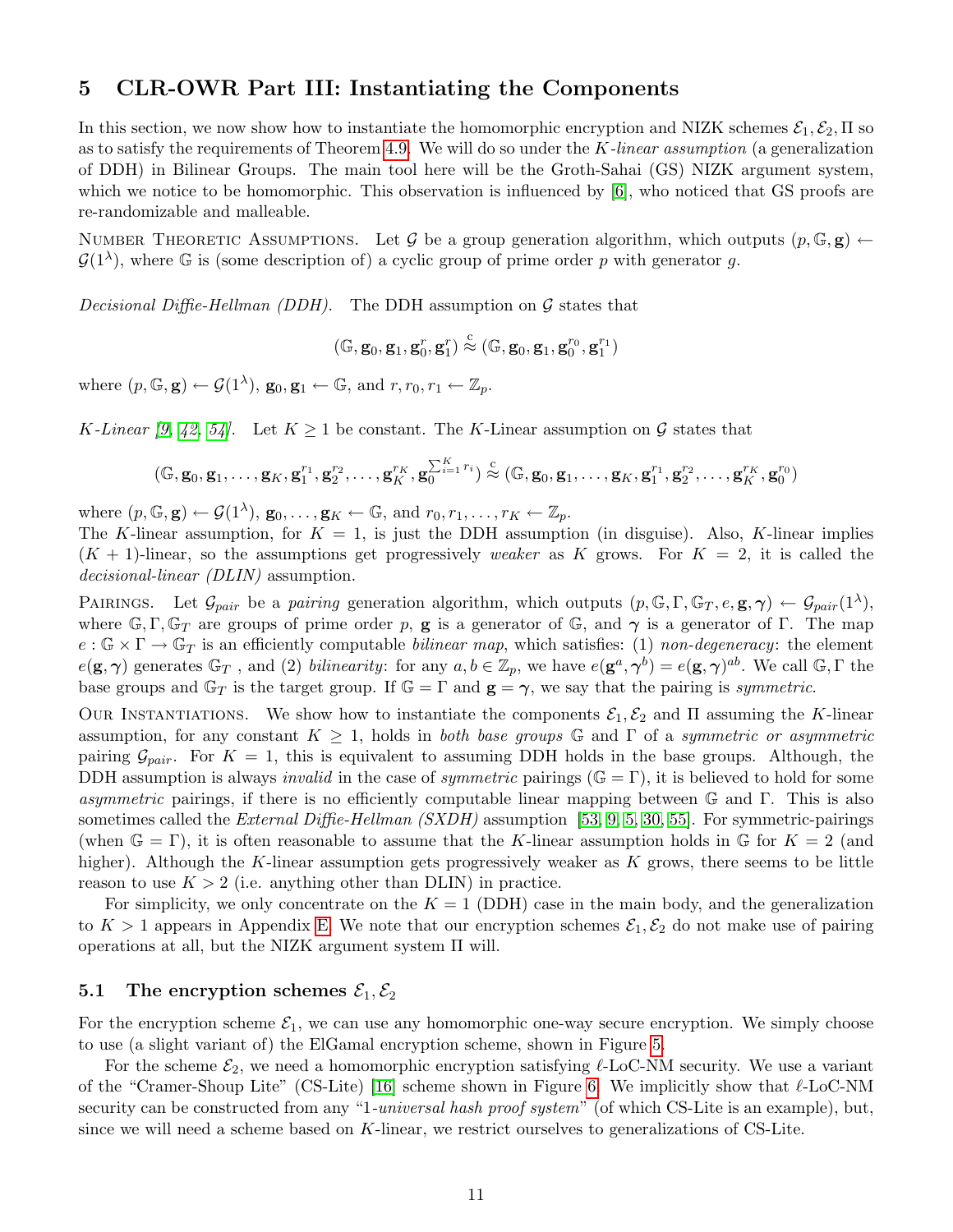Let prms =  $(p, \mathbb{G}, \mathbf{g}) \leftarrow \mathcal{G}(1^{\lambda})$ . KeyGen(prms): Choose  $x \leftarrow \mathbb{Z}_p$ . Set  $\mathbf{f} = \mathbf{g}^x$ . Output  $(pk = \mathbf{f}, sk = x)$ .  $\text{Enc}_{pk}(\mathbf{m})$ : Choose  $r \leftarrow \mathbb{Z}_p$ . Output  $c := (\mathbf{m}\,\mathbf{g}^r, \mathbf{f}^r)$ . Dec<sub>sk</sub> $(c)$ : Parse  $c = (\mathbf{z}, \mathbf{c})$ . Output  $\mathbf{z} \mathbf{c}^{-1/x}$ . Figure 5: ElGamal Encryption (variant) Let  $n \in \mathbb{Z}^+$ . Let prms =  $(p, \mathbb{G}, \mathbf{g}_0, \mathbf{g}_1)$  where  $(p, \mathbb{G}, \mathbf{g}_0) \leftarrow \mathcal{G}(1^{\lambda})$  and  $\mathbf{g}_1 \leftarrow \mathbb{G}$ . KeyGen(prms): Choose  $(n+1)$  random pairs  $\left\{\vec{x}_i = \left(x_{i,0}, x_{i,1}\right)^\top \leftarrow \mathbb{Z}_p^2\right\}^n$  $i=0$  $\mathrm{Set} \,\, \mathbf{h}_0 := \mathbf{g}_0^{x_0} \mathbf{g}_1^{x_0,1}, \quad \mathbf{h}_1 := \mathbf{g}_0^{x_1,0} \mathbf{g}_1^{x_1,1} \quad \, , \ldots, \quad \mathbf{h}_n := \mathbf{g}_0^{x_{n,0}} \mathbf{g}_1^{x_{n,1}}.$ Output  $pk := (\mathbf{h}_0, \mathbf{h}_1, \dots, \mathbf{h}_n), sk := (\vec{x}_0, \dots, \vec{x}_n).$  $\text{Enc}_{pk}(m)$ : To encrypt a message  $m \in \mathbb{G}$ , choose  $r \leftarrow \mathbb{Z}_p$  and compute  $c_0 := h_0^r$ ,  $c_1 := h_1^r$ , ...,  $c_n := h_n^r$ . Output  $c := (\mathbf{g}_0^r, \mathbf{g}_1^r, \mathbf{m} \mathbf{c}_0, \mathbf{c}_1, \dots, \mathbf{c}_n).$ Dec<sub>sk</sub>(c): Parse  $c = (\mathbf{y}_0, \mathbf{y}_1, \mathbf{z}, \mathbf{c}_1, \dots, \mathbf{c}_n)$ . Set  $\tilde{\mathbf{c}}_0 := \mathbf{y}_0^{x_{0,0}} \mathbf{y}_1^{x_{0,1}}, \ \tilde{\mathbf{c}}_1 := \mathbf{y}_0^{x_{1,0}} \mathbf{y}_1^{x_{1,1}}, \ \dots, \tilde{\mathbf{c}}_n := \mathbf{y}_0^{x_{n,0}} \mathbf{y}_1^{x_{n,1}}$ . If  $\tilde{\mathbf{c}}_1 \stackrel{?}{=} \mathbf{c}_1, \ldots, \tilde{\mathbf{c}}_n \stackrel{?}{=} \mathbf{c}_n$ , then output  $\mathbf{z}/\tilde{\mathbf{c}}_0$ . Else output  $\perp$ .

### <span id="page-12-1"></span><span id="page-12-0"></span>Figure 6: Multiple CS-Lite Scheme

For  $n = 0$ , the scheme above is already a semantically-secure encryption scheme under the DDH assumption. For  $n = 1$ , we recover the original CS-Lite encryption scheme, in which the ciphertext includes an additional verification element  $c_1$ , which certifies that the ciphertext is well-formed.<sup>[3](#page-12-2)</sup> The CS-Lite scheme is known to be CCA-1 secure under the DDH assumption, but CCA-1 security does not, in general, seem to imply LoC-NM security. We show that the Multiple CS-Lite scheme is  $\ell$ -LoC-NM secure, where the leakage-bounds  $\ell$  is proportional to the number of verification elements n.

The high level idea goes as follows. By the DDH assumption, the adversary cannot distinguish a correctly generated *challenge ciphertext* from one where  $y_0 = g_0^{r_0}, y_1 = g_1^{r_1}$  are uniformly random and independent values (not a DDH tuple), and  $c_0, \ldots, c_n$  are replaced with the corresponding  $\tilde{c}_i$ , as computed as during decryption. In that case, the value  $\tilde{\mathbf{c}}_0$  is uniformly random over the randomness of the secret vector  $\vec{x}_0$ , and m is statistically hidden by the ciphertext and the public-key. We only have to argue that the decryption query keeps **m** hidden. If the ciphertext  $c^*$  in the decryption query includes a DDH-tuple  $y_0^*, y_1^*$ , then the decrypted message m<sup>∗</sup> is determined by the public-key alone, and does not reveal any additional information about  $\vec{x}_0$  or **m**. On the other hand, if  $y_0^*, y_1^*$  are not a DDH-tuple, we argue that  $c^*$  decrypts to  $\perp$ . Consider the values  $\tilde{\mathbf{c}}_1^*, \ldots, \tilde{\mathbf{c}}_n^*$ , used by the challenger to check "well-formedness" during the decryption of  $c^*$ . These values are uniformly random over the randomness of the secret components  $\vec{x}_i$ . Unfortunately, they not independent of the challenge-ciphertext components  $\tilde{c}_i$ .<sup>[4](#page-12-3)</sup> However, since the adversary only sees  $\ell$  bits of leakage on the challenge ciphertext, this is not enough to guess all of the values  $\tilde{\mathbf{c}}_i^*$  correctly (if n is big enough), and so the ciphertext  $c^*$  will decrypt to  $\bot$ .

<span id="page-12-4"></span>**Theorem 5.1.** Under the DDH assumption, the multiple CS-Lite scheme (Figure [6\)](#page-12-1) with parameter n, is an  $\ell$ -LoC-NM secure encryption with leakage  $\ell = n \log(p) - \lambda$ . The ratio of leakage to ciphertext-size approaches 1, as n grows. The scheme is homomorphic over the messages  $\mathcal{M} = \mathbb{G}$ , randomness  $\mathcal{R} = \mathbb{Z}_p$ , and ciphertexts  $\mathcal{C}=\mathbb{G}^{n+3}.$ 

The proof of the above theorem appears in Appendix [E,](#page-25-0) where the schemes  $\mathcal{E}_1, \mathcal{E}_2$  are also generalized to get security under the  $K$ -linear assumption, for arbitrary values of  $K$ .

<span id="page-12-2"></span> ${}^{3}$ The main difference between the CS-Lite scheme and the full Cramer-Shoup scheme (which is CCA-2 secure) is that the lite scheme implicitly only uses a "1-universal hash proof system" to compute the verification-element in the ciphertext, whereas the full scheme uses a more complicated "2-universal hash proof system". Of course, sice the full CS scheme is CCA-2 secure, it cannot be homomorphic.

<span id="page-12-3"></span><sup>&</sup>lt;sup>4</sup>For example, if  $(\mathbf{y}_0^*, \mathbf{y}_1^*) = (\mathbf{y}_0, \mathbf{y}_1)$ , then  $\tilde{\mathbf{c}}_i^* = \tilde{\mathbf{c}}_i$  are the same! But even if  $(\mathbf{y}_0^*, \mathbf{y}_1^*) \neq (\mathbf{y}_0, \mathbf{y}_1)$ , the values are still not independent.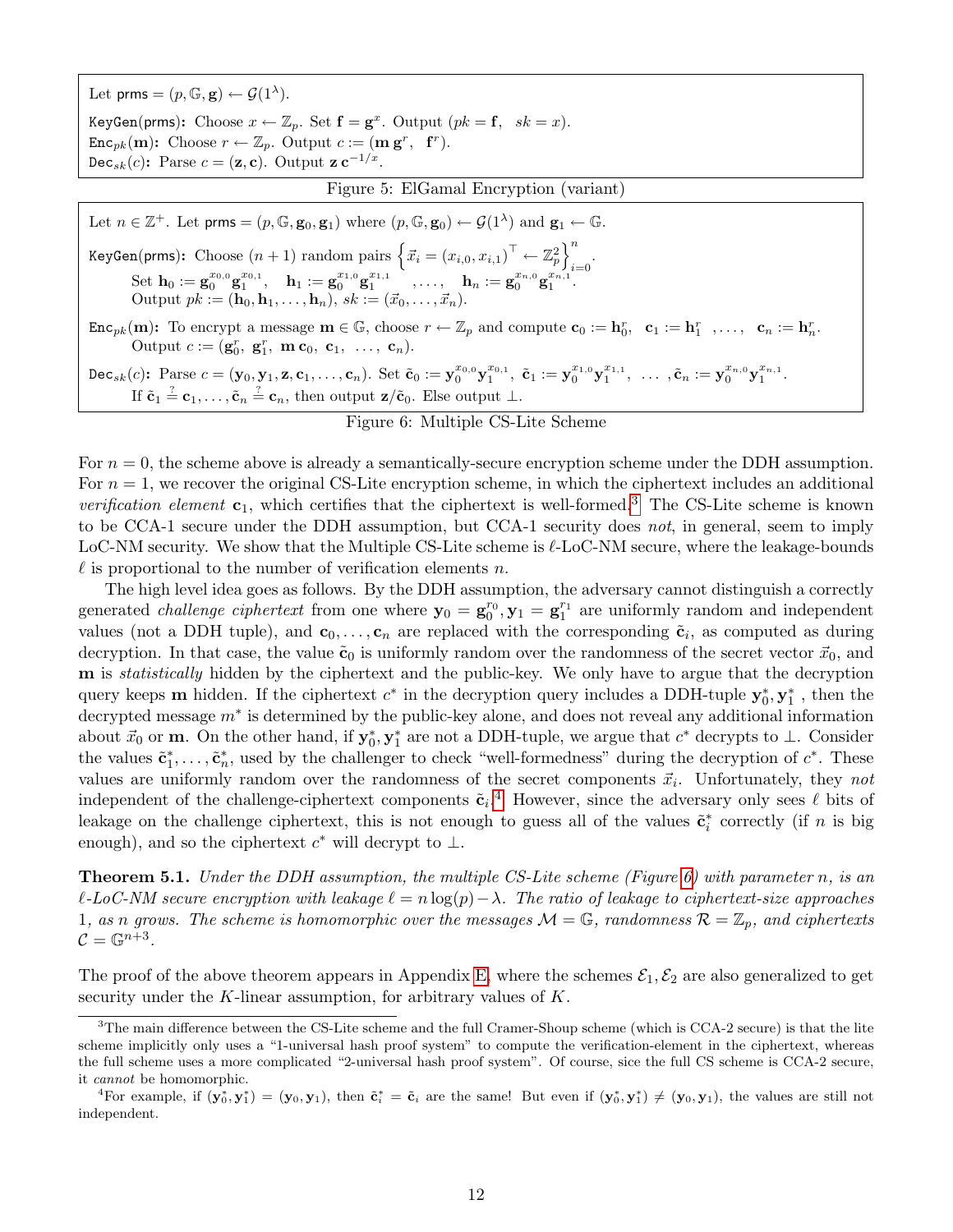#### <span id="page-13-0"></span>5.2 The NIZK System Π : Groth-Sahai Proofs for Linear Equations

We consider the language of *satisfiable systems of linear equations*, over some group  $\mathbb{G}$  of primer order p. A system of M equations over N variables consists of a matrix of coefficients  $\mathbf{B} \in \mathbb{G}^{M \times N}$  and a vector of target values  $\vec{c} \in \mathbb{G}^{M}$ :

$$
\mathbf{B} = \left\{ \vec{\mathbf{b}}_i = (\mathbf{b}_{i,1}, \mathbf{b}_{i,2}, \dots, \mathbf{b}_{i,N}) \right\}_{i=1}^M \quad , \quad \vec{\mathbf{c}} = (\mathbf{c}_1, \dots, \mathbf{c}_M)
$$

We say that the system  $(\mathbf{B}, \vec{\mathbf{c}})$  is *satisfiable* if there exists a vector  $\vec{x} = (x_1, \dots, x_N) \in \mathbb{Z}_p^N$  such that

$$
\mathbf{b}_{i,1}^{x_1} \mathbf{b}_{i,2}^{x_2} \dots \mathbf{b}_{i,N}^{x_N} = \mathbf{c}_i \quad \text{for} \quad i \in \{1, \dots, M\}.
$$

We call the vector  $\vec{x}$ , the satisfying assignment for the system  $(\mathbf{B},\vec{\mathbf{c}})$ . We define the relation  $R_{linear}$  as consisting of all pairs  $((\mathbf{B},\vec{\mathbf{c}}),\vec{x})$ , where the system  $(\mathbf{B},\vec{\mathbf{c}})$  acts as a *statement* and the satisfying assignment  $\vec{x}$  acts as a witness. We define the corresponding language  $L_{linear}$  of satisfiable linear equations.

If we fix the coefficients **B**, and define the relation  $R_{linear}^{\mathbf{B}} = \{(\vec{\mathbf{c}}, \vec{x}) : ((\mathbf{B}, \vec{\mathbf{c}}), \vec{x}) \in R_{linear}\}\$ , then  $R_{linear}^{\mathbf{B}}$  is a homomorphic relation. For simplicity, we will say that a NIZK argument system for  $R_{linear}$  is homomorphic if, for every fixed choice of **B**, it is homomorphic for the (homomorphic) relations  $R_{linear}^{\mathbf{B}}$ .

The Groth-Sahai (GS) [\[38\]](#page-20-6) NIZK argument system is (among other things) an argument system for the relation R<sub>linear</sub>. We give a brief overview of the GS construction in Appendix [F.](#page-28-1) We notice that the GS NIZKs already give us a homomorphic NIZK argument system for  $R_{linear}$ , in the above-described sense. Therefore, the following lemma follows directly from the work of [\[38\]](#page-20-6) (see Appendix [F](#page-28-1) for a generalization to the K-linear assumption).

<span id="page-13-1"></span>**Lemma 5.2.** Assume the DDH assumption holds in both base groups of some pairing  $\mathcal{G}_{pair}$ . Then there exists a homomorphic NIZK argument system for the relation  $R_{linear}$ . For any statement consisting of M linear equation in N unknowns, the corresponding proof  $\pi$  contains  $2N + M$  group elements.

PROOFS OF PLAINTEXT EQUALITY FOR  $\mathcal{E}_1, \mathcal{E}_2$ . Let  $\mathcal{E}_1$  be the ElGamal encryption scheme and  $\mathcal{E}_2$  be the CS-Lite encryption scheme as described in Figure [5](#page-12-0) and Figure [6,](#page-12-1) respectively. We now show that the corresponding language for plaintext-equality  $L_{eq}$  can be expressed in terms of a satisfiable set of linear equations.

Let  $(p, \mathbb{G}, \Gamma, \mathbb{G}_T, e, \mathbf{g}_0, \gamma) \leftarrow \mathcal{G}_{pair}(1^{\lambda})$  and  $\mathbf{g}_1 \leftarrow \mathbb{G}$  be the common system parameters. Let  $pk_1, c_1$  be a public-key and ciphertext of  $\mathcal{E}_1$  and  $pk_2$ ,  $c_2$  be a public-key and ciphertext of  $\mathcal{E}_2$  so that:

$$
pk_1 = \mathbf{f} \in \mathbb{G}, \qquad \qquad c_1 = (\mathbf{z}_1, \mathbf{c}_1) \in \mathbb{G}^2 pk_2 = (\mathbf{h}_0, \mathbf{h}_1, \dots, \mathbf{h}_n) \in \mathbb{G}^{n+1} \quad c_2 = (\mathbf{y}_0, \mathbf{y}_1, \mathbf{z}_2, \mathbf{c}_{2,1}, \dots, \mathbf{c}_{2,n}) \in \mathbb{G}^{(n+3)}.
$$

Then  $(c_1, c_2) \in L_{eq}$  if and only if there exist a vector  $\vec{w} = (r_1, r_2) \in \mathbb{Z}_p^2$  such that:

$$
\mathbf{f}^{r_1} = \mathbf{c}_1, \quad \mathbf{h}_1^{r_2} = \mathbf{c}_{2,1}, \quad \ldots, \quad \mathbf{h}_n^{r_2} = \mathbf{c}_{2,n}, \quad \mathbf{g}_0^{r_2} = \mathbf{y}_0, \quad \mathbf{g}_1^{r_2} = \mathbf{y}_1, \text{ and } \quad \mathbf{h}_0^{r_2} (\mathbf{g}_0^{-1})^{r_1} = \mathbf{z}_2 / \mathbf{z}_1.
$$

We notice that the message **m** completely drops out, and the witness  $\vec{w}$  consists only of the randomness of the two encryptions. The above system consists of  $M = n + 4$  equations in  $N = 2$  unknowns. Moreover, notice that only the right side of the above equations depend on the ciphertexts  $c_1, c_2$ , while the coefficients on the left are completely fixed by the public-parameters **prms** and the public-keys  $pk_1, pk_2$ . Therefore, for each choice of  $pk_1, pk_2$ , there exists a matrix **B** such that  $R_{eq}^{(pk_1,pk_2)} = R_{linear}^{\mathbf{B}}$ . This, along with the preceding paragraph, shows that the GS scheme is a homomorphic NIZK for  $R_{eq}$ , where the proofs contain  $2N + M = n + 8$  group elements.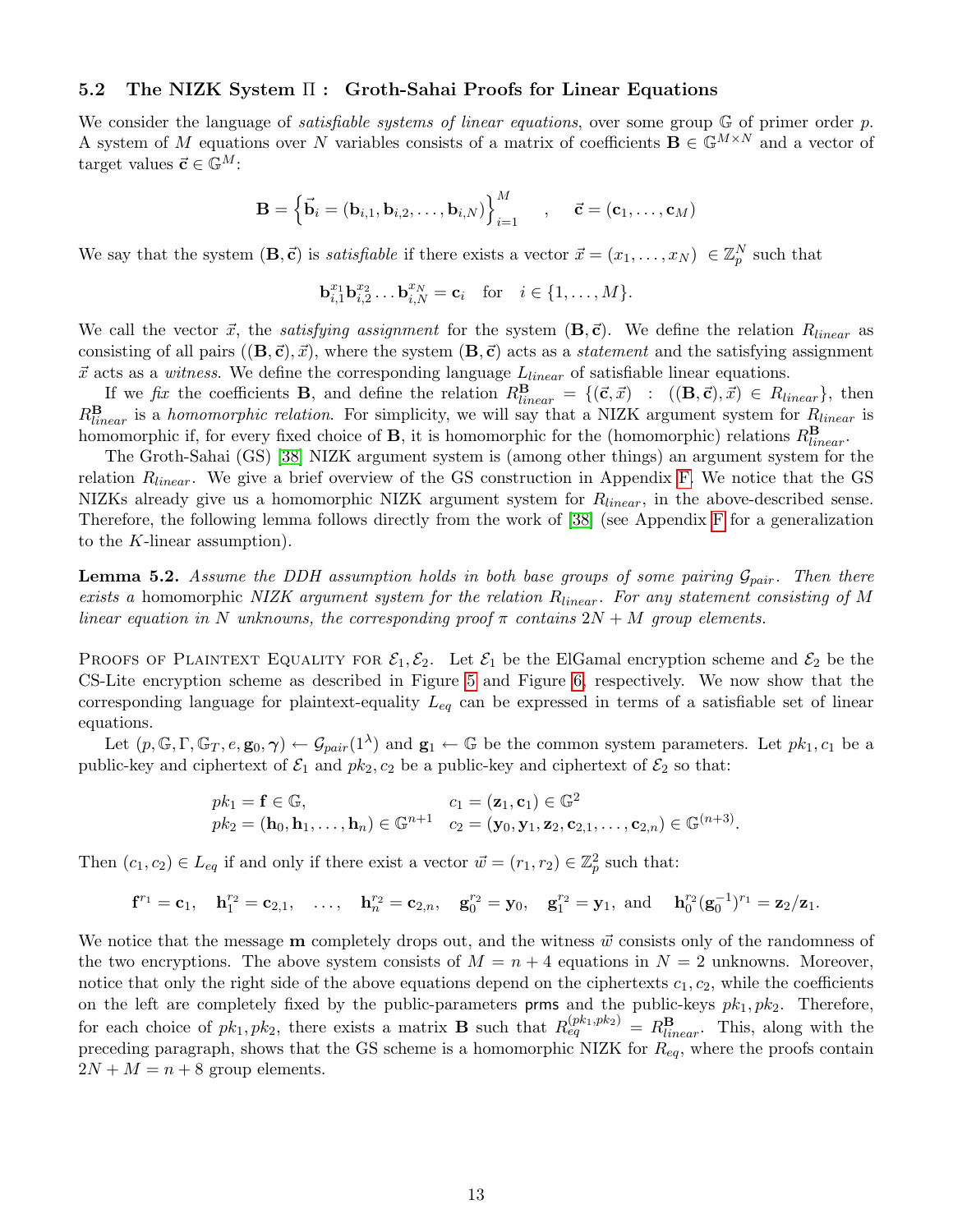#### <span id="page-14-0"></span>5.3 Efficiency and Relative-Leakage of Instantiation with  $\mathcal{E}_1, \mathcal{E}_2, \Pi$

By plugging in the schemes  $\mathcal{E}_1, \mathcal{E}_2, \Pi$  from the previous sections (based on DDH) into our abstract construction (Theorem [4.9\)](#page-10-3) we get a concrete CLR-OWR instantiation. Let us briefly look at its parameters. The secret-key sk consists of a ciphertext  $c_2$  with  $n+3$  group elements, and a proof  $\pi$  with  $n+8$  group elements, for a total of  $2n + 11$  group elements. The leakage, on the other hand, is  $\ell = n \log(p) - \lambda$  bits. Assuming each group element can be represented optimally using  $log(p)$  bits, we therefore get relative leakage which approaches  $\frac{\ell}{|sk|} \approx \frac{1}{2}$  $\frac{1}{2}$ , as *n* grows.

We generalize the schemes  $\mathcal{E}_1, \mathcal{E}_2$  and the NIZK system  $\Pi$  to the K-linear assumption in Appendix [E.](#page-25-0) If K is constant, the ciphertext  $c_2$  still consists of  $n+O(1)$  group elements. However, the proof  $\pi$  grows linearly with K, and requires  $Kn + O(1)$  group elements. Therefore, as K grows, the relative leakage of the scheme degrades, and only approaches  $\frac{1}{K+1}$ . Recall that, in practice, only the choices  $K = 1, 2$  are interesting, yielding a relative leakage of  $\frac{1}{2}$  (based on DDH) and  $\frac{1}{3}$  (based on DLIN) respectively. See Appendix [G](#page-31-0) for a proof of the following theorem.

<span id="page-14-2"></span>**Theorem 5.3.** Fix a constant  $K \geq 1$ , and assume that the K-linear assumption holds in the base group(s) of some pairing  $\mathcal{G}_{pair}$ . Then, for any constant  $\epsilon > 0$ , there exists an  $\ell$ -CLR-OWR, with relative-leakage  $\frac{\ell}{|sk|} \geq \frac{1}{K+1} - \epsilon$ . The public/secret keys of the scheme contain  $O(1)$  group elements, and the algorithms of the scheme use  $O(1)$  exponentiation/pairing operations.

# <span id="page-14-1"></span>6 Applications: Signatures, ID Schemes, and AKA

We now show how to use CLR-OWRs to build other CLR primitives; in particular, we define and achieve CLR security for signatures, ID schemes, and Authenticated Key Agreement (AKA). Our constructions are based on the prior works of Katz and Vaikuntanathan [\[46\]](#page-20-2) and Alwen, Dodis and Wichs [\[3\]](#page-18-2), which (sometimes implicitly) construct bounded-leakage-resilient versions of these primitives, from underlying boundedleakage-resilient OWRs. We notice that these constructions naturally extend to the continuous case. The details are given in the appendices, and we just sketch the results.

SIGNATURES. An  $\ell$ -CLR Signature scheme is defined analogously to a CLR-OWR: the adversary's attack consists of many rounds, during each of which the adversary can interleave arbitrary signature queries with up to  $\ell$  leakage queries on the current secret key. At the end of each round, the key is updated using a ReRand procedure. Our construction is based on the the leakage-resilient signature scheme of [\[20\]](#page-19-3), which slightly generalizes the original scheme of [\[46\]](#page-20-2). We start with a CLR-OWR  $C =$  (KeyGen $^{\cal C}$ , ReRand, Ver $^{\cal C}$ ), and a NIZK  $\Psi = (\texttt{Setup}^{\Psi}, \texttt{Prov}^{\Psi}, \texttt{Ver}^{\Psi})$  for the relation

$$
R_{\mathcal{C}} = \{(y, x) \mid y = (pk, m), \quad x = sk \quad \text{s.t.} \quad \text{Ver}^{\mathcal{C}}(pk, sk) = 1\}.
$$

The signature scheme construction is shown in Figure [7.](#page-15-2) For security, we need the NIZK system  $\Psi$  to be *true-simulation extractable (tSE)*; even if an adversary sees simulated proofs of arbitrary true statements  $y \in L_R$ , if she produces a valid proof  $\psi^*$  for a new statement  $y^*$ , then there is a way to *extract* a valid witness  $x^*$  from  $\psi^*$ , so that  $(y^*, x^*) \in R$ . Notice that this explains the (seemingly useless) role of m in the relation  $R_c$ . Even if the adversary sees simulated proofs for statements that contain many different values m, any proof she produces for a new  $m^*$  is extractable. We note that, as observed in [\[20\]](#page-19-3), tSE NIZKs can be constructed by either (1) composing a simulation-sound NIZK with a CPA-secure encryption, yielding the scheme of [\[46\]](#page-20-2), or (2) composing a standard NIZK with a CCA-secure encryption, yielding a (possibly) more efficient scheme.

On a high level, this construction preserves the (continuous) leakage-resilience security of the underlying OWR, since the signatures do not reveal any information about sk. In particular, the signatures can be simulated using the trapdoor tk for the NIZK system, without any knowledge of sk. Nevertheless, we can extract a valid secret-key  $sk^*$  from any forgery  $\sigma^*$  on a new message  $m^*$ . See Appendix [I](#page-33-0) for the formal definitions of CLR secure signatures, tSE NIZKs and a proof of security for the above construction.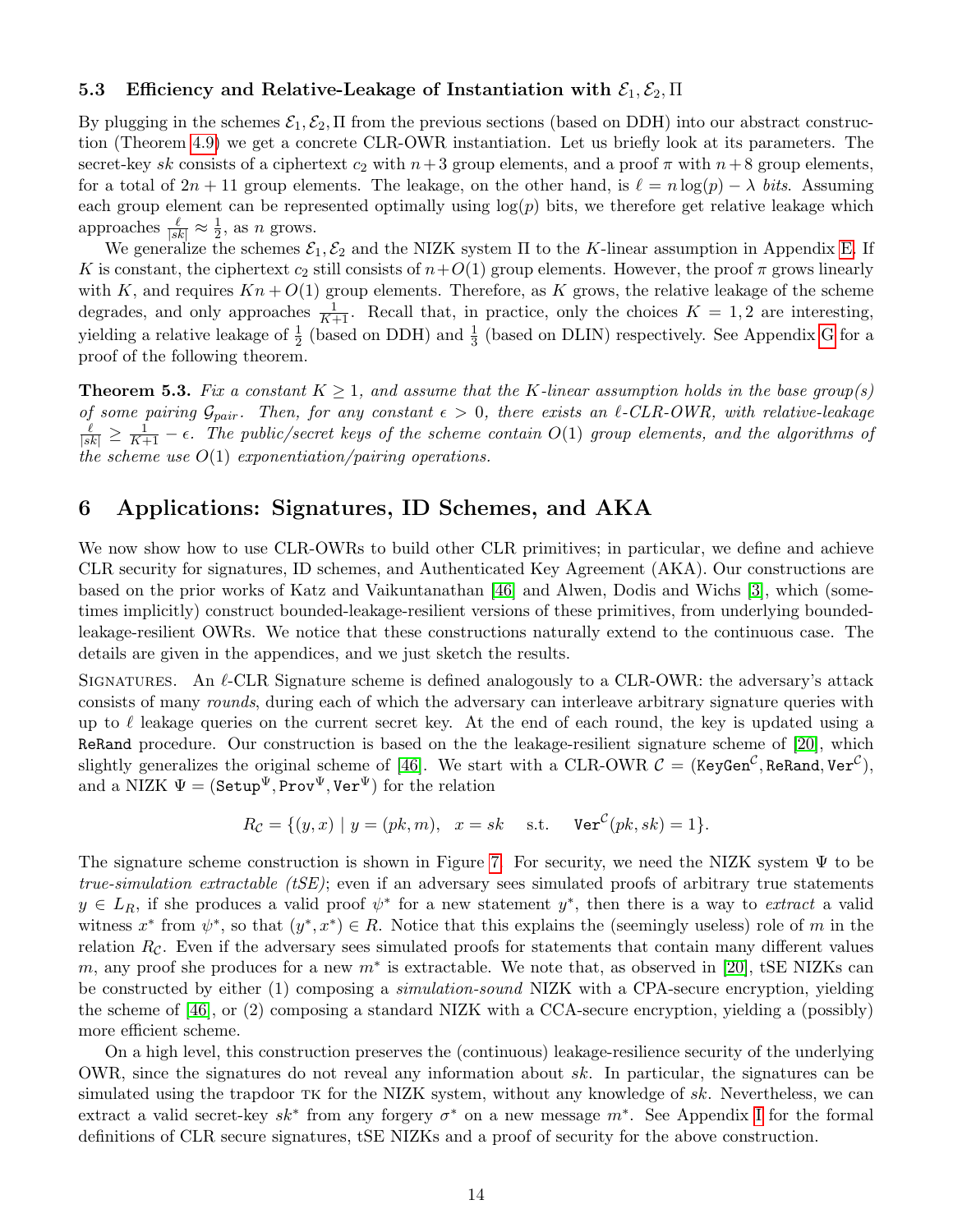$\texttt{KeyGen}(1^\lambda) \colon \text{Run }(pk, sk) \leftarrow \texttt{KeyGen}^{\mathcal{C}}(1^\lambda), \quad (\text{CRS}, \cdot) \leftarrow \texttt{Setup}^{\Psi}(1^\lambda). \text{ Output: } vk := (pk, \text{CRS}), sk.$ Sign<sub>sk</sub> $(m)$ : Output  $\sigma \leftarrow \text{Prov}^{\Psi}((pk, m), sk)$ . SigVer<sub>vk</sub> $(m, \sigma)$ : Output Ver<sup> $\Psi$ </sup> $((pk, m), \sigma)$ . ReRand(sk): Run the re-randomization procedure of the CLR-OWR  $\mathcal{C}$ .

<span id="page-15-2"></span>Figure 7: A CLR-Signature Scheme from a CLR-OWR and a tSE NIZK

In Appendix [J,](#page-34-0) we also show that, amazingly, the above signature scheme can be instantiated *efficiently* from our efficient construction of a CLR-OWR based on the K-linear assumption. This requires us to use the efficient GS NIZK system to prove statements about the GS NIZK proofs themselves!

ID Schemes and AKA Protocols. The CLR security of identification (ID) schemes and authenticated key agreement (AKA) protocols is defined naturally in Appendix [K.](#page-37-0) We give black-box constructions of such schemes from CLR signatures, naturally extending the prior constructions of [\[3,](#page-18-2) [20\]](#page-19-3) in the bounded-leakage setting. In particular, we can use a CLR signature to define a simple CLR ID scheme, where the prover simply signs a random challenge chosen by the verifier. For AKA, the parties use a CLR signature scheme to set up a public-key infrastructure (PKI). Then, any pair of parties can agree on a fresh ephemeral session keys, by running a passively-secure key agreement protocol (such as the Diffie-Hellman key agreement, or its generalization to K-linear), and authenticating the flows of the protocol by signing them. Even if the adversary repeatedly sees (limited) leakage on many updated versions of the long-term signing keys, she will be unable to impersonate an honest user, or break the privacy of past session-keys.

SIGNATURES/ID/AKA UNDER K-LINEAR. The construction of signatures, ID schemes, and AKA protocols uses the same secret-key as the underlying CLR-OWR, and preserves the absolute and relative leakage of the underlying CLR-OWR. Therefore, as a corollary of our construction of CLR-OWR under the  $K$ -linear assumption, and our constructions of ID/Signatures/AKA from CLR-OWR, we get the following result.

<span id="page-15-3"></span>**Theorem 6.1.** Fix any constant  $K \geq 1$ , and assume that the K-linear assumption holds in the base group(s) of some pairing  $\mathcal{G}_{pair}$ . Then, for any  $\epsilon > 0$ , there exist  $\ell$ -CLR Signatures, ID schemes, and AKA protocols, with relative-leakage  $\frac{\ell}{|sk|} \geq \frac{1}{K+1} - \epsilon$ . Moreover, the schemes are efficient, with public-keys, secret-keys, communication/signatures each consisting of  $O(1)$  group elements and all algorithms using at most  $O(1)$ group operations.

The proof of the above theorem is divided into Appendix [I](#page-33-0) (for existence of signatures), Appendix [J](#page-34-0) (for the efficiency of signatures) and Appendix [K](#page-37-0) (for ID schemes and AKA).

# <span id="page-15-0"></span>7 Extensions

In this section, we show several important extensions of our results to stronger notions of leakage-resilient security.

### <span id="page-15-1"></span>7.1 Leakage of Computation

When considering ID schemes, signatures and AKA, the secret key  $sk$  is not only stored in memory between refreshes, but also computed upon during the creation of a signature or the execution of the ID scheme, or AKA protocol. Taking signatures as an example, the work of Katz and Vaikuntanathan [\[46\]](#page-20-2) already noticed that, even in the case of bounded-leakage, resilience to key-leakage attacks where the leakage functions only get sk as an input, does not necessarily guarantee security if the adversary can also leak the local randomness used by the signing algorithm. Following [\[46\]](#page-20-2), we define a stronger notion of CLR with leakageof-computation security, where the adversarial leakage functions in each round get the local randomness of the scheme as an input, in addition to the secret-key. In particular, in each leakage round  $i$ , the adversary can jointly leak on the current secret key  $sk_i$ , as well as on all the local-randomness  $r_i$  used to run all of the computation (signing, protocol execution of ID, AKA) during that round.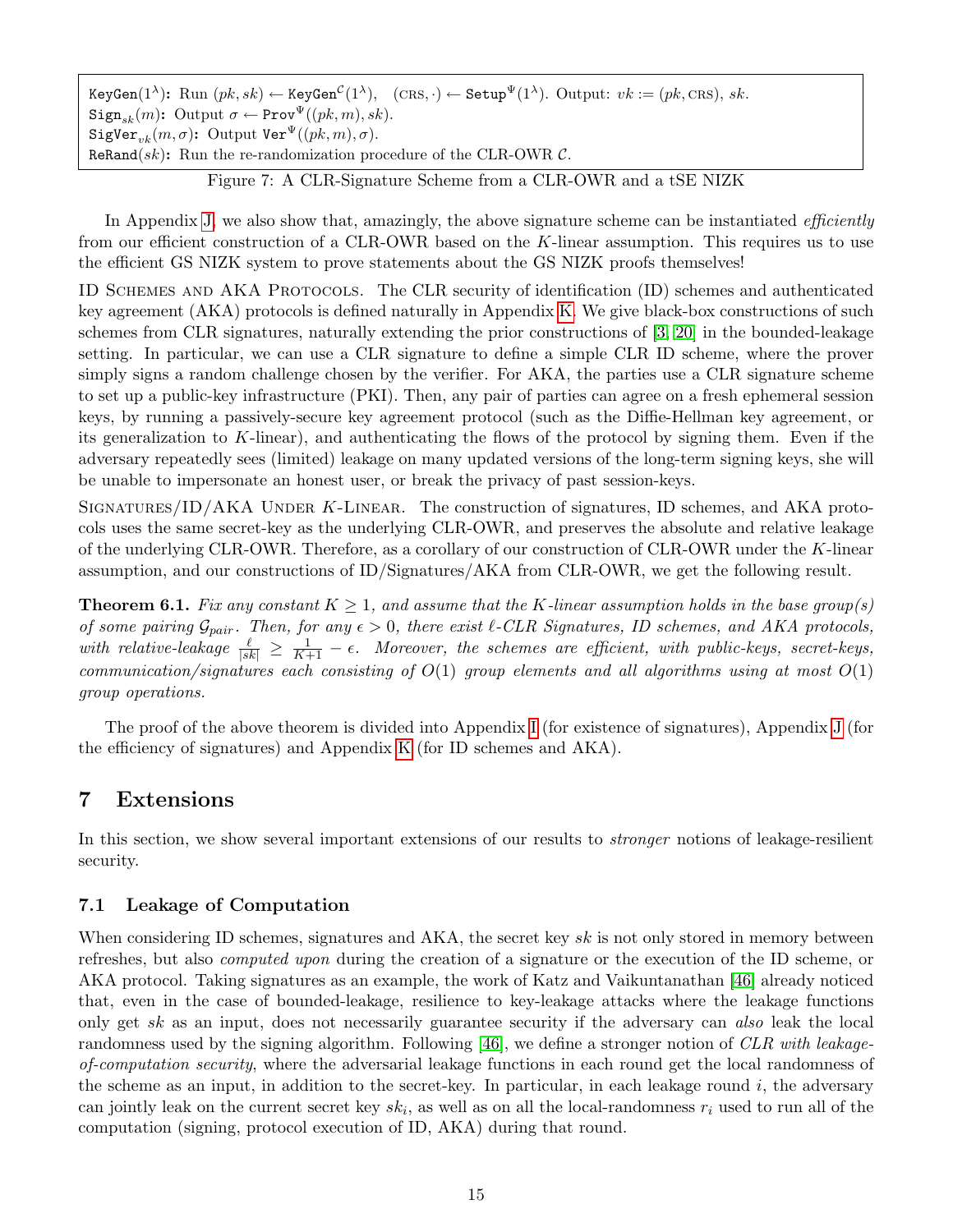Unfortunately, as originally noted by Katz and Vaikuntanathan [\[46\]](#page-20-2) in the case of bounded-leakageresilience, the NIZK-based construction of signatures does not (in general) achieve leakage-of-computation security. On the other hand, [\[46\]](#page-20-2) gave alternative constructions of signatures based on  $\Sigma$ -protocols for second-preimage resistent (SPR) hash functions (concurrently proposed by [\[3\]](#page-18-2)), and showed that these do achieve leakage-of-computation security, albeit in the random-oracle model. A priori, it is not clear if these results extend to continuous leakage-resilience, since our constructions are not based on SPR functions. In Appendix [M,](#page-43-1) we generalize the results of [\[46,](#page-20-2) [3\]](#page-18-2) in several important respects, and show that they *indeed* can apply to our construction. In particular, we show general constructions of ID schemes (in the standard model), signatures and AKA protocols (in the random oracle model) with leakage-of-computation security. We summarize the results of Appendix [M](#page-43-1) in the following theorem:

<span id="page-16-2"></span>**Theorem 7.1.** Fix any constant  $K \geq 1$ , and assume the K-linear assumption holds in the base group(s) of a pairing  $\mathcal{G}_{pair}$ . Let  $\epsilon > 0$  be a constant, and let  $\alpha = \frac{1}{K+1} - \epsilon$ . The following primitives can be instantiated with leakage-of-computation security:

- 1.  $\ell$ -CLR ID schemes with relative-leakage  $\alpha$ , in the standard model.
- 2.  $\ell$ -CLR AKA with relative-leakage  $\alpha$ , in the random-oracle model.
- 3.  $\ell$ -CLR signatures with relative-leakage  $\alpha/2$ , in the random-oracle model.
- 4.  $\ell$ -CLR "challenge-response" interactive signatures with relative-leakage  $\alpha$ , in the random-oracle model.

The public-keys, secret-keys, communication, and signature size of all of these schemes consists of  $O(1)$  $groups, elements of the algorithms of the schemes require at most  $O(1)$  exponentiation/pairing$ operations.

It remain an important open problem to construct even bounded-leakage-resilient signature schemes with leakage-of-computation security in the standard model.

#### <span id="page-16-0"></span>7.2 Leakage of Refreshing

In our basic model of CLR security, we only consider leakage on the secret key sk in-between the refresh operations. This is already sufficient if we imagine the refreshing operation to be performed in a secure setting when no leakage occurs. However, if the adversary may also be able to leak information about the random coins of the refreshing process itself, it is not clear if security is preserved. We can consider the stronger notion of  $(\ell, \mu)$ -CLR security, where the adversary can leak up to  $\ell$  bits of information on each secret key  $sk_i$  in-between refresh operations, and up to  $\mu$ -bits of information on the internal state  $(sk_i, r_i)$  used during each refresh operation  $sk_{i+1} = \text{ReRand}(sk_i; r_i)$ . More precisely, the adversary can learn  $\ell_i$  bits on any secret key  $sk_i$  alone, and  $\mu_i$  bits jointly on  $(sk_i, r_i)$ , subject to the constraints  $\mu_i \leq \mu$  and  $\ell_{i+1} + \mu_i \leq \ell$  (that is, if the adversary chooses to leak many bits on the refreshing, she is constrained to leaking fewer bits on the next key). Brakerski et al. [\[11\]](#page-18-5) show that their particular CLR PKE scheme is secure w.r.t. logarithmic (in the security parameter) leakage  $\mu(\lambda) = O(\log(\lambda))$  of the refreshing randomness. It was observed by Brent Waters (personal communication [\[56\]](#page-21-5)) that this, in-fact, holds *generically* for all CLR OWRs, Signatures, and Public-Key Encryption (PKE) schemes. It also carries over to our ID schemes and AKA protocols, which are constructed in a generic manner from signatures. For completeness, we formalize this observation in the following theorem. The proof-intuition as well as a formal proof are given in Appendix [N.6.](#page-52-0)

<span id="page-16-1"></span>**Theorem 7.2.** Assume that a construction of a CLR-OWR (respectively: Signature, PKE) is  $(\ell(\lambda), 0)$ -CLR secure, and let  $\mu(\lambda)$  be any function with  $\mu(\lambda) = O(\log(\lambda))$ . Then the same construction is also  $(\ell(\lambda), \mu(\lambda))$ -CLR secure. More generally, if the original construction is  $(\ell(\lambda), 0)$ -secure even against leakage-functions running in time  $t(\lambda)$ poly( $\lambda$ ) for some  $t(\lambda)$ , then the above holds for  $\mu(\lambda) = \log(t(\lambda))$ .

**Corollary 7.3.** Fix any constant  $K \geq 1$ , and assume the K-linear assumption holds in the base group(s) of a pairing  $\mathcal{G}_{pair}$ . Let  $\epsilon > 0$  be any constant. Then, for any polynomial  $\ell(\cdot)$  and any  $\mu(\lambda) = O(\log(\lambda))$  there exist  $(\ell(\lambda), \mu(\lambda))$ -CLR OWR, Signatures, ID schemes, and AKA protocols with  $\ell(\lambda)/|sk(\lambda)| = \frac{1}{K+1} - \epsilon$ . Further, if we assume that the K-linear assumption is secure against adversaries running in time  $t(\lambda)$ poly $(\lambda)$ , then the above also holds for  $\mu(\lambda) = \log(t(\lambda))$ .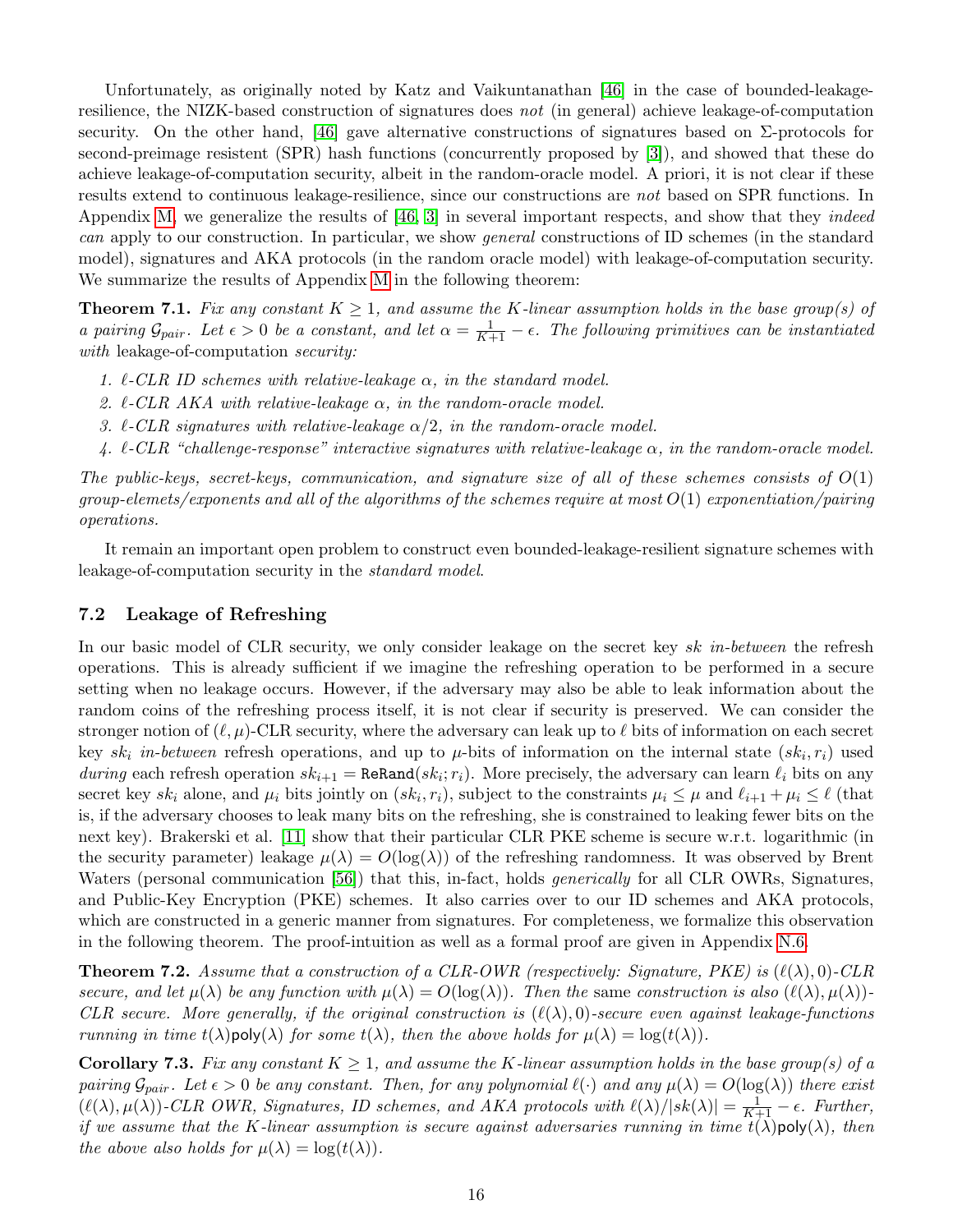It remains an important open problem to allow for super-logarithmic leakage of the refreshing randomness without making computational assumptions against super-polynomial attackers.

### <span id="page-17-0"></span>7.3 Noisy Leakage

In our original definition, we model leakage attacks by allowing the adversary to compute arbitrary efficient functions of the secret-key, as long as the output lengths of such functions are bounded. We call this lengthbounded leakage. We now define a generalization of length-bounded leakage, called noisy leakage, where the adversary can learn functions with arbitrarily large output-lengths, as long as the entropy of the secret-key does not decrease significantly. We define the leakiness of a function  $h$  as follows:<sup>[5](#page-17-3)</sup>

<span id="page-17-4"></span>**Definition 7.4** ( $\ell$ -leaky function). A probabilistic leakage function  $h : \{0,1\}^* \to \{0,1\}^*$  is  $\ell$ -leaky if, for all  $n \in \mathbb{N}$ , we have  $\widetilde{\mathbf{H}}_{\infty}(U_n \mid h(U_n)) \geq n - \ell$ , where  $U_n$  is the uniform distribution over  $\{0,1\}^n$ .

It is easy to show that any function whose output-length is bounded by  $\ell$ -bits, is also  $\ell$ -leaky. Therefore, noisy leakage provides a generalization of length-bounded leakage. We note that a similar definition of noisy leakage already appeared in [\[49\]](#page-20-0), but the definition of "leakiness" there depended on the scheme being attacked. In contrast, our definition is independent of the scheme and hence seems easier to work with. Moreover, we show that it composes nicely so that the concatenation of an  $\ell_1$ -leaky function and an  $\ell_2$ leaky function is  $\ell_1 + \ell_2$  leaky. In practice, it may often be the case that physical leakage (say a read-out of electromagnetic radiation measurements) observed during a side-channel attack satisfies the noisy definition, even though it has a long description, which is not efficiently compressible, and hence does not satisfy the length-bounded definition.

In Appendix [L,](#page-41-0) we show that our concrete instantiation of a CLR-OWR, based on the K-linear assumption, is secure with respect to noisy leakage. In particular, in each leakage-round, the adversary can adaptively ask for arbitrary leakage-functions  $h_i$  of the current secret-key, as long as each  $h_i$  is  $\ell_i$ -leaky and the total leakage is at most  $\sum \ell_i \leq \ell$ . Moreover, we show that our constructions of signatures, ID schemes and AKA preserve noisy-leakage resilience.

<span id="page-17-2"></span>**Theorem 7.5.** The statement of Theorem [6.1](#page-15-3) also holds w.r.t. noisy-leakage security, with the same leakage and efficiency parameters.

#### <span id="page-17-1"></span>7.4 Security with Concurrent Leakage Rounds

Recall that in our original definition of CLR security, the adversary runs in many *leakage-rounds*. The initial secret key  $sk_0$  of round 0 is chosen via the KeyGen algorithm, and, in each subsequent round i, the secret-key  $sk_i$  is sampled via  $sk_i$  ← ReRand( $sk_{i-1}$ ). The leakage-rounds occur sequentially: first the adversary can leak  $\ell$  bits on  $sk_0$ , then an additional  $\ell$  bits on  $sk_1$ , then on  $sk_2$ ... We call this sequential leakage.

We can also consider a stronger notion of security, which we call *concurrent* leakage. Firstly, for each round i, we allow the adversary to pick an arbitrary index  $j \in \{0, \ldots, i-1\}$  so that the key  $sk_i$  is sampled as  $sk_i \leftarrow \text{ReRand}(sk_i)$ . Secondly, in each round i, the adversary can concurrently leak on all of the secret keys  $sk_0, \ldots, sk_i$  created so far, as long as the *total* amount of leakage on each key  $sk_j$  is at most  $\ell$  bits during the entire game. More specifically, in each round  $i$ , the adversary has access to all of the leakage-oracles  $\mathcal{O}_{sk_0}^{\lambda}, \mathcal{O}_{sk_1}^{\lambda}, \ldots, \mathcal{O}_{sk_i}^{\lambda}$  concurrently, and can arbitrarily interleave leakage queries between them, as long as at most  $\ell$  queries are made to each oracle over the entire game. For more advanced applications, like signature schemes, we also allow the adversary to arbitrarily interleave signature queries for the various keys  $sk_i$ .

Concurrent-leakage security may be very useful in practice. For example, we can allow for situations where there is one public-key with many (different) corresponding secret keys distributed over many parties/devices, each of which can tolerate up to  $\ell$  bits of leakage. Moreover, the secret key in each device can be updated at will, to allow for more leakage. Lastly, any single (full) secret-key allows for the creation of arbitrarily many fresh new equivalent devices.

<span id="page-17-3"></span><sup>&</sup>lt;sup>5</sup>See Appendix [L](#page-41-0) for the definition of  $\tilde{H}_{\infty}$ , which denotes average-case min-entropy.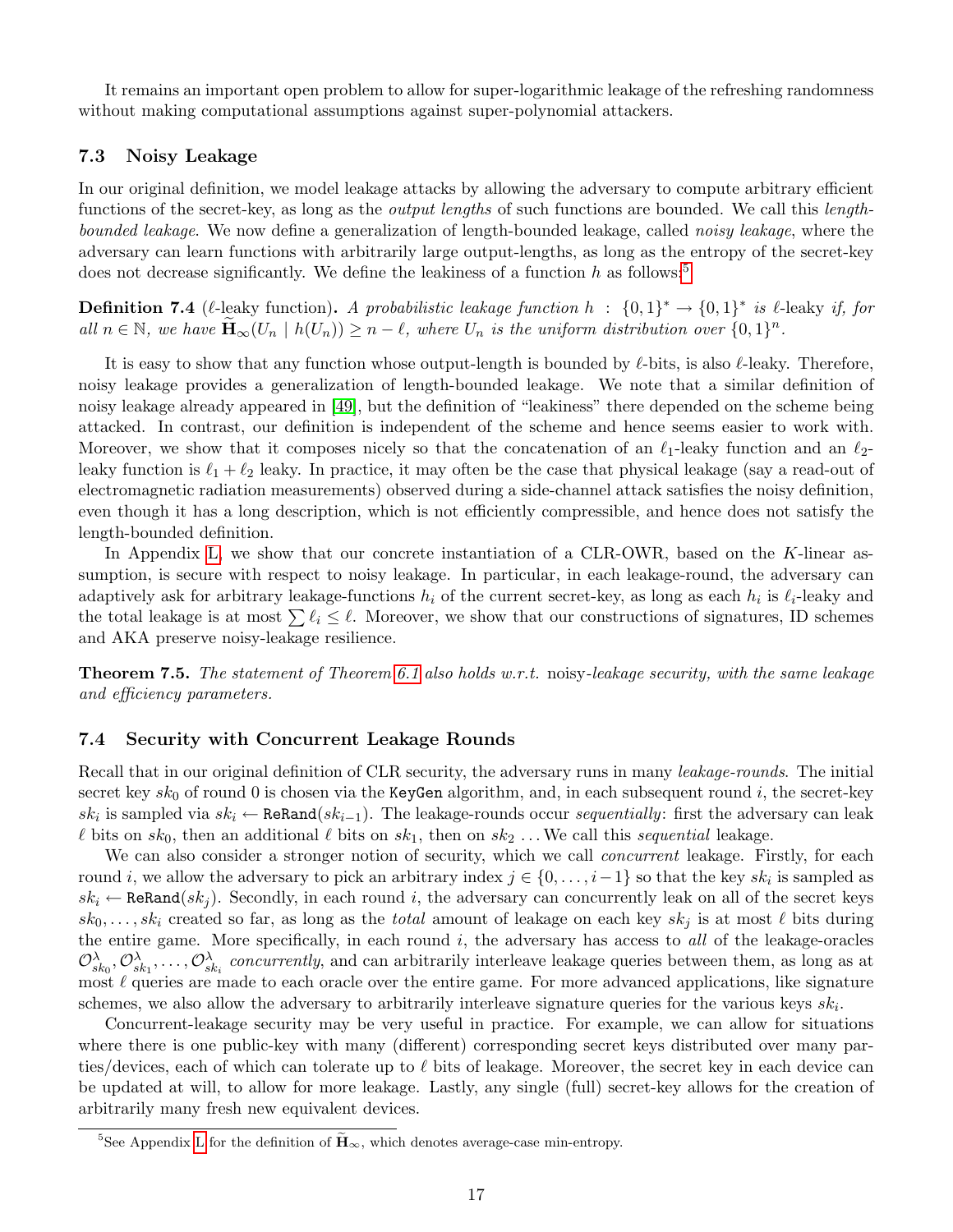We notice that our construction of a CLR-OWR from (any) LIRR, already achieves *concurrent* security. This is because each of the keys  $sk_i \leftarrow \text{ReRand}(sk_j)$  looks like a freshly sampled "good" key, no matter which prior key  $sk_j$  it's generated from. Moreover, the main part of the security argument that allowed us to switch a single good key for a single bad key, works even if the adversary saw all other keys in full, and hence the order of leakage does not matter. Therefore, under the K-linear assumption, we get constructions of OWRs, ID Schemes, Signatures and AKA protocols with concurrent leakage.

**Theorem 7.6.** The statement of Theorem [6.1](#page-15-3) also holds w.r.t. concurrent-leakage security, with the same leakage and efficiency parameters.

# References

- <span id="page-18-1"></span>[1] A. Akavia, S. Goldwasser, and V. Vaikuntanathan. Simultaneous hardcore bits and cryptography against memory attacks. In O. Reingold, editor, TCC, volume 5444 of Lecture Notes in Computer Science, pages 474–495. Springer, 2009.
- <span id="page-18-3"></span>[2] J. Alwen, Y. Dodis, M. Naor, G. Segev, S. Walfish, and D. Wichs. Public-key encryption in the bounded-retrieval model. Cryptology ePrint Archive, Report 2009/512. To Appear at Eurocrypt, 2010.
- <span id="page-18-2"></span>[3] J. Alwen, Y. Dodis, and D. Wichs. Leakage-resilient public-key cryptography in the bounded-retrieval model. In Halevi [\[40\]](#page-20-8), pages 36–54.
- <span id="page-18-6"></span>[4] J. Alwen, Y. Dodis, and D. Wichs. Survey: Leakage resilience and the bounded retrieval model. In ICITS, 2009.
- <span id="page-18-10"></span>[5] L. Ballard, M. Green, B. de Medeiros, and F. Monrose. Correlation-resistant storage via keywordsearchable encryption. Cryptology ePrint Archive, Report 2005/417, 2005. <http://eprint.iacr.org/>.
- <span id="page-18-9"></span>[6] M. Belenkiy, J. Camenisch, M. Chase, M. Kohlweiss, A. Lysyanskaya, and H. Shacham. Randomizable proofs and delegatable anonymous credentials. In CRYPTO, pages 108–125, 2009.
- <span id="page-18-7"></span>[7] M. Blum, P. Feldman, and S. Micali. Non-interactive zero-knowledge and its applications (extended abstract). In STOC, pages 103–112. ACM, 1988.
- <span id="page-18-8"></span>[8] M. Blum, A. D. Santis, S. Micali, and G. Persiano. Noninteractive zero-knowledge. SIAM J. Comput., 20(6):1084–1118, 1991.
- <span id="page-18-0"></span>[9] D. Boneh, X. Boyen, and H. Shacham. Short group signatures. In CRYPTO, pages 41–55, 2004.
- <span id="page-18-11"></span>[10] V. Boyko. On the security properties of oaep as an all-or-nothing transform. In CRYPTO, pages 503–518, 1999.
- <span id="page-18-5"></span>[11] Z. Brakerski, Y. T. Kalai, J. Katz, and V. Vaikuntanathan. Overcoming the hole in the bucket: Publickey cryptography resilient to continual memory leakage. FOCS, 2010. Full version: ePrint 2010/278. <http://eprint.iacr.org/2010/278>.
- <span id="page-18-12"></span>[12] J. Camenisch, N. Chandran, and V. Shoup. A public key encryption scheme secure against key dependent chosen plaintext and adaptive chosen ciphertext attacks. In A. Joux, editor, EUROCRYPT, volume 5479 of Lecture Notes in Computer Science, pages 351–368. Springer, 2009.
- <span id="page-18-4"></span>[13] R. Canetti, Y. Dodis, S. Halevi, E. Kushilevitz, and A. Sahai. Exposure-resilient functions and all-ornothing transforms. In EUROCRYPT, pages 453–469, 2000.
- <span id="page-18-13"></span>[14] R. Canetti and H. Krawczyk. Analysis of key-exchange protocols and their use for building secure channels. In B. Pfitzmann, editor, EUROCRYPT, volume 2045 of Lecture Notes in Computer Science, pages 453–474. Springer, 2001.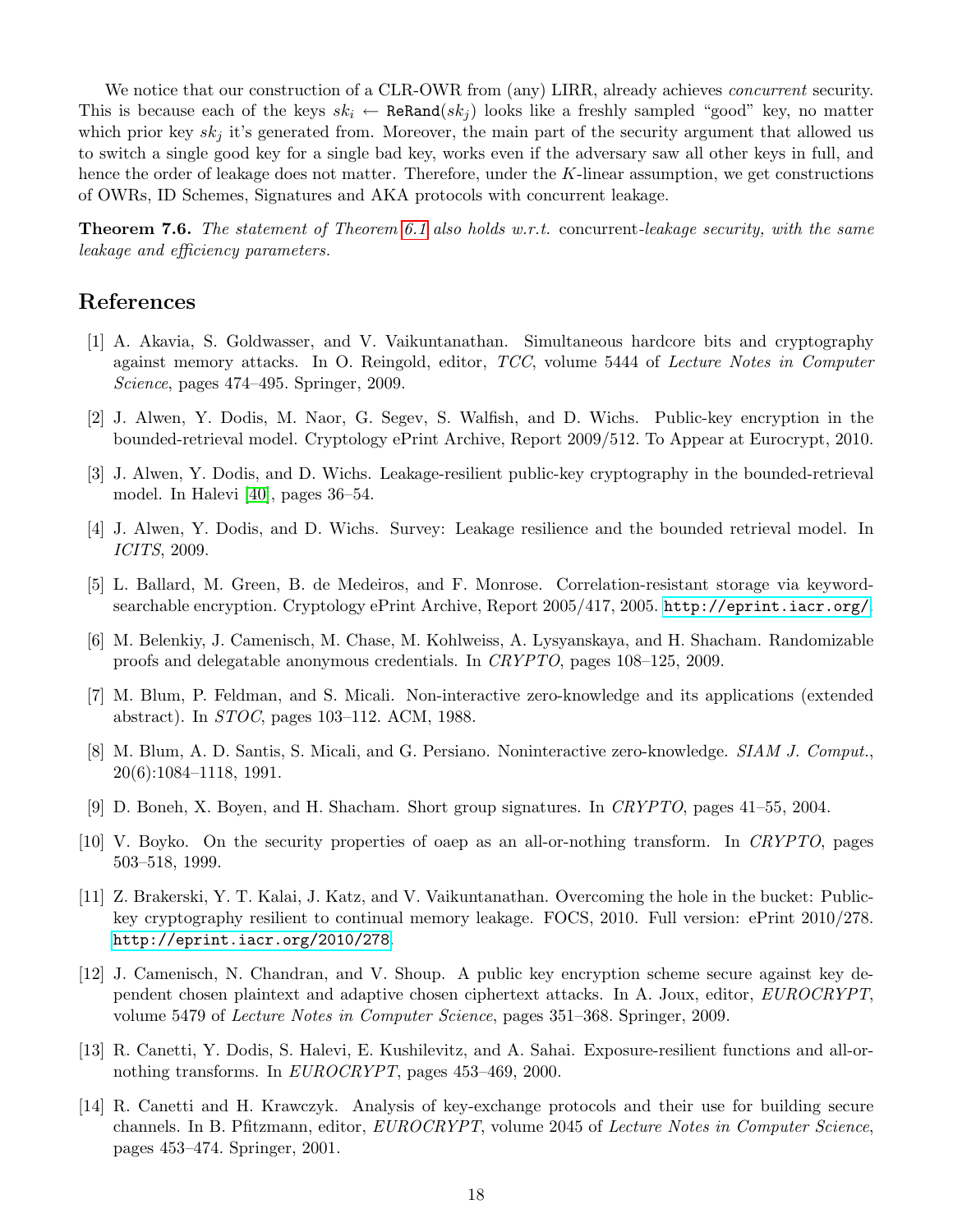- <span id="page-19-18"></span>[15] R. Cramer, I. Damgård, and B. Schoenmakers. Proofs of partial knowledge and simplified design of witness hiding protocols. In Y. Desmedt, editor, CRYPTO, volume 839 of Lecture Notes in Computer Science, pages 174–187. Springer, 1994.
- <span id="page-19-7"></span>[16] R. Cramer and V. Shoup. A practical public key cryptosystem provably secure against adaptive chosen ciphertext attack. In H. Krawczyk, editor, CRYPTO, volume 1462 of Lecture Notes in Computer Science, pages 13–25. Springer, 1998.
- <span id="page-19-4"></span>[17] R. Cramer and V. Shoup. Universal hash proofs and a paradigm for adaptive chosen ciphertext secure public-key encryption. In L. R. Knudsen, editor, EUROCRYPT, volume 2332 of Lecture Notes in Computer Science, pages 45–64. Springer, 2002.
- <span id="page-19-11"></span>[18] G. D. Crescenzo, R. J. Lipton, and S. Walfish. Perfectly secure password protocols in the bounded retrieval model. In Halevi and Rabin [\[41\]](#page-20-9), pages 225–244.
- <span id="page-19-14"></span>[19] Y. Dodis, S. Goldwasser, Y. T. Kalai, C. Peikert, and V. Vaikuntanathan. Public-key encryption schemes with auxiliary inputs. In TCC, pages 361–381, 2010.
- <span id="page-19-3"></span>[20] Y. Dodis, K. Haralambiev, A. L´opez-Alt, and D. Wichs. Efficient public-key cryptography in the presence of key leakage. Cryptology ePrint Archive, Report 2010/154, 2010. [http://eprint.iacr.](http://eprint.iacr.org/) [org/](http://eprint.iacr.org/).
- <span id="page-19-13"></span>[21] Y. Dodis, Y. T. Kalai, and S. Lovett. On cryptography with auxiliary input. In STOC, pages 621–630, 2009.
- <span id="page-19-17"></span>[22] Y. Dodis, R. Ostrovsky, L. Reyzin, and A. Smith. Fuzzy extractors: How to generate strong keys from biometrics and other noisy data. *SIAM J. Comput.*, 38(1):97–139, 2008.
- <span id="page-19-8"></span>[23] Y. Dodis, A. Sahai, and A. Smith. On perfect and adaptive security in exposure-resilient cryptography. In EUROCRYPT, pages 301–324, 2001.
- <span id="page-19-5"></span>[24] D. Dolev, C. Dwork, and M. Naor. Non-malleable cryptography (extended abstract). In STOC, pages 542–552. ACM, 1991.
- <span id="page-19-12"></span>[25] S. Dziembowski. Intrusion-resilience via the bounded-storage model. In Halevi and Rabin [\[41\]](#page-20-9), pages 207–224.
- <span id="page-19-0"></span>[26] S. Dziembowski and K. Pietrzak. Leakage-resilient cryptography. In FOCS, pages 293–302, 2008.
- <span id="page-19-1"></span>[27] S. Faust, E. Kiltz, K. Pietrzak, and G. N. Rothblum. Leakage-resilient signatures. In TCC, pages 343–360, 2010.
- <span id="page-19-16"></span>[28] S. Faust, T. Rabin, L. Reyzin, E. Tromer, and V. Vaikuntanathan. Protecting against computationally bounded and noisy leakage. In EUROCRYPT, 2010. To Appear.
- <span id="page-19-9"></span>[29] A. Fiat and A. Shamir. How to prove yourself: Practical solutions to identification and signature problems. In CRYPTO, pages 186–194, 1986.
- <span id="page-19-6"></span>[30] S. D. Galbraith and V. Rotger. Easy decision-diffie-hellman groups. LMS Journal of Computation and Mathematics, 7:2004, 2004.
- <span id="page-19-2"></span>[31] S. Goldwasser. Cryptography without (hardly any) secrets ? April, 2009.
- <span id="page-19-15"></span>[32] S. Goldwasser, Y. Kalai, C. Peikert, and V. Vaikuntanathan. Robustness of the learning with errors assumption. In Innovations in Computer Science (ICS), 2010.
- <span id="page-19-10"></span>[33] S. Goldwasser and Y. T. Kalai. On the (in)security of the fiat-shamir paradigm. In FOCS, pages 102–, 2003.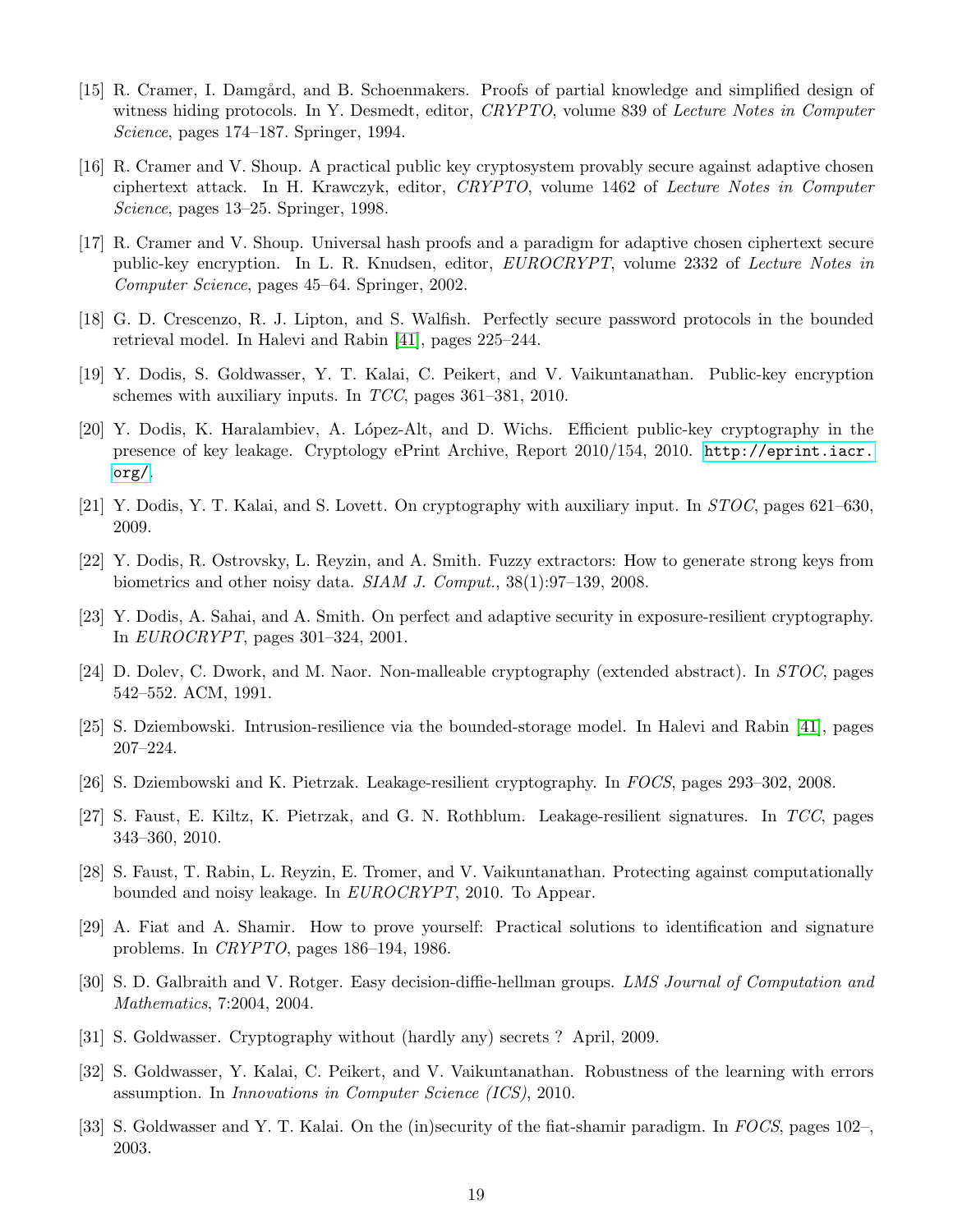- <span id="page-20-12"></span>[34] S. Goldwasser, Y. T. Kalai, and G. N. Rothblum. One-time programs. In D. Wagner, editor, CRYPTO, volume 5157 of Lecture Notes in Computer Science, pages 39–56. Springer, 2008.
- <span id="page-20-14"></span>[35] S. Goldwasser and G. N. Rothblum. How to play mental solitaire under continuous side-channels: A completeness theorem using secure hardware. To Appear at Crypto 2010.
- <span id="page-20-17"></span>[36] J. Groth. Simulation-sound nizk proofs for a practical language and constant size group signatures. In X. Lai and K. Chen, editors, ASIACRYPT, volume 4284 of Lecture Notes in Computer Science, pages 444–459. Springer, 2006.
- <span id="page-20-16"></span>[37] J. Groth, R. Ostrovsky, and A. Sahai. Perfect non-interactive zero knowledge for np. In S. Vaudenay, editor, *EUROCRYPT*, volume 4004 of *Lecture Notes in Computer Science*, pages 339–358. Springer, 2006.
- <span id="page-20-6"></span>[38] J. Groth and A. Sahai. Efficient non-interactive proof systems for bilinear groups. In N. P. Smart, editor, *EUROCRYPT*, volume 4965 of *Lecture Notes in Computer Science*, pages 415–432. Springer, 2008.
- <span id="page-20-15"></span>[39] J. A. Halderman, S. D. Schoen, N. Heninger, W. Clarkson, W. Paul, J. A. Calandrino, A. J. Feldman, J. Appelbaum, and E. W. Felten. Lest we remember: cold-boot attacks on encryption keys. Commun.  $ACM$ ,  $52(5):91-98$ ,  $2009$ .
- <span id="page-20-8"></span>[40] S. Halevi, editor. Advances in Cryptology - CRYPTO 2009, 29th Annual International Cryptology Conference, Santa Barbara, CA, USA, August 16-20, 2009. Proceedings, volume 5677 of Lecture Notes in Computer Science. Springer, 2009.
- <span id="page-20-9"></span>[41] S. Halevi and T. Rabin, editors. Theory of Cryptography, Third Theory of Cryptography Conference, TCC 2006, New York, NY, USA, March 4-7, 2006, Proceedings, volume 3876 of Lecture Notes in Computer Science. Springer, 2006.
- <span id="page-20-1"></span>[42] D. Hofheinz and E. Kiltz. Secure hybrid encryption from weakened key encapsulation. In CRYPTO, pages 553–571, 2007.
- <span id="page-20-3"></span>[43] Y. Ishai, A. Sahai, and D. Wagner. Private circuits: Securing hardware against probing attacks. In CRYPTO, pages 463–481, 2003.
- <span id="page-20-13"></span>[44] A. Juma, C. Rackoff, and Y. Vahlis. Leakage resilient key proxies. To appear at CRYPTO 2010.
- <span id="page-20-11"></span>[45] J. Kamp and D. Zuckerman. Deterministic extractors for bit-fixing sources and exposure-resilient cryptography. In FOCS, pages 92–101, 2003.
- <span id="page-20-2"></span>[46] J. Katz and V. Vaikuntanathan. Signature schemes with bounded leakage resilience. In M. Matsui, editor, ASIACRYPT, volume 5912 of Lecture Notes in Computer Science, pages 703–720. Springer, 2009.
- <span id="page-20-18"></span>[47] U. M. Maurer. Unifying zero-knowledge proofs of knowledge. In AFRICACRYPT, pages 272–286, 2009.
- <span id="page-20-4"></span>[48] S. Micali and L. Reyzin. Physically observable cryptography (extended abstract). In TCC, pages 278–296, 2004.
- <span id="page-20-0"></span>[49] M. Naor and G. Segev. Public-key cryptosystems resilient to key leakage. In Halevi [\[40\]](#page-20-8), pages 18–35.
- <span id="page-20-5"></span>[50] K. Pietrzak. A leakage-resilient mode of operation. In Eurocrypt 2009, Cologne, Germany, 2009.
- <span id="page-20-10"></span>[51] R. L. Rivest. All-or-nothing encryption and the package transform. In FSE, pages 210–218, 1997.
- <span id="page-20-7"></span>[52] A. D. Santis, S. Micali, and G. Persiano. Non-interactive zero-knowledge with preprocessing. In CRYPTO, pages 269–282, 1988.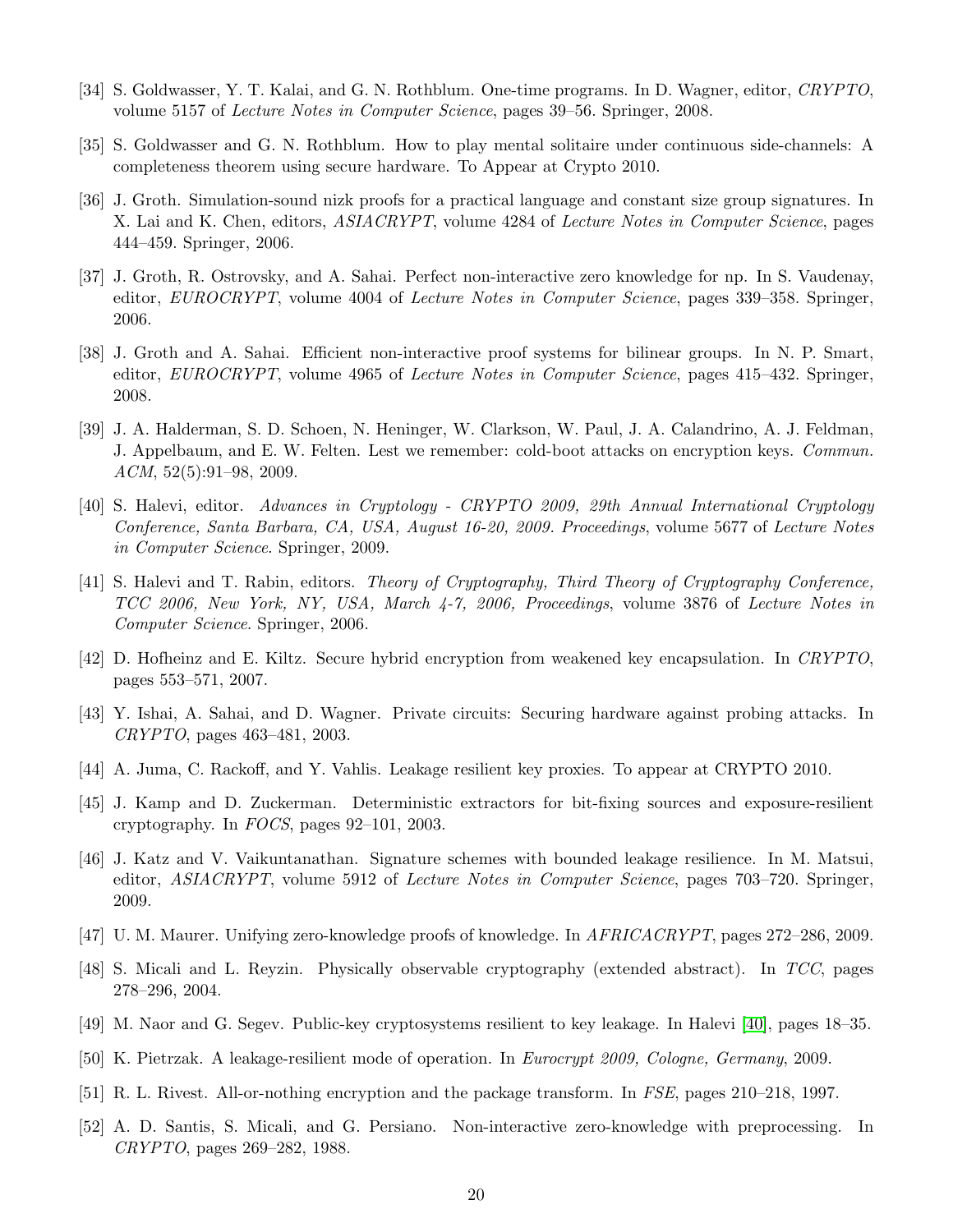- <span id="page-21-3"></span>[53] M. Scott. Authenticated id-based key exchange and remote log-in with simple token and pin number. Cryptology ePrint Archive, Report 2002/164, 2002. <http://eprint.iacr.org/>.
- <span id="page-21-2"></span>[54] H. Shacham. A cramer-shoup encryption scheme from the linear assumption and from progressively weaker linear variants, 2007. Cryptology ePrint Archive, Report 2007/074.
- <span id="page-21-4"></span>[55] E. R. Verheul. Evidence that xtr is more secure than supersingular elliptic curve cryptosystems. J. Cryptology, 17(4):277–296, 2004.
- <span id="page-21-5"></span>[56] B. Waters. Personal Communication. April 2010.

# <span id="page-21-0"></span>A Prior Work on Leakage-Resilient Cryptography

Below we survey the two major kinds of work on leakage-resilient cryptography: regular bounded-leakage memory attacks (and their variants) and continuous memory attacks (and their variants).

#### <span id="page-21-1"></span>A.1 Bounded-Leakage Memory Attacks

SECURITY AGAINST MEMORY ATTACKS. This model of leakage, sometimes called *memory-attacks*, was first proposed by Akavia, Goldwasser and Vaikuntanathan [\[1\]](#page-18-1). Here the attacker can learn an arbitrary  $\ell$  bits of information about the secret key. This model considerably strengthens the prior model of exposure resilient cryptography [\[51,](#page-20-10) [10,](#page-18-11) [13,](#page-18-4) [23,](#page-19-8) [45\]](#page-20-11), where an adversary can only learn  $\ell$  arbitrary physical bits of the secret key. Back to the general model, Akavia et al. [\[1\]](#page-18-1) constructed CPA secure PKE and IBE schemes in this model under the *learning with errors (LWE)* assumption. Naor and Segev [\[49\]](#page-20-0) generalized the main ideas behind these constructions to show that all schemes based on hash proof systems (see [\[17\]](#page-19-4)) are leakage-resilient. In particular, this resulted in efficient constructions based on the DDH and K-Linear assumptions, where the relative leakage on the secret key could be made to approach 1. Moreover, [\[49\]](#page-20-0) showed how to also achieve CCA security in this model by giving an inefficient construction where the relative leakage can be made to approach 1, and an efficient construction with relative leakage 1/6. Recently, Dodis et al. [\[20\]](#page-19-3) constructed efficent CCA-secure scheme in this model under the K-Linear assumption, where the relative leakage on the secret key could be made to approach 1.

The work of [\[2\]](#page-18-3) generalizes [\[49\]](#page-20-0) still further by showing how to construct leakage-resilient IBE schemes generically based on identity-based hash proof systems, with several instantiations.

Leakage-resilient signature schemes in the model of memory attacks were constructed in the randomoracle model by  $[3, 46]$  $[3, 46]$ , and in the standard model by  $[46]$ . The random-oracle schemes are highly-efficient but suffer from two limitations. Firstly they rely on the Fiat-Shamir [\[29\]](#page-19-9) transform which is only known to be secure in the Random Oracle model and is not sound in general [\[33\]](#page-19-10). Secondly, the schemes can only tolerate leakage which approaches 1/2 of the secret key. On the other hand, the standard-model schemes allow for relative-leakage approaching 1, but are based on generic simulation-sound NIZKs and do not come with an efficient instantiation. Recently, Dodis et al. [\[20\]](#page-19-3) constructed efficent signature scheme in this model under the K-Linear assumption, where the relative leakage on the secret key could be made to approach 1. We borrow some techniques from this work for our efficient CLR signature construction as well.

The work of [\[3\]](#page-18-2) also constructs identification (ID) schemes and authenticated-key agreement (AKA) protocols. The parameters and/or security of these schemes were later improved by [\[20\]](#page-19-3), to achieve strongest security notions and relative leakage approaching 1. We adapt the appropriate techniques from [\[3,](#page-18-2) [20\]](#page-19-3) for our CLR ID schemes and CLR AKA protocols.

The work of [\[34\]](#page-20-12) shows how to implement *any* computation securely (for a bounded number of executions), even against leakage of all intermediate steps of the computation, given some simple leakage-free hardware.

Extensions. We mention several related models of leakage-resilience which are strictly stronger than the memory-attacks model. Firstly, the *Bounded-Retrieval Model* [\[18,](#page-19-11) [25,](#page-19-12) [3,](#page-18-2) [2\]](#page-18-3) imposes an additional requirement on leakage-resilient schemes, by insisting that they provide a way to "grow" the secret-key (possibly to many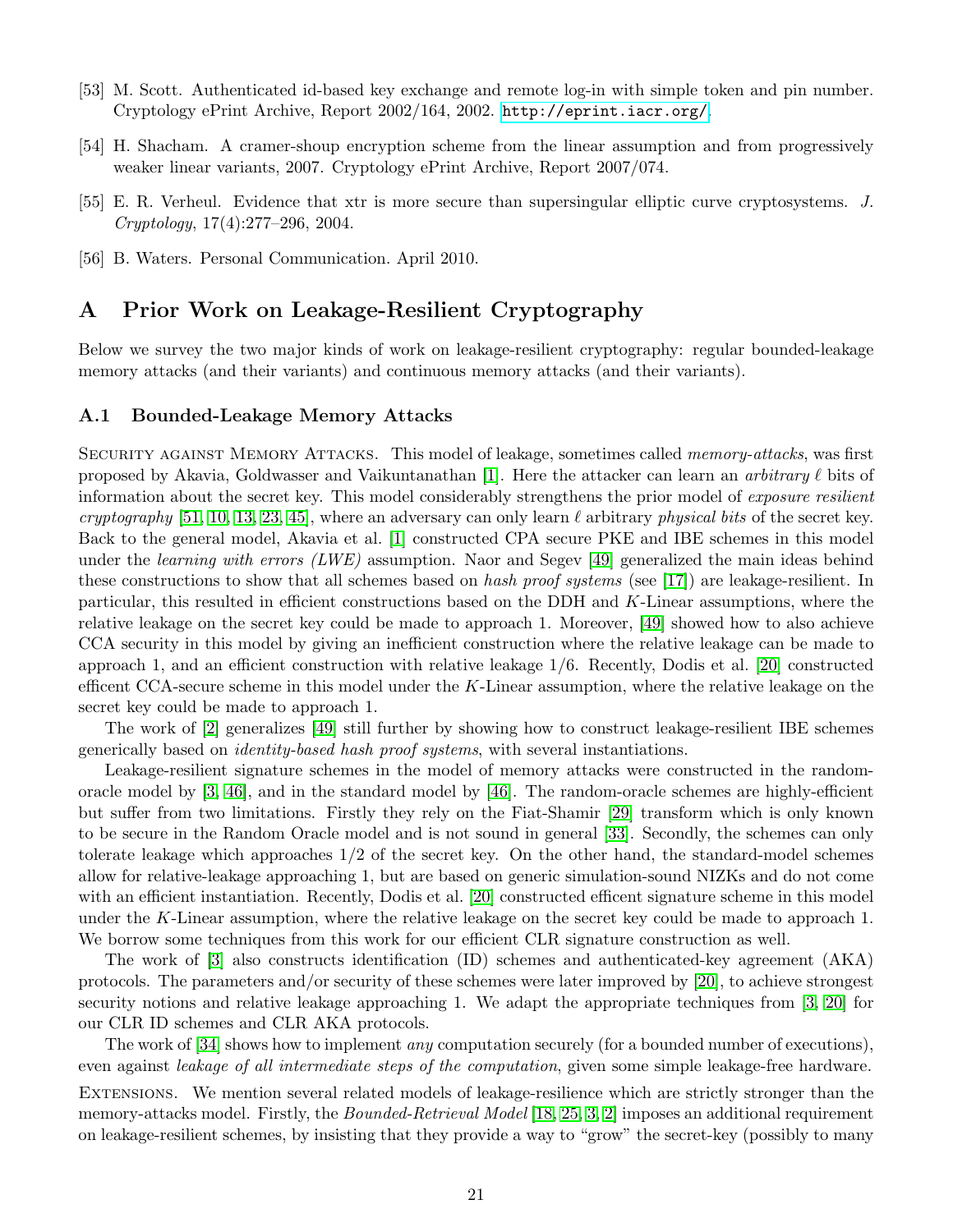Gigabytes) so as to proportionally increase the amount of tolerated leakage, but without increasing the size of the public-key, the computational-efficiency of the scheme, or the ciphertext/signature/communication lengths. The work of [\[3\]](#page-18-2) constructs "entropic" signatures, ID schemes and AKA protocols in this setting, while the work of [\[2\]](#page-18-3) constructs PKE and IBE schemes in this model.

Naor and Segev [\[49\]](#page-20-0) also proposed the *noisy leakage* model, where the length of the leakage function is not bounded, although it can still "contain" at most  $\ell$  bits of information about the secret key of the system. We consider this extension for our CLR setting in Section [7.3.](#page-17-0)

A different strengthening is the *auxiliary input model* [\[21,](#page-19-13) [19\]](#page-19-14), where the leakage is not necessarily bounded in length, but it is (only) assumed to be computationally hard to recover the secret-key from the leakage. The work of [\[21\]](#page-19-13) constructs symmetric-key encryption in this model, under a strengthening of the learning parity with noise (LPN) assumption, while [\[19\]](#page-19-14) constructs public-key encryption under the DDH and LWE assumptions.

Yet another strengthening of the memory-attacks model, proposed by [\[32\]](#page-19-15), is to require that there is a single scheme (parameterized only by the security parameter) which can tolerate essentially any amount of relative-leakage where the exact-security of the scheme degrades smoothly as the relative-leakage increases. In this model, [\[32\]](#page-19-15) construct a symmetric-key encryption scheme.

In a different vein, Katz and Vaikuntanathan [\[46\]](#page-20-2) considered the setting where the leakage function can also depend on the local randomness used during signature generation. We extend out CLR model to capture this improtant aspect in Section [7.1.](#page-15-1)

#### <span id="page-22-0"></span>A.2 Continuous Leakage Attack Models

Unlike the model of bounded-leakage memory attacks, prior continuous-leakage models also restrict restrict the type, as well as *amount*, of information that the adversary can learn. However, schemes in such models also come with the key updating procedure, so that the overall leakage of the system is unbounded. The first such model was considered by Canetti et al. [\[13\]](#page-18-4) in the context of exposure resilient cryptography (where, recall, the attacker can only learn  $\ell$  physical bits of the secret). Namely, the work of [\[13\]](#page-18-4) introduced the *gradual key exposure*, where the secret key is (deterministically) updated in a way that up to  $\ell$  physical bits can be safely leaked in between successive refreshes. Canetti et al. [\[13\]](#page-18-4) also showed a generic way to build a stream cipher in this model from what they called an exposure-resilient function.

Later, [\[43\]](#page-20-3) studied how to implement arbitrary (stateful) computation in the setting where an adversary can observe a small subset of the physical wires of a circuit. Most recently, [\[28\]](#page-19-16) study a similar problem, where the adversary can observe a low-complexity (e.g.  $AC<sup>0</sup>$ ) function of the wires. Unfortunately, these models fail to capture many meaningful side-channel attacks, such as learning the hamming-weight of the secret key bits or their parity.

In their seminal work, Micali and Reyzin [\[48\]](#page-20-4) initiated the formal modeling of side-channel attacks under the axiom that "only computation leaks information" (OCLI), where each invocation of a cryptographic primitive leaks a function of only the bits accessed during that invocation. Several primitives have been constructed in this setting including stream ciphers [\[26,](#page-19-0) [50\]](#page-20-5) and signatures [\[27\]](#page-19-1). More recently, [\[44,](#page-20-13) [35\]](#page-20-14) construct a general compiler that can secure *all primitives* in this setting assuming the use of some limited leak-free components. On the positive side, the OCLI model only imposes a bound on the amount of information learned during each invocation of a primitive, but not on the overall amount of information that the attacker can get throughout the lifetime of the system. On the negative side, this model fails to capture many leakage-attacks, such as the cold-boot attack of [\[39\]](#page-20-15), where all memory contents leak information, even if they were never accessed.

# <span id="page-22-1"></span>B Non-Interactive Zero Knowledge

Let R be an NP relation on pairs  $(y, x)$  with corresponding language  $L_R = \{y \mid \exists x \text{ s.t. } (y, x) \in R\}$ . A noninteractive zero-knowledge (NIZK) argument for a relation R consists of four PPT algorithms (Setup, Prov, Ver, Sim) with syntax: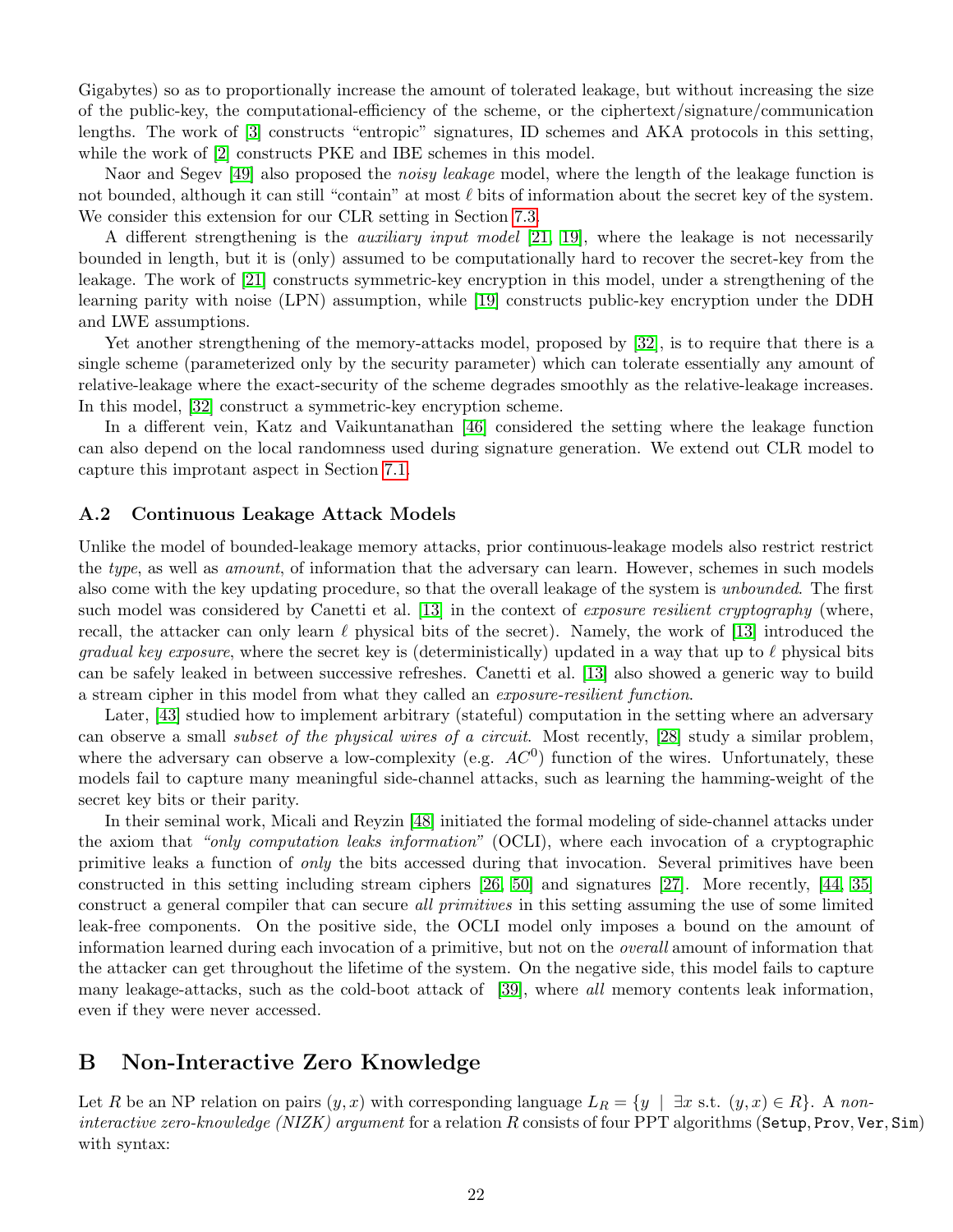- (CRS, TK)  $\leftarrow$  Setup(1<sup> $\lambda$ </sup>): Creates a common reference string (CRS) and a trapdoor key to the CRS.
- $\pi \leftarrow \text{Prov}_{CRS}(y, x)$ : Creates an argument that  $y \in L_R$ .
- $\pi \leftarrow \text{Sim}_{CRS}(y, TK)$ : Creates a simulated argument that  $y \in L_R$ .
- 0/1  $\leftarrow$  Verces $(y, \pi)$ : Verifies whether or not the argument  $\pi$  is correct.

For the sake of clarity, we write Prov, Ver, Sim without the crs in the subscript when the crs can be inferred from the context.

Definition B.1. We say that (Setup, Prov, Ver) are a NIZK argument system for the relation R if the following three properties hold.

Completeness: For any  $(y, x) \in R$ , if  $(CRS, TK) \leftarrow$  Setup $(1^{\lambda})$ ,  $\pi \leftarrow \text{Prov}(y, x)$ , then  $\text{Ver}(y, \pi) = 1$ .

Soundness: For any PPT adversary A,

$$
\Pr\left[\begin{array}{c} \text{Ver}(y,\pi^*)=1\\ y\notin L_R \end{array} \middle| \begin{array}{c} (\text{CRS},\text{TK})\leftarrow \text{Setup}(1^{\lambda})\\ (y,\pi^*)\leftarrow \mathcal{A}(\text{CRS}) \end{array} \right] \leq \text{negl}(\lambda).
$$

Composable Zero-Knowledge: For any PPT adversary A we have  $\Pr[\mathcal{A} \text{ wins } ] - \frac{1}{2}$  $\frac{1}{2}$  |  $\leq$  negl( $\lambda$ ) in the following game:

- The challenger samples  $(CRS, TK) \leftarrow \text{Setup}(1^{\lambda})$  and gives  $(CRS, TK)$  to A.
- The adv. A chooses  $(y, x) \in R$  and gives these to the challenger.
- The challenger samples  $\pi_0 \leftarrow \text{Prov}(y, x), \pi_1 \leftarrow \text{Sim}(y, \text{TK}), b \leftarrow \{0, 1\}$  and gives  $\pi_b$  to A.
- The adv. A outputs a bit  $\tilde{b}$ , and wins if  $\tilde{b} = b$ .

We note that we include *composability* in our default notion of NIZK. Also, often NIZKs are defined with two different (but indistinguishable) algorithms for sampling the CRS: an *honest*-CRS algorithm (which only outputs a CRS and no trapdoor TK) and a *simulated*-CRS algorithm which samples (CRS, TK) pairs. However, in the case of NIZK arguments (in contrast to proofs), this distinction is irrelevant and, without loss of generality, we can just always use the *simulated*-CRS generating algorithm. (In the case of *proofs*, this distinction is important as soundness only holds unconditionally when the crs is generated under the honest algorithm, without a trapdoor key.)

## <span id="page-23-0"></span>C One-Way Secure Encryption

Recall that an encryption scheme consists of three algorithms KeyGen, Enc, Dec satisfying the correctness property described below:

- $(pk, sk) \leftarrow \text{KeyGen}(1^{\lambda})$ : Outputs a public/secret key pair
- $c \leftarrow \text{Enc}_{pk}(m)$ : Given a message m and a public key pk, outputs a ciphertext c
- $m' \leftarrow \text{Dec}_{sk}(c)$ : Given a ciphertext c and a secret key sk, outputs a message m'

Correctness: For all messages m and for all possible outputs  $(pk, sk)$  of KeyGen $(1^{\lambda})$ :  $m = \text{Dec}_{sk}(\text{Enc}_{pk}(m))$ . We now define the notion of *one-way security* for encryption schemes.

**Definition C.1.** An encryption scheme  $\mathcal{E} =$  (KeyGen, Enc, Dec), is one-way secure if, for any PPT adversary A we have:

$$
\Pr\Big[m^*=m \mid (pk, sk) \leftarrow \texttt{KeyGen}(1^\lambda), m \leftarrow \mathcal{M}_{pk}, c \leftarrow \texttt{Enc}_{pk}(m), m^* \leftarrow \mathcal{A}(pk, c)\Big] \leq \texttt{negl}(\lambda)
$$

where the public-key pk defines the message-space  $\mathcal{M}_{pk}$ .

It is easy to see that the standard notion of semantic-security implies one-way security if the size of the message-space  $\mathcal{M}_{pk}$  is super-polynomial in the security parameter.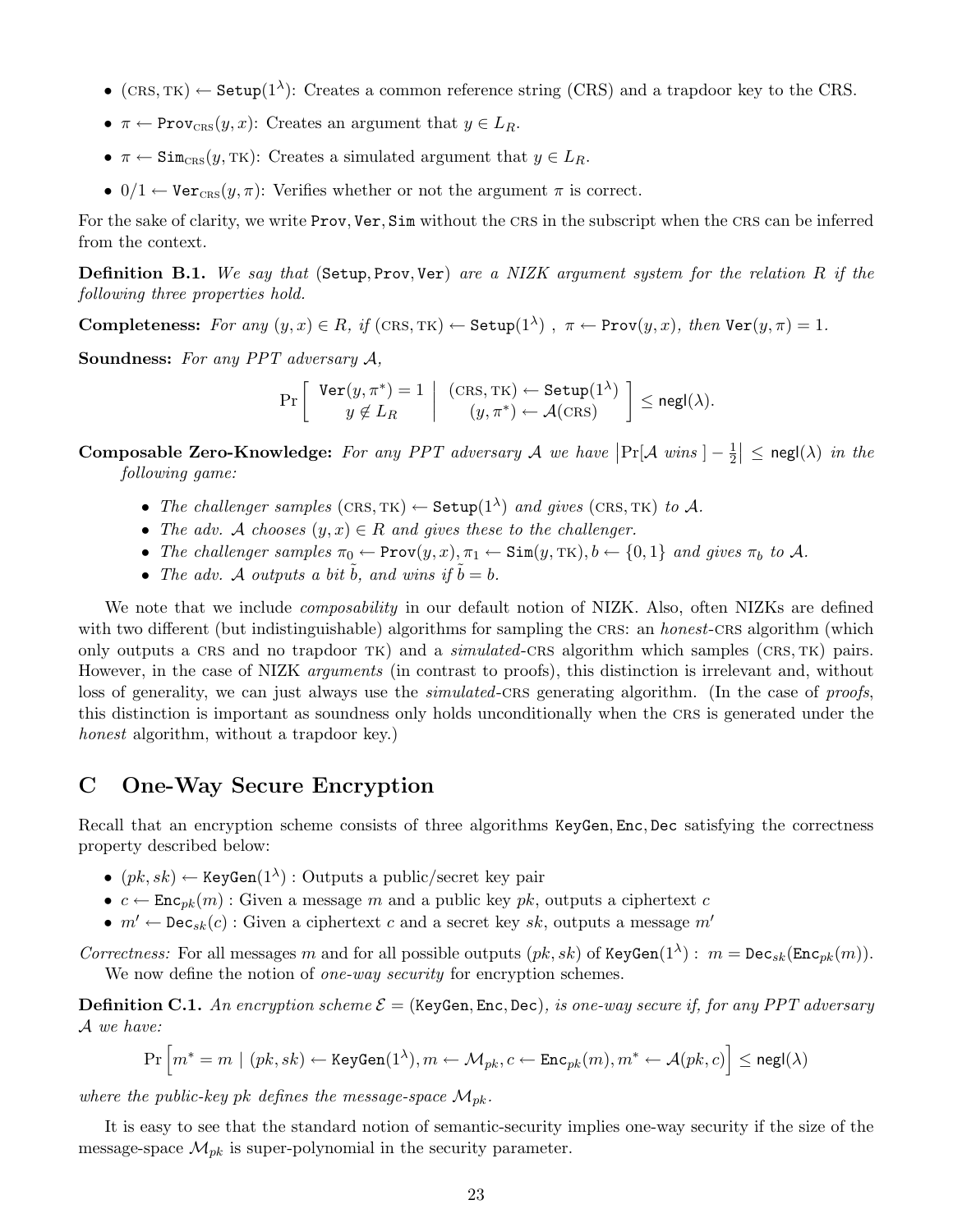## <span id="page-24-0"></span>D Linear Algebra Notation for Prime-Order Groups

Let G be a group of prime order p. For clarity, we are write groups elements, such as  $g, h \in \mathbb{G}$ , in boldface to distinguish them easily from exponents such as  $x, y \in \mathbb{Z}_p$ . We do the same for vectors and matrices of group elements. Throughout the paper we use standard multiplicative notation when working with any group  $\mathbb G$  of primer order p. However, when describing our schemes based on the K-linear assumption and the Groth-Sahai NIZK proof system, the presentation benefits greatly from certain linear algebra operations. Therefore, following [\[12\]](#page-18-12), when operating on vectors or matrices of group elements, we will use linear algebra notation (defined next), which is *additive* in nature. Note that, in this paper, all vectors are <u>column</u> vectors by default.

Operations Between a Vector/Matrix of Group Elements and of Exponents. We define analogues of the standard linear algebra operations, where one of the operands is a vector/matrix of group elements and the other is a vector/matrix of exponents.

• The *dot-product* of the vectors  $\vec{\mathbf{g}} = (\mathbf{g}_1, \dots, \mathbf{g}_n)^\top \in \mathbb{G}^n$  and  $\vec{x} = (x_1, x_2, \dots, x_n)^\top \in \mathbb{Z}_p^n$  is defined as:

$$
\langle \vec{x}, \vec{\mathbf{g}} \rangle = \langle \vec{\mathbf{g}}, \vec{x} \rangle \stackrel{\text{def}}{=} \prod_{i=1}^n \mathbf{g}_i^{x_i}.
$$

• The matrix multiplication of  $\mathbf{A} \in \mathbb{G}^{m \times n}$  and  $X \in \mathbb{Z}_p^{n \times k}$  where:

$$
\mathbf{A} = \{\mathbf{a}_{i,j}\}_{m \times n} = \begin{pmatrix} - & \vec{\mathbf{a}}_1^{\top} & - \\ - & \vec{\mathbf{a}}_2^{\top} & - \\ - & \vec{\mathbf{a}}_m^{\top} & - \end{pmatrix} , \qquad X = \{x_{i,j}\}_{n \times k} = \begin{pmatrix} | & | & | \\ \vec{x}_1 & \vec{x}_2 & \dots & \vec{x}_k \\ | & | & | & \end{pmatrix}
$$

is given by

$$
\mathbf{A} \cdot X \stackrel{\text{def}}{=} \{\mathbf{b}_{i,j}\}_{m \times k} \qquad \text{where} \qquad \mathbf{b}_{i,j} = \langle \vec{\mathbf{a}}_i, \vec{x}_j \rangle = \prod_{r=1}^n \mathbf{a}_{i,r}^{x_{r,j}}
$$

For  $Y = \{y_{i,j}\}_{k \times m} \in \mathbb{Z}_p^{k \times m}$ , we define the matrix multiplication  $Y \cdot \mathbf{A}$  analogously, so that  $(Y \cdot \mathbf{A})^{\top}$  ${\bf A}^\top\cdot Y^\top.$ 

Operations Between Two Vectors/Matrices of Group Elements. We also define linear algebra operations where both operands are vectors/matrices of group elements.

• If  $\mathbf{A} = {\mathbf{a}_{i,j}}_{m \times n}$ ,  $\mathbf{B} = {\mathbf{b}_{i,j}}_{m \times n}$  are two matrices of group elements, of the same dimension, then:

$$
\mathbf{A} \boxplus \mathbf{B} \stackrel{\text{def}}{=} \{\mathbf{c}_{i,j}\}_{m \times n} \quad \text{where} \quad \mathbf{c}_{i,j} = \mathbf{a}_{i,j} \, \mathbf{b}_{i,j}
$$

is defined as the component-wise multiplication of the matrices. We aslo define the inverse operation:

$$
\mathbf{A} \boxminus \mathbf{B} \stackrel{\text{def}}{=} \{\mathbf{c}_{i,j}\}_{m \times n} \qquad \text{where} \qquad \mathbf{c}_{i,j} = \frac{\mathbf{a}_{i,j}}{\mathbf{b}_{i,j}}
$$

• Let  $\mathbb{G}, \Gamma, \mathbb{G}_T$  be groups of prime order p and let  $e : \mathbb{G} \times \Gamma \to \mathbb{G}_T$  be a bilinear map. Let

$$
\mathbf{A} = \{\mathbf{a}_{i,j}\}_{m \times n} \in \mathbb{G}^{m \times n} \qquad , \qquad \mathbf{\Upsilon} = \{\gamma_{i,j}\}_{n \times k} \in \Gamma^{n \times k}.
$$

Then , we define the operation

$$
\mathbf{A} \bullet \Upsilon \stackrel{\text{def}}{=} \{\mathbf{t}_{i,j}\}_{m \times k} \in \mathbb{G}_T^{m \times k}, \qquad \text{where } \mathbf{t}_{i,j} = \prod_{r=1}^n e(\mathbf{a}_{i,r}, \boldsymbol{\gamma}_{r,j}).
$$

Notice that the operands and the result of the operation all live in *different* groups.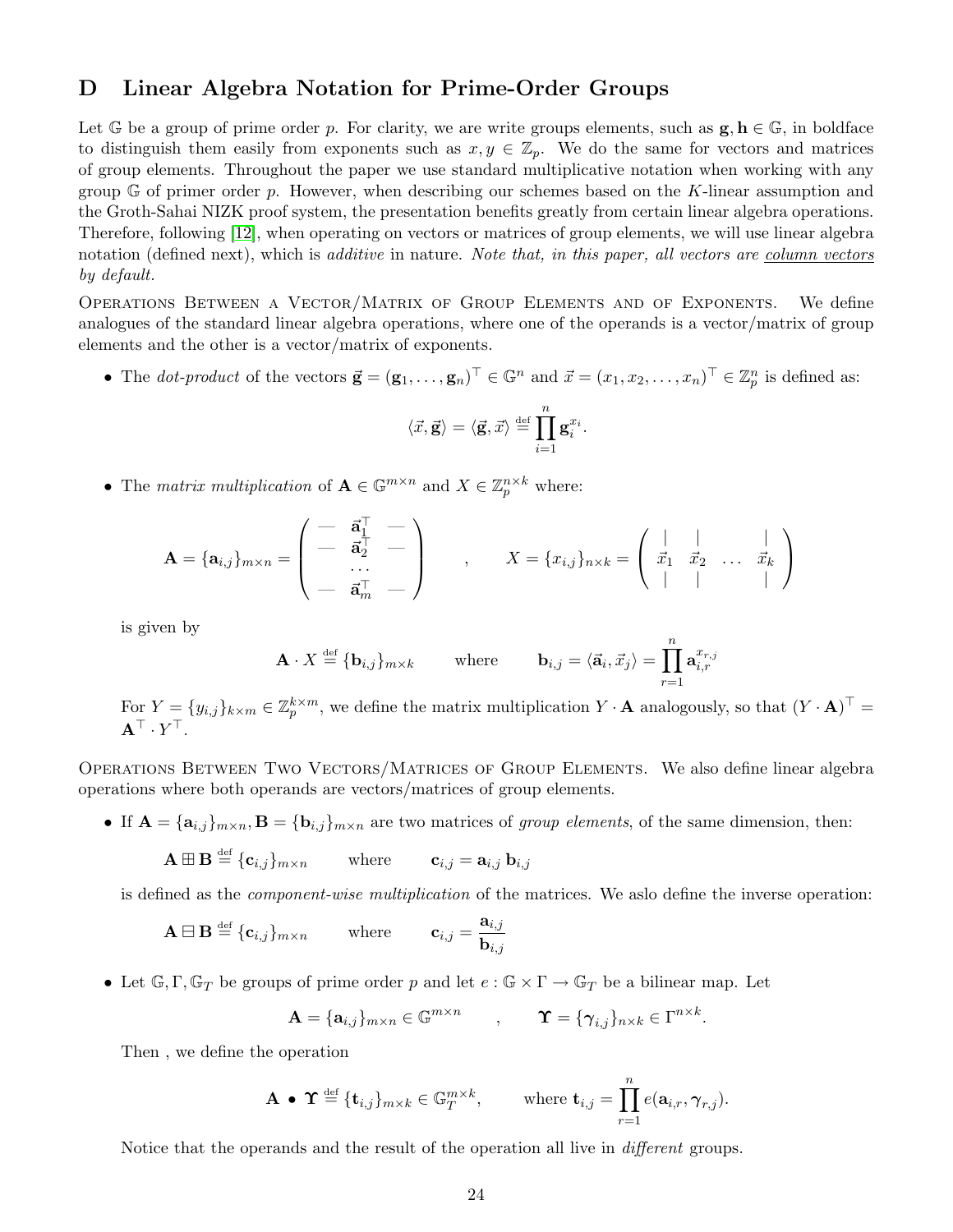EFFICIENCY. All of the operations  $\{+,\boxplus,\cdot,\bullet\}$  are efficient. For any  $(N \times K)$ ,  $(K \times M)$  matrices, the operations  $\{\cdot, \bullet\}$  use at most  $O(NKM)$  group operations (exponentiations, multiplications, pairings). For any two  $(N \times M)$  matrices, the operations  $\{+, \boxplus\}$  use at most  $O(NM)$  group operations (multiplications). LINEAR ALGEBRA PROPERTIES. Notice that the operations  $\{\oplus, +\}$  are really the same except that  $\{\oplus\}$ acts on group elements and  $\{+\}$  acts on exponents. Similarly  $\{\cdot, \bullet\}$  are the same except that  $\{\cdot\}$  acts on two matrices of exponents, or one matrix of exponents and one of group elements, while { • } acts on two matrices of group elements in the appropriate groups. Moreover  $\{\oplus, +\}$  satisfy the standard properties of matrix addition, while  $\{\cdot, \bullet\}$  satisfy the standard properties of matrix multiplication. For example, it is easy to see that the following hold:

• Distributive property:

 $(A \boxplus B) \bullet \Upsilon = (A \bullet \Upsilon) \boxplus (B \bullet \Upsilon)$  and  $A \bullet (\Upsilon \boxplus \Delta) = (A \bullet \Upsilon) \boxplus (A \bullet \Delta)$  $(X + Y) \cdot A = (X \cdot A) \boxplus (Y \cdot A)$  and  $A \cdot (X + Y) = (A \cdot X) \boxplus (A \cdot Y)$ 

• Associativity:

$$
(\mathbf{A} \cdot X) \bullet \mathbf{\Delta} = \mathbf{A} \bullet (X \cdot \mathbf{\Delta})
$$
 and  $\mathbf{B} \bullet (X \cdot \mathbf{\Upsilon}) = (\mathbf{B} \cdot X) \bullet \mathbf{\Upsilon}$ ,

for appropriately chosen dimensions of the matrices  $X, Y, A, B$ , and  $\Upsilon, \Delta$  in each equation.

# <span id="page-25-0"></span>E The Encryption Schemes  $\mathcal{E}_1, \mathcal{E}_2$  under the K-Linear Assumption

### <span id="page-25-1"></span>E.1 The scheme  $\mathcal{E}_1$ : Generalized ElGamal Encryption

Let  $K \in \mathbb{Z}^+$ . Let prms =  $(p, \mathbb{G}, \mathbf{g}_0)$  where  $(p, \mathbb{G}, \mathbf{g}_0) \leftarrow \mathcal{G}(1^{\lambda})$ .  $\text{KeyGen}(\text{prms})\colon \text{Choose } (x_1, x_2, \ldots, x_K) \leftarrow \mathbb{Z}_p^K. \text{ Set } \mathbf{f}_1 := \mathbf{g}_0^{x_1}, \ldots, \mathbf{f}_K := \mathbf{g}_0^{x_K}.$ Output  $sk = (x_1, ..., x_K), pk = (f_1, ..., f_K).$  $\text{Enc}_{pk}(\mathbf{m})$ : Choose  $(r_1, \ldots, r_K) \leftarrow \mathbb{Z}_{p}^K$ . Output  $c := (\mathbf{m} \mathbf{g}_{0}^{\sum_{i=1}^{K} r_i}, \mathbf{f}_{1}^{r_1}, \ldots, \mathbf{f}_{K}^{r_K})$ . Dec<sub>sk</sub>(c): Parse  $c = (\mathbf{c}_0, \mathbf{c}_1, \dots, \mathbf{c}_K)$ . Output  $\mathbf{c}_0 / \left( \prod_{i=1}^K \mathbf{c}_i^{-1/x_i} \right)$ . Figure 8: Generalized ElGamal

For  $\mathcal{E}_1$ , we can use any homomorphic one-way secure encryption in bilinear groups, with security based on the K-linear assumption. We choose to use a simple generalization of the ElGamal cryptosystem, shown in Figure [5.](#page-12-0)

<span id="page-25-3"></span>Notice that, with  $K = 1$ , we recover the scheme from Figure [5.](#page-12-0)

<span id="page-25-5"></span>**Theorem E.1.** For any  $K \geq 1$ , the generalized ElGamal scheme (Figure [8\)](#page-25-3) is semantically-secure and one-way secure under the the K-linear assumption. Furthermore, it is homomorphic over the message-group  $\mathcal{M} = \mathbb{G}$ , randomness-group  $\mathcal{R} = \mathbb{Z}_p^K$  and ciphertext-group  $\mathcal{C} = \mathbb{G}^{K+1}$ .

 $\Box$ 

Proof. Follows directly from the K-linear assumption.

#### <span id="page-25-2"></span>E.2 The scheme  $\mathcal{E}_2$ : Generalized "Cramer-Shoup Lite"

<span id="page-25-4"></span>A generalization of the Multiple "Cramer-Shoup Lite" (CS-Lite) scheme, secure under the K-linear assumption, is shown in Figure [9.](#page-26-0) We note that similar generalizations of Cramer-Shoup to the K-linear assumption were already shown in [\[54,](#page-21-2) [12\]](#page-18-12). Notice that, with  $K = 1$ , we recover the scheme from Figure [6.](#page-12-1) Therefore, Theorem [5.1](#page-12-4) follows as a corollary of the following theorem.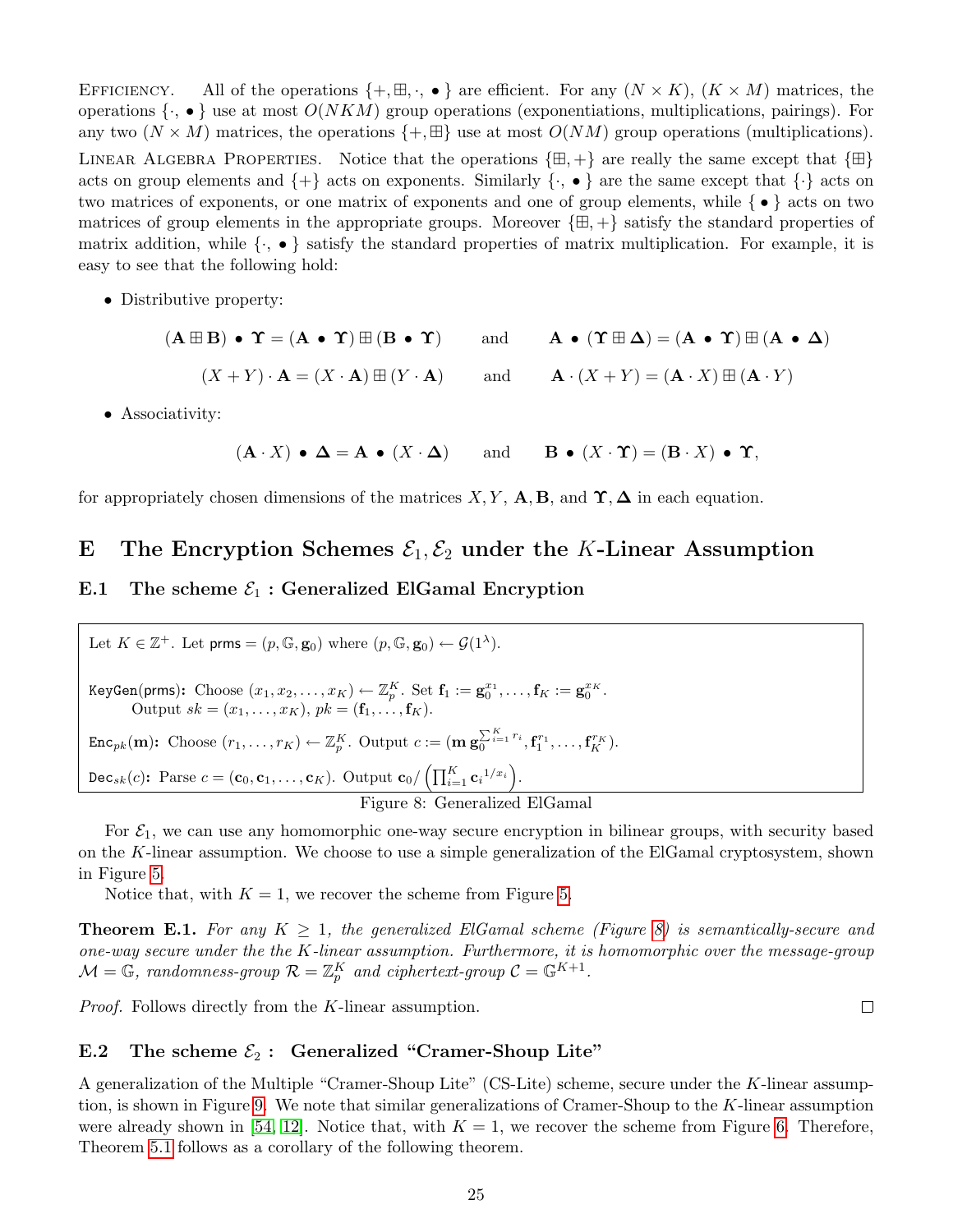Let  $K, n \in \mathbb{Z}^+$ . Let  $\mathsf{prms} = (p, \mathbb{G}, \mathbf{g}_0, \ldots, \mathbf{g}_K)$  where  $(p, \mathbb{G}, \mathbf{g}_0) \leftarrow \mathcal{G}(1^{\lambda})$  and  $\mathbf{g}_1, \ldots, \mathbf{g}_K \leftarrow \mathbb{G}$ . The parameters implicitly define the  $K \times (K + 1)$  matrix:

$$
\mathbf{A} = \left( \begin{array}{cccc} \mathbf{g}_0 & \mathbf{g}_1 & 1 & 1 & \dots & 1 \\ \mathbf{g}_0 & 1 & \mathbf{g}_2 & 1 & \dots & 1 \\ \mathbf{g}_0 & 1 & 1 & \mathbf{g}_3 & \dots & 1 \\ \vdots & \vdots & \vdots & \vdots & \ddots & \vdots \\ \mathbf{g}_0 & 1 & 1 & 1 & \dots & \mathbf{g}_K \end{array} \right)
$$

KeyGen(prms): Choose  $(n+1)$  random vectors  $\left\{ \vec{x_i} \leftarrow \mathbb{Z}_p^{(K+1)} \right\}^n$  $i=0$ Set  $\vec{\mathbf{h}}_0 := \mathbf{A} \cdot \vec{x}_0, \quad \vec{\mathbf{h}}_1 := \mathbf{A} \cdot \vec{x}_1, \quad \dots, \quad \vec{\mathbf{h}}_n := \mathbf{A} \cdot \vec{x}_n.$  Output  $pk := (\vec{\mathbf{h}}_0, \vec{\mathbf{h}}_1, \dots, \vec{\mathbf{h}}_n), \quad sk := (\vec{x}_0, \vec{x}_1, \dots, \vec{x}_n).$  $\texttt{Enc}_{pk}(\mathbf{m})$ : To encrypt a message  $\mathbf{m} \in \mathbb{G}$ , choose  $\vec{r} \leftarrow \mathbb{Z}_p^K$  and set  $\vec{\mathbf{y}} := \vec{r}^\top \cdot \mathbf{A}$ Compute  $\mathbf{c}_0 := \langle \vec{\mathbf{h}}_0, \vec{r} \rangle$ ,  $\mathbf{c}_1 := \langle \vec{\mathbf{h}}_1, \vec{r} \rangle$ , ...,  $\mathbf{c}_n := \langle \vec{\mathbf{h}}_n, \vec{r} \rangle$  and  $\mathbf{z} := \mathbf{c}_0 \mathbf{m}$ . Output  $c := (\vec{\mathbf{y}}, \mathbf{z}, \mathbf{c}_1, \dots, \mathbf{c}_n)$ .  $\texttt{Dec}_{sk}(c)$ : Parse  $c = (\vec{y}, z, c_1, \ldots, c_n)$ . Compute  $\tilde{c}_0 := \langle \vec{y}, \vec{x}_0 \rangle$ ,  $\tilde{c}_1 := \langle \vec{y}, \vec{x}_1 \rangle$ ,  $\ldots$ ,  $\tilde{c}_n := \langle \vec{y}, \vec{x}_n \rangle$ . If  $\tilde{\mathbf{c}}_1 \stackrel{?}{=} \mathbf{c}_1, \ldots, \tilde{\mathbf{c}}_n \stackrel{?}{=} \mathbf{c}_n$ , then output  $\mathbf{z}/\tilde{\mathbf{c}}_0$ . Else output  $\bot$ .

#### <span id="page-26-0"></span>Figure 9: Generalized Multiple CS-Lite Scheme

**Theorem E.2.** For any  $K \geq 1$ ,  $n \geq 0$ , the generalized Multiple CS-Lite scheme (Figure [9\)](#page-26-0) is an  $\ell$ -LoC-NM secure encryption under the K-linear assumption, and with leakage  $\ell = n \log(p) - \lambda$ . Furthermore it is a homomorphic over the message-group  $\mathcal{M} = \mathbb{G}$ , randomness-group  $\mathcal{R} = \mathbb{Z}_p^K$ , and ciphertext-group  $\mathcal{C}=\mathbb{G}^{n+K+2}.$ 

*Proof.* The scheme satisfies perfect correctness since, for each  $i \in \{0, \ldots, n\}$ :

$$
\mathbf{c}_i = \langle \vec{\mathbf{h}}_i, \vec{r} \rangle = \langle (\mathbf{A} \cdot \vec{x}_i), \vec{r} \rangle = \vec{r}^{\top} \cdot (\mathbf{A} \cdot \vec{x}_i) = (\vec{r}^{\top} \cdot \mathbf{A}) \cdot \vec{x}_i = \vec{y}^{\top} \cdot \vec{x}_i = \langle \vec{y}, \vec{x}_i \rangle = \tilde{\mathbf{c}}_i
$$

.

<span id="page-26-1"></span>For security, we first prove two simple claims:

**Claim E.3.** Let  $\mathbf{g}_0, \ldots, \mathbf{g}_K$  be random generators of a group  $\mathbb{G}$ , and define the matrix **A** as in Figure [6.](#page-12-1) Let  $\vec{y}_0 \leftarrow \text{rowspace}(\mathbf{A})$  and  $\vec{y}_1 \leftarrow \mathbb{G}^{K+1} \setminus \text{rowspace}(\mathbf{A})$ . Then, under the K-linear assumption over  $\mathbb{G}$ , the following are computationally indistinguishable:  $(g_0, \ldots, g_K, \vec{y}_0) \stackrel{c}{\approx} (g_0, \ldots, g_K, \vec{y}_1)$ .

*Proof.* The K-linear assumption is equivalent to saying that  $(\mathbf{g}_0, \ldots, \mathbf{g}_K, \vec{\mathbf{y}}_0) \stackrel{c}{\approx} (\mathbf{g}_0, \ldots, \mathbf{g}_K, \vec{\mathbf{y}}_{0.5})$  where  $\vec{y}_{0.5}$  is chosen uniformly and independently from  $\mathbb{G}^{K+1}$ . But, even if we fix  $any \mathbf{g}_0, \ldots, \mathbf{g}_K$ , the conditional distributions of  $\vec{y}_{0.5}$  and  $\vec{y}_1$  are statistically close. This is because  $\Pr[\vec{y}_{0.5} \in \texttt{rowspace}(\mathbf{A})] = p^K/p^{K+1} =$  $1/p$  is negligible.  $\Box$ 

<span id="page-26-2"></span>**Claim E.4.** Let  $\mathbf{g}_0, \ldots, \mathbf{g}_K$  be any fixed generators of a group  $\mathbb{G}$ , and define the matrix **A** as in Figure [6.](#page-12-1) Fix any  $\vec{y} \in \mathbb{G}^{K+1} \setminus \text{rowspace}({\bf A}).$  Then, over a random  $\vec{x} \leftarrow \mathbb{Z}_{p}^{K+1}$ , the distribution of  $({\bf A} \cdot \vec{x}, \langle \vec{y}, \vec{x} \rangle)$  is exactly that of a uniformly random sample from  $\mathbb{G}^{K+1}$ .

*Proof.* This follows from the fact that the rows of **A**, together with the vector  $\vec{y}$ , span all of  $\mathbb{G}^{K+1}$  and so the linear map  $f_{(A,\vec{y})}(\vec{x}) = (A \cdot \vec{x}, \langle \vec{y}, \vec{x} \rangle)$  is a bijective.  $\Box$ 

Returning to the proof of Theorem [E.2,](#page-25-4) we now do a series-of-games argument to show that the scheme satisfies  $\ell$ -LoC-NM security.

**Game 0:** Let Game 0 be the original  $\ell$ -LoC-NM game from Definition [3.1.](#page-6-1)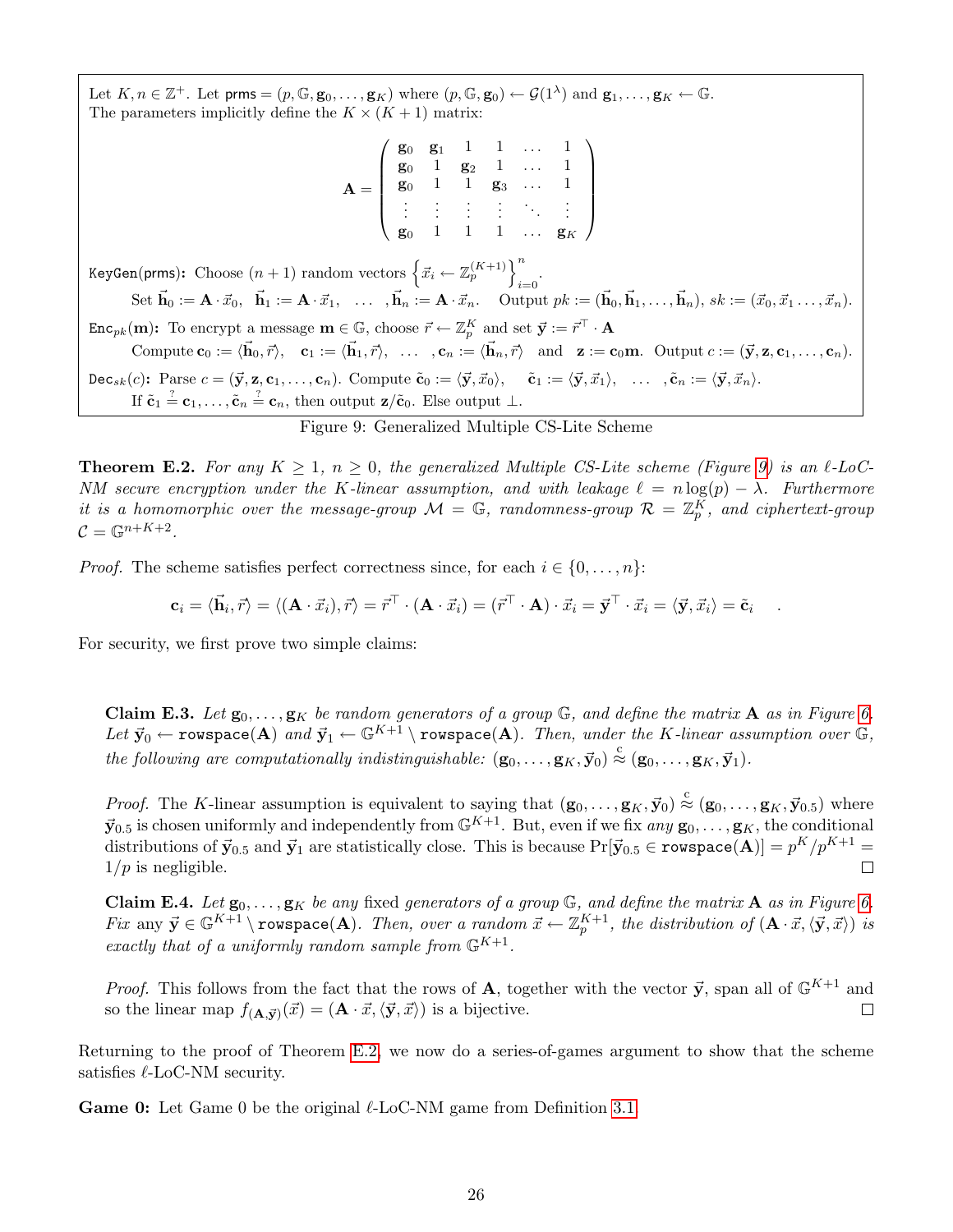Game 1: In this game, the challenge ciphertext is computed using the decryption key. That is, instead of computing the components of the challenge ciphertext as  $c_i := \langle \vec{h}_i, \vec{r} \rangle$ , the challenger computes them as  $\tilde{\mathbf{c}}_i := \langle \vec{\mathbf{y}}, \vec{x} \rangle$  and sets  $\tilde{\mathbf{z}} := \tilde{\mathbf{c}}_0 \mathbf{m}_b$  (where b is the challenge bit). The challenge ciphertext is then  $c = (\vec{y}, \tilde{z}, \tilde{c}_1, \ldots, \tilde{c}_n).$ 

The change between Game 0 and Game 1 is only syntactic and the two games are identically distributed. This follows by the perfect correctness of decryption.

Game 2: In this game, the challenge ciphertext is computed the same way as in Game 1, except that the challenger samples  $\vec{y} \leftarrow \mathbb{G}^{K+1} \setminus \text{rowspace}(\mathbf{A})$  and outputs  $c = (\vec{y}, \tilde{\mathbf{z}}, \tilde{\mathbf{c}}_1, \ldots, \tilde{\mathbf{c}}_n)$ .

Notice that in Games 1 and 2, the components  $\tilde{\mathbf{c}}_i$  do not depend on  $\vec{r}$ , and so they are still well-defined.

We argue that Games 1 and 2 are computationally indistinguishable under the K-linear assumption (even if the adversary were given the entire ciphertext c and the secret key sk). This follows from Claim [E.3.](#page-26-1) Therefore, the probability of  $\mathcal A$  winning in Game 2 differs at most negligibly from that of Game 1.

Game 3: In this game, the challenger will run in exponential-time. When the adversary submits the "decryption query"  $c^* = (\vec{y}^*, z^*, c_1^*, \ldots, c_n^*)$ , the challenger automatically outputs  $\perp$  if  $\vec{y}^* \notin \texttt{rowspace}(\mathbf{A}),$ which it checks in exponential time. Otherwise, the challenger finds (in exponential time) the unique solution  $\vec{r}$  such that  $\vec{y}^* = \vec{r} \cdot \mathbf{A}$ , and computes  $\hat{\mathbf{c}}_0^* = \langle \vec{\mathbf{h}}_0, \vec{r} \rangle, \ldots, \hat{\mathbf{c}}_n^* = \langle \vec{\mathbf{h}}_n, \vec{r} \rangle$ . If  $\hat{\mathbf{c}}_i^* \stackrel{\text{?}}{=} \mathbf{c}_i^*$  for all  $i \in \{1, \ldots, n\}$ , it outputs  $\tilde{\mathbf{m}}^* = \mathbf{z}^*/\hat{\mathbf{c}}_0^*$  and else  $\perp$ .

We show that games 2 and 3 are *statistically indistinguishable*, even if the adversary  $\mathcal A$  is computationally unbounded.

- **Case 1:** If  $\vec{y}^* \in \text{rowspace}(\mathbf{A})$  then the challenger's response is identical in games 2 and 3 (this follows by the correctness calculation  $\tilde{\mathbf{c}}_i^* = \hat{\mathbf{c}}_i^*$ .
- **Case 2:** If  $\vec{y}^* \notin \text{rowspace}(\mathbf{A})$ , then we argue that the response in Game 2 is also  $\perp$  with overwhelming probability. By Claim [E.4,](#page-26-2) the values  $\{\tilde{\mathbf{c}}_i^* = \langle \vec{\mathbf{y}}^*, \vec{x}_i \rangle\}_{i=1}^n$ , used to decide if  $c^*$  is well-formed (in Game 2), are mutually uniform over the randomness of  $\vec{x}_i$ , even conditioned on (any) outcome of the public-key components  $\mathbf{h}_i = \mathbf{A} \cdot \vec{x}_i$  and the generators  $\mathbf{g}_0, \ldots, \mathbf{g}_K$ . On the other hand, the challenge-ciphertext  $c$  (as computed in Game 2) can reveal additional information about these values (e.g. if  $\vec{y}^* = \vec{y}$  is just copied from the challenge-ciphertext, then the corresponding values  $\tilde{\mathbf{c}}_i^* = \tilde{\mathbf{c}}_i$  can just be copied from the challenge-ciphertext exactly). However, the adversary only gets  $\ell$  bits of information about the challenge ciphertext c and has to guess all n values  $\tilde{\mathbf{c}}_i^*$  correctly in order for  $c^*$  not to decrypt to  $\perp$ . Since each value  $\tilde{\mathbf{c}}_i$  is uniform over a group of size p, and the adversary is only give  $\ell = n \log(p) - \lambda$  bits of correlated information, her probability of success is at most  $1/2^{\lambda}$ , which is negligible.

Hence, the only difference between games 2 and 3 is that, if  $\vec{y}^* \notin \text{rowspace}(\mathbf{A})$ , then the probability that the challenger answerers with  $\perp$  in Game 2 is  $\geq 1 - \frac{1}{2}$  $\frac{1}{2^{\lambda}}$  and in game 3 it is 1. Therefore games 2 and 3 are statistically indistinguishable.

We now argue that, in Game 3, the challenger's bit  $b$  is perfectly hidden (even for a computationally unbounded adversary A). This follows by applying Claim [E.4](#page-26-2) to the value  $\tilde{\mathbf{c}}_0$ , used as a one-time-pad when computing  $\tilde{\mathbf{z}} = \tilde{\mathbf{c}}_0 \mathbf{m}_b$  in the challenge ciphertext  $c = (\vec{y}, \tilde{\mathbf{z}}, \tilde{\mathbf{c}}_1, \dots, \tilde{\mathbf{c}}_n)$ . In particular, by Claim [E.4,](#page-26-2) the value  $\tilde{\mathbf{c}}_0$  is uniformly random over  $\mathbb{G}$ , even conditioned on the observed values of the generators  $\mathbf{g}_0, \ldots, \mathbf{g}_n$ and the public-key  $pk = (\mathbf{h}_0, \ldots, \mathbf{h}_n)$ . Moreover, the answer to the decryption query in Game 3 can now be (inefficiently) perfectly simulated given  $\mathbf{g}_0, \ldots, \mathbf{g}_K, \mathbf{h}_0, \ldots, \mathbf{h}_K$  and hence does not reveal any additional information about  $\tilde{\mathbf{c}}_0$ . Therefore, the challenger's bit b stays perfectly (information theoretically) hidden in Game 3.

So the adversary's probability of winning in Game 3 is exactly  $\frac{1}{2}$  and, by the hybrid argument, the probability of winning in Game 0 must therefore be at most negligibly close to  $\frac{1}{2}$ , as we wanted to show.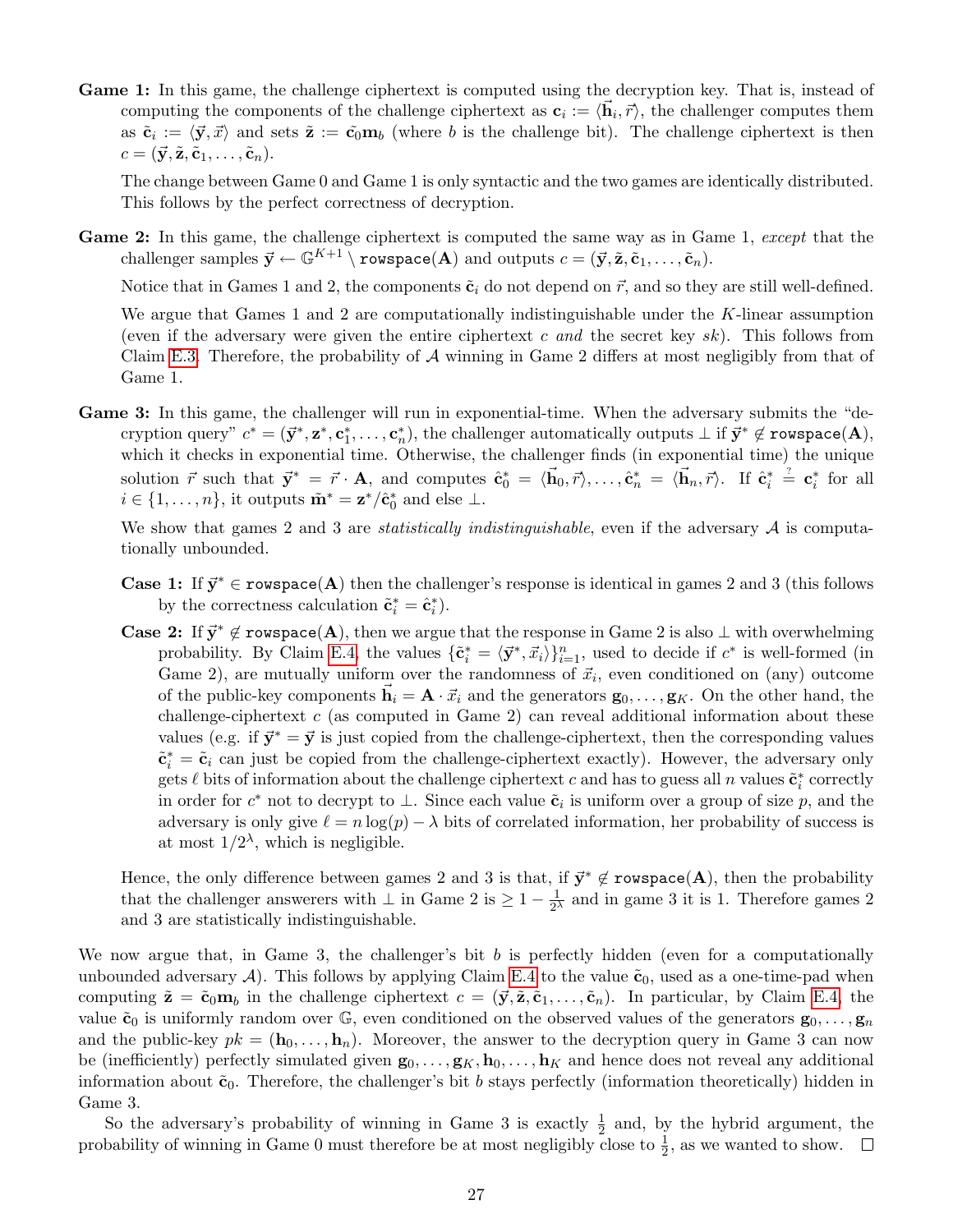We notice that, in the proof of Theorem [E.2,](#page-25-4) we never made use of the fact that the adversary only submits one decryption query at the end of the game. Indeed, we achieve a stronger notion then just  $\ell$ -LoC-NM security (closer to  $\ell$ -LoC CCA-2 security). Even if the adversary can adaptively access a *decryption* oracle arbitrarily many times during the game, before and after leaking on the challenge ciphertext, as long as the leakage function cannot access it and the adversary only leaks  $\ell$  bits, the challenger's bit stays hidden.

#### <span id="page-28-0"></span>E.3 The Plaintext-Equality Relation  $R_{eq}$

We now generalize the plaintext-equality relation  $R_{eq}$  to the encryption schemes  $\mathcal{E}_1, \mathcal{E}_2$  based on the K-linear assumption. For any statement  $(pk_1, pk_2, c_1, c_2)$  where

$$
pk_1 = \vec{\mathbf{f}} = (\mathbf{f}_1, \dots, \mathbf{f}_K) \in \mathbb{G}^K, \qquad c_1 = (\mathbf{z}_1, \mathbf{c}_{1,1}, \dots, \mathbf{c}_{1,K}) \in \mathbb{G}^{K+1}
$$
  
\n
$$
pk_2 = (\vec{\mathbf{h}}_0, \vec{\mathbf{h}}_1, \dots, \vec{\mathbf{h}}_n) \in \mathbb{G}^{K \times (n+1)} \quad c_2 = (\vec{\mathbf{y}}, \mathbf{z}_2, \mathbf{c}_{2,1}, \dots, \mathbf{c}_{2,n}) \in \mathbb{G}^{(n+K+2)}.
$$

Then  $(pk_1, pk_2, c_1, c_2) \in L_{eq}$  if and only if there exist a vector  $\vec{w} = (\vec{r}_1, \vec{r}_2) \in \mathbb{Z}_p^{2K}$ ,  $\vec{r}_1 = (r_{1,1}, r_{1,2}, \ldots, r_{1,K})$ such that:

$$
\mathbf{f}_{1}^{r_{1,1}} = \mathbf{c}_{1,1}, \quad \mathbf{f}_{2}^{r_{1,2}} = \mathbf{c}_{1,2} \quad , \dots, \quad \mathbf{f}_{K}^{r_{1,K}} = \mathbf{c}_{1,K}
$$
 (1)

$$
\vec{r}_2^{\top} \cdot \mathbf{A} = \vec{\mathbf{y}}_K \tag{2}
$$

$$
\langle \vec{\mathbf{h}}_0, \vec{r}_2 \rangle \prod_{i=0} (\mathbf{g}_0^{-1})^{r_{1,i}} = \mathbf{c}_{2,0} / \mathbf{c}_{1,0}
$$
\n
$$
\tag{3}
$$

$$
\langle \vec{\mathbf{h}}_1, \vec{r}_2 \rangle = \mathbf{c}_{2,1} \quad , \dots, \quad \langle \vec{\mathbf{h}}_n, \vec{r}_2 \rangle = \mathbf{c}_{2,n} \tag{4}
$$

That makes for  $M = 2K + n + 2$  equations in  $N = 2K$  unknowns.

# <span id="page-28-1"></span>F The Proof-System Π : Groth-Sahai (GS) Proof System for Linear Equations

In [\[38\]](#page-20-6), Groth and Sahai give a NIZK proof system for showing that a system of equations of certain type over bilinear groups are satisfiable. For many applications, including the construction of LIRR, the simplest type of equations, linear equations, suffices. Recall that we say a system of linear equations  $(B,\vec{c})$ , where **B** is a  $M \times N$  matrix of group elements and  $\vec{c}$  is a vector of M group elements in  $\mathbb{G}$ , is satisfiable if there exists a vector of exponents  $\vec{x} \in \mathbb{Z}_p^N$  such that

$$
\left(\begin{array}{cccc}\n\mathbf{b}_{1,1} & \mathbf{b}_{1,2} & \dots & \mathbf{b}_{1,N} \\
\mathbf{b}_{2,1} & \mathbf{b}_{2,2} & \dots & \mathbf{b}_{2,N} \\
\vdots & \vdots & \ddots & \vdots \\
\mathbf{b}_{M,1} & \mathbf{b}_{M,2} & \dots & \mathbf{b}_{M,N}\n\end{array}\right) \cdot \left(\begin{array}{c} x_1 \\ x_2 \\ \vdots \\ x_N \end{array}\right) = \left(\begin{array}{c} \mathbf{c}_1 \\ \mathbf{c}_2 \\ \vdots \\ \mathbf{c}_M \end{array}\right).
$$

Such vector  $\vec{x}$  is called a *satisfying assignment* for the system  $(\mathbf{B},\vec{c})$ . The relation  $R_{linear}$  is defined for all pairs of systems of linear equations and their satisfying assignments  $((\mathbf{B}, \vec{\mathbf{c}}), \vec{x})$ .

For completeness, we present the Groth-Sahai (GS) NIZK proof system for linear equations in detail, including its correctness and security. Then, we observe that it is homomorphic (when B is fixed).

Altogether, this gives us a homomorphic NIZK proof system. Note that we use the GS NIZK proof system as a NIZK argument system, achieving only computational soundness. This can be done by running all the algorithms with a simulated CRS as described below. As a result we prove Lemma [F.1](#page-30-1) which generalizes Lemma [5.2.](#page-13-1)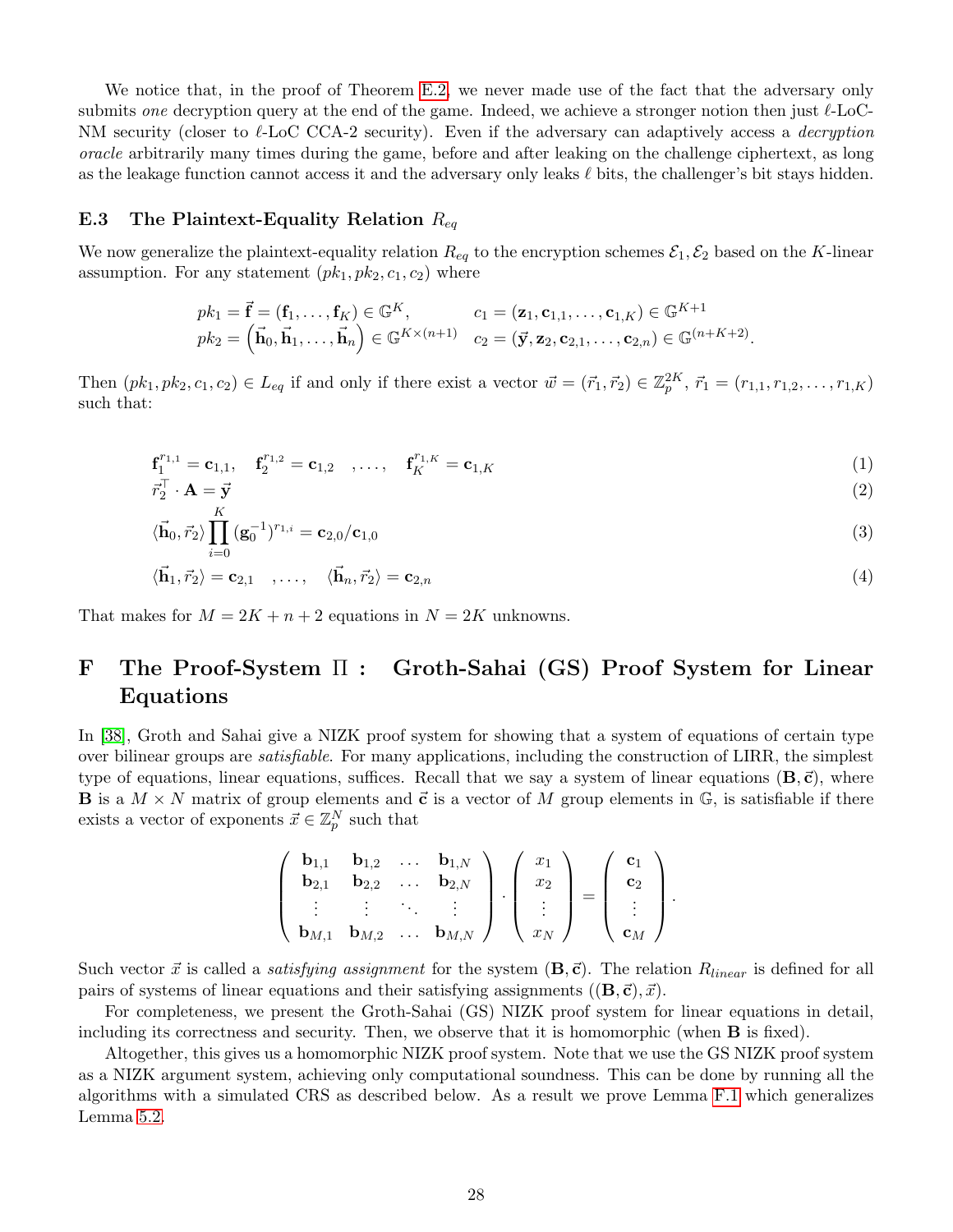For common parameters  $(p, \mathbb{G}, \Gamma, \mathbb{G}_T, e, \mathbf{g}, \gamma_0) \leftarrow \mathcal{G}_{pair}(1^{\lambda})$ : Setup(1<sup> $\lambda$ </sup>): Output  $\text{CRS} = \Upsilon$  and  $\text{TK} = \vec{t}$ , where  $\gamma_1, \ldots, \gamma_K \leftarrow \Gamma, \ \ \vec{t} = (t_1, \ldots, t_K)^\top \leftarrow \mathbb{Z}_p^K$ , and

$$
\Upsilon = \left(\begin{array}{cccccc} \gamma_{0}^{\sum_{i=1}^{K}t_{i}} & \gamma_{1}^{t_{1}} & \gamma_{2}^{t_{2}} & \gamma_{3}^{t_{3}} & \ldots & \gamma_{K}^{t_{K}} \\ \gamma_{0} & \gamma_{1} & 1 & 1 & \ldots & 1 \\ \gamma_{0} & 1 & \gamma_{2} & 1 & \ldots & 1 \\ \gamma_{0} & 1 & 1 & \gamma_{3} & \ldots & 1 \\ \vdots & \vdots & \vdots & \vdots & \ddots & \vdots \\ \gamma_{0} & 1 & 1 & 1 & \ldots & \gamma_{K} \end{array}\right) \in \Gamma^{(K+1)\times(K+1)}.
$$

 $\text{Prov}_{\text{crs}}((\mathbf{B}, \vec{\mathbf{c}}), \vec{x})$ : Assume  $\mathbf{B} \in \mathbb{G}^{M \times N}, \vec{\mathbf{c}} \in \mathbb{G}^{M}, \vec{x} \in \mathbb{Z}_p^N$ . Select  $R \leftarrow \mathbb{Z}_p^{N \times K}$  and output  $\pi = (\mathbf{\Delta}, \mathbf{P})$  where:

$$
\mathbf{\Delta} = \left( \begin{array}{c} x_1 \\ \vdots \\ x_N \end{array} \right) \cdot \mathbf{\Upsilon} \quad \text{and} \quad \mathbf{P} = \mathbf{B} \cdot R
$$

for 
$$
\mathbf{\Delta} \in \Gamma^{N \times (K+1)}
$$
,  $\mathbf{P} \in \mathbb{G}^{M \times K}$ .

 $\text{Sim}_{\text{crs}}((\mathbf{B}, \vec{\mathbf{c}}), \mathbf{tk})$ : Assume  $\mathbf{B} \in \mathbb{G}^{M \times N}, \vec{\mathbf{c}} \in \mathbb{G}^{M}$ . Select  $R \leftarrow \mathbb{Z}_{p}^{N \times K}$  and output  $\pi = (\mathbf{\Delta}, \mathbf{P})$  where:

$$
\mathbf{\Delta} = \left( \begin{array}{c} 0 \\ \vdots \\ 0 \end{array} \right) \cdot \mathbf{\Upsilon} \quad \text{and} \quad \mathbf{P} = \left( \begin{array}{c} \mathbf{c}_1 \\ \vdots \\ \mathbf{c}_M \end{array} \right) \cdot \left( \frac{-t_1 \dots - t_N}{R} \right) .
$$

 $Ver_{\text{crs}}((\mathbf{B}, \vec{\mathbf{c}}), \pi)$ : Parse  $\pi = (\mathbf{\Delta}, \mathbf{P})$  and output 1 iff

<span id="page-29-2"></span>
$$
\mathbf{B} \bullet \Delta = \left( \begin{array}{c} \mathbf{c}_1 \\ \vdots \\ \mathbf{c}_M \end{array} \right| \mathbf{P} \ \bigg) \bullet \Upsilon \ .
$$

Figure 10: The GS NIZK system for proving a set of linear equations is satisfiable under K-Linear.

### <span id="page-29-0"></span>F.1 Construction

In Figure [10,](#page-29-2) we describe the NIZK argument system of [\[38\]](#page-20-6) for showing that a system of linear equations is satisfiable, following the presentation of [\[12\]](#page-18-12) and using the notation from Appendix [D.](#page-24-0)

#### <span id="page-29-1"></span>F.2 Correctness and Security

Recall from Appendix [D](#page-24-0) that  $\cdot$  and  $\bullet$  are associative operations, and both of them are distributive over  $\boxplus$ .

**Correctness:** It is easy to verify that the verification equation holds if  $\mathbf{B} \cdot \vec{x} = \vec{c}$ :

$$
\mathbf{B} \bullet \mathbf{\Delta} = \mathbf{B} \bullet ((\vec{x} | R) \cdot \mathbf{\Upsilon}) = (\mathbf{B} \cdot (\vec{x} | R)) \bullet \mathbf{\Upsilon}
$$

$$
= (\mathbf{B} \cdot \vec{x} | \mathbf{B} \cdot R) \bullet \mathbf{\Upsilon} = (\vec{c} | \mathbf{P}) \bullet \mathbf{\Upsilon}
$$

**Perfect Simulation:** First notice that  $\Upsilon$  could be viewed as

$$
\mathbf{\Upsilon} = \left(\frac{\vec{\boldsymbol{\tau}}^{\top}}{\mathbf{\Upsilon}'}\right), \text{where } \mathbf{\Upsilon}' = \left(\begin{array}{cccc} \gamma_0 & \gamma_1 & 1 & \dots & 1 \\ \gamma_0 & 1 & \gamma_2 & \dots & 1 \\ \vdots & \vdots & \vdots & \ddots & \vdots \\ \gamma_0 & 1 & 1 & \dots & \gamma_K \end{array}\right), \text{ and } \vec{\boldsymbol{\tau}}^{\top} = \vec{t}^{\top} \cdot \mathbf{\Upsilon}'.
$$

Let  $(\mathbf{B},\vec{\mathbf{c}}) \in L_{linear}$  be a *true* statement with witness  $\vec{x}$ .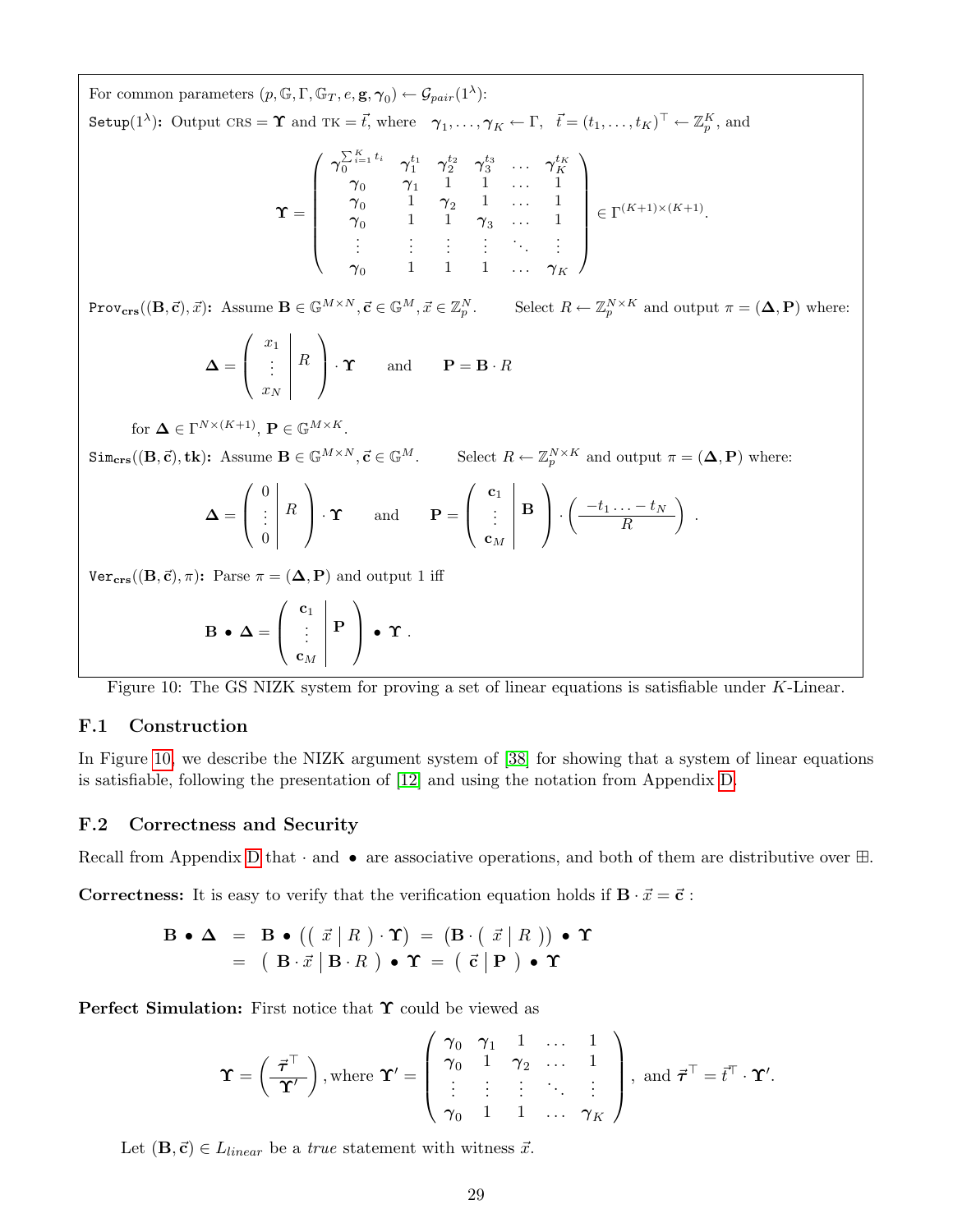For  $\pi = (\Delta, P)$  outputted by the Prov algorithm, we can write:

$$
\Delta = (\vec{x} | R) \cdot \Upsilon = (\vec{x} | R) \cdot (\frac{\vec{\tau}^{\top}}{\Upsilon'})
$$
  
=  $(\vec{x} \cdot \vec{\tau}^{\top}) \boxplus (R \cdot \Upsilon') = (\vec{x} \cdot (\vec{t}^{\top} \cdot \Upsilon')) \boxplus (R \cdot \Upsilon') = (R + \vec{x} \cdot \vec{t}^{\top}) \cdot \Upsilon'$   

$$
P = B \cdot R.
$$

For  $\tilde{\pi} = (\tilde{\Delta}, \tilde{P})$  produced by Sim we can write:

$$
\tilde{\mathbf{\Delta}} = (\vec{0} | R) \cdot (\frac{\vec{\tau}^{\top}}{\Upsilon'}) = (\vec{0} \cdot \vec{\tau}^{\top}) \boxplus (R \cdot \Upsilon') = R \cdot \Upsilon'
$$
\n
$$
\tilde{\mathbf{P}} = (\vec{\epsilon} | \mathbf{B}) \cdot (\frac{-\vec{t}^{\top}}{R})
$$
\n
$$
= (\vec{\epsilon} \cdot -\vec{t}^{\top}) \boxplus (\mathbf{B} \cdot R) = ((\mathbf{B} \cdot \vec{x}) \cdot -\vec{t}^{\top}) \boxplus (\mathbf{B} \cdot R) = \mathbf{B} \cdot (R - \vec{x} \cdot \vec{t}^{\top})
$$

Since for fixed  $\vec{x}, \vec{t}$ , we have the distributional equivalence (over a uniformly random R):

$$
(R + \vec{x} \cdot \vec{t}^{\top}, R) \equiv (R, R - \vec{x} \cdot \vec{t}^{\top})
$$

it is clear that  $(\Delta, P) \equiv (\tilde{\Delta}, \tilde{P})$  are also distributionally equivalent. Therefore the simulation is perfect, even given the trapdoor key  $\vec{t}$ . This proves the composable NIZK property.

**Soundness** To show soundness, change Setup to output  $\Upsilon = \left(\frac{\vec{\tau}^\top}{\Delta t}\right)$  $\overline{\Upsilon'}$ ), where  $\Upsilon'$  is defined as above, but the first row of  $\Upsilon$  is chosen randomly so that  $\vec{\tau}^\top \not\in \mathtt{rowspace}(\Upsilon')$ . This CRS is indistinguishable from a properly generated CRS by the K-linear assumption. But then  $\Upsilon$  is a full-rank square matrix, an can therefore be viewed as a basis of a vector space. Hence for any proof  $\pi = (\Delta, P)$ , there exist unique  $\vec{x}$ and R such that  $\left(\begin{array}{c|c} \vec{x} & R \end{array}\right) \cdot \Upsilon = \Delta$  (as each row of  $\Delta$  is a vector in the vector space and has a unique representation). The left side of the verification equation is then equal to

$$
\mathbf{B} \bullet \mathbf{\Delta} = \mathbf{B} \bullet (( \vec{x} | R) \cdot \mathbf{\Upsilon}) = ( \mathbf{B} \cdot \vec{x} | \mathbf{B} \cdot R ) \bullet \mathbf{\Upsilon}
$$

which is equals the right side,  $(\vec{c} | P) \bullet \Upsilon$ , if and only if  $B \cdot \vec{x} = \vec{c}$  and  $P = B \cdot R$ . That is, if and only if the system of linear equations is satisfiable and  $\pi$  is a valid proof.

#### <span id="page-30-0"></span>F.3 GS Proofs are Homomorphic

When the matrix **B** is fixed, it is easy to see that  $R_{linear}^{\mathbf{B}}$  is a homomorphic relation, since, for  $(\vec{c}, \vec{x})$ ,  $(\vec{c}', \vec{x}') \in \mathbb{R}$  $R_{linear}^{\mathbf{B}}$ , we have

$$
\mathbf{B} \cdot \vec{x} = \vec{\mathbf{c}} \quad , \quad \mathbf{B} \cdot \vec{x}' = \vec{\mathbf{c}}' \quad \Rightarrow \quad \mathbf{B} \cdot (\vec{x} + \vec{x}') = (\mathbf{B} \cdot \vec{x}) \boxplus (\mathbf{B} \cdot \vec{x}') = \vec{c} \boxplus \vec{c}'
$$

so  $(\vec{c} \boxplus \vec{c}', \vec{x} + \vec{x}') \in R_{linear}^{\mathbf{B}}$ .

Let  $\pi = (\Delta, \mathbf{P})$  and  $\pi' = (\Delta', \mathbf{P}')$  be proofs for the statements  $(\vec{c}, \vec{x}), (\vec{c}', \vec{x}') \in R^{\mathbf{B}}_{linear}$ , generated honestly by Prov with the coins R, R' respectively. We can write  $\pi \cdot \pi' = (\mathbf{\Delta}^*, \mathbf{P}^*)$  where

$$
\Delta^* = \Delta \boxplus \Delta' = ((\vec{x} | R) \cdot \Upsilon) \boxplus ((\vec{x}' | R') \cdot \Upsilon) = (\vec{x} + \vec{x}' | R + R') \cdot \Upsilon
$$

$$
\mathbf{P}^* = \mathbf{P} \boxplus \mathbf{P}' = (\mathbf{B} \cdot R) \boxplus (\mathbf{B} \cdot R') = \mathbf{B} \cdot (R + R')
$$

<span id="page-30-1"></span>This shows that  $\pi \cdot \pi'$  is the same as a proof for the statement  $(\vec{c} \boxplus \vec{c}', \vec{x} + \vec{x}') \in R^{\mathbf{B}}_{linear}$ , generated with random coins  $R + R'$  of the prover. Therefore, the GS argument system for the relation  $R_{linear}$  is homomorphic. Together with the correctness/security properties, we therefore prove the following lemma, generalizing Lemma [5.2:](#page-13-1)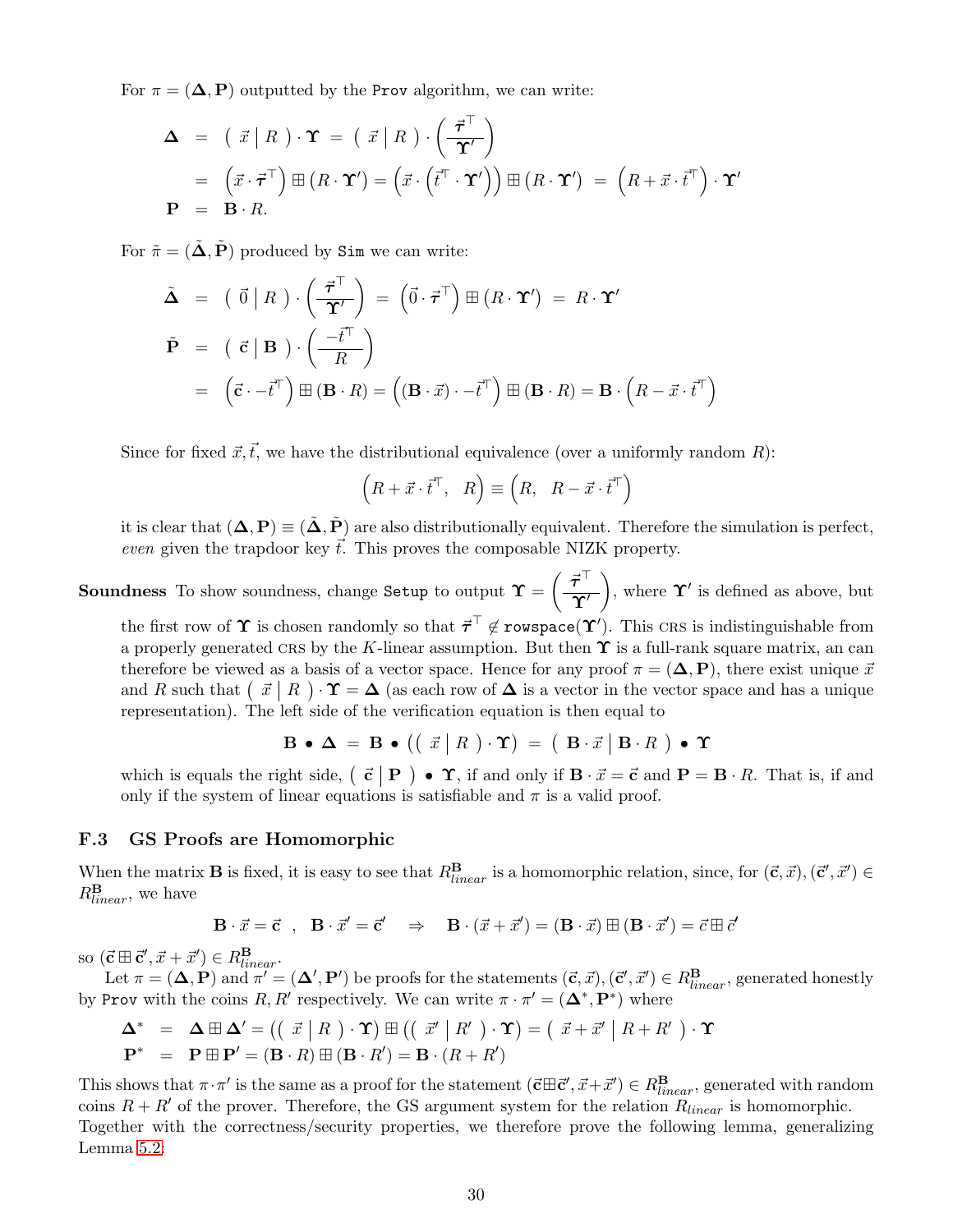**Lemma F.1.** Fix a constant  $K \geq 1$ , and assume that the K-linear assumption holds in both base groups for some pairing  $\mathcal{G}_{pair}$ . Then there exists a homomorphic NIZK argument system for the relation  $R_{linear}$ . For any statement consisting of M linear equation in N unknowns, the corresponding proof  $\pi$  contains  $(K+1)N + KM$  group elements. The creation/verification of  $\pi$  uses  $O(NM)$  group operations.

# <span id="page-31-0"></span>G Putting It All Together : Efficient CLR-OWRs

We now use our results from the previous sections, showing how to construct the schemes  $\mathcal{E}_1, \mathcal{E}_2, \Pi$ , to prove Theorem [5.3.](#page-14-2) Fix a constant  $K \geq 1$  and assume that the K-linear assumption holds in both base groups  $\mathbb{G}, \Gamma$  of a symmetric or asymmetric pairing  $\mathcal{G}_{pair}$ .

Taking the schemes  $\mathcal{E}_1, \mathcal{E}_2, \Pi$  from the previous sections (all of which are parameterized by K) we see that:

- $\mathcal{E}_1$  is semantically-secure and therefore also one-way secure. In addition, it is homomorphic over the message-group  $\mathcal{M} = \mathbb{G}$ . (Theorem [E.1\)](#page-25-5)
- $\mathcal{E}_2$ , parameterized by n, is  $\ell$ -LoC-NM secure where  $\ell \ge n \log(p) \lambda$ . In addition, it is homomorphic over the message-group  $\mathcal{M} = \mathbb{G}$ . (Theorem [E.2\)](#page-25-4)
- $\Pi$  is a homomorphic NIZK for the relation  $R_{eq}$  defined by  $\mathcal{E}_1, \mathcal{E}_2$ . (Lemma [F.1\)](#page-30-1)

Therefore, by Theorem [4.9,](#page-10-3) when we instantiate our construction (Figure [2\)](#page-8-2) with the schemes  $\mathcal{E}_1, \mathcal{E}_2, \Pi$ , we get an LIRR and therefore also a CLR-OWR (Figure [4\)](#page-10-2). This proves the existence of  $\ell$ -CLR-OWRs for arbitrarily large  $\ell$ .

RELATIVE LEAKAGE. For any choice of  $n \in \mathbb{N}$ , the ciphertext of the scheme  $\mathcal{E}_2$  consists of  $n + K + 2$  group elements. From Appendix [E.3,](#page-28-0) we see that the equality relation  $R_{eq}$  for  $\mathcal{E}_1, \mathcal{E}_2$  consists of  $M = n + 2K + 2$ equations in  $N = 2K$  unknowns. Therefore, a proof  $\pi$  for this relation consists of

$$
(K+1)2K + K(n+2K+2) = Kn + 4K^2 + 4K = Kn + O(1)
$$

group elements. Lastly, the full secret-key of the final CLR-OWR, which contains a ciphertext  $c_2$  of  $\mathcal{E}_2$  and a proof  $\pi$ , consists of

$$
(K+1)n + 4K^2 + 5K + 2 = (K+1)n + O(1)
$$

group elements.

Assuming group elements can be represented optimally using  $log(p)$  bits<sup>[6](#page-31-2)</sup>, we therefore get relative leakage

$$
\frac{\ell}{|sk|} = \frac{n \log(p) - \lambda}{((K+1)n + O(1)) \log(p)} \ge \frac{\log(p)(n-1)}{((K+1)n + O(1)) \log(p)} = \frac{n-1}{(K+1)n + O(1)}
$$

Therefore, for any constant  $\epsilon > 0$  there is a constant n such that  $\frac{\ell}{|sk|} \geq \frac{1}{K+1} - \epsilon$ .

EFFICIENCY. Since K, n are always constants, the secret-key  $(c_2, \pi)$  consists of  $Kn + 3K^2 + 3K = O(1)$ group elements. Furthermore, the creation of the ciphertext  $c_2$  and the proof  $\pi$ , as well as the verification of  $(c_2, \pi)$ , consists of  $O(1)$  group operations (multiplications, exponentiations, pairings).

# <span id="page-31-1"></span>H The Groth-Sahai (GS) Proof System for General Equations

Note: this appendix is only used for the construction of efficient CLR-Signatures in Appendix [J.](#page-34-0)

In Appendix [F,](#page-28-1) we described the GS NIZK proof system for the simple case of linear equations. The full GS system [\[38\]](#page-20-6) allows one to prove more complex systems of equations for which the variables could be both group elements and exponents. It also allows to prove the satisfiability of systems where each equation is of one of the following types: pairing product  $(PP)$  equations, multi-exponentiation  $(ME)$  in  $\mathbb{G}$ ,

<span id="page-31-2"></span><sup>&</sup>lt;sup>6</sup>We also assume, w.log. that  $log(p) > \lambda$ .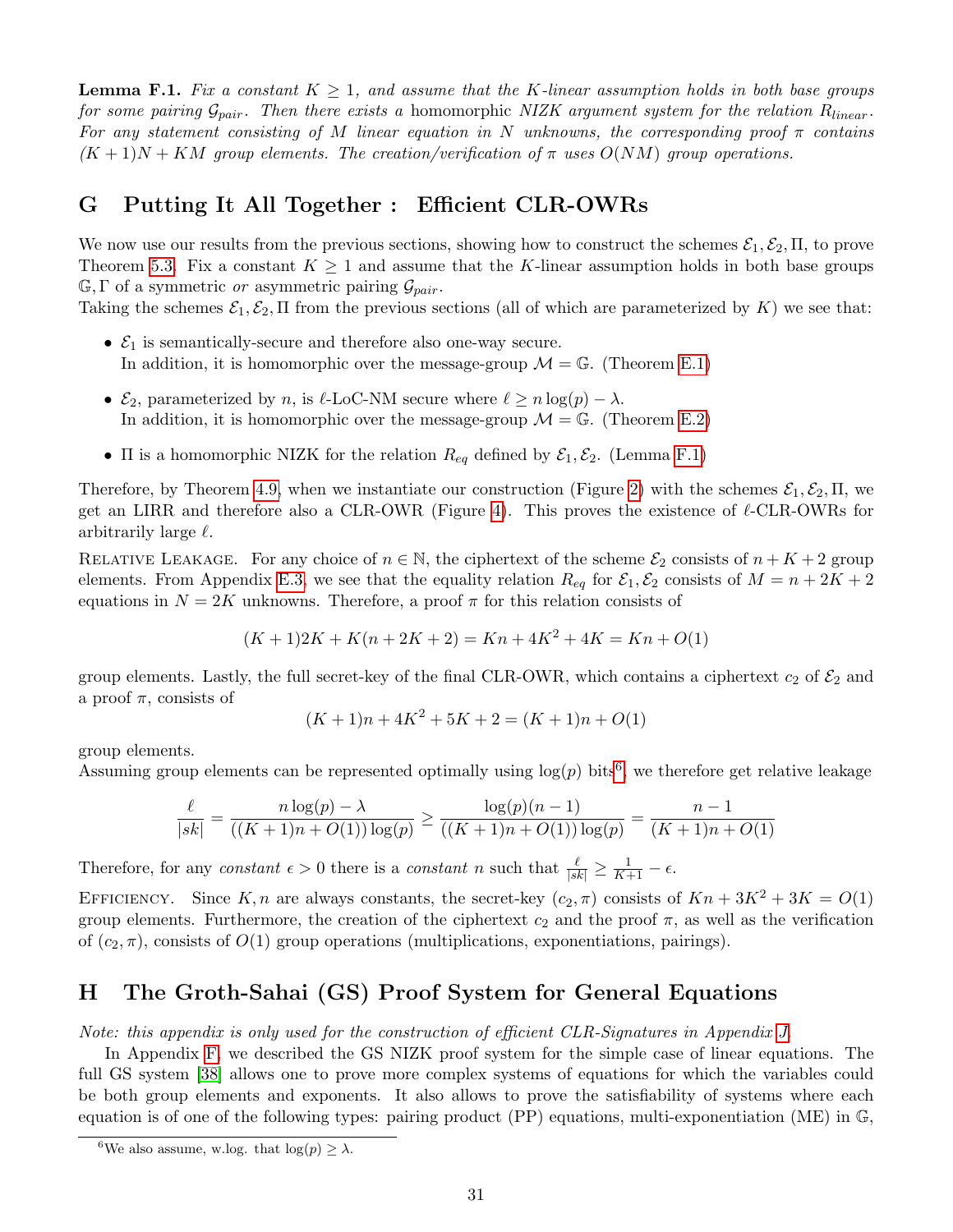multi-exponentiation in Γ. Note that the linear equations described in Appendix [F](#page-28-1) are a simple form of the ME equations (with all constants  $d_i$  and  $c_{i,j}$ , defined below, equal to 0).

Next we present the language of satisfiable systems of equations containing equations of the types described above. As usual, we work in a pairing setting  $(p, \mathbb{G}, \Gamma, \mathbb{G}_T, e, \mathbf{g}, \gamma) \leftarrow \mathcal{G}_{pair}(1^{\lambda}),$  where  $\mathbb{G}$  and  $\Gamma$  are the base groups of prime order p,  $\mathbb{G}_T$  is the target group of order p, and e is an efficiently computable non-degenerate bilinear map  $e : \mathbb{G} \times \Gamma \to \mathbb{G}_T$ .

A system of equations is defined by statement elements in  $\mathbb{G}, \Gamma$ , and  $\mathbb{Z}_p$  (described below). Different equations use (possibly but not necessarily) different statement elements. We say that a system of equations of the described types is *satisfiable* if there exist  $\mathbf{x}_1,\ldots,\mathbf{x}_L \in \mathbb{G}, \chi_1,\ldots,\chi_N \in \Gamma, r_1,\ldots,r_{L'}, s_1,\ldots,s_{N'} \in \mathbb{Z}_p$ for which all equations are satisfied. We now describe each type of equation.

**Pairing Product (PP) equations.** A paring-product equation is defined by statement elements  $\{\beta\}_{i=1}^L \in$  $\Gamma$ ,  ${\bf b}_i\}_{i=1}^N \in \mathbb{G}$ , and  ${\bf a}_i, {\bf a}_i\}_{i=1}^J$  for  $J \in \mathbb{Z}^+$  with  $J = \mathcal{O}(L+N)$ . It has the form:

$$
\prod_{i=1}^{L} e(\mathbf{x}_i, \beta_i) \prod_{i=1}^{N} e(\mathbf{b}_i, \boldsymbol{\chi}_i) \prod_{i=1}^{L} \prod_{j=1}^{N} e(\mathbf{x}_i, \boldsymbol{\chi}_j) \prod_{i=1}^{J} e(\mathbf{a}_i, \boldsymbol{\alpha}_i) = \mathbf{1}_{\mathbb{G}_T}
$$

**Multi-Exponentiation (ME) equations in G.** A multi-exponentiation equation in G is defined by statement elements **a**,  $\{\mathbf{b}_i\}_{i=1}^{N'} \in \mathbb{G}$ ,  $\{d_i, \{c_{i,j}\}_{j=1}^{N'}\}_{i=1}^{L} \in \mathbb{Z}_p$ . It has the form:

$$
\prod_{i=1}^{N'} \mathbf{b}_i^{s_i} \; \prod_{i=1}^{L} \mathbf{x}_i^{d_i} \; \prod_{i=1}^{L} \mathbf{x}_i^{\sum_{j=1}^{N'} c_{i,j} s_j} \; = \; \mathbf{a}
$$

Multi-Exponentiation (ME) equations in Γ. A multi-exponentiation equation in Γ is defined by statement elements  $\alpha$ ,  $\{\beta_i\}_{i=1}^{L'} \in \Gamma$ ,  $\{d_i, \{c_{i,j}\}_{j=1}^{N}\}_{i=1}^{L'} \in \mathbb{Z}_p$ .

$$
\prod_{i=1}^{L'} \bm{\beta}_i^{r_i} \; \prod_{i=1}^{N} \bm{\chi}_i^{d_i} \; \prod_{i=1}^{N} \bm{\chi}_i^{\sum_{j=1}^{L'} c_{i,j} r_j} \; = \; \bm{\alpha}
$$

**Theorem H.1.** [\[38\]](#page-20-6) Under either SXDH or DLIN, a system of M PP equations and M' ME equations, in  $\mathbb{G}$ or  $\Gamma$ , can be proved to be satisfiable in zero-knowledge. The proof size is  $\mathcal{O}(M(N+L)+M'+L+N+L'+N')$ .

#### <span id="page-32-0"></span>H.1 System of Simple Pairing-Product Equations

For our purposes, it is often nice to think of a system of simple pairing-product equations in matrix form. We define a system of M simple pairing-product equations over  $MN + J'L$  variables as a set of four matrices:  $\mathbf{B}_{\mathbb{G}}\in \mathbb{G}^{M\times L}, \mathbf{B}_{\Gamma}\in \Gamma^{N\times J^{\prime}}, \mathbf{A}_{\mathbb{G}}\in \mathbb{G}^{M\times \bar{J}}, \mathbf{A}_{\Gamma}\in \Gamma^{J\times \bar{J}^{\prime}}.$ 

We say that the system  $(\mathbf{B}_{\mathbb{G}}, \mathbf{B}_{\Gamma}, \mathbf{A}_{\mathbb{G}}, \mathbf{A}_{\Gamma})$  is *satisfiable* if there exist matrices  $\mathbf{X}_{\mathbb{G}} \in \mathbb{G}^{M \times N}$  and  $\mathbf{X}_{\Gamma} \in$  $\Gamma^{L\times J'}$  such that:

$$
(\mathbf{B}_{\mathbb{G}} \bullet \mathbf{X}_{\Gamma}) \boxplus (\mathbf{X}_{\mathbb{G}} \bullet \mathbf{B}_{\Gamma}) \boxplus (\mathbf{A}_{\mathbb{G}} \bullet \mathbf{A}_{\Gamma}) = \mathbf{J}_{\mathbb{G}_T},
$$

where  $\mathbf{J}_{\mathbb{G}_T} \in \mathbb{G}_T^{M \times J'}$  $T^{M \times J'}$  is the all- $\mathbf{1}_{\mathbb{G}_T}$  matrix.

We call the matrices  $(X_{\mathbb{G}}, X_{\Gamma})$  a satisfying assignment for the system. We define relation  $R_{pp}$  for all pairs of such systems and their satisfying assignments  $((\mathbf{B}_{\mathbb{G}}, \mathbf{B}_{\Gamma}, \mathbf{A}_{\mathbb{G}}, \mathbf{A}_{\Gamma}), (\mathbf{X}_{\mathbb{G}}, \mathbf{X}_{\Gamma}))$ . We define the corresponding language  $L_{pp}$  of satisfiable simple pairing-product equations.

It is easy to see that  $L_{pp}$  is a subset of the (general) pairing-product equations define previously (in particular, simple PP equations do not have any pairings of the type  $e(\mathbf{x}_i, \mathbf{\chi}_j)$ ), for which GS is a good proof system.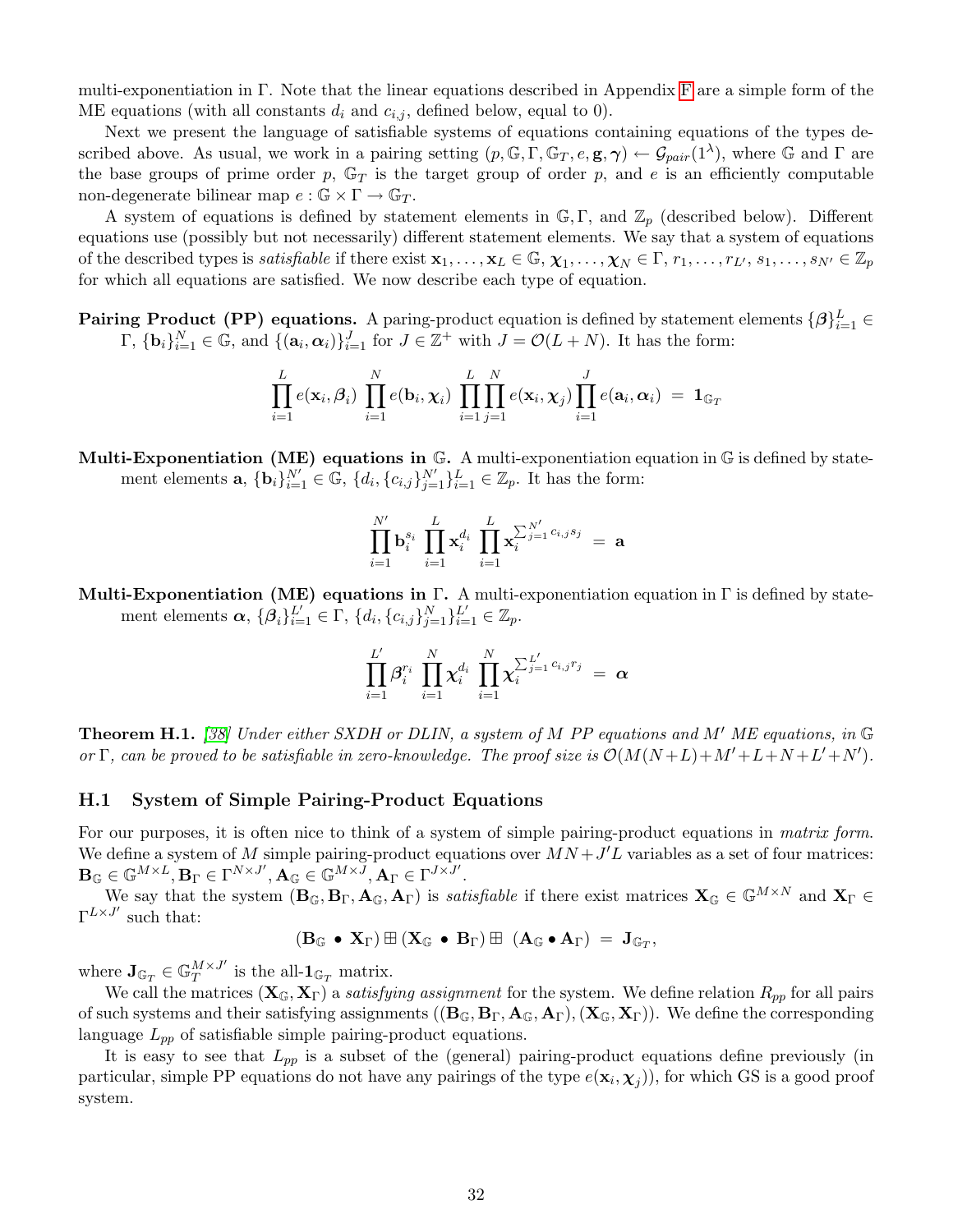# <span id="page-33-0"></span>I CLR Signatures : Generic Construction from CLR-OWR

In this section, we give a formal definition of continuous-leakage resilient signatures, and show that the construction in Figure [7](#page-15-2) is secure under this definition. Because the construction in Figure [7](#page-15-2) uses truesimulation extractable (tSE) NIZK arguments [\[20\]](#page-19-3), we also include the definition of this primitive below.

<span id="page-33-2"></span>**Definition I.1.** We say that a signature scheme (KeyGen, Sign, SigVer, ReRand) is  $\ell$ -continuous-leakageresilient ( $\ell$ -CLR) if for any PPT adversary A, we have Pr[A wins  $] \leq$  negl( $\lambda$ ) in the following game:

- The challenger chooses  $(vk, sk) \leftarrow \text{KeyGen}(1^{\lambda})$  and gives vk to A.
- The adversary  $A$  runs for arbitrarily many leakage rounds. In each round:
	- The adversary makes up to  $\ell$  calls to a leakage-oracle  $\mathcal{O}^\lambda_{sk}(\cdot)$ , with the current secret key sk.<sup>[7](#page-33-1)</sup> The adversary also makes queries to a signing oracle  $S_{sk}(\cdot)$ . The signing oracle responds to a query m with a signature  $\sigma$  of m under the current secret key  $sk : \sigma = \text{Sign}_{sk}(m)$ .
	- At the end of the round, the challenger samples  $sk'$  ← ReRand(sk) and updates  $sk := sk'.$
- The adversary wins if it produces a message/signature pair  $(m^*, \sigma^*)$  such that  $\text{SigVer}_{vk}(m^*, \sigma^*) = 1$ and  $m^*$  was not given to  $\mathcal{S}_{sk}(\cdot)$  as a signing query in any leakage round.

<span id="page-33-4"></span>**Definition I.2** (True-Simulation Extractability [\[20\]](#page-19-3)). Let  $\Psi =$  (Setup, Prov, Ver, Sim) be an NIZK argument for an NP relation R, satisfying the completeness, soundness and zero-knowledge properties. We say that  $\Psi$ is true-simulation extractable *(tSE)* if:

- Apart from outputting a CRS and a trapdoor key, Setup also outputs an extraction key:  $(\textsc{crs}, \textsc{tk}, \textsc{tk}) \leftarrow \texttt{Setup}(1^{\lambda}).$
- There exists a PPT algorithm  $Ext_{EK}$  such that for all A we have  $Pr[\mathcal{A} \text{ wins}] \leq negl(\lambda)$  in the following game:
	- 1. The challenger runs (CRS, TK, EK)  $\leftarrow$  Setup(1<sup> $\lambda$ </sup>) and gives CRS to A.
	- 2.  $\mathcal{A}^{STM_{TK}(\cdot)}$  is given access to a simulation oracle  $STM_{TK}(\cdot)$ , which it can adaptively access. A query to the simulation oracle consists of a pair  $(y, x)$ . The oracle checks if  $(y, x) \in R$ . If true, it ignores x and outputs a simulated argument  $\text{Sim}_{TK}(y)$ . Otherwise, the oracle outputs  $\bot$ .
	- 3. A outputs a pair  $(y^*, \psi^*)$ , and the challenger runs  $x^* \leftarrow \text{Ext}_{EK}(y^*, \psi^*)$ .

A wins if  $(y, x^*) \notin R$ ,  $\text{Ver}(y^*, \psi^*) = 1$ , and  $y^*$  was not part of a query to the simulation oracle.

We are now ready to prove that the CLR signature construction in Figure [7](#page-15-2) is secure, that is, that it complies with the requirements of Definition [I.1.](#page-33-2)

<span id="page-33-3"></span> $\bf Theorem~I.3.$   $\it If C = (KeyGen^{\mathcal{C}}, ReRand, Ver^{\mathcal{C}})$  is an  $\ell\text{-}CLR\text{-}OWR,$  and  $\Psi = (Setup^{\Psi}, Prov, Ver^{\Psi},Sim, Ext)$ is a tSE-NIZK argument for relation  $R_{\mathcal{C}} = \{(y, x) \mid y = (pk, m), x = sk \text{ s.t. } \text{Ver}^{\mathcal{C}}(pk, sk) = 1\},\$ then the signature scheme in Figure  $\gamma$  is  $\ell$ -CLR.

Proof. We use a series-of-games argument to prove the above theorem.

- **Game 0:** This is the original  $\ell$ -CLR attack game described in Definition [I.1,](#page-33-2) in which simulation queries are answered correctly by running  $\sigma \leftarrow \text{Prov}((pk, m), sk)$  and A wins if she produces a valid forgery  $(m^*, \sigma^*)$ .
- **Game 1:** In this game, the queries to the signing oracle are answered with simulated arguments:  $\sigma \leftarrow$  $\text{Sim}_{\text{TK}}(pk, m)$ . Games 0 and 1 are indistinguishable by the *zero-knowledge* property of the argument  $\Psi$ . Notice that the simulated arguments given to  $\mathcal A$  as answers to signing queries are always of true statements.

<span id="page-33-1"></span> $7$  This is equivalent to a definition where, in each round, the adversary asks for a set of leakage functions whose output lengths sum up to at most  $\ell$  bits.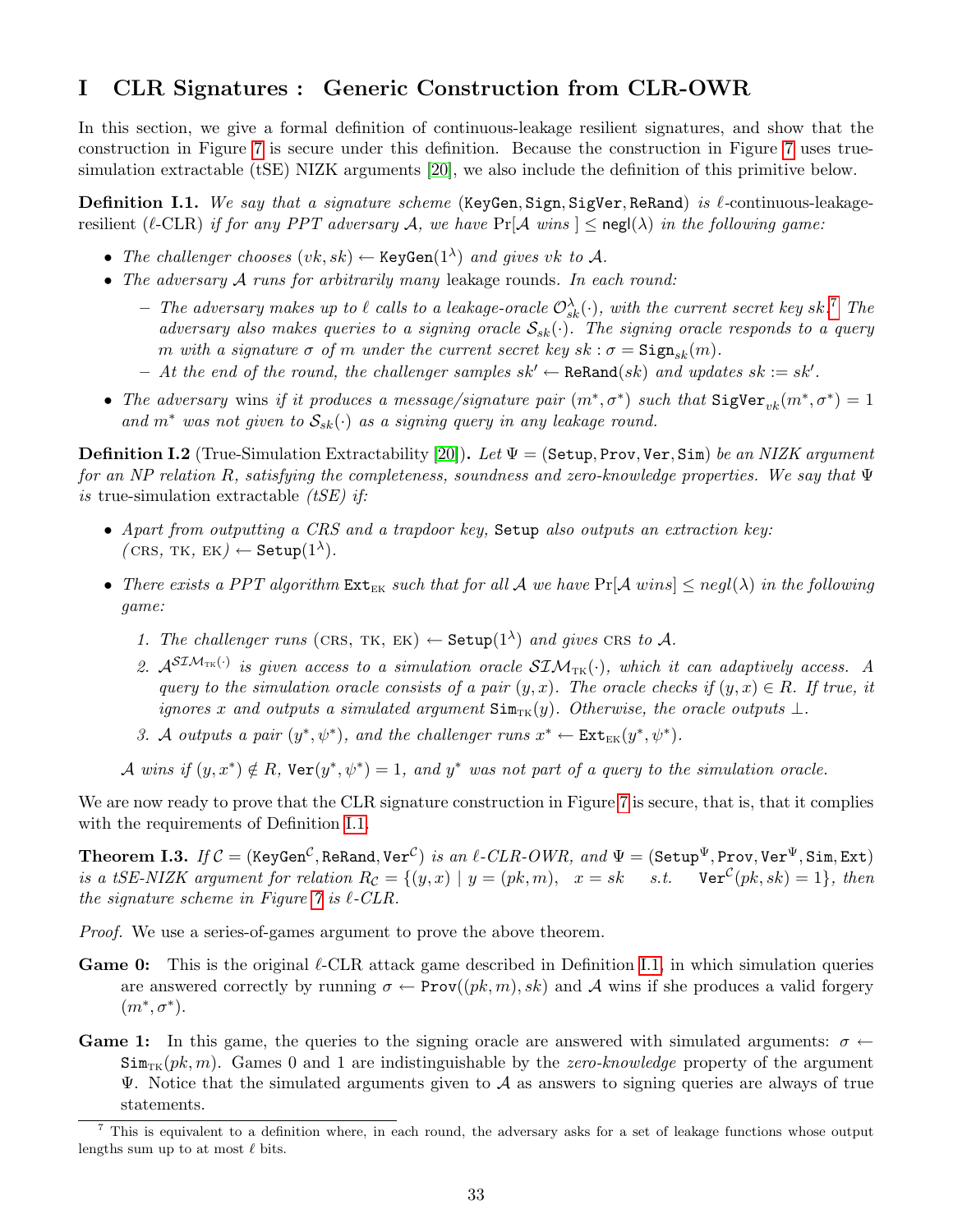Game 2: In this game, we modify the winning condition so that the adversary only wins if it produces a valid forgery  $(m^*, \sigma^*)$  and the challenger is able to extract a valid secret key  $sk^*$  for pk from  $(m^*, \sigma^*)$ . That is, A wins if  $SigVer(m^*, \sigma^*) = 1$  and  $Ver^{\mathcal{C}}(pk, sk^*) = 1$ , where  $sk^* \leftarrow Ext_{EK}((pk, m^*), \sigma^*)$ . The winning probability of  $A$  in Game 2 is at least that of Game 1 minus the probability that  $\text{Ver}^{\Psi}((pk, m^*), \sigma^*) = 1 \wedge \text{Ver}^{\mathcal{C}}(pk, sk^*) = 0.$  By the *true-simulation extractability* of the argument  $\Psi$  we know that this probability is negligible. Therefore, the winning probability of  $\mathcal A$  in Game 2 differs from that in Game 1 by a negligible amount.

We have shown that the probability that A wins in Game 0 is the same as that in Game 2, up to negligible factors. We now argue that the probability that  $A$  wins in Game 2 is negligible, which proves that the probability that  $A$  wins in Game 0 is negligible as well. To prove that the probability that  $A$  wins in Game 2 is negligible, we assume otherwise and show that there exists a PPT algorithm  $\beta$  that breaks the *l*-continuous-leakage resilience of C. On input pk, B generates (CRS, TK, EK)  $\leftarrow$  Setup $\Psi(1^{\lambda})$  and emulates A on input  $vk = (\text{CRs}, pk)$ . In each leakage round,  $\mathcal{B}$  answers  $\mathcal{A}$ 's leakage queries using the leakage oracle  $\mathcal{O}_{sk}^{\lambda}(\cdot)$ and answers signing queries  $m_i$  by creating simulated arguments  $\text{Sim}_{TK}(pk, m_i)$ . When A outputs her forgery  $(m^*, \sigma^*)$ ,  $\mathcal{B}$  runs  $sk^* \leftarrow \text{Ext}_{EK}((pk, m^*), \sigma^*)$  and outputs  $sk^*$ . Notice that  $\Pr[\mathcal{B}$  wins =  $\Pr[\mathcal{A}$  wins, so that if  $Pr[\mathcal{A}]$  wins is non-negligible then  $\mathcal{B}$  breaks the  $\ell$ -continuous-leakage resilience of  $\mathcal{C}$ . We therefore conclude that the probability that  $A$  wins in Game 2 is negligible. This concludes the proof of the theorem.  $\Box$ 

We now know that the signature scheme in Figure [7](#page-15-2) is CLR, but we have not proven that an instantiation of such signature scheme exists! This is because we have not shown that tSE NIZK can be achieved. Fortunately, Dodis et al. [\[20\]](#page-19-3) show that we can indeed construct tSE NIZK arguments for any NP relation by combining any CCA-secure encryption scheme supporting labels with (standard) NIZK.

<span id="page-34-1"></span>**Theorem I.4.** [\[20\]](#page-19-3) The existence of CCA-secure encryption, together with the existence of NIZK arguments for NP, implies the existence of true-simulation extractable NIZK arguments for NP.

The following corollary follows from Theorem [I.3](#page-33-3) together with Theorem [I.4.](#page-34-1)

Corollary I.5. The existence of CCA-secure encryption, NIZK arguments for NP, and  $\ell$ -CLR-OWRs with relative leakage  $\frac{\ell}{|sk|} = \alpha$  implies the existence of  $\ell$ -CLR Signatures with relative leakage  $\frac{\ell}{|sk|} = \alpha$ .

Since NIZK proof systems for NP were shown to exist under either the DDH or DLIN assumptions (in the base groups of a pairing) by [\[37\]](#page-20-16), and CCA-secure encryption was shown to exist under these assumptions by [\[16,](#page-19-7) [54\]](#page-21-2), we also get the following corollary.

**Corollary I.6.** Under either the DDH assumption or the DLIN assumption in the base group(s) of a pairing  $\mathcal{G}_{pair}$ , there exist  $\ell$ -CLR signature schemes with relative leakage  $\frac{\ell}{|sk|} \geq \frac{1}{K+1} - \epsilon$ , where  $K = 1$  in the case of DDH and  $K = 2$  in the case of DLIN.

# <span id="page-34-0"></span>J CLR Signatures : Efficient Instantiation Under K-Linear

In this section, we show an efficient instantiation of the CLR signature construction shown in Figure [7,](#page-15-2) under the K-Linear assumption. In order to show this, we will reduce our problem to showing that there exists an efficient tSE NIZK argument system (see Definition [I.2\)](#page-33-4) for (a special case of) the language of satisfiable systems of pairing-product equations (see Appendix [H.1\)](#page-32-0). We will therefore divide this section into two subsections. In Appendix [J.1,](#page-35-0) we prove that if there exists an efficient tSE NIZK argument system for  $L_{pp}$ , then we have an efficient instantiation of the CLR signature scheme in Figure [7.](#page-15-2) In Appendix [J.2](#page-35-1) we show that efficient tSE NIZK argument systems for  $L_{pp}$  do indeed exist, and give a construction.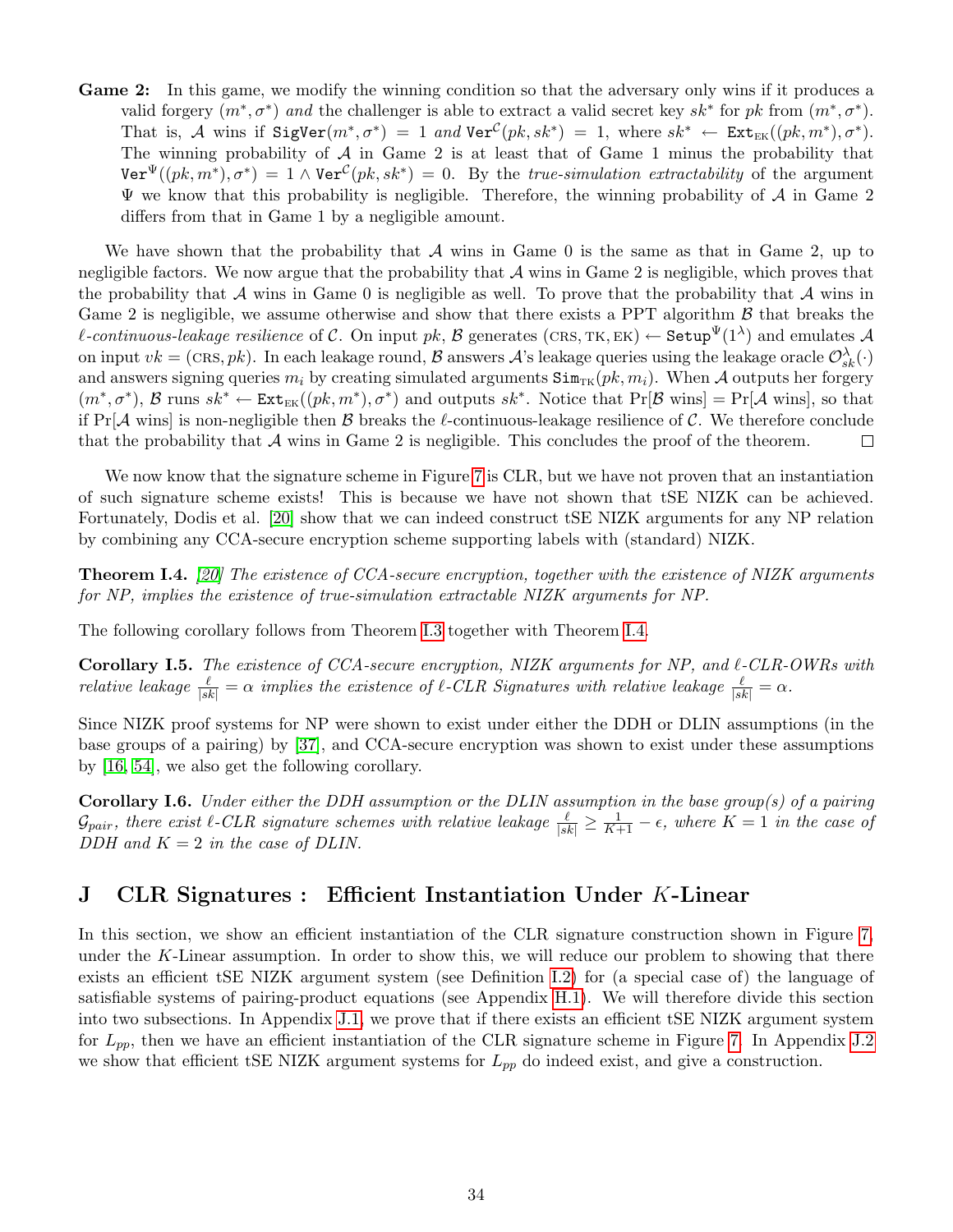#### <span id="page-35-0"></span>J.1 Expressing  $R_c$  as a System of Pairing-Product Equations

The construction in Figure [7](#page-15-2) uses a CLR-OWR C and a tSE NIZK argument  $\Psi$  for  $R_c$ . In Section [5](#page-11-0) we showed how to instantiate C under K-Linear for  $K = 1$  and in Appendix [E](#page-25-0) we generalized the construction for  $K \geq 1$ . In this section we will show how to instantiate  $\Psi$  for general  $K \geq 1$ .

Using the instantiation of C given in Section [5,](#page-11-0) we can write  $R_{\mathcal{C}}$  as follows:

$$
R_{\mathcal{C}} = \left\{ (y, x) \mid y = ((pk_1, pk_2, \text{CRS}^{\Pi}, c_1), m), x = (c_2, \pi) \text{ s.t. } \text{Ver}^{\Pi}((pk_1, pk_2, c_1, c_2), \pi) = 1 \right\},
$$

where  $\pi$  is a Groth-Sahai argument that  $c_1 = \text{Enc}^1_{pk_1}(w; r_1)$  and  $c_2 = \text{Enc}^2_{pk_2}(w; r_2)$  for some values of  $w, r_1, r_2$ , and  $\mathcal{E}_1$  and  $\mathcal{E}_2$  are the Generalized ElGamal and Generalized Multiple CS-Lite encryption schemes, respectively. Recall from Appendix [F](#page-28-1) that a Groth-Sahai argument consists of matrices  $\Delta, P$  so that  $\pi = (\Delta, P)$ . Further recall that to verify the argument  $\pi$ , Ver<sup>II</sup> checks a system of equations. These equations are pairing-product equations of the form described above, where the statement  $(B_{\mathbb{G}}, B_{\Gamma}, A_{\mathbb{G}}, A_{\Gamma})$ is defined by elements in  $(crs\pi, pk_1, pk_2, c_1, L)$ , and the witness  $(\mathbf{X}_{\mathbb{G}}, \mathbf{X}_{\Gamma})$  is defined by the ciphertext  $c_2$ and the matrices  $\Delta$ , P. To see this, rewrite the verification equation as follows:

$$
\mathbf{B} \bullet \mathbf{\Delta} = \left( \begin{array}{c} \mathbf{c}_1 \\ \vdots \\ \mathbf{c}_M \end{array} \middle| \mathbf{P} \right) \bullet \mathbf{\Upsilon} = (\vec{\mathbf{c}} \bullet \boldsymbol{\tau}^\top) \boxplus (\mathbf{P} \bullet \mathbf{\Upsilon}')
$$

where  $\boldsymbol{\Upsilon} = \left(\frac{\vec{\tau}^{\top}}{2\hat{\tau}^{\prime}}\right)$  $\overline{\Upsilon'}$ ). From Appendix [E](#page-25-0) we see that  $\vec{c} = \vec{c}_1 \boxplus \vec{c}_2$ , where  $\vec{c}_1$  depends solely on the ciphertext  $c_1$  and  $\vec{c}_2$  depends solely on the ciphertext  $c_2$ . Therefore:

$$
\mathbf{B} \bullet \Delta = ((\vec{c}_1 \boxplus \vec{c}_2) \bullet \tau^\top) \boxplus (\mathbf{P} \bullet \Upsilon') = (\vec{c}_1 \bullet \tau^\top) \boxplus (\vec{c}_2 \bullet \tau^\top) \boxplus (\mathbf{P} \bullet \Upsilon') = (\vec{c}_1 \bullet \tau^\top) \boxplus \left( \begin{array}{c} \mathbf{c}_{2,1} \\ \vdots \\ \mathbf{c}_{2,M} \end{array} \middle| \ \mathbf{P} \right) \bullet \Upsilon
$$

Rewriting again, we get that:

$$
\mathbf{J}_{\mathbb{G}_T} = (\vec{\mathbf{c}}_1 \bullet \boldsymbol{\tau}^\top) \boxplus \left( \begin{array}{c} \mathbf{c}_{2,1} \\ \vdots \\ \mathbf{c}_{2,M} \end{array} \middle| \mathbf{P} \right) \bullet \mathbf{\Upsilon} \boxminus (\mathbf{B} \bullet \mathbf{\Delta}),
$$

where  $J_{\mathbb{G}_T}$  is the matrix will all  $1_{\mathbb{G}_T}$  entries. This is a system of (simple) pairing product equations, where  $\mathbf{B}_{\mathbb{G}}$  is defined by  $\mathbf{B}, \mathbf{B}_{\Gamma} = \Upsilon, \mathbf{A}_{\mathbb{G}} = \vec{\mathbf{c}}_1, \mathbf{A}_{\Gamma} = \boldsymbol{\tau}^{\top}, \mathbf{X}_{\mathbb{G}} = (\vec{\mathbf{c}}_2 \mid \mathbf{P})$  and  $\mathbf{X}_{\Gamma} = \boldsymbol{\Delta}$ .

Therefore, if we show that there exists an efficient instantiation of tSE NIZK for the language  $L_{pp}$ described in Appendix [H.1,](#page-32-0) then we automatically show an efficient instantiation of tSE NIZK for  $R_c$  and consequently, for the CLR signature construction in Figure [7.](#page-15-2) We show this in Appendix [J.2](#page-35-1) below.

#### <span id="page-35-1"></span>J.2 tSE NIZK for a System of Pairing-Product Equations

Dodis et. al [\[20\]](#page-19-3) show how to generically construct tSE NIZK from CCA-secure encryption and (standard) NIZK arguments. We give a brief description of their construction below. For full details, see [\[20\]](#page-19-3).

Let  $R$  be any NP relation, and define

$$
R' = \{ (y', x') \mid y' = (y, L), x' = x \text{ s.t. } (y, x) \in R \}.
$$

Let  $\mathcal{E} =$  (KeyGen, Enc, Dec) be a CCA-secure encryption scheme supporting labels. We write  $Enc(...: L)$  and  $Dec(\ldots : L)$  to denote encryption and decryption under label L, respectively. Let  $\Phi = (Setup^{\Phi}, Prov^{\Phi}, Ver^{\Phi})$ be an NIZK argument for the relation

$$
R^{\Phi} = \{ (y^{\Phi}, x^{\Phi}) \mid y^{\Phi} = (y, c, pk, L), x^{\Phi} = (x, r), (y, x) \in R \land c = \text{Enc}_{pk}(x; r : L) \}.
$$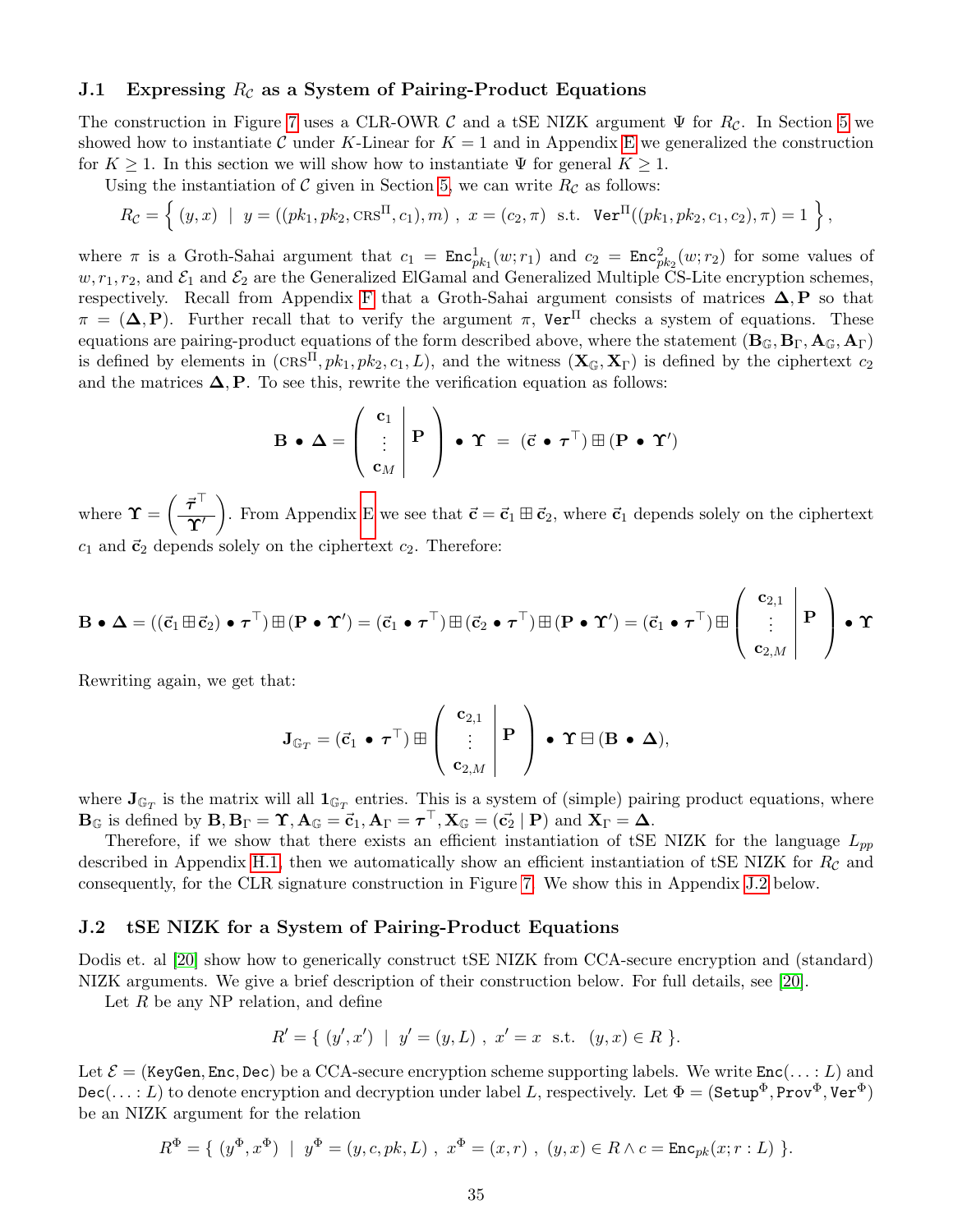Setup $(1^{\lambda})$ : Output CRS =  $(\text{CRS}^{\Phi}, pk)$ , TK = TK<sup> $\Phi$ </sup>, EK = sk where  $(pk, sk) \leftarrow \text{KeyGen}(1^{\lambda})$ ,  $(\text{CRS}^{\Phi}, \text{TK}^{\Phi}) \leftarrow \text{Setup}^{\Phi}(1^{\lambda})$ . Prov $((y, L), x; r)$ : Output  $\varphi = (c, \phi)$  where  $c \leftarrow \text{Enc}_{pk}(x; r : L)$ ,  $\phi \leftarrow \text{Prov}^{\Phi}((y, c, pk, L), (x, r))$ .  $\text{Ver}((y, L), \varphi)$ : Parse  $\varphi = (c, \phi)$  and return  $\text{Ver}^{\Phi}((y, c, pk, L), \phi)$ .

<span id="page-36-0"></span>Figure 11: Construction of tSE NIZK from CCA-secure encryption and (standard) NIZK

Then the argument system described in Figure [11](#page-36-0) is a tSE NIZK argument system for the relation  $R'$ .

We will use the tSE NIZK construction of [\[20\]](#page-19-3) described above to give an efficient instantiation of tSE NIZK for  $L_{pp}$ . We therefore need a CCA-secure encryption scheme  $\mathcal{E} =$  (KeyGen, Enc, Dec) and an NIZK argument  $\Phi$  for the relation

$$
R^{\Phi} = \left\{ \begin{array}{c} (y, x) \mid y = ((\mathbf{B}_{\mathbb{G}}, \mathbf{B}_{\Gamma}, \mathbf{A}_{\mathbb{G}}, \mathbf{A}_{\Gamma}), c, pk, L) \mid x = ((\mathbf{X}_{\mathbb{G}}, \mathbf{X}_{\Gamma}), r) \text{ s.t.} \\ & \left( (\mathbf{B}_{\mathbb{G}}, \mathbf{B}_{\Gamma}, \mathbf{A}_{\mathbb{G}}, \mathbf{A}_{\Gamma}), (\mathbf{X}_{\mathbb{G}}, \mathbf{X}_{\Gamma})) \in R_{pp} \land c = \text{Enc}_{pk}((\mathbf{X}_{\mathbb{G}}, \mathbf{X}_{\Gamma}); r : L) \end{array} \right\}
$$

For CCA-secure encryption, we use the Linear Cramer-Shoup scheme from [\[54\]](#page-21-2), modified to support labels as in [\[12\]](#page-18-12). The scheme is described in Figure [12.](#page-36-1) We need two instances of the Linear Cramer-Shoup scheme, one for elements in G and another for elements in Γ. This is because the components of  $\mathbf{X}_{\mathbb{G}}$  are elements in  $\mathbb{G}$ , while the components of  $\mathbf{X}_{\Gamma}$  are elements in  $\Gamma$ . We encrypt each component of  $\mathbf{X}_{\mathbb{G}}$  and each component of  $X_{\Gamma}$  separately, but all using the same label L. <sup>[8](#page-36-2)</sup>

Let  $K \in \mathbb{Z}^+$ . Let prms =  $(H, p, \mathbb{G}, \mathbf{g}_0, \ldots, \mathbf{g}_K)$  where  $(p, \mathbb{G}, \mathbf{g}_0) \leftarrow \mathcal{G}(1^{\lambda}), \mathbf{g}_1, \ldots, \mathbf{g}_K \leftarrow \mathbb{G}$ , and H is a collisionresistant hash function. The parameters implicitly define the  $K \times (K + 1)$  matrix:

|                | $\mathbf{g}_0$ $\mathbf{g}_1$ |                | $1 \quad 1$    |          |                |  |
|----------------|-------------------------------|----------------|----------------|----------|----------------|--|
| $\mathbf{g}_0$ |                               | $\mathbf{g}_2$ |                |          |                |  |
| $\mathbf{g}_0$ |                               |                | $\mathbf{g}_3$ | $\cdots$ |                |  |
|                |                               |                |                |          |                |  |
|                |                               |                |                | $\cdots$ | $\mathbf{g}_K$ |  |

KeyGen(prms): Choose 3 random vectors  $\vec{v}, \vec{w}, \vec{x} \leftarrow \mathbb{Z}_p^{(K+1)}$ . Set  $\vec{\mathbf{d}} := \mathbf{A} \cdot \vec{v}$ ,  $\vec{\mathbf{e}} := \mathbf{A} \cdot \vec{w}$ ,  $\vec{\mathbf{h}} := \mathbf{A} \cdot \vec{x}$ . Output  $pk := (\vec{\mathbf{d}}, \vec{\mathbf{e}}, \vec{\mathbf{h}}), sk := (\vec{v}, \vec{w}, \vec{x}).$ 

 $\texttt{Enc}_{pk}(\mathbf{m}:L)$ : To encrypt a message  $\mathbf{m} \in \mathbb{G}$  under label L, choose  $\vec{r} \leftarrow \mathbb{Z}_{p}^{K}$  and set  $\vec{\mathbf{y}} := \vec{r}^{\top} \cdot \mathbf{A}$ . Compute  $\mathbf{a} := \langle \vec{\mathbf{h}}, \vec{r} \rangle$ ,  $\mathbf{z} := \mathbf{a}\mathbf{m}$  and  $\mathbf{c} := \langle \vec{\mathbf{d}} \boxplus (\vec{\mathbf{e}} \cdot t), \vec{r} \rangle$ , where  $t = H(\vec{\mathbf{y}}, \mathbf{z}, L)$ . Output  $c := (\vec{\mathbf{y}}, \mathbf{z}, \mathbf{c})$ . Dec<sub>sk</sub>(c): Parse  $c = (\vec{y}, z, c)$ . Compute  $\tilde{c} := \langle \vec{y}, \vec{v} + t \vec{w} \rangle$ . If  $\tilde{c} \stackrel{\text{?}}{=} c$ , then output  $z/\langle \vec{y}, \vec{x} \rangle$ . Else output  $\bot$ .

<span id="page-36-1"></span>Figure 12: The Linear Cramer-Shoup Scheme (with Labels)

To instantiate the NIZK argument  $\Phi$ , first notice that because of the form of the ciphertext components of a Linear Cramer-Shoup encryption, the sub-language

$$
L_{CS} = \{ (y, x) \mid y = (c, pk, L), x = (\mathbf{w}, \vec{r}) \text{ s.t. } c = \text{Enc}_{pk}(\mathbf{w}; \vec{r} : L) \}
$$

can be expressed as a system of  $(K + 2)$  multi-exponentiation equations:

$$
\mathbf{y}_i = \mathbf{g}_0^{\sum_{i=1}^K r_i} \mathbf{g}_i^{r_i} \quad \text{ for } i = 1, \dots, K \qquad , \qquad \mathbf{z} = \mathbf{w} \prod_{i=1}^K \mathbf{h}_i^{r_i} \quad , \quad \mathbf{c} = \prod_{i=1}^K (\mathbf{d}_i, \mathbf{e}_i^t)^{r_i}
$$

<span id="page-36-2"></span><sup>&</sup>lt;sup>8</sup>We note that encrypting each component of a plaintext separately does not necessarily conserve CCA-security. This problem can be solved by using a strong one-time signature to sign the resulting ciphertexts. More precisely, the encryptor generates a signature key pair  $(vk, sk)$ , attaches vk to the label when encrypting each component, and signs all resulting ciphertexts. In our instantiation, we can use the strong one-time signature of [\[36\]](#page-20-17), secure under the Discrete Log assumption (implied by K-Linear). Because of the small signature size of this scheme, namely 2 elements in  $\mathbb{Z}_p$ , this does not affect the overall efficiency of our scheme.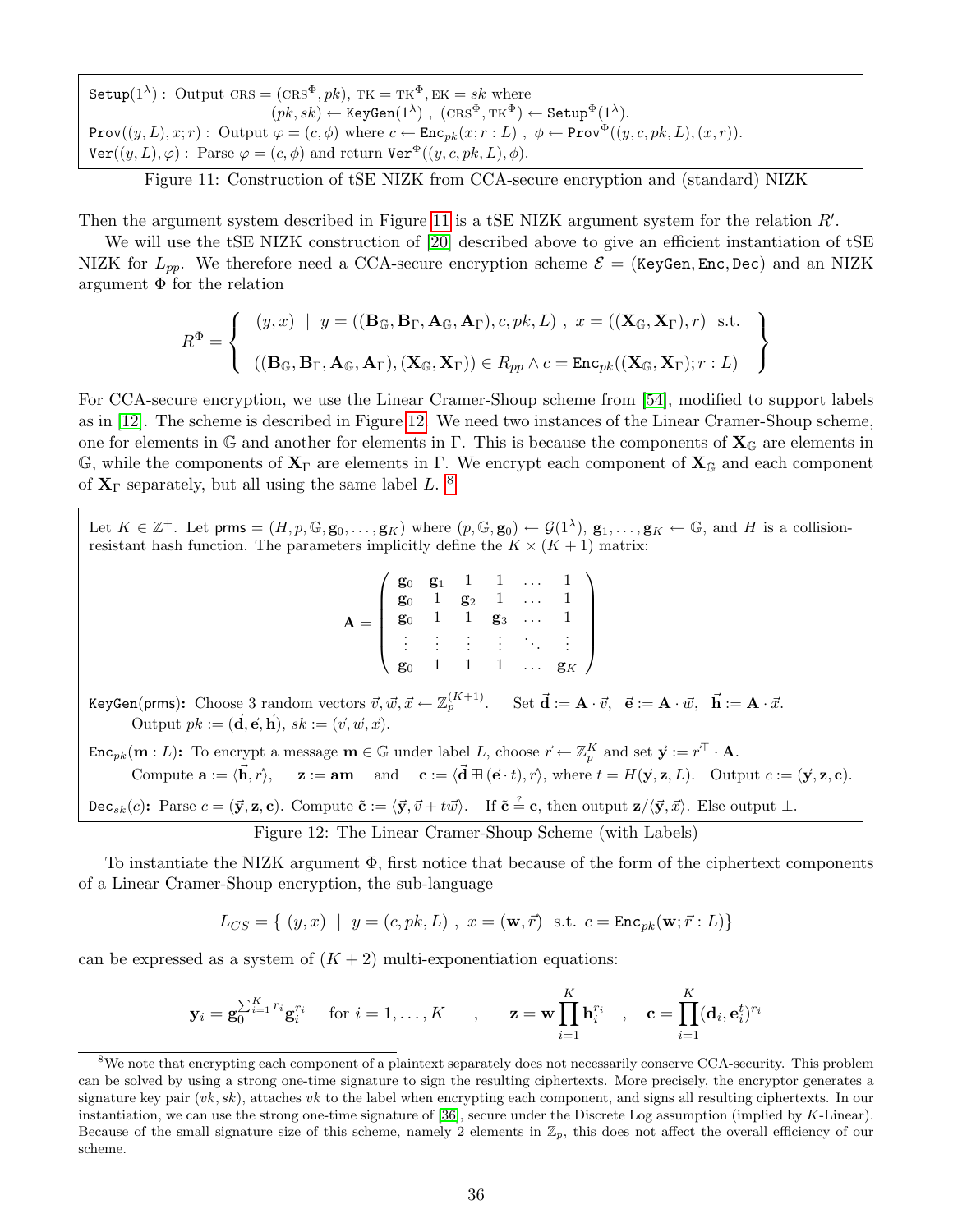Therefore, the language  $L_{\Phi}$  can be expressed as a system of equations containing a combination of pairing-product equations, multi-exponentiation equations in G, and multi-exponentiation equations in Γ. As described in Appendix [H,](#page-31-1) the Groth-Sahai argument system [\[38\]](#page-20-6) can be used to prove that such a system is satisfiable. Moreover, such a proof has size  $O(1)$  and requires  $O(1)$  exponentiation/pairing operations.

<span id="page-37-2"></span>**Theorem J.1.** Fix a constant  $K \geq 1$  and assume that the K-Linear assumption holds in the base group(s) of some pairing  $\mathcal{G}_{pair}$ . Let  $(\mathbf{B}_{\mathbb{G}}, \mathbf{B}_{\Gamma}, \mathbf{A}_{\mathbb{G}}, \mathbf{A}_{\Gamma})$  be a system of M pairing-product equations with N unknowns. Then there exists a tSE NIZK argument system for proving that  $(\mathbf{B}_{\mathbb{G}}, \mathbf{B}_{\Gamma}, \mathbf{A}_{\mathbb{G}}, \mathbf{A}_{\Gamma}) \in L_{pp}$  that uses proofs of size  $O(1)$  and requires  $O(1)$  exponentiation/pairing operations.

Combining the generic construction of CLR signatures in Figure [7](#page-15-2) with Theorem [5.3](#page-14-2) and Theorem [J.1,](#page-37-2) yields the following theorem, which proves (part of) Theorem [6.1.](#page-15-3)

<span id="page-37-4"></span>**Theorem J.2.** Fix any  $K \geq 1$ , and assume that the K-Linear assumption holds in the base group(s) of some pairing  $\mathcal{G}_{pair}$ . Then for any  $\epsilon > 0$ , there exists an  $\ell$ -CLR signature scheme with relative leakage  $\frac{\ell}{|sk|} \geq \frac{1}{K+1} - \epsilon.$ 

# <span id="page-37-0"></span>K CLR Identification (ID) Schemes & CLR Authenticated Key Agreement (AKA)

### <span id="page-37-1"></span>K.1 CLR ID Schemes

In this section, we construct a CLR Identification (ID) scheme from our construction of CLR signatures. We begin by giving a definition of CLR ID schemes.

<span id="page-37-5"></span>**Definition K.1** (CLR-ID). We say that an ID scheme (KeyGen, ReRand,  $\mathcal{P}, \mathcal{V}$ ) is CLR if it satisfies the following properties:

- **Correctness:** In an interaction between an honest prover and an honest verifier  $\{P(pk, sk) \rightleftharpoons V(pk)\},$ the verifier  $V$  always accepts the execution.
- **Security:** The winning probability of any PPT adversary A is  $Pr[A \text{ wins}] \leq neg(\lambda)$  in the following game:

Initialization: The challenger chooses  $(pk, sk) \leftarrow \text{KeyGen}(1^{\lambda})$  and gives pk to A.

- Learning Stage: The learning stage proceeds in arbitrary many leakage rounds. In each round, the adversary  $A$  can arbitrarily interleave the following actions:
	- Protocol Executions: The adversary  $A$  can execute arbitrarily many protocols with the honest prover  $P(sk)$ , who uses fresh random coins for each execution.
	- Leakage Queries: In each round, the adversary A can make up to  $\ell$  queries to the oracle  $\mathcal{O}^{\lambda}_{sk}$ , on the current secret key sk.

At the end of each round, the challenger computes  $sk' \leftarrow \texttt{ReRand}(sk)$  and updates  $sk := sk'.$ 

**Impersonation Stage:** The adversary A interacts with an honest verifier  $V(pk)$ , by taking the role of the prover (there is no leakage at this point). We say that A wins if  $\mathcal V$  accepts the execution.

Construction. Our CLR ID scheme naturally extends the construction of [\[3\]](#page-18-2) to the continuous-leakage setting. In the ID scheme, the prover simply uses a CLR signature scheme to sign a message randomly chosen by the verifier. The scheme is described in Figure [13.](#page-38-1)

<span id="page-37-3"></span>**Theorem K.2.** Let  $S =$  (KeyGen, Sign, SigVer) be an  $\ell$ -CLR signature scheme with message space M such that  $|M| = 2^{\omega(\lambda)}$ . Then the ID scheme of Figure [13](#page-38-1) is an  $\ell$ -CLR ID scheme.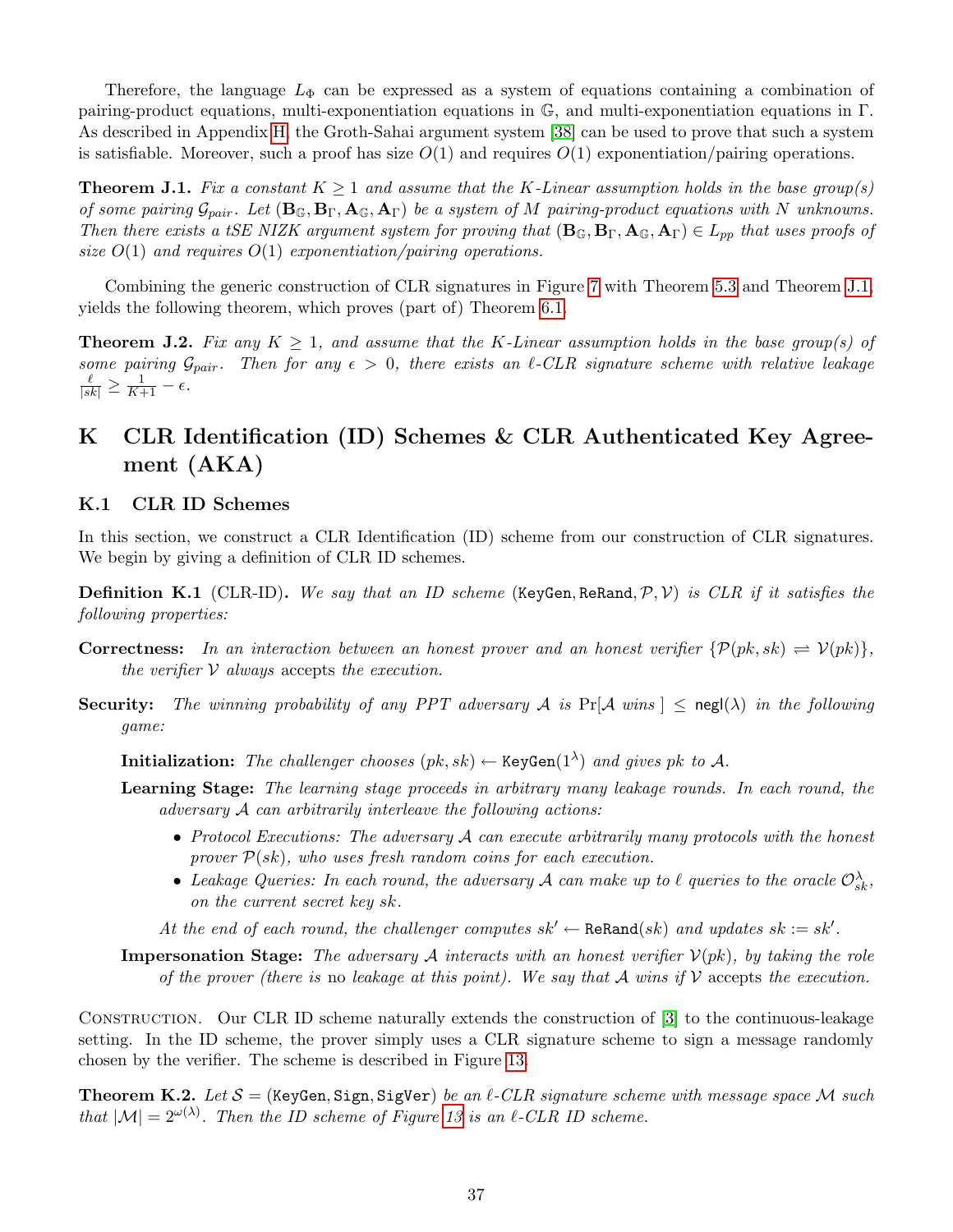Public Parameters: CLR signature scheme  $S = (KeyGen, Sign, Sigper)$  with message space M. Input Parameters:  $pk =$  verk and  $sk =$  sigk, where (sigk, verk)  $\leftarrow$  KeyGen(1<sup> $\lambda$ </sup>).



<span id="page-38-1"></span>Figure 13: CLR-ID Scheme from CLR Signatures

*Proof.* The correctness property is trivial. For security, assume there exists an adversary  $A$  breaking the security of the CLR ID scheme with non-negligible probability  $\epsilon$ . We build  $\beta$  that breaks the CLR security of the signature scheme as follows. During the learning stage, in every leakage round,  $\beta$  answers to  $\mathcal{A}$ 's leakage queries by using the leakage oracle  $\mathcal{O}^{\lambda}_{\mathsf{sigk}}$ . In every protocol execution,  $\beta$  simulates the prover by using the signature oracle  $\mathcal{S}_{sigk}(\cdot)$  to responds to  $\mathcal{A}$ 's challenges. During the impersonation stage,  $\mathcal{B}$  samples  $r^* \leftarrow M$  and sends  $r^*$  to A. A responds with a signature  $\sigma^*$ , and B outputs the message/signature pair  $(r^*, \sigma^*)$ .

Let  $q(\lambda)$  be an upper bound on the number of protocol executions A performs during the impersonation stage, where q is some polynomial. Let  $r_1, \ldots, r_{q(\lambda)}$  be the challenges that A sent during the learning stage. Let E be the event that  $r^* = r_i$  for some  $i = 1, \ldots, q(\lambda)$ . Then:

$$
\Pr[\mathcal{B} \text{ succeeds}] = \Pr[\neg E \land \mathcal{A} \text{ succeeds}] = \Pr[\mathcal{A} \text{ succeeds}] - \Pr[\mathcal{A} \text{ succeeds} \mid E] \Pr[E] = \epsilon - \Pr[E]
$$

And we have that

$$
\Pr[E] \le \sum_{i=1}^{q(\lambda)} \Pr[r^* = r_i] = \frac{q(\lambda)}{2^{\omega(\lambda)}} \le negl(\lambda),
$$

since q is a polynomial. Therefore, if  $\epsilon$  is non-negligible, then so is  $Pr[\mathcal{B}$  succeeds. Since we assumed that S was a CLR signature scheme, then we must have that  $\epsilon \leq negl(\lambda)$ . This completes the proof.  $\Box$ 

Combining Theorem [K.2](#page-37-3) with Theorem [J.2](#page-37-4) yields the following theorem, which proves (part of) Theorem [6.1.](#page-15-3)

**Theorem K.3.** Fix any  $K \geq 1$ , and assume that the K-Linear assumption holds in the base group(s) of some pairing  $\mathcal{G}_{pair}$ . Then for any  $\epsilon > 0$ , there exists an  $\ell$ -CLR ID scheme with relative leakage  $\frac{\ell}{|sk|} \geq \frac{1}{K+1} - \epsilon$ .

#### <span id="page-38-0"></span>K.2 CLR AKA

Using our CLR signature scheme from Figure [7](#page-15-2) (and instantiating it as described in Appendix [J\)](#page-34-0), we construct a CLR authenticated key agreement (AKA) scheme. Our scheme achieves perfect forward security in the unauthenticated-links model with erasures [\[14\]](#page-18-13) (with the modifications of [\[3\]](#page-18-2)). We refer the reader to [\[14,](#page-18-13) [3\]](#page-18-2) for a detailed description of the model and definitions of security, but give a high level of the problem and our solution below. Note, however, that we slightly modify the security definitions from [\[14,](#page-18-13) [3\]](#page-18-2) to make them applicable to the continuous-leakage setting.

Model and Security Definitions. We consider the problem of exchanging a cryptographic key between two parties, Alice and Bob, in the presence of a "man-in-the-middle" adversary. Moreover, Alice and Bob not only want to be sure that the privacy of the key is preserved, but also that they are indeed communicating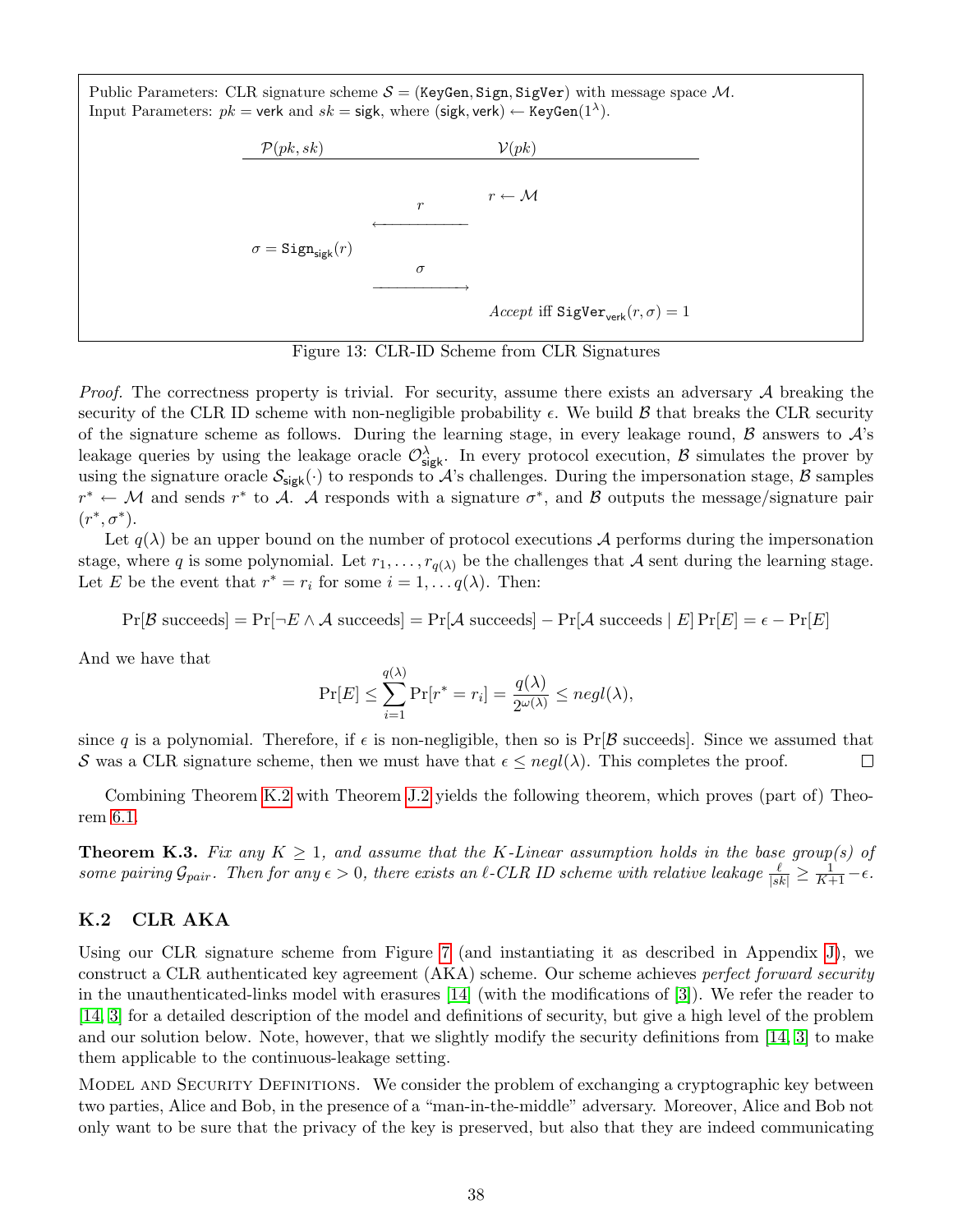with each other (and not with a malicious third party). In the continuous-leakage setting, the "man-in-themiddle" adversary not only has the ability to read and intercept messages between the Alice and Bob (and between Alice and/or Bob and other parties), but is also able to learn unbounded and arbitrary information about Alice and Bob's long-term secret keys. On the other hand, Alice and Bob are able to periodically and inconspicuously *update* their long-term secret keys, so that the adversary is limited to learn at most  $\ell$  bits of information about any one particular secret key (though it might learn an unbounded amount of information in total).

We model this scenario more formally by considering an adversary that plays against concurrent sessions of the protocol between n players  $\mathcal{P}_1,\ldots,\mathcal{P}_n$ , with corresponding long-term secret keys  $sk_1,\ldots, sk_n$ . The adversary can schedule key exchanges between players and choose the players that will participate in each session. She also has the ability to corrupt players, learn their ephemeral states, and learn arbitrary information about their long-term secret keys. This last ability is modeled by providing the adversary with  $n$ leakage oracles  $\mathcal{O}_{sk_1}^{\lambda}, \ldots, \mathcal{O}_{sk_n}^{\lambda}$ . The goal of the adversary is to learn the session key of a test session of her choice, between players  $\mathcal{P}_i$  and  $\mathcal{P}_j$  also of her choice. We do not allow the adversary to corrupt  $\mathcal{P}_i$  or  $\mathcal{P}_j$  or learn their ephemeral states during the test session, and we restrict her access to the n leakage oracles as follows:

- The adversary can only perform queries to the leakage oracles before the test session (but not during).
- Each leakage oracle  $\mathcal{O}_{sk}^{\lambda}$  maintains an internal counter that keeps track of how many queries the adversary has asked the oracle. When the counter reaches  $\ell$ , the oracle  $\mathcal{O}_{sk}^{\lambda}$  automatically updates sk and sets the internal counter to 0. This models leakage rounds in the continuous-leakage setting, allowing the adversary to call each leakage oracle an unbounded number of times, but only learn  $\ell$  bits of information about any specific secret key sk. Note that modifying the leakage oracles in this way is the only change we make to the model and security definitions of [\[14,](#page-18-13) [3\]](#page-18-2).

Finally, we require *perfect forward security*, which guarantees that the session key remains secure even if the adversary learns the entire long-term secret keys of  $P_i, P_j$  after the test session has been completed and the session key has been deleted from memory.

GENERIC CONSTRUCTION. Our construction takes any passively-secure key agreement protocol achieving perfect forward security (such as the Diffie-Hellman key exchange) and authenticates it using our CLR signature scheme from Figure [7.](#page-15-2) For simplicity, we assume that the passively-secure key agreement is a 2 round protocol (which is the case for the most widely used protocols). We use the following five algorithms to denote a 2-round key agreement protocol, and informally describe the correctness and passive security properties:

- prms  $\leftarrow$  Setup $(1^{\lambda})$ : Outputs public parameters prms.
- $(\alpha, s_1) \leftarrow$  RoundOne(prms): Takes in public parameters prms and outputs a value  $\alpha$  and an ephemeral state  $s_1$ .
- $(\beta, s_2) \leftarrow$  RoundTwo(prms,  $\alpha$ ) : Takes in prms, and  $\alpha$ , and outputs a value  $\beta$  and an ephemeral state  $s_2$
- $k_1 := \text{KeyOne}(prms, s_1, \alpha, \beta)$ : Takes in prms, the values  $\alpha, \beta$  and the ephemeral state  $s_1$  and outputs a key  $k_1$ .
- $k_2 := \text{KeyTwo}(prms, s_2, \alpha, \beta)$ : Takes in prms, the values  $\alpha, \beta$  and the ephemeral state  $s_2$  and outputs a key  $k_2$ .

Correctness guarantees that  $k = \text{KeyOne}(prms, s_1, \alpha, \beta) = \text{KeyTwo}(prms, s_2, \alpha, \beta)$  where prms  $\leftarrow$  Setup $(1^{\lambda}),$  $(\alpha, s_1) \leftarrow$  RoundOne(prms), and  $(\beta, s_2) \leftarrow$  RoundTwo(prms,  $\alpha$ ). Passive security guarantees that k is indistinguishable from a randomly chosen key.

Using the notation described above, we present our generic CLR-AKA scheme in Figure [14.](#page-40-0) Our construction uses a CLR signature scheme  $S =$  (KeyGen, Sign, SigVer) and passively-secure key agreement protocol  $\Pi = (Setup, RoundOne, RoundTwo, KeyOne, KeyTwo)$  achieving perfect forward security.

<span id="page-39-0"></span>**Theorem K.4.** Let  $S =$  (KeyGen, Sign, SigVer) be an  $\ell$ -CLR signature scheme and let  $\Pi =$  (Setup, RoundOne, RoundTwo, KeyOne, KeyTwo) be a passively-secure key agreement protocol achieving perfect forward security.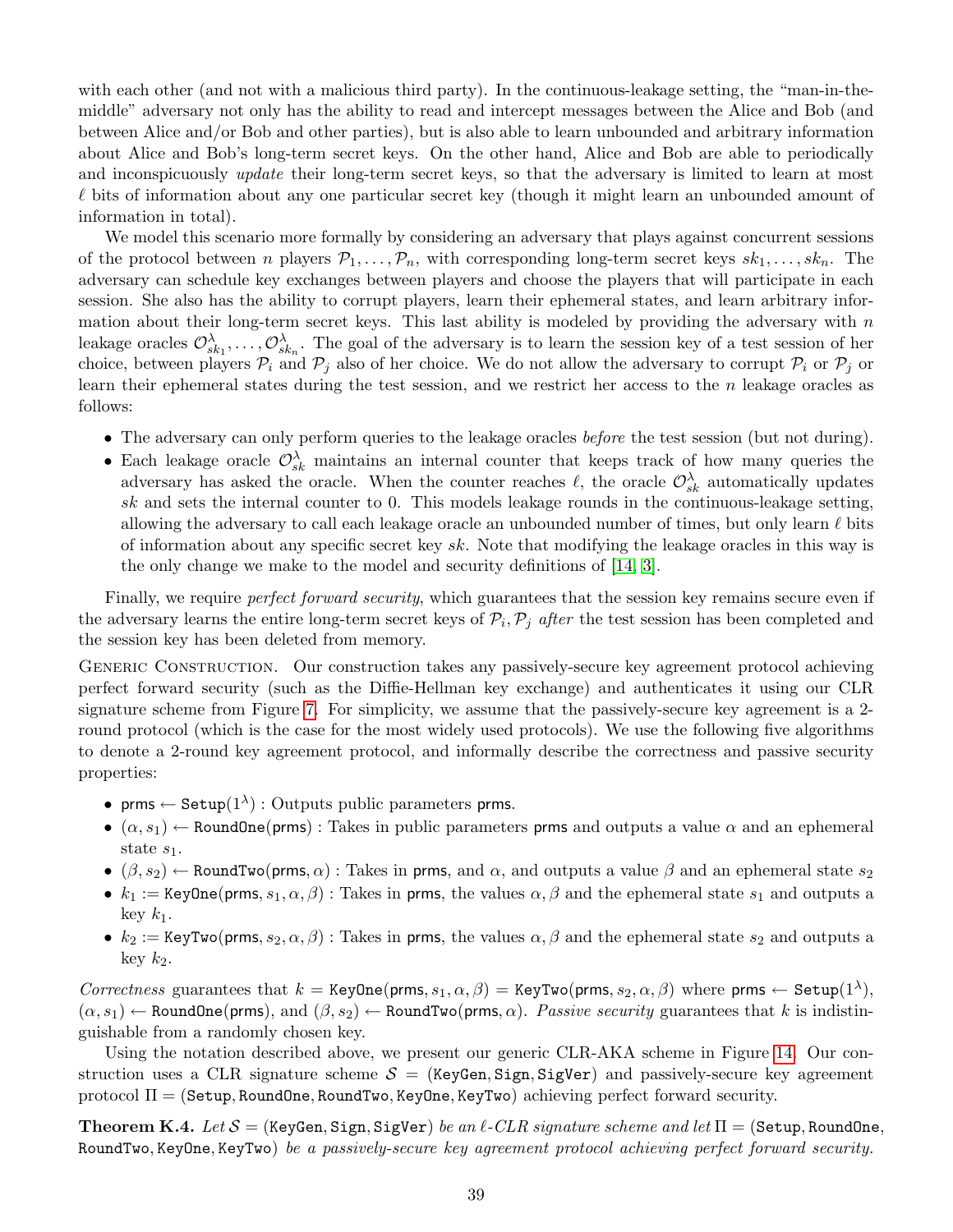| Initiator $\mathcal{P}_i$ (sigk <sub>i</sub> )                                                                                                                                                                             |                                  | Responder $\mathcal{P}_j$ (sigk <sub>i</sub> )                                                                                                                                                        |
|----------------------------------------------------------------------------------------------------------------------------------------------------------------------------------------------------------------------------|----------------------------------|-------------------------------------------------------------------------------------------------------------------------------------------------------------------------------------------------------|
| $(\alpha, s_1) \leftarrow$ RoundOne(prms)<br>register session $(\mathcal{P}_i, \alpha)$                                                                                                                                    | $\mathcal{P}_i, \alpha$          |                                                                                                                                                                                                       |
|                                                                                                                                                                                                                            | $\mathcal{P}_j, \beta, \sigma_j$ | $(\beta, s_2) \leftarrow$ RoundTwo(prms, $\alpha; r_2)$<br>$\sigma_j = \text{Sign}_{\text{sigk}_i}(\mathcal{P}_i, \mathcal{P}_j, \alpha, \beta)$<br>register session $(\mathcal{P}_i, \alpha, \beta)$ |
| $\sigma_i = \text{Sign}_{\text{sigk}_i}(\mathcal{P}_j, \mathcal{P}_i, \alpha, \beta)$<br>output peer = $\mathcal{P}_i$ , sid = $(\alpha, \beta)$ ,<br>output session key<br>$k_i \leftarrow$ Key0ne $(s_1, \alpha, \beta)$ |                                  |                                                                                                                                                                                                       |
| delete $s_1$                                                                                                                                                                                                               | $\mathcal{P}_i, \sigma_i$        |                                                                                                                                                                                                       |
| mark session complete                                                                                                                                                                                                      |                                  | output peer $=\mathcal{P}_j$ , sid $=(\alpha,\beta)$<br>output session key<br>$k_j \leftarrow$ KeyTwo $(s_2, \alpha, \beta)$<br>delete $s_2$                                                          |

Sanity Checks:

- 1. If  $\sigma_j$  is not a valid signature of  $(\mathcal{P}_i, \mathcal{P}_j, \alpha, \beta)$ , under verk<sub>j</sub> then  $\mathcal{P}_i$  ignores the message. Similarly for  $\sigma_i$  and  $\mathcal{P}_j$ .
- <span id="page-40-0"></span>2. If  $\mathcal{P}_i$  receives a round-2 message  $\sigma_j$  of  $(\mathcal{P}_i, \mathcal{P}_j, \alpha, \beta)$  but has not registered a session  $(\mathcal{P}_j, \alpha)$  then ignore the message. Similarly  $P_j$  and  $\sigma_i$ .

Figure 14: CLR-AKA Scheme from CLR Signatures and Passively-Secure Key Agreement with Perfect Forward Security

Then the protocol in Figure [14](#page-40-0) is an  $\ell$ -CLR authenticated key agreement protocol with perfect forward security in the unauthenticated-links model.

The proof of Theorem [K.4](#page-39-0) is analogous to the one presented in [\[3\]](#page-18-2) for the protocol eSig-DH. Informally, it satisfies *perfect forward security* because after the session is completed, learning the signing keys  $sigk_i$ ,  $sigk_j$ does not give the adversary any new information about the key that was exchanged.

INSTANTIATION UNDER K-LINEAR. Let  $\mathcal{E} =$  (KeyGen, Enc, Dec) be a CPA-secure encryption scheme and consider the following 2-round passively-secure key agreement protocol: RoundOne runs  $(pk, sk) \leftarrow \text{KeyGen}$ and outputs  $(\alpha := pk, s_1 := sk)$ , RoundTwo samples random k, computes  $c \leftarrow \text{Enc}_{pk}(k)$ , deletes the randomness used for encryption, and outputs  $(\beta := c, s_2 := k)$ . KeyOne computes  $k := \text{Dec}_{sk}(c)$ , deletes sk and outputs k, and KeyTwo simply outputs k. Correctness follows directly from the correctness of  $\mathcal E$  and passive security follows from the CPA-security of  $\mathcal E$ . Perfect forward security is trivially achieved because sk is deleted by KeyOne and the randomness used in encryption is deleted by RoundTwo as soon as the ciphertext is created. Therefore, there are no long-term secret keys to be revealed.

Notice that we can instantiate the above key agreement construction under the  $K$ -linear assumption using the Generalized ElGamal encryption scheme described in Section [E.1.](#page-25-1) This, combined with Theorem [K.4](#page-39-0) and Theorem [J.2](#page-37-4) yields the following theorem, which proves (part of) Theorem [6.1.](#page-15-3)

**Theorem K.5.** Fix any  $K \geq 1$ , and assume that the K-Linear assumption holds in the base group(s) of some pairing  $\mathcal{G}_{pair}$ . Then for any  $\epsilon > 0$ , there exists an  $\ell$ -CLR AKA scheme achieving perfect forward security with relative leakage  $\frac{\ell}{|sk|} \geq \frac{1}{K+1} - \epsilon$ .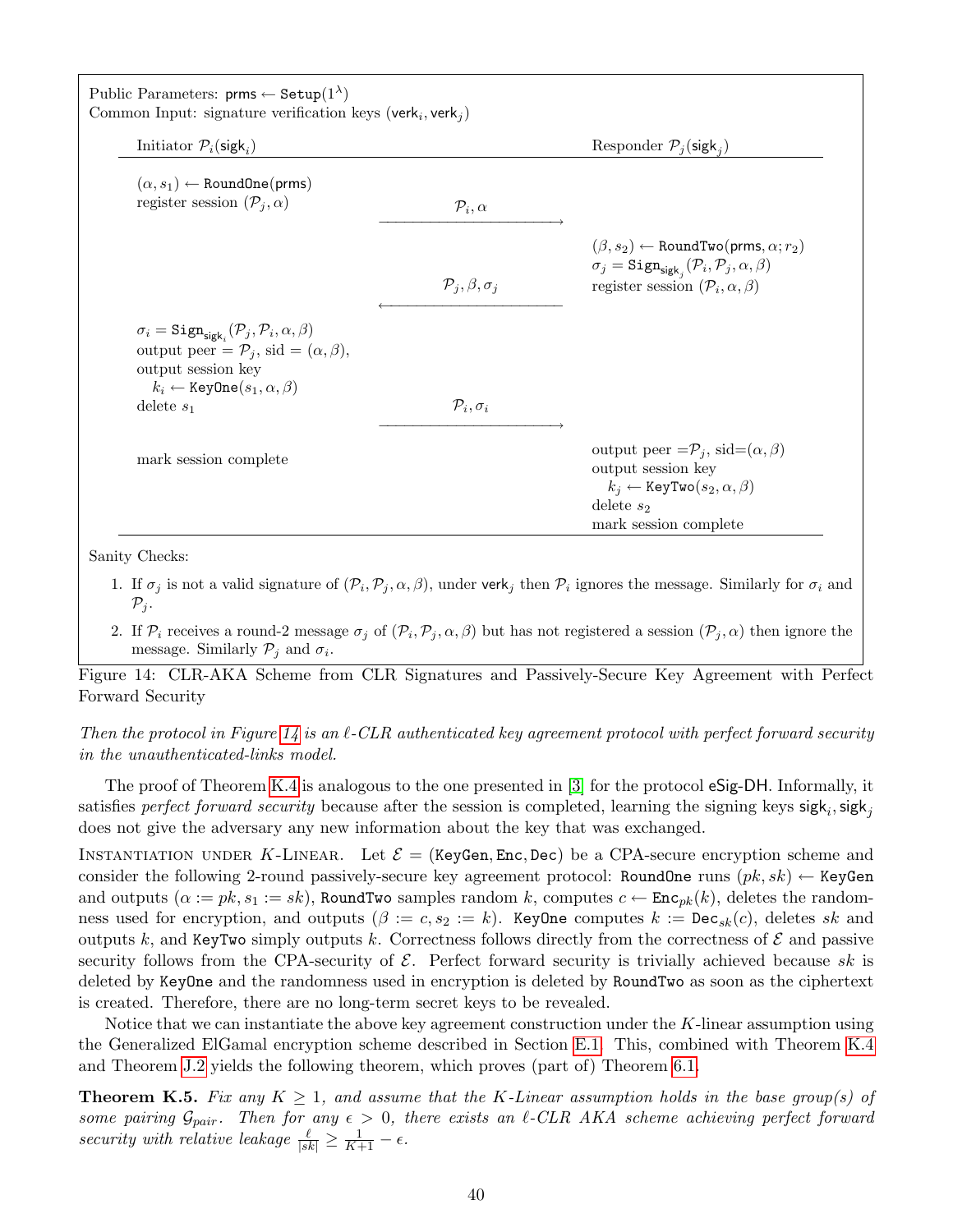### <span id="page-41-0"></span>L Noisy Leakage

#### <span id="page-41-1"></span>L.1 Background on Entropy

The *min-entropy* of a random variable  $X$  is

$$
\mathbf{H}_{\infty}(X) \stackrel{\text{def}}{=} -\log(\max_{x} \Pr[X = x]).
$$

This is a standard notion of entropy used in cryptography, since it measures the worst-case predictability of X. We also review a generalization from [\[22\]](#page-19-17), called *average conditional min-entropy* defined by

$$
\widetilde{\mathbf{H}}_{\infty}(X|Z) \stackrel{\text{def}}{=} -\log\left(\mathop{\mathbb{E}}_{z \leftarrow Z} \left[ \max_{x} \Pr[X = x | Z = z] \right] \right) \right) = -\log\left(\mathop{\mathbb{E}}_{z \leftarrow Z} \left[ 2^{-\mathbf{H}_{\infty}(X|Z=z)} \right] \right)
$$

This measures the worst-case predictability of  $X$  by an adversary that may observe a correlated variable  $Z$ . Sometimes, it is easier to talk about predictability rather than entropy, and we define

$$
\mathbf{Pred}(X \mid Z) \stackrel{\text{def}}{=} 2^{-\widetilde{\mathbf{H}}_{\infty}(X \mid Z)} = \mathop{\mathbb{E}}_{z \leftarrow Z} \left[ \max_{x} \Pr[X = x | Z = z] \right] \tag{5}
$$

It is easy to see that for any (unbounded) adversary  $A$  that "sees" the outcome of  $Z$  and tries to predict the outcome of a correlated variable X, we have  $Pr[\mathcal{A}(Z) = X] \leq Pred(X | Z)$ . Conversely, the optimal unbounded strategy A does achieve  $Pr[A(Z) = X] = Pred(X | Z)$ . We will also use the following lemma.

<span id="page-41-4"></span>**Lemma L.1** ([\[22\]](#page-19-17)). Let X, Y, Z be random variables where Y takes on values in a set of size at most  $2^{\ell}$ . Then  $\mathbf{H}_{\infty}(X|(Y,Z)) \ge \mathbf{H}_{\infty}((X,Y)|Z) - \ell \ge \mathbf{H}_{\infty}(X|Z) - \ell$  and, in particular,  $\mathbf{H}_{\infty}(X|Y) \ge \mathbf{H}_{\infty}(X) - \ell$ .

The above lemma shows that, if  $h : \{0,1\}^* \to \{0,1\}^{\ell}$  is a length-bounded function, then for any random variable X, we have  $\mathbf{H}_{\infty}(X \mid h(X)) \geq \mathbf{H}_{\infty}(X) - \ell$ . In particular, if f is length-bounded with  $\ell$  bit output, then f is  $\ell$ -leaky, as defined in Definition [7.4.](#page-17-4)

#### <span id="page-41-2"></span>L.2 Properties of Noisy Leakage

We now show that our definition of noisy leakage (Definition [7.4\)](#page-17-4) has several nice properties which make it particularly easy to work with.

First we show that, if a function h decreases the entropy of the *uniform* distribution by at most  $\ell$  bits, then it decreases the entropy of *every* distribution by at most  $\ell$  bits. In other words, the uniform distribution always gives us the worst possible entropy degradation.

<span id="page-41-3"></span>**Lemma L.2.** Assume a probabilistic function  $h : \{0,1\}^* \to \{0,1\}^*$  is  $\ell$ -leaky. Then, for every random variable X over  $\{0,1\}^n$ , we have  $\widetilde{\mathbf{H}}_{\infty}(X \mid h(X)) \geq \mathbf{H}_{\infty}(X) - \ell$ .

*Proof.* Assume otherwise, that X is some distribution over  $\{0,1\}^n$  such that  $\mathbf{H}_{\infty}(X) = t$  and  $\widetilde{\mathbf{H}}_{\infty}(X | h(X)) <$  $t - \ell$ . Also assume that h uses m random coins. That means there is some predictor P for which  $Pr[P(h(X; U_m)) = X] > 2^{\ell-t}$ . Call a pair  $(x, r) \in \{0, 1\}^{n+m}$  "good" if  $P(h(x; r)) = x$ . Then there must be >  $2^{\ell+m}$  good pairs, since the probability of any given pair occurring is  $\leq 2^{-(t+m)}$ . Therefore  $\Pr[P(h(U_n; U_m)) = U_n] = \Pr[(U_n, U_m) \text{ is "good"}] > 2^{\ell+m}/2^{n+m} = 2^{\ell-n}.$  Hence  $\widetilde{\mathbf{H}}_{\infty}(U_n \mid h(U_n)) < n - \ell,$ which contradicts  $h$  being  $\ell$ -leaky.

 $\Box$ 

.

Next we show that any strategy which adaptively applies many  $\ell_i$ -leaky functions, only learns  $\sum_i \ell_i$  bits of information at the end.

<span id="page-41-5"></span>**Lemma L.3.** Let X be an arbitrary random variable over  $\{0,1\}^n$ . Assume that A is an arbitrary (unbounded) adversarial strategy which adaptively chooses probabilistic functions  $h_i : \{0,1\}^* \to \{0,1\}^*$  and learns  $h_i(X)$ . Assume each  $h_i$  is  $\ell_i$ -leaky, and that the function  $h_i$  always satisfy  $\sum_i \ell_i \leq \ell$ . Let  $\mathcal{A}(x)$  be the view os A at the end of the above game with input x. Then  $\mathbf{H}_{\infty}(X \mid \mathcal{A}(X)) \geq \mathbf{H}_{\infty}(X) - \ell$ .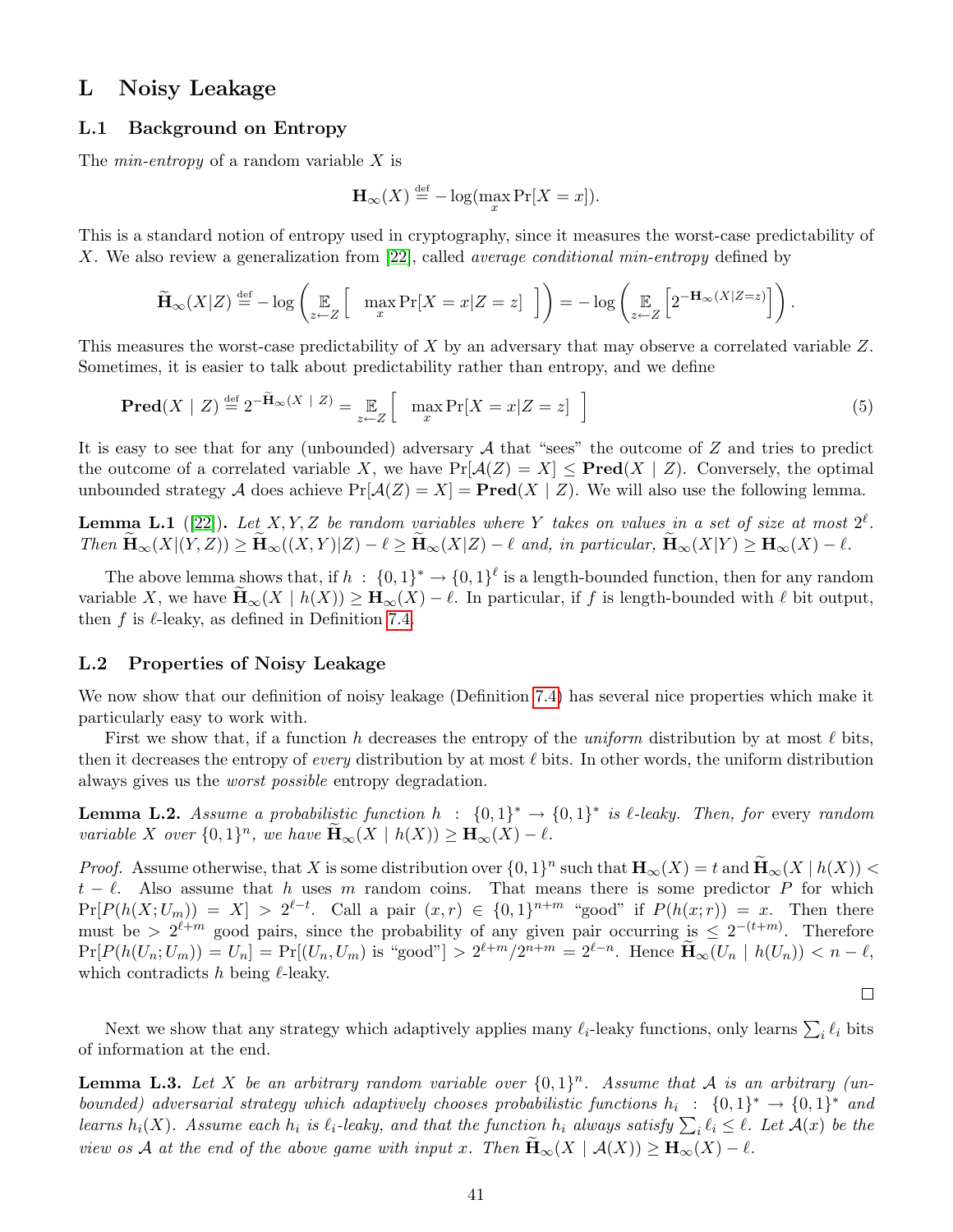*Proof.* Let us first prove the lemma in the case that A can only ask for two functions  $h_1, h_2$ , where  $h_1$  is  $\ell_1$ leaky and  $h_2$  is  $(\ell-\ell_1)$ -leaky, but can be chosen adaptively based on the answer to  $h_1$ . The view of A consists of  $(z_1, z_2) = (h_1(X), h_2(X))$ . For any value  $z_1$  define the conditional distribution  $X_{z_1} = (X \mid h_1(X) = z_1)$ . We then have:

<span id="page-42-1"></span>
$$
\begin{array}{ll}\n\mathbf{Pred}(X \mid \mathcal{A}(X)) & = & \mathbb{E} \max_{(z_1, z_2) \leftarrow \mathcal{A}(X)} \max_{x \in \{0, 1\}^n} \Pr[X = x \mid \mathcal{A}(X) = (z_1, z_2)] \\
& \leq & \mathbb{E} \max_{z_1 \leftarrow h_1(X)} \max_{h_2} \mathbb{E} \max_{z_2 \leftarrow h_2(X_{z_1})} \max_{x} \Pr[X = x \mid h_1(X) = z_1, h_2(X) = z_2] \\
& = & \mathbb{E} \max_{z_1 \leftarrow h_1(X)} \max_{h_2} \left( \mathbb{E} \max_{z_2 \leftarrow h_2(X_{z_1})} \max_{x} \Pr[X_{z_1} = x \mid h_2(X_{z_1}) = z_2] \right) \\
& = & \mathbb{E} \max_{z_1 \leftarrow h_1(X)} \max_{h_2} \mathbf{Pred}(X_{z_1} \mid h_2(X_{z_1})) \\
& \leq & \mathbb{E} \max_{z_1 \leftarrow h_1(X)} \mathbf{Pred}(X_{z_1}) 2^{\ell - \ell_1} \\
& = & 2^{\ell - \ell_1} \mathbf{Pred}(X \mid h_1(X)) \\
& \leq & 2^{\ell} \mathbf{Pred}(X) \tag{7}\n\end{array}
$$

where [\(6\)](#page-42-1) (respectively [\(7\)](#page-42-1)) follows from the fact that  $h_2$  is  $\ell - \ell_1$ -leaky (respectively,  $h_1$  is  $\ell_1$ -leaky) and Lemma [L.2.](#page-41-3) To generalize to the case where  $A$  can ask for many functions, we just use induction on the number of functions m. We just showed the case of  $m = 1, 2$ . Assume the lemma holds for m, and we show that it holds for  $m + 1$ . The main idea is that, after seing the answer to the first  $\ell_1$ -leaky query  $h_1(X)$ , we can define the rest of the strategy of A as a function  $A_2(X)$ , which consists of m adaptively chosen queries  $h_2, \ldots, h_{m+1}$ . By the inductive hypothesis, we see that  $\mathcal{A}_2$  is  $(\ell - \ell_1)$ -leaky. The theorem then follows from the  $m = 2$  case.  $\Box$ 

#### <span id="page-42-0"></span>L.3 Resilience to Noisy Leakage (Proof-Sketch of Theorem [7.5\)](#page-17-2)

DEFINITIONS. Defining resilience to noisy leakage is slightly more difficult then length-bounded leakage, since there is no efficient procedure to check how leaky a function  $h$  is. We define the noisy-leakage oracle  $N\mathcal{O}_{sk}^{\lambda}(\cdot)$ , analogously to Definition [2.2,](#page-5-3) except that the query functions  $h : \{0,1\}^* \to \{0,1\}^*$  can have arbitrary output lengths (not just 1 bit). In the definition of CLR primitives, we will not restrict the number of queries to the oracle, but rather the sum of the "leakiness" of the queries. For example, we define a noisy CLR-OWR as follows.

**Definition L.4** (Noisy-Leakage Security for CLR-OWR). We say that an  $\ell$ -CLR-OWR is secure against noisy leakage, if it satisfies the definition of CLR-OWR (Definition [2.3\)](#page-5-0) with the following modifications:

- 1. In each leakage round, the adversary can adaptively make an arbitrary number of oracle-calls to  $\mathcal{NO}_{sk}^{\lambda}(\cdot).$
- 2. The adversary only wins if, in each leakage-round i, the set of queries  $h_{i,1},\ldots,h_{i,m_i}$  made to  $\mathcal{NO}_{sk}^{\lambda}(\cdot)$ satisfy  $\sum_{j=1}^{m_i} \ell_{i,j} \leq \ell$ , where each  $h_{i,j}$  is  $\ell_{i,j}$ -leaky. (Notice that the winning condition cannot be checked efficiently.)

We can define the other noisy CLR primitives (signatures, ID schemes, AKA) analogously. We can also analogously define noisy variants of our building blocks for the CLR-OWR construction: a noisy LIRR and a noisy LoC-NM encryption. To prove Theorem [7.5,](#page-17-2) we notice that our web of reductions preserves noisy leakage. In particular, it it easy to extend our results to get the following:

| Theorem 4.9 noisy LoC-NM encryption           | $\Rightarrow$ | noisy LIRR.                            |
|-----------------------------------------------|---------------|----------------------------------------|
| Theorem 3.2 noisy LIRR                        | $\Rightarrow$ | noisy CLR-OWR.                         |
| Theorem I.3: noisy CLR-OWR                    | $\Rightarrow$ | noisy CLR-signatures                   |
| Theorem K.2, Theorem K.4: noisy CLR-signature | $\Rightarrow$ | noisy CLR-ID schemes and noisy CLR-AKA |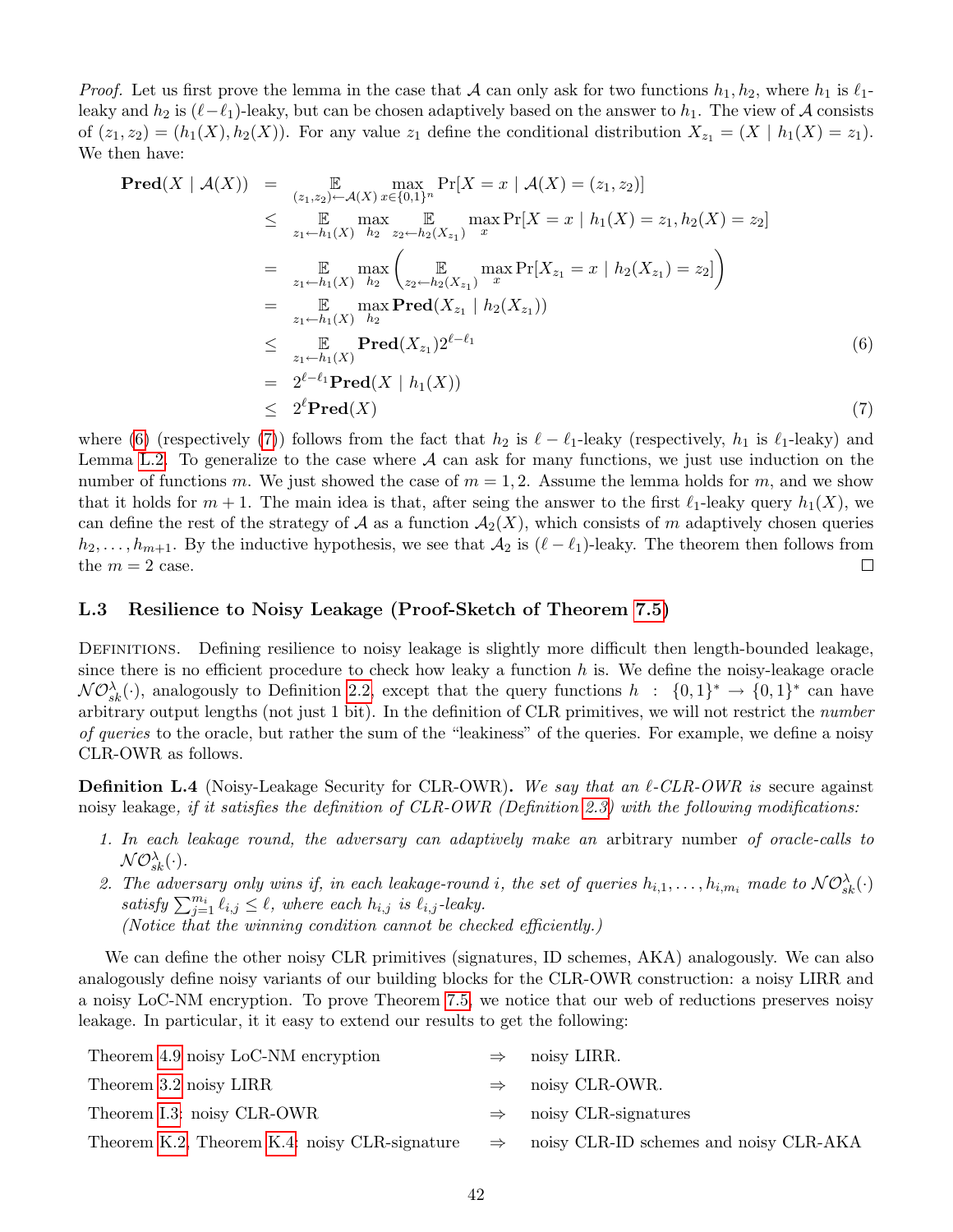Therefore, to prove Theorem [7.5,](#page-17-2) we only need to show that the construction of the encryption scheme  $\mathcal{E}_2$  is  $\ell$ -LoC-NM w.r.t. noisy leakage. But this follows almost directly from the proof of Theorem [E.2.](#page-25-4)

The only place in that proof where the nature of the leakage is used, is in arguing the indistinguishability of Games 2 and 3. In particular, it is used in the analysis of case 2, arguing that a decryption query with  $\vec{y}^* \notin \texttt{rowspace}(\mathbf{A})$  is likely to decrypt to  $\perp$  in Game 2. To do so, we used the fact that the correct verification elements  $\tilde{\mathbf{c}}_i^*$  corresponding to  $\vec{\mathbf{y}}^*$  are uniformly random given all other information except for the leakage. Then, the nature of the leakage was only used to argue that  $\widetilde{\mathbf{H}}_{\infty}(\tilde{\mathbf{c}}_1^*, \ldots, \tilde{\mathbf{c}}_n^* \mid$  leakage  $) \geq \lambda$ , and so the adversary can only predict these values with negligible probability. In the case of length bounded leakage, the above inequality follows from Lemma [L.1.](#page-41-4) For the case of noisy-leakage, the above inequality still holds by Lemma [L.3.](#page-41-5)

#### <span id="page-43-0"></span>L.4 Comparison to the Definition of [\[49\]](#page-20-0)

Naor and Segev [\[49\]](#page-20-0), introduced the concept of noisy leakage, but with a slightly different definition. That is, if a scheme has distribution  $PK, SK$  on public/secret keys than a leakage-function h is  $\ell$ -leaky if  $\mathbf{H}_{\infty}(SK \mid PK, h(SK)) \ge \mathbf{H}_{\infty}(SK \mid PK) - \ell$ . We find this definition less robust since the "leakiness" of a function  $h$  depends on the scheme within which this function is analyzed, rather than just on the function itself. However, by Lemma [L.2,](#page-41-3) our measure of noisy leakiness is always more pessimistic and so security under the [\[49\]](#page-20-0) definition is a stronger notion. Interestingly, our schemes do not satisfy it. In particular, our secret-key sk for CLR-OWR does not, in itself, have large statistical entropy but only pseudo-entropy. Therefore, the identity function  $h(sk) = sk$ , would be legal leakage for our scheme according to the definition of [\[49\]](#page-20-0), but not according to our Definition [7.4.](#page-17-4)

# <span id="page-43-1"></span>M Leakage of Computation

### <span id="page-43-2"></span>M.1 Organization

In Appendix [M.2,](#page-43-3) we give some background on  $\Sigma$ -protocols. In Appendix [M.3,](#page-44-0) we then give general constructions of CLR security for ID schemes, signatures and AKA from CLR-OWRs and  $\Sigma$ -protocols, and show that these constructions satisfy leakage-of-computation security. Lastly, in Appendix [M.4,](#page-47-2) we show how to efficiently instantiate  $\Sigma$ -protocols for the concrete relations we need, using our concrete instantiation of a CLR-OWR.

This gives us several alternative constructions of the above primitives, differing from those in Appendix [I](#page-33-0) and Appendix [K.](#page-37-0) The main advantage is that the current constructions satisfy *leakage-of-computation* security. Interestingly, they are also more efficient. The main disadvantage, for the signatures and AKA protocols, is that they are only proven secure in the random oracle model. Also, the relative-leakage of the signature scheme (but not the ID scheme and AKA protocol) is halved.

#### <span id="page-43-3"></span>M.2 Background: Σ-Protocols

DEFINITION. Let R be an NP relation consisting of *instance*, witness pairs  $(y, x) \in R$  and let  $L_R =$  $\{y \mid \exists x, (y, x) \in R\}$  be the corresponding language of R. A  $\Sigma$ -protocol for R is a protocol between a PPT ITM prover  $\mathcal{P}(y, x)$  and a PPT ITM verifier  $\mathcal{V}(x)$ , which proceeds in three rounds where: (1) the prover  $P(y, x)$  sends an initial message a, (2) the verifier  $V(y)$  sends a uniformly random challenge c from some space C (3) the prover  $\mathcal{P}(y, x)$  sends a response z. The verifier  $\mathcal{V}(x)$  either accepts or rejects the conversation by computing some predicate  $\text{Ver}(y, a, c, z)$  of the instance y and the conversation  $(a, c, z)$ . We require that  $\Sigma$ -protocols satisfy the following three properties:

**Perfect Completeness:** For any  $(y, x) \in R$ , the execution  $\{\mathcal{P}(y, x) \rightleftharpoons \mathcal{V}(y)\}$  is always accepting.

**Special Soundness:** There is an efficient extractor algorithm such that, given an instance  $y$  and two accepting conversations for y:  $(a, c, z)$ ,  $(a, c', z')$  with the same first message a but different challenges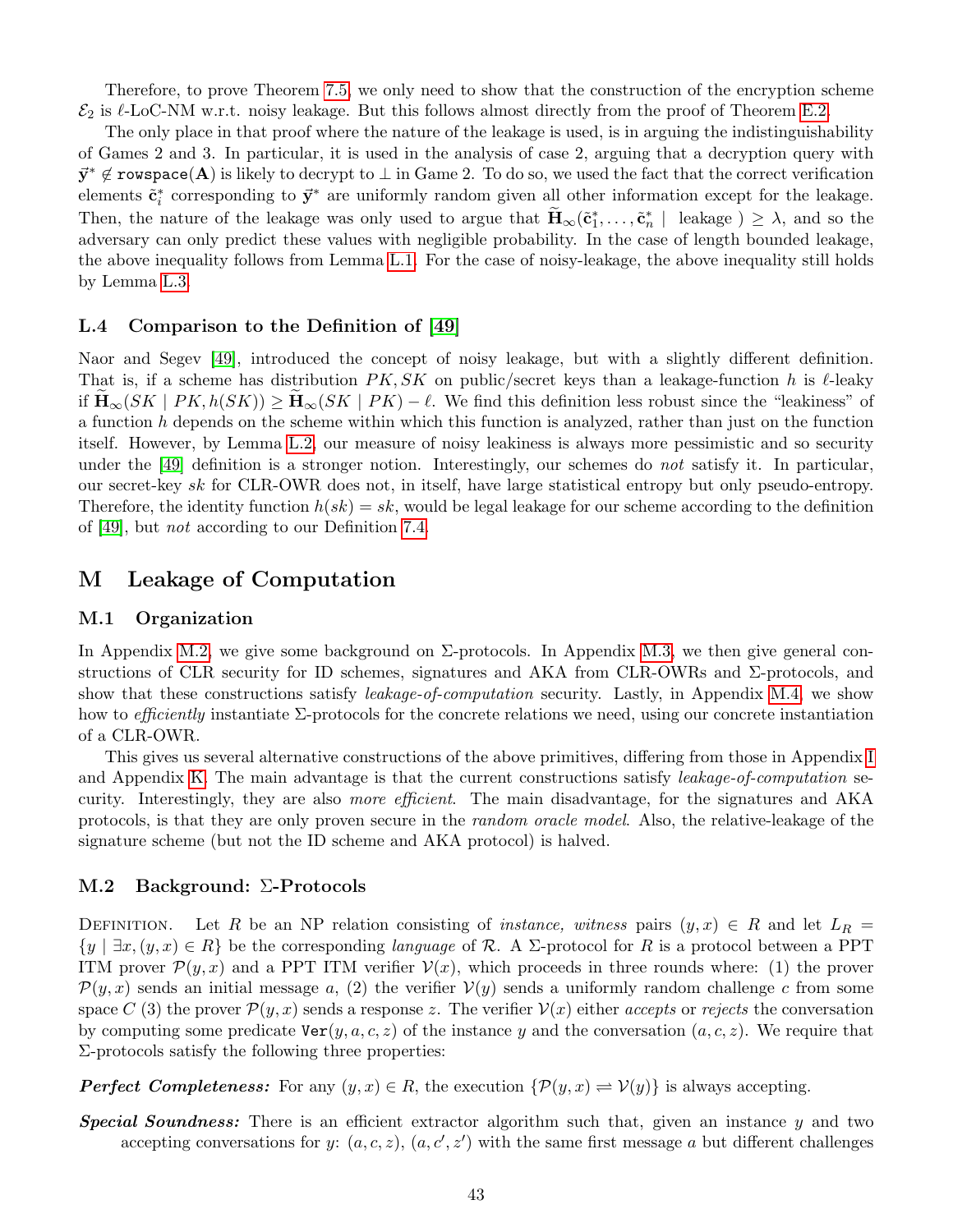$c \neq c'$ , the algorithm outputs x' such that  $(y, x') \in R$ .

**Perfect Honest Verifier Zero Knowledge (HVZK):** There is a PPT simulator S such that, for any  $(y, x) \in R$ , the simulator  $\mathcal{S}(y)$  produces conversations  $(a, c, z)$  which are *identically distributed* to the conversations produced by an execution with an *honest* verifier  $\{P(y, x) \rightleftharpoons V(y)\}.$ 

Although it often makes sense to talk about  $\Sigma$ -protocols with even a 1-bit challenge space  $C = \{0, 1\}$ , we will (from now on) assume that the *challenge-space is super-polynomial* in the security parameter:  $|C| = 2^{\omega(\log(n))}$ . This can always be made to hold, using parallel repetition.

PROPERTIES OF  $\Sigma$ -PROTOCOLS. As was shown in [\[15\]](#page-19-18), the HVZK property implies witness indistinguishability: For any adversarial verifier  $\mathcal{V}^*$  any  $(y, x), (y, x') \in R$  the conversations:

$$
\{\mathcal{P}(y,x) \rightleftharpoons \mathcal{V}^*(y)\} \equiv \{\mathcal{P}(y,x') \rightleftharpoons \mathcal{V}^*(y)\}
$$

are identically distributed. This also implies that, for any joint distribution  $(Y, X)$  over R and any adversary  $\mathcal{V}^*$ , if we condition on any outcome  $Y = y$ , then the random variables X and  $Z =$  (view of  $\mathcal{V}^*$ ) are independently distributed.

Although *computationally-indistinguishable HVZK*  $\Sigma$ -protocols are known to exists for all of NP, this is unlikely to be the case with perfect HVZK  $\Sigma$ -protocols [\[15\]](#page-19-18), which is our default notion. Therefore, we will need to explicitly give a  $\Sigma$ -protocol for our concrete relations later.

### <span id="page-44-0"></span>M.3 Leakage of Randomness Security: Generic Constructions

Let  $C =$  (KeyGen, ReRand, Ver<sup>C</sup>) be a CLR-OWR. Let  $R_c = \{(pk, sk) \mid \text{Ver}^{\mathcal{C}}(pk, sk) = 1\}$  be a relation on valid pk, sk pairs of the CLR-OWR, and let  $\Sigma = (\mathcal{P}, V)$  be a  $\Sigma$ -protocol for the relation  $R_{\mathcal{C}}$ .<sup>[9](#page-44-2)</sup> In the rest of the section, we give generic constructions of several CLR primitives with leakage-of-computation security, from  $\mathcal C$  and  $\Sigma$ .

#### <span id="page-44-1"></span>M.3.1 ID Schemes

**Definition M.1** (CLR-ID with Leakage of Randomness). We say that an ID scheme (KeyGen, ReRand,  $\mathcal{P}, \mathcal{V}$ ) is a CLR-ID with leakage-of-computation security if the regular correctness property holds (see Defini-tion [K.1\)](#page-37-5) and the winning probability of any PPT adversary A is  $Pr[A \text{ wins}] \leq$  negl( $\lambda$ ) in the following game:

**Initialization:** The challenger chooses  $(pk, sk) \leftarrow \text{KeyGen}(1^{\lambda})$  and gives pk to A. It sets r to be the empty string.

- Learning Stage: The learning stage proceeds in arbitrary many leakage rounds. In each round, the adversary A can arbitrarily interleave the following actions:
	- Protocol Executions: The adv. A can execute arbitrarily many protocols with the honest prover  $P(s_k; r_i)$ , who uses fresh random coins  $r_i$ . In the beginning of each such execution, the challenger sets  $r := r||r_i$  (i.e. appends  $r_i$  to r).
	- Leakage Queries: In each round, the adv. A can make up to  $\ell$  queries to the oracle  $\mathcal{O}^{\lambda}_{sk,r}$ , on the current secret key sk and all the randomness r used so far in the current round.

At the end of each round, the challenger resets r to the empty string, computes  $sk' \leftarrow \text{ReRand}(sk)$  and updates  $sk := sk'$ .

**Impersonation Stage:** The adversary A interacts with an honest verifier  $V(pk)$ , by taking the role of the prover (there is no leakage at this point). We say that A wins if  $\mathcal V$  accepts the execution.

<span id="page-44-2"></span><sup>&</sup>lt;sup>9</sup>Recall, we assume that a  $\Sigma$ -protocol is *perfect* HVZK.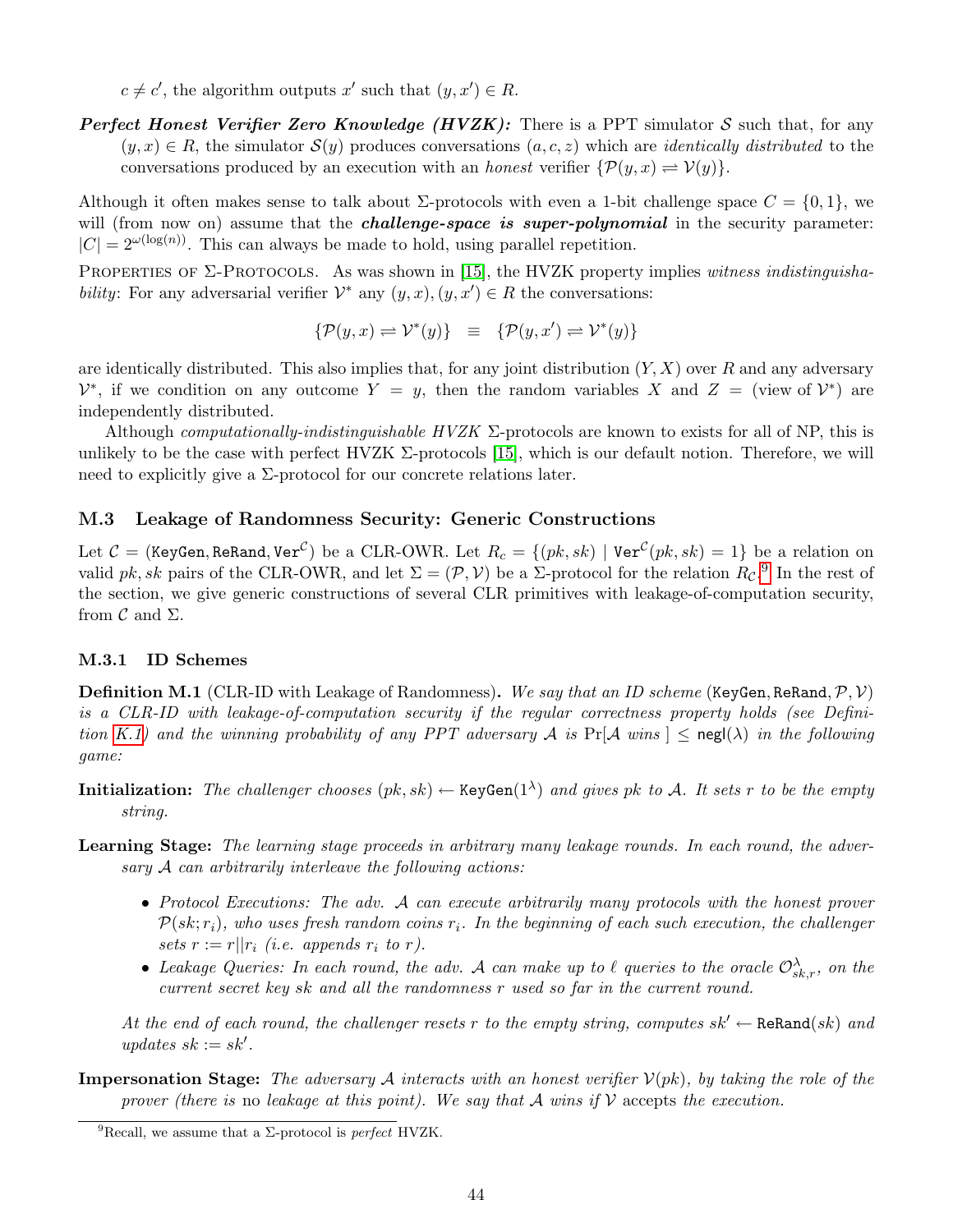We want to say that, if  $\mathcal{C} = (\texttt{KeyGen}, \texttt{ReRand}, \texttt{Ver}^{\mathcal{C}}), \Sigma = (\mathcal{P}, \mathcal{V})$  are define as before, then (KeyGen, ReRand,  $P$ ,  $V$ ) is a secure CLR-ID scheme with leakage-of-computation security. Unfortunately, we do not know how to prove this statement in general (even without leakage-of-computation security). The problem is that executions of a  $\Sigma$ -protocol cannot be efficiently simulated, even though they do not (information theoretically) reveal any additional information about the secret key. The way to get around this problem is to make a stronger assumption on  $\mathcal{C}$ , that it satisfies CLR security with respect to noisy leakage (Definition [7.4\)](#page-17-4). That way, we can actually include all of the protocol executions as outputs of a leakage function on sk.

<span id="page-45-2"></span>**Theorem M.2.** Assume that  $C =$  (KeyGen, ReRand, Ver<sup>C</sup>) is an  $(\ell + 1)$ -CLR-OWR with noisy-leakage security and that  $\Sigma = (\mathcal{P}, \mathcal{V})$  is a  $\Sigma$ -protocol for the relation  $R_{\mathcal{C}}$ . Then  $\mathcal{I} = (\text{KeyGen}, \mathcal{P}, \mathcal{V})$  is an  $\ell$ -CLR-secure ID scheme with leakage-of-computation security.

*Proof.* Let  $A$  be an adversary against the ID scheme, with noticeable probability of winning. We construct an adversary  $\beta$  for the CLR-OWR as follows. We can define the leakage function  $h_{A,pk}(x)$  which does the following: (1) checks that  $\text{Ver}^{\mathcal{C}}(pk, x) = 1$  and, if not, it outputs  $\perp$ , (2) otherwise, it simply runs A for a single leakage round, using  $sk = x$  to perfectly simulate the the prover  $\mathcal{P}(pk, sk; r)$  and the leakage-oracle  $\mathcal{O}_{sk,r}^{\lambda}$ , outputting the entire view of A at the end. We first prove the following:

<span id="page-45-1"></span>**Claim M.3.** For any fixed pk and algorithm A, the function  $h_{A,pk}(x)$  is  $(\ell + 1)$ -leaky.

*Proof.* Let X be any random variable and let us define the random-variables  $B = \text{Ver}^{\mathcal{C}}(pk, X)$  to be a binary indicator variable for whether X is a valid secret-key for  $pk$ , P to be the outcome of all interactions between A and the prover  $\mathcal{P}(pk, X; R)$  with uniform randomness R, and L to be the responses to all of A's the leakage-oracle queries to  $\mathcal{O}^{\lambda}_{X,R}$  on the secret-key X and randomness R. Then

<span id="page-45-0"></span>
$$
\begin{aligned}\n\mathbf{Pred}(X|h_{A,pk}(X)) \\
&= \mathbf{Pred}(X|h_{A,pk}(X), B = 1)\Pr[B = 1] + \mathbf{Pred}(X|h_{A,pk}(X), B = 0)\Pr[B = 0] \\
&\le \mathbf{Pred}(X|P, L, B = 1)\Pr[B = 1] + \mathbf{Pred}(X|B = 0)\Pr[B = 0] \tag{9}\n\end{aligned}
$$

 $<$  $2^{\ell} \text{Pred}(X|P, B = 1) \Pr[B = 1] + \text{Pred}(X|B = 0) \Pr[B = 0]$  (10)

 $\leq 2^{\ell} \mathbf{Pred}(X|B=1) \Pr[B=1] + \mathbf{Pred}(X|B=0) \Pr[B=0]$  (11)

$$
\leq 2^{\ell} \mathbf{Pred}(X|B) \leq \mathbf{Pred}(X) 2^{\ell+1} \tag{12}
$$

Where [\(8\)](#page-45-0) follows by the definition of predictability and the laws of expectation, [\(9\)](#page-45-0) follows by decomposing the output of the function  $h_{A,pk}(x)$  depending on the outcome of B, [\(10\)](#page-45-0) follows since the queries to the leakage oracle are cumulatively at most  $\ell$ -leaky (and Lemma [L.3\)](#page-41-5), [\(11\)](#page-45-0) follows since interaction with the prover  $\mathcal P$  is perfectly witness indistinguishable (and hence P reveals 0 information conditioned on  $B = 1$ ) and [\(12\)](#page-45-0) follows by the definition of predictability again.

By substituting  $X = U_n$ , we get  $\widetilde{\mathbf{H}}_{\infty}(U_n | h_{\mathcal{A},pk}(U_n)) = -\log(\mathbf{Pred}(U_n | h_{\mathcal{A},pk}(U_n))) = n - (\ell + 1)$ , which proves the claim. proves the claim.

So, the reduction B breaking the CLR-OWR simply takes the description of  $A$  (including it's randomcoins and current state) at the beginning of each leakage-round and queries its oracle  $\mathcal{O}_{sk}$  with the leakagefunction  $h_{A,pk}$ . It then feeds the output to its copy of A to progress to the next leakage round. This goes on until  $A$  moves to the impersonation stage.

When that occurs, B simply runs as an honest verifier with A to get a conversation  $(a, c, z)$ . It then rewinds  $A$  to the challenge phase and sends a fresh challenge  $c'$ . Using the standard rewinding argument, there is a noticeable probability that B recovers two valid conversations  $(a, c, z)(a, c', z')$  with  $c \neq c'$ , and therefore a witness  $sk^*$  such that  $\text{Ver}^{\mathcal{C}}(pk, sk^*) = 1$ . Therefore  $\mathcal{B}$  wins the CLR-OWR attack game with noticeable probability.  $\Box$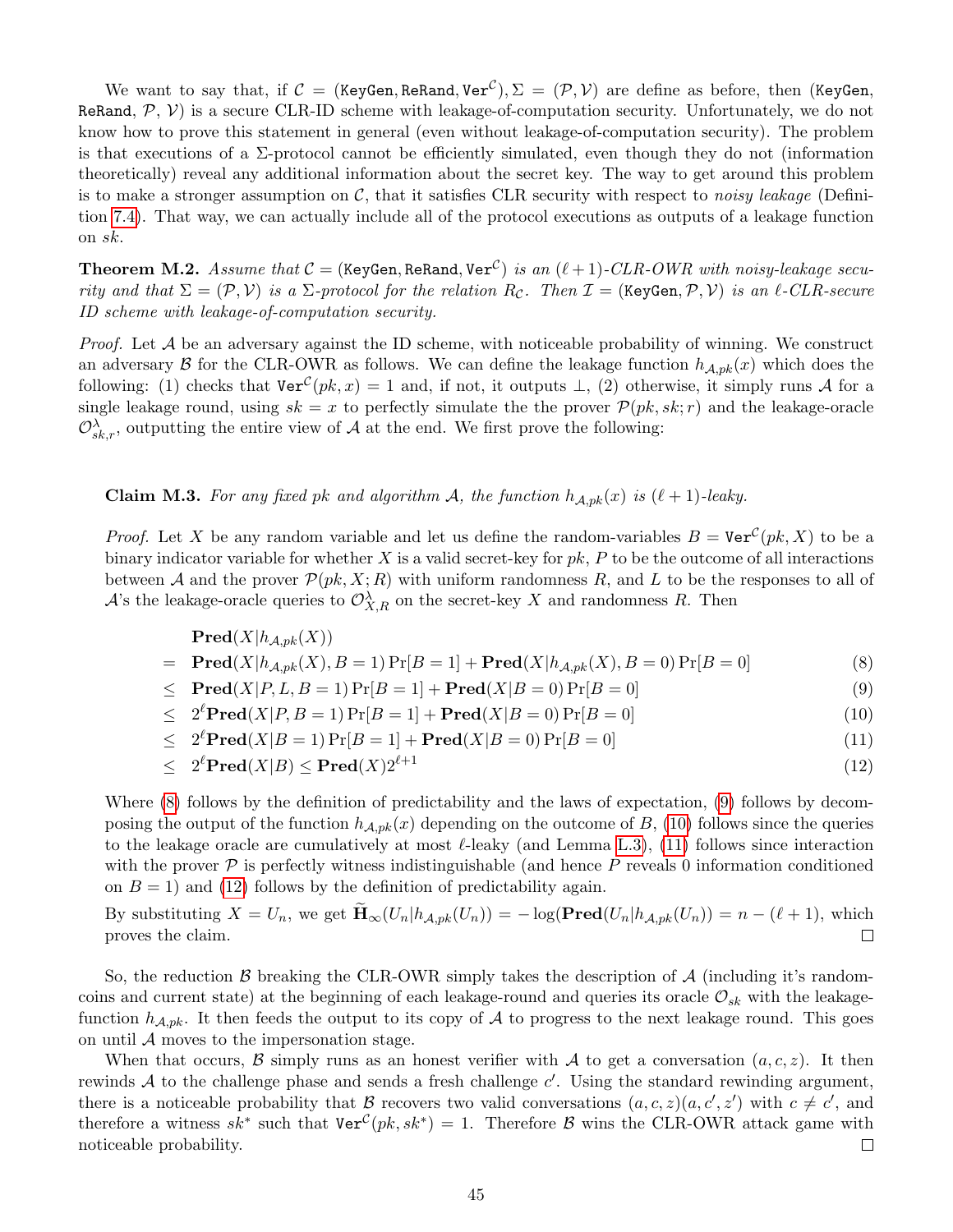#### <span id="page-46-0"></span>M.3.2 Signatures

Definition M.4 (CLR-Sig with Leakage of Randomness). We say that a signature scheme (KeyGen, Sign, SigVer, ReRand) is  $\ell$ -CLR with leakage-of-computation security if for any PPT adversary A, we have  $Pr[\mathcal{A} \text{ wins}]$  < negl( $\lambda$ ) in the following game:

- The challenger chooses  $(vk, sk) \leftarrow \text{KeyGen}(1^{\lambda})$  and gives vk to A.
- The adversary  $A$  runs for arbitrarily many leakage rounds. In the beginning of each round r is initialized to be the empty string. Then, in each round:
	- The adversary makes up to  $\ell$  calls to a leakage-oracle  $\mathcal{O}_{sk,r}$ , with the current secret key sk and the randomness r used so far. The adversary also makes queries to a signing oracle  $S_{sk}(\cdot)$ . The signing oracle responds to a query m with the signature  $\sigma = \text{Sign}_{sk}(m; r_i)$  under fresh random coins  $r_i$ , and the challenger updates  $r = r||r_i$ .
	- $-$  At the end of the round, the challenger samples sk' ← ReRand(sk) and updates sk := sk'. It resets r to the empty string.
- The adversary wins if it produces a message/signature pair  $(m^*, \sigma^*)$  such that  $\text{SigVer}_{vk}(m^*, \sigma^*) = 1$ and  $m^*$  was not given to  $S_{sk}(\cdot)$  as a signing query in any leakage round.

Let  $C =$  (KeyGen, ReRand, Ver<sup>C</sup>) be a CLR-OWR and  $\Sigma = (\mathcal{P}, \mathcal{V})$  be a  $\Sigma$ -protocol for  $R_{\mathcal{C}}$ . We can then use the Fiat-Shamir [\[29\]](#page-19-9) transform to define a signature scheme  $S =$  (KeyGen, Sign, SigVer, ReRand) as shown in Figure [15.](#page-46-1)

Let  $H : \{0,1\}^* \to C$  be a Random Oracle mapping arbitrary messages to the challenge-space C of the  $\Sigma$ -protocol. KeyGen, ReRand: Same as for the OWR.

 $Sign_{sk}(m)$ : Use the prover  $\mathcal{P}(pk, sk)$  to compute the first message a of the protocol. Compute the challenge  $c := H(a, m)$  and give c to  $\mathcal{P}(pk, sk)$  to get a last message z. Output  $(a, z)$ .

SigVer<sub>nk</sub> $(m, \sigma)$ : Parse  $\sigma = (a, z)$ . Compute  $c = H(a, m)$ . Output 1 if the conversation  $(a, c, z)$  is accepting for pk.

<span id="page-46-1"></span>Figure 15: Fiat-Shamir Transform [\[29\]](#page-19-9): Signatures from Σ-Protocols

NOTE ON LEAKAGE IN THE RO MODEL. As noted by [\[46\]](#page-20-2), when analyzing leakage in the RO model, the leakage functions  $h(\cdot)$  should have access to the random-oracle. This captures the essence of the randomoracle model, where all parties, honest or adversarial, have access to the oracle. We assume this to be the case in the following theorem.

<span id="page-46-3"></span>**Theorem M.5.** Assume that  $C = (KeyGen, ReRand, Ver^{\mathcal{C}})$  is an  $(\ell + 1)\text{-}CLR\text{-}OWR$  with noisy-leakage security and concurrent-leakage-round security. Assume that  $\Sigma = (\mathcal{P}, \mathcal{V})$  is a  $\Sigma$ -protocol for the relation  $R_c$ . Then the Fiat-Shamir scheme  $S =$  (KeyGen, Sign, SigVer, ReRand), as defined in Figure [15](#page-46-1) is an  $\ell/2$ -CLRsecure (existentially-unforgeable) signature scheme with leakage-of-computation security.

*Proof.* Assume that  $A$  is an attacker on the signature scheme with noticeable success probability. Also, assume that A runs for at most  $q_L$  leakage round and makes at most  $q_H$  calls to the random oracle H (including calls made by the leakage functions). We define an attacker  $\beta$  against the concurrent/noisyleakage security of the CLR-OWR. The attacker  $\beta$  works as follows. It chooses a  $2(q_H)$ -wise independent function  $f_k$  (keyed by a random k) with range  $C^{10}$  $C^{10}$  $C^{10}$  and a random  $c' \in C$ . It uses these to define a leakagefunction  $h_{A,pk,k,c'}(sk_1,\ldots, sk_{qL})$  which concurrently leaks on  $q_L$  versions of the CLR-OWR secret keys. The function works as follows:

Check that Secret Keys Are Legal: If  $\text{Ver}(pk, sk_i) = 0$  for any i, output  $\perp$ .

<span id="page-46-2"></span><sup>&</sup>lt;sup>10</sup>We can also replace  $f_k$  by an appropriate PRF.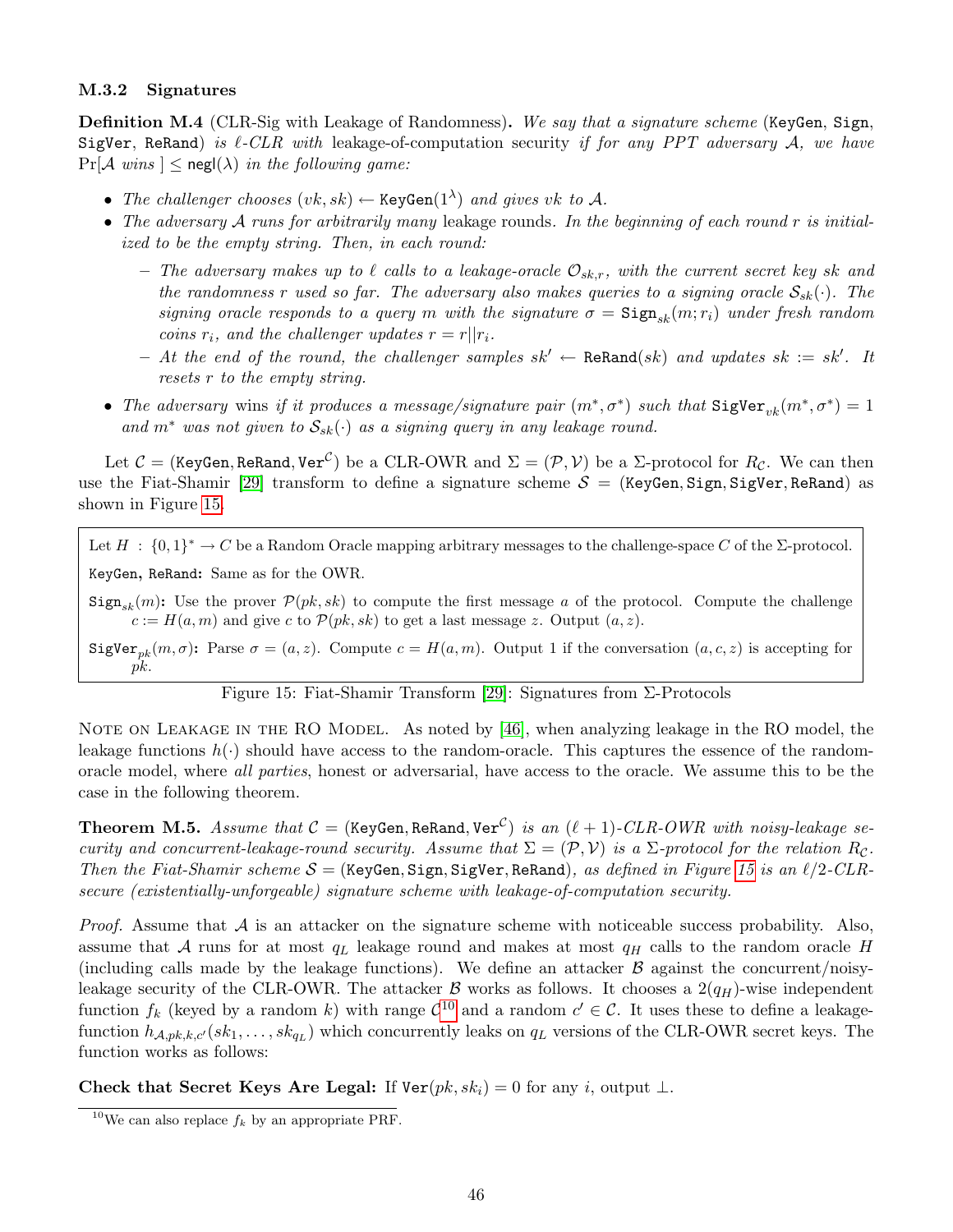- **Run** A: Run the adversary A. Answer all random-oracle queries z via  $f_k(z)$ . Answer all signing queries on m honestly by running the honest prover P with challenge  $c = f_k(a,m)$  secret key  $sk_i$  and uniform randomness  $r_i$ . Let the set P be all the answers to the signing queries. Answer all leakage queries on the secret-keys  $sk_i$  and randomness  $r_j$  honestly. Let L be the answers to all leakage queries.
- **Rewind Once:** At the end, A outputs some value  $(m_1^*, \sigma_1^* = (a_1^*, z_1^*))$ . Rewind all the way to the beginning and run  $A$  again, answering random-oracle queries, signing queries and leakage queries as before, except that, on random-oracle query  $(m^*, a^*)$  output c'. If A makes any new signing/leakage queries, update the set L, P accordingly. At the end A outputs some value  $(m_2^*, \sigma_2^* = (a_2^*, z_2^*)$ .

**Output:** Output the responses to the leakage/signing queries  $L, P$ .

Now, when  $\beta$  gets L, P, it can use them to run A the same way as was done inside the leakage function (using L, P instead of the secret-keys), eventually getting  $(m_1^*, \sigma_1^* = (a_1^*, z_1^*)), (m_2^*, \sigma_2^* = (a_2^*, z_2^*)$ ). Using the standard rewinding argument, there is a noticeable probability that  $(a_1^*, c_1^* = f_k(m_1^*, a_1^*), z_1^*)$  and  $(a_2^*, c_2^* =$  $c', z_2^*$  are two accepting conversations with  $a_1^* = a_2^*$  and  $c_1^* \neq c_2^*$ . In this case  $\mathcal{B}$  can come up with a valid secret key sk using the special soundness property.

So all we are left to prove is that  $h_{\mathcal{A},pk,k,c'}$  is  $(\ell + 1)$ -leaky. But this follows from the same argument as Claim [M.3.](#page-45-1)

 $\Box$ 

### <span id="page-47-0"></span>M.3.3 "Challenge-Response" Interactive Signatures

We can also define a weaker notion of security for signatures, called challenge-response unforgeability, where the adversary only wins the game if she is able to forge a signature of a message of the type  $(z, m^*)$  where  $z$  is chosen by the challenger from some appropriately random distribution, after all adversarial leakage queries have been made.<sup>[11](#page-47-3)</sup> In particular, the adversary's leakage cannot depend on z. We notice that, for an analogue of Theorem [M.5](#page-46-3) is simpler to prove for entropically-unforgeable signature. In particular, since the oracle-query  $(a^*, (z, m^*))$  for the forgery is made only *after* all leakage queries have been made, B does not make any new leakage queries after rewinding during the extraction stage. Therefore we can allow  $\ell$  bits of leakage, as compared to  $\ell/2$  in the previous scheme. Moreover, we do not need concurrent security from the CLR-OWR any longer.

<span id="page-47-4"></span>**Theorem M.6.** Assume that  $C = (KeyGen, ReRand, Ver^C)$  is an  $\ell$ -CLR-OWR with noisy leakage security. Assume that  $\Sigma = (\mathcal{P}, V)$  is a  $\Sigma$ -protocol for the relation  $R_c$ . Then the Fiat-Shamir scheme  $S =$ (KeyGen, Sign, SigVer, ReRand), as defined in Figure [15](#page-46-1) is an  $\ell$ -CLR-secure entropically unforgeable signature scheme with leakage-of-computation security.

#### <span id="page-47-1"></span>M.3.4 AKA

Here, we just notice that in our construction of AKA from CLR-Sigs, we only require entropic unforgeability, since, to mount an attack, the adversary has to forge a signature for a message that partially depends on the (random) protocol messages of the other party. This same observation was made in [\[3\]](#page-18-2).

#### <span id="page-47-2"></span>M.4 A  $\Sigma$ -Protocol for the Secret-Key of a CLR-OWR

Let  $\mathcal{C}=($  KeyGen, ReRand, Ver $^{\mathcal{C}})$  be our concrete instantiation of a CLR-OWR based on the schemes  $\mathcal{E}_1,\mathcal{E}_2,\Pi$ under the K-linear assumption. Let  $R_c = \{(pk, sk) | \text{Ver}^{\mathcal{C}}(pk, sk) = 1\}$  be an NP relation.

Recall that  $pk = (CRs, pk_1, pk_2, c_1)$  and  $sk = (c_2, \pi)$  where  $\text{Ver}^{\mathcal{C}}(pk, sk) = 1$  if and only if

 $\mathtt{Ver}_\mathtt{CRS}^\Pi((pk_1, pk_2, c_1, c_2), \pi)=1$ 

<span id="page-47-3"></span> $11$ <sup>The</sup> work of [\[3\]](#page-18-2) gave a somewhat more general definition called *entropic unforgeability*.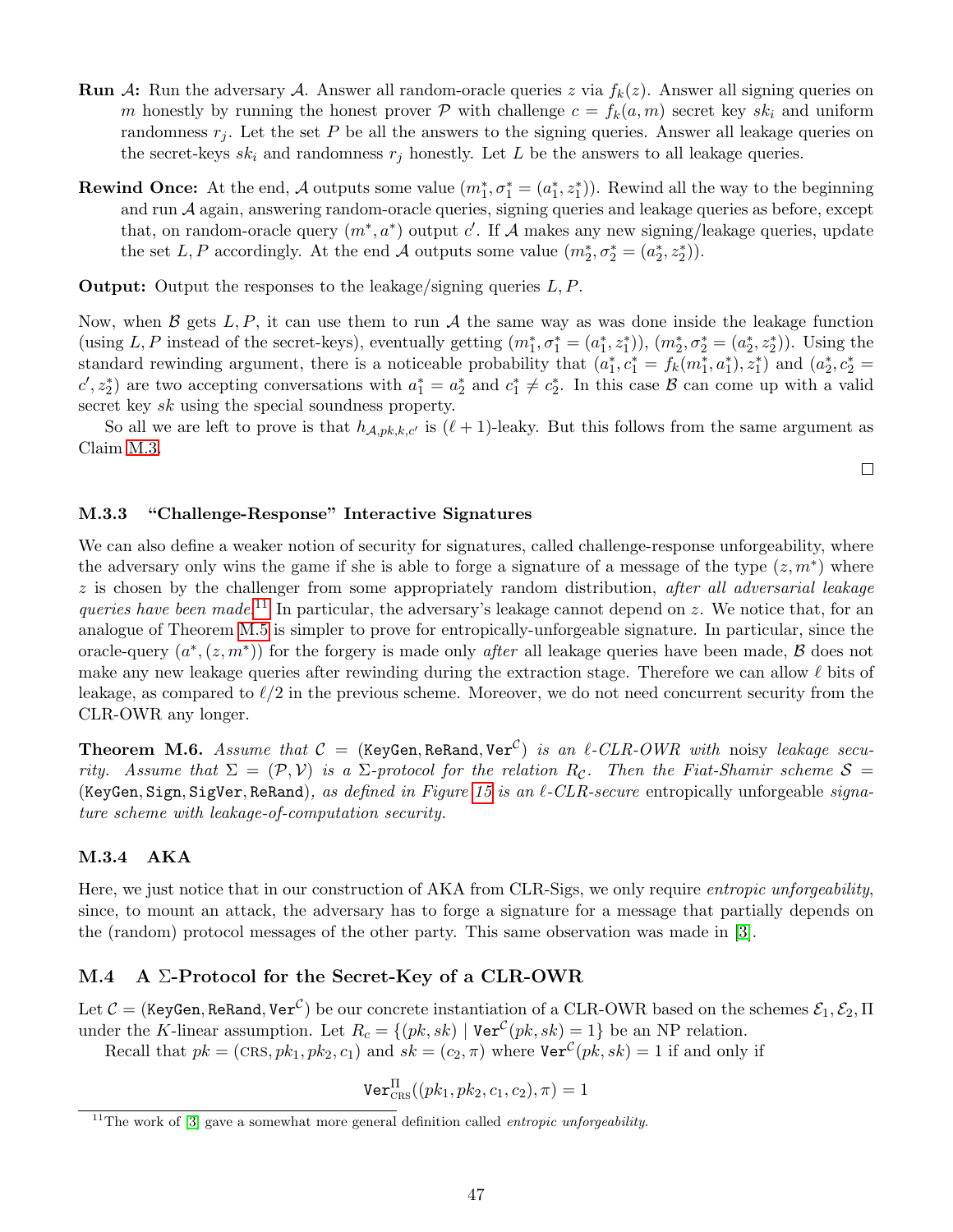where  $\texttt{Ver}^{\Pi}$  is the verification procedure of the NIZK  $\Pi$  for the plaintext-equality relation  $R_{eq}$ .<sup>[12](#page-48-0)</sup>

Also recall that  $\texttt{Ver}^{\Pi}_{\texttt{CRS}}((pk_1, pk_2, c_1, c_2), \pi) = 1$  iff

$$
\mathbf{B} \bullet \mathbf{\Delta} = ( \begin{array}{c|c} \vec{c} & \mathbf{P} \end{array} ) \bullet \Upsilon
$$

where  $\Upsilon$  depends on the CRS, B depends only on  $(pk_1, pk_2)$ ,  $\vec{c}$  depends on  $c_1, c_2$ , and  $(\Delta, P) = \pi$ . However, we can also write  $\vec{c} = \vec{c_1} \boxplus \vec{c_2}$  where  $\vec{c_1}$  depends only on  $c_1$  and  $\vec{c_2}$  depends only on  $c_2$  (see Appendix [E.3](#page-28-0) for why that is).

Therefore, we can write  $pk = (CRs, pk_1, pk_2, c_1) = (\Upsilon, \mathbf{B}, \vec{c}_1)$ , and secret-keys  $sk = (c_2, \pi) = (\vec{c}_2, \Delta, \mathbf{P})$ such that:

$$
(pk, sk) \in R_{\mathcal{C}} \quad \text{iff} \quad \mathbf{B} \bullet \mathbf{\Delta} = \left( \begin{array}{c} \vec{\mathbf{c}}_1 \boxplus \vec{\mathbf{c}}_2 \mid \mathbf{P} \end{array} \right) \bullet \Upsilon
$$
  
iff 
$$
\mathbf{B} \bullet \mathbf{\Delta} = \left( \left( \begin{array}{c} \vec{\mathbf{c}}_2 \mid \mathbf{P} \end{array} \right) \boxplus \left( \begin{array}{c} \vec{\mathbf{c}}_1 \mid \{1_{\mathbb{G}}\} \end{array} \right) \right) \bullet \Upsilon
$$
  
iff 
$$
\mathbf{B} \bullet \mathbf{\Delta} \boxminus \left( \left( \begin{array}{c} \vec{\mathbf{c}}_2 \mid \mathbf{P} \end{array} \right) \bullet \Upsilon \right) = \left( \begin{array}{c} \vec{\mathbf{c}}_1 \mid 1_{\mathbb{G}} \end{array} \right) \bullet \Upsilon
$$

Therefore each  $pk = (\Upsilon, \mathbf{B}, \vec{c}_1)$  defines a group homomorphism

$$
\rho_{pk} \quad : \qquad (\vec{\mathbf{c}}_2, \boldsymbol{\Delta}, \mathbf{P}) \quad \mapsto \quad \mathbf{B} \; \bullet \; \boldsymbol{\Delta} \boxminus \left( \left( \begin{array}{c|c} \vec{\mathbf{c}}_2 & \mathbf{P} \end{array} \right) \; \bullet \; \boldsymbol{\Upsilon} \right)
$$

and we want a  $\Sigma$ -protocol to prove the knowledge of a pre-image of the element  $\left(\begin{array}{c|c} \vec{c} & \vec{c} \end{array} \right| 1_{\mathbb{G}}$   $\bullet$   $\Upsilon$  under the above homomorphism. We now use a general strategy for building efficient  $\Sigma$ -protocols for the pre-image of a group homomorphism (see [\[47\]](#page-20-18) for an elegant general description of this strategy). Our protocol is shown in Figure [16.](#page-48-1)

Let  $pk = (CRS, pk_1, pk_2, c_1) = (\Upsilon, B, \vec{c}_1), \quad sk = (c_2, \pi) = (\vec{c}_2, \Delta, P).$ Define **T** =  $(\vec{c}_1 | 1_{\mathbb{G}}) \cdot \Upsilon$ .

**First Message**  $\mathcal{P}(pk, sk)$ : Choose a random  $aux = (\vec{c}'_2, \Delta', P')$  in the same domain as sk. Output  $A = \rho_{pk}(aux)$ . **Challenge**  $V(pk)$ : Choose a random challenge  $c \leftarrow \mathbb{Z}_p$ .

**Response**  $\mathcal{P}(pk, sk, \text{aux})$ : Output  $\mathbf{Z} = (\vec{c}_2^*, \Delta^*, \mathbf{P}^*)$  where

$$
\begin{array}{rcl}\n\vec{\mathbf{c}}_2^* & := & \vec{\mathbf{c}}_2' \boxplus (\vec{\mathbf{c}}_2 \cdot c) \\
\Delta^* & := & \Delta' \boxplus (\Delta \cdot c) \\
\mathbf{P}^* & := & \mathbf{P}' \boxplus (\mathbf{P} \cdot c)\n\end{array}
$$

Verify Conversation  $V(pk, (\mathbf{A}, c, \mathbf{Z}))$ : To verify the conversation  $(\mathbf{A}, c, \mathbf{Z})$ , the verifier checks  $\rho_{pk}(\mathbf{Z}) \stackrel{?}{=} \mathbf{A} \boxplus$  $(\mathbf{T} \cdot c).$ 

<span id="page-48-1"></span>Figure 16: A  $\Sigma$ -protocol for  $R_c$ .

**Theorem M.7.** The protocol in Figure [16](#page-48-1) is a  $\Sigma$ -protocol (with perfect completeness, special soundness and perfect HVZK) for the relation  $R_{\mathcal{C}}$ .

*Proof.* We show the thee properties one-by-one.

**Perfect Completeness:** Assume that the conversation  $(A, c, Z)$  comes from an honest prover where aux =  $(\vec{c}_2', \Delta', \mathbf{P}')$  and  $\mathbf{Z} = (\vec{c}_2^*, \Delta^*, \mathbf{P}^*)$ . Then

$$
\rho_{pk}(\mathbf{Z}) = \mathbf{B} \cdot \mathbf{\Delta}^* \boxminus ((\vec{c}_2^* | \mathbf{P}^*) \cdot \mathbf{\Upsilon})
$$
  
\n=  $\mathbf{B} \cdot \mathbf{\Delta}' \boxminus ((\vec{c}_2^* | \mathbf{P}^*) \cdot \mathbf{\Upsilon}) \boxplus \mathbf{B} \cdot (\mathbf{\Delta} \cdot c) \boxminus ((\vec{c}_2 \cdot c) | (\mathbf{P} \cdot c)) \cdot \mathbf{\Upsilon})$   
\n=  $\rho_{pk}(\text{aux}) \boxplus (\rho_{pk}(sk) \cdot c)$   
\n=  $\mathbf{A} \boxplus (\mathbf{T} \cdot c)$ 

<span id="page-48-0"></span><sup>&</sup>lt;sup>12</sup>It's important, at this point, to remember the difference between  $R_{eq}$  and  $R_c$ . For  $R_{eq}$ , the statements are  $(pk_1, pk_2, c_1, c_2)$ and we want to prove that  $c_1, c_2$  encrypt the same plaintext. For  $R_c$  the statement is  $pk = (CRs, pk_1, pk_2, c_1)$ , the witness is  $(c_2, \pi)$ , and we want to prove that  $\pi$  is a valid GS NIZK for the relation  $R_{eq}$  with statement  $(pk_1, pk_2, c_1, c_2)$ .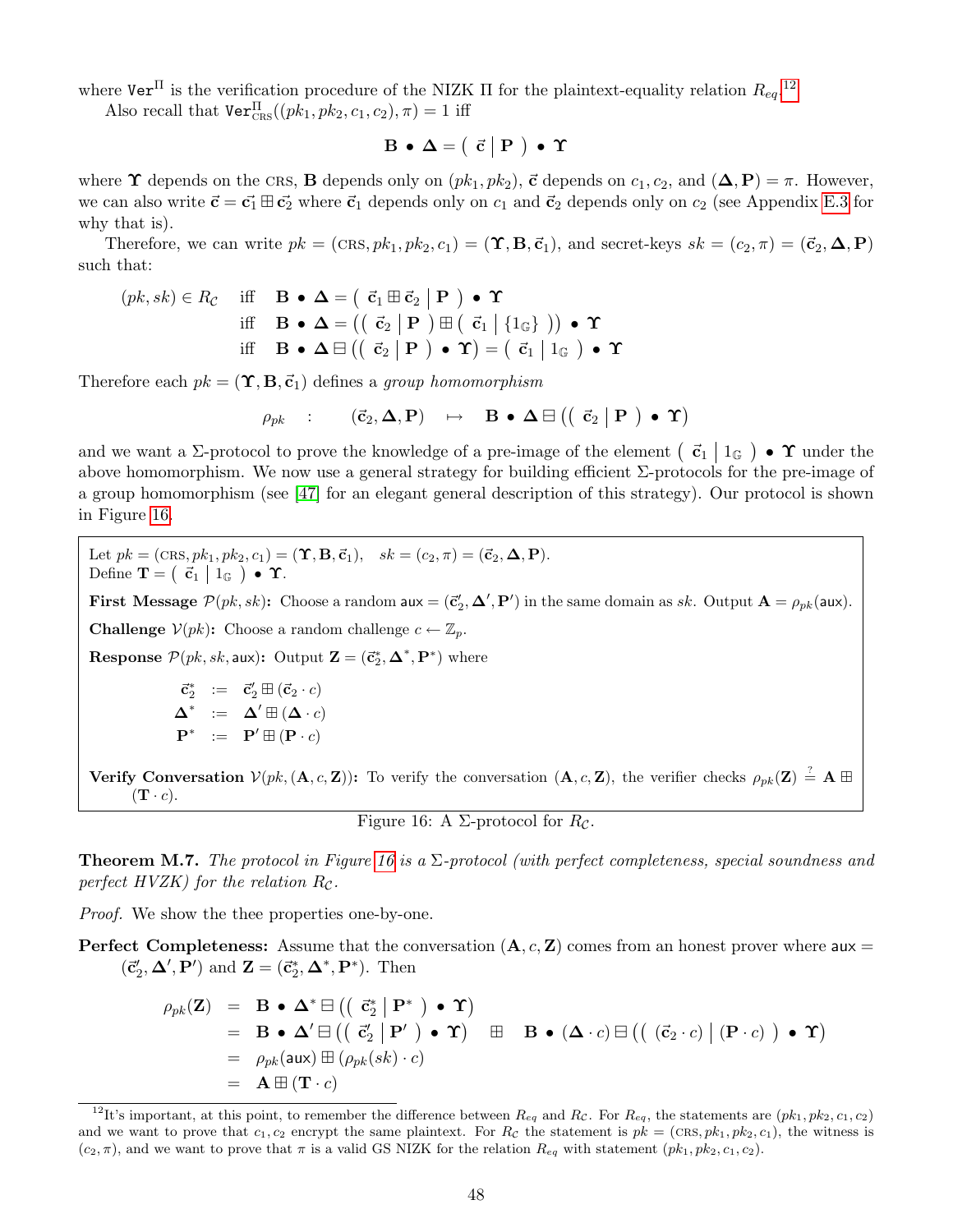**Special Soundness:** Assume that  $(A, c, \mathbf{Z})$ ,  $(A, \tilde{c}, \tilde{\mathbf{Z}})$  are two accepting conversations where  $c \neq \tilde{c}$ . We write

 $\mathbf{Z} = (\vec{\mathbf{z}}_1, \mathbf{Z}_2, \mathbf{Z}_3), \tilde{\mathbf{Z}} = (\tilde{\vec{\mathbf{z}}}_1, \tilde{\mathbf{Z}}_2, \tilde{\mathbf{Z}}_3).$  Then

$$
\begin{aligned}\n\left\{\n\begin{array}{l}\n\rho_{pk}(\mathbf{Z}) &= \mathbf{A} \boxplus (\mathbf{T} \cdot c) \\
\rho_{pk}(\tilde{\mathbf{Z}}) &= \mathbf{A} \boxplus (\mathbf{T} \cdot \tilde{c})\n\end{array}\n\right\} &\Rightarrow \rho_{pk}(\mathbf{Z}) \boxminus \rho_{pk}(\tilde{\mathbf{Z}}) = \mathbf{T} \cdot (c - \tilde{c}) \\
&\Rightarrow \rho_{pk}(\vec{\mathbf{z}}_1 \boxminus \vec{\mathbf{z}}_1, \mathbf{Z}_2 \boxminus \vec{\mathbf{Z}}_2, \mathbf{Z}_3 \boxminus \vec{\mathbf{Z}}_3) = \mathbf{T} \cdot (c - \tilde{c}) \\
&\Rightarrow \rho_{pk}(sk^*) = \mathbf{T}\n\end{array}\n\end{aligned}
$$

Where

$$
sk^* = \left( \begin{array}{ccc} (\vec{z}_1 \boxminus \vec{\tilde{z}}_1) \cdot \frac{1}{(c - \tilde{c})} & , & (\mathbf{Z}_2 \boxminus \vec{\mathbf{Z}}_2) \cdot \frac{1}{(c - \tilde{c})} & , & (\mathbf{Z}_3 \boxminus \vec{\mathbf{Z}}_3) \cdot \frac{1}{(c - \tilde{c})} \end{array} \right)
$$

Therefore the extractor can efficiently compute the above  $sk^*$  such that  $(pk, sk^*) \in R_{\mathcal{C}}$ .

**Perfect HVZK:** The simulator samples  $c \leftarrow Z_p$  at random. It then chooses  $\mathbf{Z} = (\vec{c}_2^*, \Delta^*, \mathbf{P}^*)$  uniformly at random from the same domain as sk. Lastly it computes  $\mathbf{A} := \rho_{pk}(\mathbf{Z}) \boxminus (\mathbf{T} \cdot c)$  and outputs  $(\mathbf{A}, c, \mathbf{Z})$ .

Perfect simulation follows since honest and simulated conversations are both uniformly random subject only to the constraint:  $\rho_{pk}(\mathbf{Z}) = \mathbf{A} \boxplus (\mathbf{T} \cdot c)$ .

 $\Box$ 

#### <span id="page-49-0"></span>M.5 Summary of Results of Leakage-of-Randomness

The generic constructions of ID schemes (Theorem [M.2\)](#page-45-2) and signatures (Theorem [M.5\)](#page-46-3), along with the construction of a  $\Sigma$ -protocol for the relation  $R_{\mathcal{C}}$  when instantiated with our efficient CLR-OWR (based on K-linear) proves the existence and relative leakage of the schemes. The AKA protocol then follows black-box from the construction of entropic-signatures Theorem [M.6](#page-47-4) and their superior relative leakage. This proves Theorem [7.1.](#page-16-2)

# <span id="page-49-1"></span>N Proofs Omitted from the Main Body

### <span id="page-49-2"></span>N.1 Theorem [3.2](#page-7-2) (LIRR  $\Rightarrow$  CLR-OWR)

Proof of Theorem [3.2.](#page-7-2) The correctness properties of CLR-OWR follow from the correctness/re-randomization of the LIRR. We use a series-of-games argument to argue  $\ell$ -CLR security:

**Game 0:** This is the original  $\ell$ -CLR Game from Definition [2.3.](#page-5-0)

Game 1: In this game, the challenger initially samples  $(pk, \textsf{sam}_G, \textsf{sam}_B, dk) \leftarrow \textsf{Setup}(1^{\lambda}) \ sk_1 \leftarrow \textsf{Sam}_G(\textsf{sam}_G)$ and gives  $pk$  to  $A$ . The game them proceeds as before with many leakage rounds, except that the secret key used in each leakage-round i is chosen as  $sk_i \leftarrow$  SampG(sam<sub>G</sub>), independently of all previous rounds.

Games 0 and 1 are indistinguishable by the *re-randomization property* (applied  $q$  times, where  $q$  is the total number of leakage-rounds).

Game 2: Game 2 is the same as Game 1, except that we modify the winning-condition to say that the adversary only wins if, at the end, it outputs  $sk^*$  such that  $isGood(pk, sk^*, dk) = 1$ .

The winning probability of A in Games 2 is at least that of Game 1 minus the probability that  $sk^*$ satisfies  $\text{Ver}(pk, sk^*) = 1 \wedge \text{isGood}(pk, sk^*, dk) = 0$ . However, since the entire interaction between the challenger and the adversary in Games 1,2 can be simulated using  $(pk, \text{sam}_G)$ , we can use the *hardness* of good keys property to argue that the probability of the above happening is negligible. Therefore the probability of  $A$  winning in Games 2 is at least that of Game 1, up to negligible factors.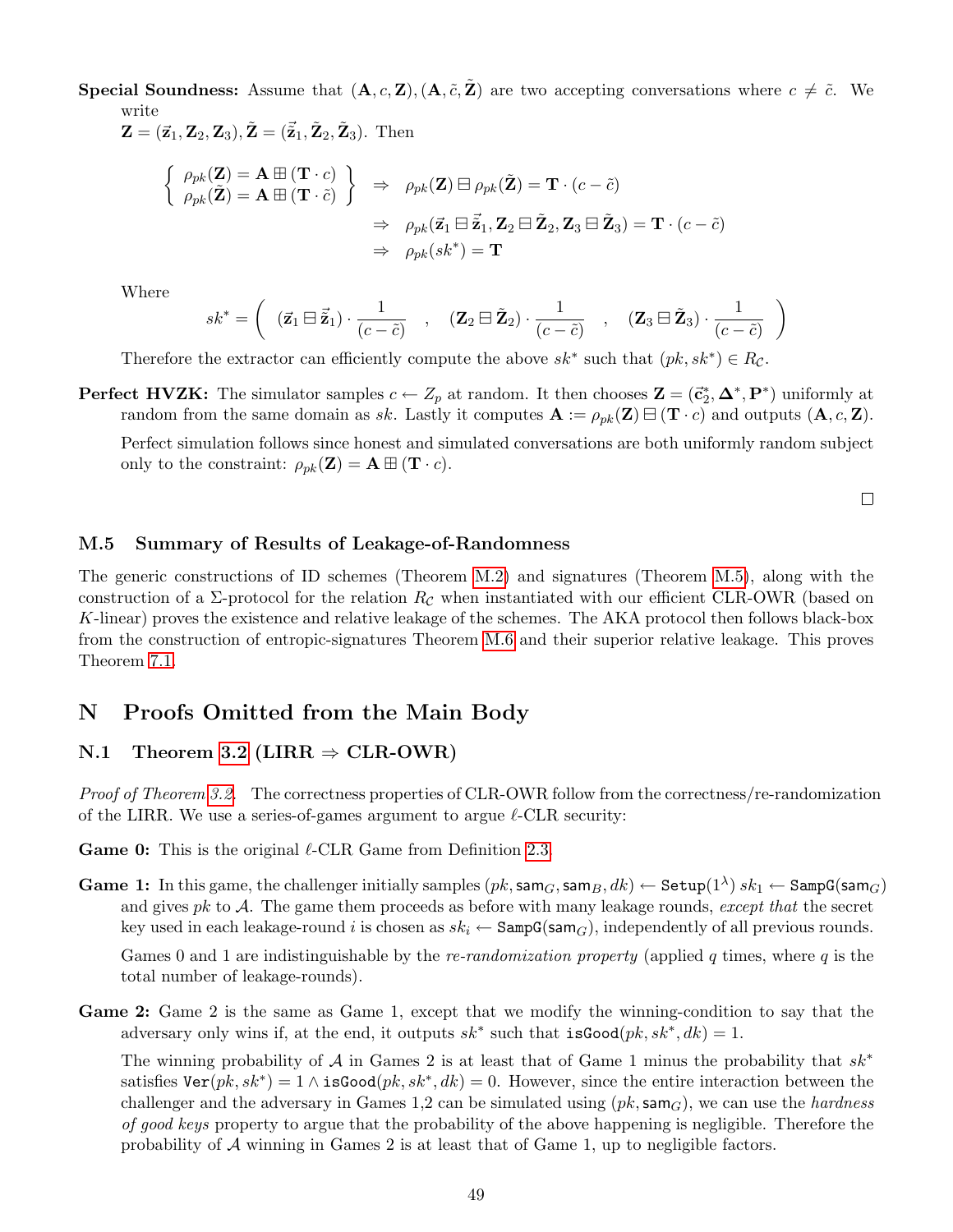**Games 2.**  $i$  - 3: Let q be the total number of leakage rounds for which A runs. We define the Games 2. for  $i=0,1\ldots,q$  as follows. The challenger initially samples  $(pk,\texttt{sam}_G,\texttt{sam}_B,dk) \leftarrow \texttt{KeyGen}(1^{\lambda})$  and gives pk to  $A$ . The game them proceeds as before with many leakage rounds, except that the secret keys in rounds  $j \leq i$  are chosen by  $sk_j \leftarrow$  SampB(sam<sub>B</sub>), and in the rounds  $j > i$ , they are chosen as  $sk_j \leftarrow$  SampG(sam<sub>G</sub>). Note that Game 2.0 is the same as Game 2, and we define Game 3 to be the same as Game 2.q.

We use the  $\ell$ -Leakage Indistinguishability property to argue that, for  $i = 1, \ldots, q$ , the winning probability of A is the same in Game 2. $(i - 1)$  as in Game 2.i, up to negligible factors. This is because a reduction  $\beta$ , attacking the LR subset indistinguishability game, can simulate  $\mathcal{A}$ s view in leakage-rounds  $j < i$  using sam<sub>B</sub> and rounds  $j > i$  using sam<sub>G</sub>. For round i, the reduction simulates leakage by calling its own leakage-oracle, on the challenge secret-key. At the end, B outputs the value  $sk^*$  output by A. If B's challenger uses a good key then that corresponds to the view of A in game  $2.(i - 1)$  and a bad key corresponds to game 2.*i*. Therefore, letting b be the bit used by  $\mathcal{B}s$  challenger:

$$
\begin{aligned}\n\left|\Pr[\mathcal{B} \text{ wins } ] - \frac{1}{2} \right| &= \left|\Pr[\text{isGood}(pk, sk^*, dk) = b] - \frac{1}{2}\right| \\
&= \frac{1}{2} \left|\Pr[\text{isGood}(pk, sk^*, dk) = 1 \mid b = 1] - \Pr[\text{isGood}(pk, sk^*, dk) = 1 \mid b = 0]\right| \\
&= \frac{1}{2} \left|\Pr[\mathcal{A} \text{ wins in Game 2}.(i-1)] - \Pr[\mathcal{A} \text{ wins in Game 2}.i]\right|\n\end{aligned}
$$

**Can't Win Game 3:** We now argue that probability of  $A$  winning game 3 is negligible, by the hardness of good keys. Notice that  $\mathcal{A}$ 's view in Game 3 can be simulated entirely just given  $pk$ , sam $_B$ . Therefore, there is a PPT algorithm which, given  $pk$ , sam<sub>B</sub> as inputs, can run Game 3 with A and output  $sk^*$ such that isGood $(pk, sk^*, dk) = 1$  whenever A wins. So the probability of A winning in Game 3 is negligible.

By the hybrid argument, the probability of  $A$  winning in Game 0 is at most that of  $A$  winning in Game 3, up to negligible factors. Therefore, since the latter is negligible, the former must be negligible as well, which concludes the proof of the theorem.  $\Box$ 

#### <span id="page-50-0"></span>N.2 Lemma [4.1](#page-8-1) (Hardness Properties of LIRR)

Proof of Lemma [4.1.](#page-8-1) The correctness properties follow from the correctness of NIZK and encryption. The hardness of bad keys property follows by the soundness of the argument-system Π. In particular, if  $\text{Ver}(pk, sk^*) = 1$  and  $\text{isGood}(pk, sk^*, dk) = 0$ , then  $sk^* = (c_2, \pi)$  where  $\pi$  is a valid proof (i.e.  $\text{Ver}((c_1, c_2), \pi) = 1$  for a false statement  $(c_1, c_2) \notin L_{eq}$ . Therefore, an adversary A that wins the "hardness" of bad keys" game, and produces such sk<sup>∗</sup> with non-negligible probability, can be used to break the soundness of the NIZK argument system  $\Pi$ . Notice that we can easily simulate  $pk$ , sam<sub>G</sub> for such an adversary without knowing the trapdoor TK for the CRS of the NIZK.

The hardness of good keys property follows by the one-wayness of  $\mathcal{E}_1$ . In particular, if  $sk^* = (c_2^*, \pi^*)$  is such that  $\texttt{isGood}(pk, sk^*, dk) = 1$ , then  $\texttt{Dec}_{sk_1}^1(c_1) = \texttt{Dec}_{sk_2}^2(c_2^*) = m$ . Therefore, we can use an adversary that wins the "hardness of good keys" game, and produces such  $sk^*$  with non-negligible probability, to break the one-wayness of  $\mathcal{E}_1$ . We simply simulate ( $pk$ , sam $_B$ ) for the adversary by choosing the key-pair  $(pk_2, sk_2)$  of  $\mathcal{E}_2$  and the (CRS, TK) of the NIZK system ourselves, and using the challenge public-key  $pk_1$  and challenge-ciphertext  $c_1$  to generate  $pk = (pk_1, pk_2, \text{CRs}, c_1)$ , sam $B = \text{TK}$ . Then, given the adversary's forged key  $sk^* = (c_2^*, \pi^*)$ , we simply recover  $m = \text{Dec}_{sk_2}^2(c_2^*)$  to break the one-wayness of the challenge-ciphertext  $c_1$ .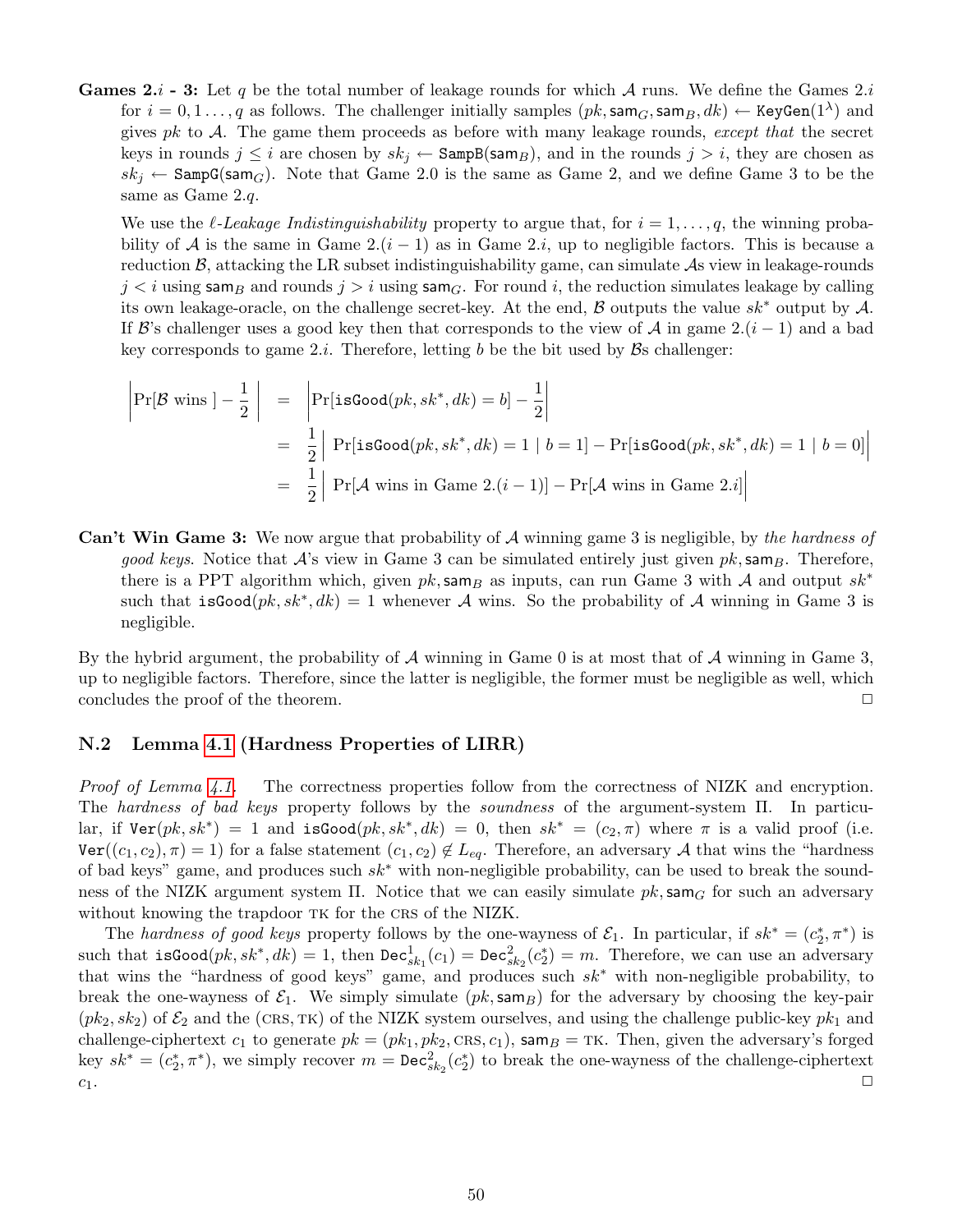#### <span id="page-51-0"></span>N.3 Lemma [4.5](#page-9-1) (Homomorphic Relation)

Proof of Lemma [4.5.](#page-9-1) Let  $y = (c_1, c_2), y' = (c'_1, c'_2), x = (m, r_1, r_2), x' = (m', r'_1, r'_2)$  such that  $(y, x), (y', x') \in$  $R_{eq}^{(pk_1,pk_2)}$ . Then  $y \cdot y' = (c_1 \cdot c_1', c_2 \cdot c_2')$  and  $x + x' = (m \cdot m', r_1 + r_1', r_2 + r_2')$  such that  $c_1 \cdot c_1' = \text{Enc}_{pk_1}^1(m \cdot m'; r_1 + r_1')$ ,  $c_2 \cdot c_2' = \text{Enc}_{pk_2}^2(m \cdot m'; r_2 + r_2').$  Therefore  $(y \cdot y', x + x') \in R_{eq}^{(pk_1, pk_2)}.$ 

#### <span id="page-51-1"></span>N.4 Lemma [4.6](#page-9-2) (Rerandomization)

*Proof of Lemma [4.6.](#page-9-2)* Fix any  $pk = (pk_1, pk_2, CRs, c_1)$ , sam<sub>G</sub> output by KeyGen and  $sk_G = (c_2, \pi)$  output by  $\texttt{SampG}(\texttt{sam}_G)$ . Then there exist some  $m, r_1, r_2, r_3$  for which

$$
sam_G = (m, r_1) , c_1 = \text{Enc}_{pk_1}^1(m; r_1) , c_2 = \text{Enc}_{pk_2}^2(m; r_2) , \pi = \text{Prov}((c_1, c_2), (m, r_1, r_2); r_3).
$$

If we sample  $sk^* \leftarrow \text{ReRand}(sk_G)$ , we have  $sk^* = (c^*, \pi^*)$  and:

$$
c^* = c_2 \cdot \text{Enc}_{pk_2}(1_{\mathcal{M}}; r'_2) = \text{Enc}_{pk_2}(m; r_2 + r'_2)
$$
  

$$
\pi^* = \pi \cdot \text{Prov}((1_{\mathcal{C}_1}, c^*/c_2), (1_{\mathcal{M}}, 0_{\mathcal{R}_1}, r'_2); r'_3) = \text{Prov}((c_1, c^*), (m, r_1, r_2 + r'_2); r_3 + r'_3)
$$

for some fresh random values  $r'_2, r'_3$ . Therefore, sampling  $sk^* \leftarrow \texttt{ReRand}(sk_G)$  is exactly the same as sampling  $sk^* \leftarrow$  SampG(sam<sub>G</sub>), even after fixing any choice of pk, sam<sub>G</sub>, sk<sub>G</sub>. This shows that the re-randomization property holds with perfect distributional equality.

#### <span id="page-51-2"></span>N.5 Lemma [4.8](#page-10-1) (LoC-NM  $\Rightarrow$  LIRR)

*Proof of Lemma [4.8.](#page-10-1)* Assume  $\mathcal A$  is a PPT adversary which has a non-negligible advantage in the leakageindistinguishability (LI) game of Definition [3.1.](#page-6-1)

Consider the following modification to the LI game. In the original LI game, if the challenger's bit is  $b = 1$ , then the challenger samples the challenge secret-key  $sk = (\tilde{c}, \tilde{\pi}) \leftarrow$  SampG(sam<sub>G</sub>). Therefore,  $\tilde{c}$  is a random encryption of m, and  $\pi$  is an honestly generated proof for the statement  $(c_1, c_2) \in L_{eq}^{(pk_1, pk_2)}$  under the witness  $(m, r_1, r_2)$ . In the modified-LI game, if the challenger's bit is  $b = 1$ , then the challenger samples  $\tilde{c}$  as before, but uses a simulated proof  $\tilde{\pi} \leftarrow \text{Sim}^{\Pi}((c_1, c_2), \text{TK})$ .

The adversary's probability of winning in the modified LI game is the same as that of the original game, up to negligible factors, by the the (composable) NIZK property of the proof system  $\Pi$  (note that we need composable NIZK, since the adversary see the trapdoor  $TK$  for the CRS of  $\Pi$ ).

We now show how to use any adversary  $A$  that attacks the modified LI game to construct a reduction B that attacks the LoC-NM game.

- 1. The reduction B initially gets a challenge public-key, which it sets as  $pk_2$ . In addition B samples and the values  $(pk_1, sk_1)$ ,  $(CRS, TK)$ ,  $sam_G = (m, r)$ ,  $sam_B = TK$  and  $c_1 = Enc_{pk_1}(m; r)$  just as the honest key-generation algorithm of the LIRR construction. It gives  $pk = (CRs, pk_1, pk_2, c_1)$ , sam<sub>G</sub>, sam<sub>B</sub> to A.
- 2. The reduction B chooses challenge messages  $m_0 = 1_M$ ,  $m_1 = m$  and gives these to its challenger.
- 3. The adv. A expects to make up to  $\ell$  calls to a leakage-oracle (simulated by  $\mathcal{B}$ ) on a secret key  $\tilde{s}\tilde{k} = (\tilde{c}, \tilde{\pi})$ . The reduction  $\beta$  initially chooses some randomness r for a NIZK simulator. Then, for each function h chosen by A (recall h expects a value  $\tilde{s}k = (\tilde{c}, \tilde{\pi})$  as input), the adv. B creates a function h' (which expects only  $\tilde{c}$  as input, and contains TK, r hard-coded) such that  $h'(\tilde{c})$  computes  $\tilde{\pi} = \text{Sim}((c_1, \tilde{c}), tk; r)$ and then outputs  $h(\tilde{c}, \tilde{\pi})$ . The reduction  $\mathcal{B}$  then passes h' to its own leakage-oracle on the challenge ciphertext  $\tilde{c}$ . <sup>[13](#page-51-3)</sup>

 $\Box$ 

<span id="page-51-3"></span><sup>&</sup>lt;sup>13</sup>Essentially, we are saying that B can correctly simulate  $\ell$  bits of leakage on  $\tilde{s}\vec{k} = (\tilde{c}, \tilde{\pi})$  given  $\ell$  bits of leakage on  $\tilde{c}$  alone, by having the leakage-functions simulate  $\tilde{\pi}$ .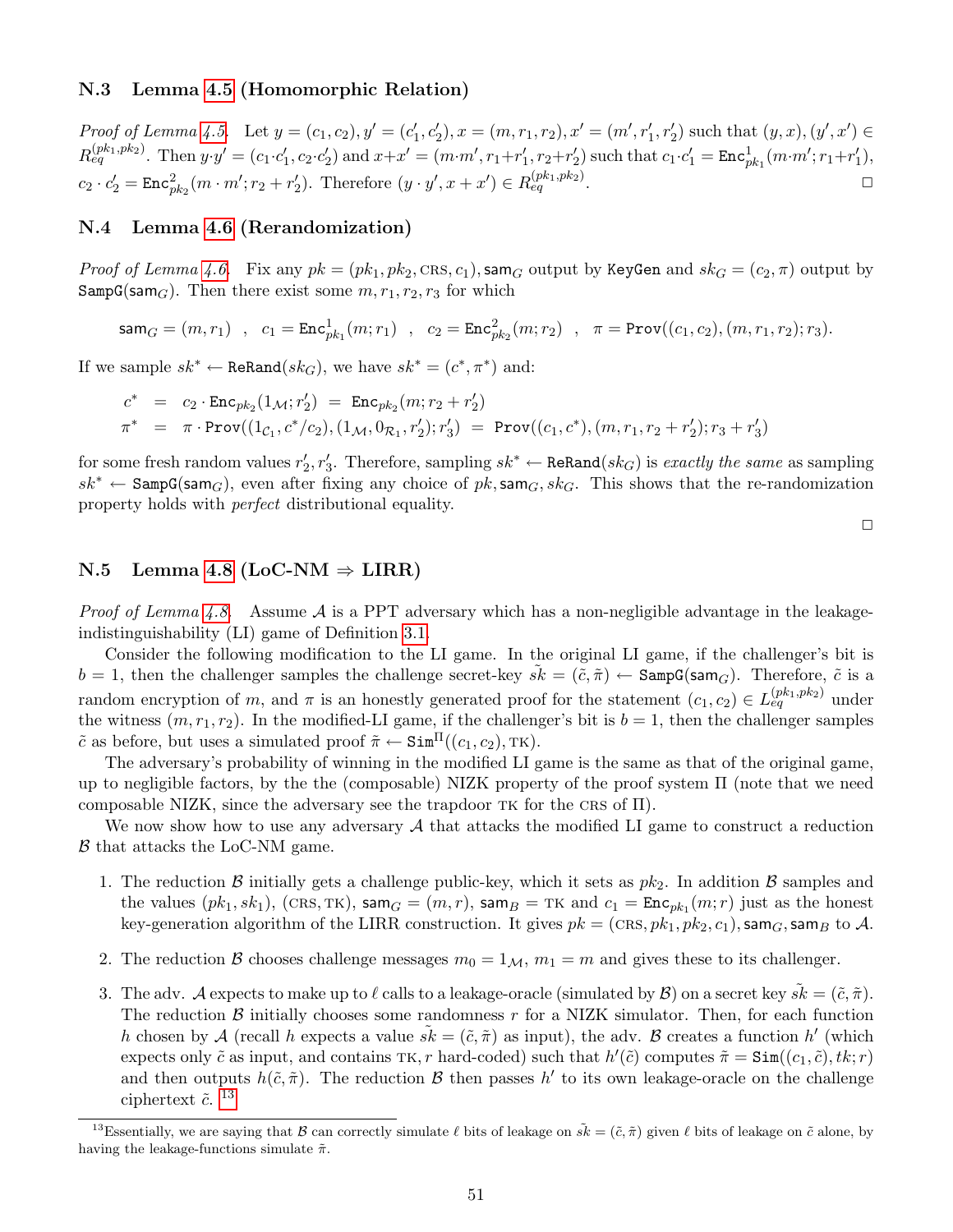4. When A outputs  $sk^* = (c^*, \pi^*)$ , the reduction B gives  $c^*$  to its challenger and, if it gets back the message m, it outputs  $\tilde{b} = 1$ . Else it outputs  $\tilde{b} = 0$ .

We now argue that the reduction B wins the  $\ell$ -LoC game with the exact same probability that A wins in the modified-LI game, which concludes the proof. This is because, no matter what bit b is chosen by the challenger in the  $\ell$ -LoC-NM game, the simulated view of A above is exactly that of the modified LI game with challenge-bit b. Moreover, B outputs  $\tilde{b} = b$  whenever A outputs  $sk^*$  such that  $isGood(pk, sk^*, dk) = b$ .  $\Box$ 

#### <span id="page-52-0"></span>N.6 Theorem [7.2](#page-16-1) (Leakage of Refreshing)

#### <span id="page-52-1"></span>N.6.1 Proof Intuition

The main idea behind allowing logarithmic leakage-of-refreshing is that we can simulate the  $\mu(\lambda)$ -bits of leakage on the internal state  $(sk_i, r_i)$  of the refresh operation  $sk_{i+1} = \texttt{ReRand}(sk_i; r_i)$ , by leaking an additional  $\mu(\lambda)$ -bits on the secret-key  $sk_{i+1}$  alone, without knowing  $r_i$ . In particular, our leakage function will get  $sk_{i+1}$ and try all possible choices of the  $\mu(\lambda)$ -bit leakage that the adversary A could have seen during the refresh. For each of the  $2^{\mu(\lambda)}$  possible choices, our leakage-function it will gage A's success probability given this choice, by running A on many random continuations of the leakage game using the key  $sk_{i+1}$  to simulate the challenger going forward. At the end, the leakage-function will output the optimal  $\mu(\lambda)$ -bit value that maximizes  $A$ 's probability. So leakage on the refreshing  $(sk_i, r_i)$  is simulated using  $sk_{i+1}$  alone. Note that the *actual* behavior of the challenger in future rounds depends *only* on  $sk_{i+1}$  (and randomness), so the estimate that the leakage-function gets on success probability of  $A$  is (likely) accurate. Therefore, given this "simulated" leakage, A's success probability should not be much smaller then when given the "correct" leakage calculated using  $(sk_i, r_i)$ . The only bottleneck of the approach is that the simulated-leakage-function runs in  $2^{\mu(\lambda)}$  time. Therefore, using this approach, we are stuck with  $\mu(\lambda) = O(\log(\lambda))$  or with making stronger hardness assumptions.

#### <span id="page-52-2"></span>N.6.2 Formal Proof

Proof of Theorem [7.2.](#page-16-1) Let (KeyGen, Ver, ReRand) satisfy the syntax of a CLR-OWR. Assume that there is an adversary A that breaks the  $(\ell(\lambda), \mu(\lambda))$ -CLR security of the scheme, for some  $\mu(\lambda) = O(\log(\lambda))$ . Then there are some polynomials  $q(\cdot), p(\cdot)$  such that A runs in  $q(\lambda)$  leakage rounds and that its success probability is at least  $1/p(\lambda)$  for infinitely many  $\lambda \in \mathbb{N}$ . Let  $\epsilon(\cdot)$  be any inverse-polynomial. We define an adversary  $\beta$ that wins the  $\ell(\lambda)$ -CLR security game (without leakage-of-refreshing) against the scheme with probability  $1/p(\lambda) - \epsilon(\lambda)$  – negl( $\lambda$ ).

**Description of B.** It is easiest to think of A as submitting a single deterministic leakage-query  $f_i$  on the secret key  $sk_i$  (in-between refreshing), and a single deterministic leakage-query  $h_i$  on the state  $sk_i, r_i$  (during the refreshing) in each round. On the other hand,  $\mathcal B$  will submit two randomized queries on each secret  $sk_i$  in each round.<sup>[14](#page-52-3)</sup> The adversary  $\beta$  works as follows. It runs an internal copy of  $\mathcal A$  and forwards the public-key pk from its challenger to A. In between refreshing, B forwards the leakage query  $f_i : \{0,1\}^* \to \{0,1\}^{\ell_i}$ from A to its challenger and the response  $f_i(sk_i)$  back to A. During the refreshing, when A submits a leakage query  $h_i: \{0,1\}^* \to \{0,1\}^{\mu_i}$  on the refreshing state  $(sk_i, r_i)$ , the reduction  $\mathcal B$  moves on to the next leakage round and simulates the refreshing leakage by leaking  $\mu_i$  bits on the secret key s $k_{i+1}$ . In particular, B constructs a query  $h'_i$ :  $\{0,1\}^* \to \{0,1\}^{\mu_i}$  on the key  $sk_{i+1}$ , as described below, and feeds the output  $h'_i(sk_{i+1})$  to A. At the end, B outputs whatever secret-key  $sk^*$  is output by A.

<span id="page-52-3"></span> $14}$ Recall that this is w.l.o.g. as any adversary that submits multiple adaptive randomized queries can always be converted into an adversary making a single deterministic query in each round. In particular, the adversary can choose the randomness for the query itself beforehand, and can combine several adaptive queries into one.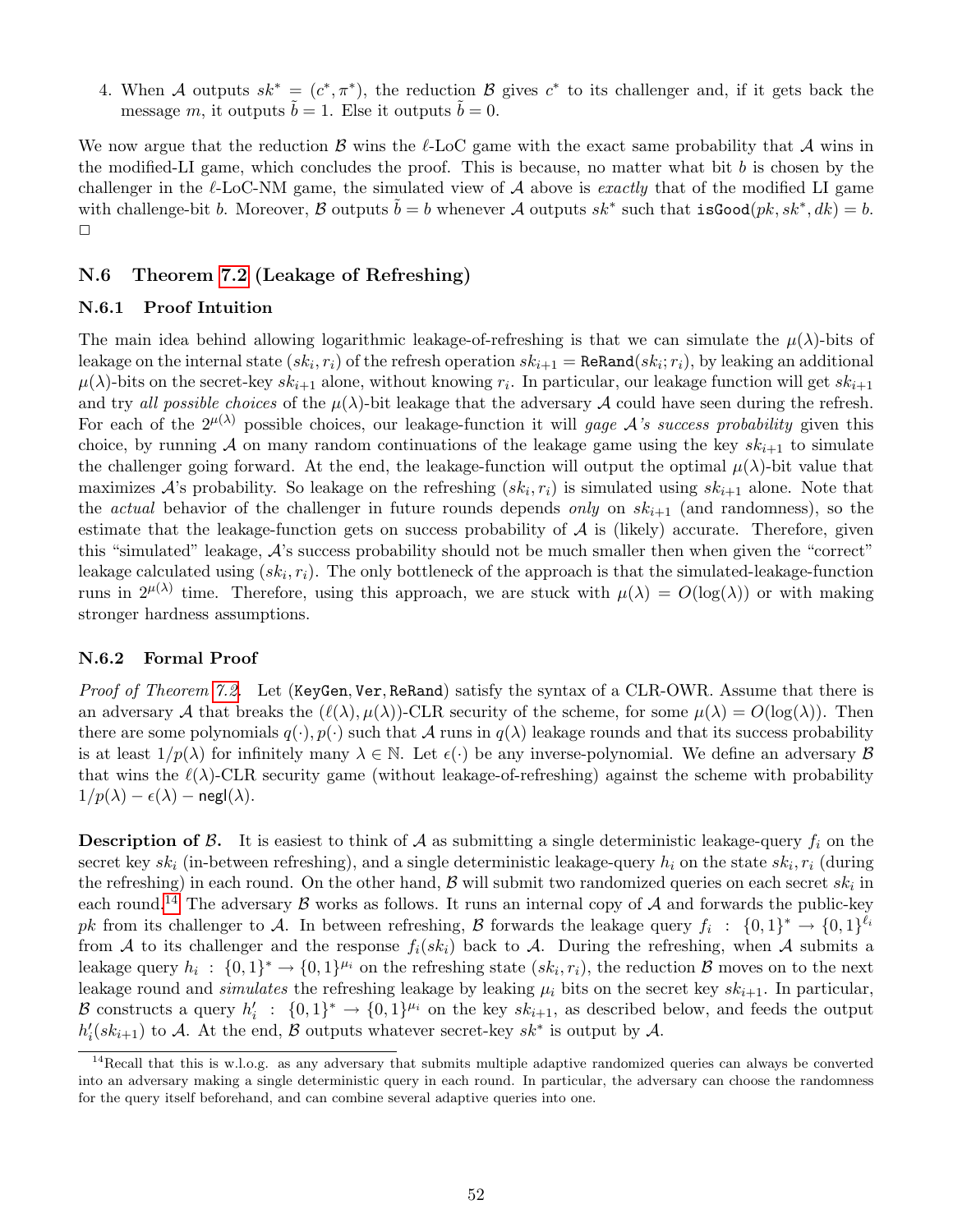## Description of the function  $h'_i$ :  $\{0,1\}^* \rightarrow \{0,1\}^{\mu_i}$ .

The function  $h'_i$  contains a hard-coded copy of A, in its current state after issuing the query  $h_i$ .

**Main Computation:** Try all  $2^{\mu_i}$  possible values of  $\psi \in \{0,1\}^{\mu_i}$ . For each  $\psi$ , find an *estimate*  $\tilde{\rho}_{\psi} \in [0,1]$  for the success probability of A with the leakage  $\psi$ , as described below. Output the choice of  $\psi$  that maximizes  $\tilde{\rho}_{\psi}$ .

**Estimating**  $\tilde{\rho}_{\psi}$  using  $sk_{i+1}$ : Perform the following random experiment  $k = 8q^2(\lambda)(\lambda + \mu_i)/\epsilon^2(\lambda)$  times:

Choose fresh random coins  $r_{i+1}, \ldots, r_{q(\lambda)-1}$  and compute the keys

 $sk_{i+2} = \text{ReRand}(sk_{i+1}; r_{i+1}), \ldots, sk_{q(\lambda)} = \text{ReRand}(sk_{q(\lambda)-1}, r_{q(\lambda)-1}).$ 

Then run the rest of the leakage game with A by feeding it  $\psi$  in response to  $h_i$ , and use the values  $sk_{i+1}, r_{i+1}, sk_{i+2}, \ldots, r_{q(\lambda)-1}, sk_{q(\lambda)}$  to correctly respond to all of A's future queries  $f_j, h_j$  for  $j > i$ .

Set  $\tilde{\rho}_{\psi}$  to be the fraction of the k experiments in which A "wins" at the end.

Analysis of  $\beta$ . It is easy to see that  $\beta$  runs a legal strategy since the number of bits leaked in each round i is  $\mu_{i-1} + \ell_i \leq \ell(\lambda)$ . Furthermore, the run-time of each leakage functions is at most  $2^{\mu(\lambda)}$ poly $(\lambda) = \text{poly}(\lambda)$ . So we are left to analyze the success probability of  $\beta$ . To do so, it is useful to consider the following hybrid experiments.

Define Experiment 0 to be the  $(\ell(\lambda), \mu(\lambda))$ -CLR OWR game between the challenger and the adversary A. Define experiments  $1, \ldots, q(\lambda)$  analogously, but in **Experiment** i, the first i leakage-of-refreshing queries  $h_0, \ldots, h_{i-1}$  asked by A are answered with  $h'_j(sk_{j+1})$  instead of  $h_j(sk_j, r_j)$ . Let  $W_i$  be the event that A wins in Experiment *i*. Then B's success probability is exactly  $Pr[W_{q(\lambda)}]$ . Let Pre<sub>i,j</sub> denote the random variable for the "preamble" of experiment  $i$  up to the "point"  $j$ , consisting of:

- The view of A right after making the leakage-of-refreshing query  $h_j$ , but before seing the response. This includes the random coins of A, the public-key pk seen by A, and all of the responses to all of the prior leakage queries.
- The value of the secret key  $sk_j$  used in round j and the randomness  $r_j$  used to compute  $sk_{j+1}$  =  $\texttt{ReRand}(sk_j; r_j).$

Conditioned on the preambles  $Pre_{i,i}$  and  $Pre_{i+1,i}$  of experiments i and  $i+1$  taking on some concrete value  $\sigma$ , the only difference between experiments i and  $i+1$  is how the leakage-of-refreshing query  $h_i$  is answered. In the former case, it is answered via  $h_i(sk_i, r_i)$ , and in the latter case it is answered via  $h'_i(sk_{i+1})$ , where  $sk_i, r_i, sk_{i+1}$  are fixed by  $\sigma$ . The following claim intuitively says that, since  $h'_i$  chooses its response by trying all options and testing, its answer should not be much worse than that of  $h_i$ .

<span id="page-53-0"></span>**Claim N.1.** For any  $\sigma$  in the support of Pre<sub>i+1,i</sub> and any  $i \in \{0, \ldots, q(\lambda) - 1\}$ , we have

<span id="page-53-1"></span>
$$
\Pr[W_{i+1} \mid \mathsf{Pre}_{i+1,i} = \sigma] \ge \Pr[W_i \mid \mathsf{Pre}_{i,i} = \sigma] - \epsilon(\lambda)/q(\lambda) - \mathsf{negl}(\lambda).
$$

*Proof of Claim [N.1.](#page-53-0)* In the proof we fix  $\sigma$  and always condition all probabilities on the preamble of the experiment being  $\sigma$ ; we will use the variables  $W_{i,\sigma}$  and  $W_{i+1,\sigma}$  to make this conditioning explicit. Recall that  $\sigma$  fixes  $sk_i, r_i, sk_{i+1}$ . Let  $\psi^* = h_i(sk_i, r_i)$  and let  $\rho^* = \Pr[W_{i,\sigma}]$ . Define the random variable A to be the value of  $h'_i(sk_{i+1})$  in experiment  $i+1$ , over the internal randomness of  $h'_i$ . Define  $\rho_{\psi}$  =  $Pr[W_{i+1,\sigma} | A = \psi]$ . Then, it is easy to see that  $\rho_{\psi^*} = \rho^*$  since, conditioned on the response to  $h_i$ being  $\psi$ , the continuation of the two experiments  $i+1$  and i are exactly the same. Let us define the set  $Good = {\psi : \rho_{\psi} \geq \rho^* - \epsilon(\lambda)/q(\lambda)}$ . Then:

$$
\Pr[W_{i+1,\sigma}] \ge \sum_{\psi \in Good} \Pr[W_{i+1,\sigma} \mid A = \psi] \Pr[A = \psi] \ge (\rho^* - \epsilon(\lambda)/q(\lambda)) \Pr[A \in Good] \tag{13}
$$